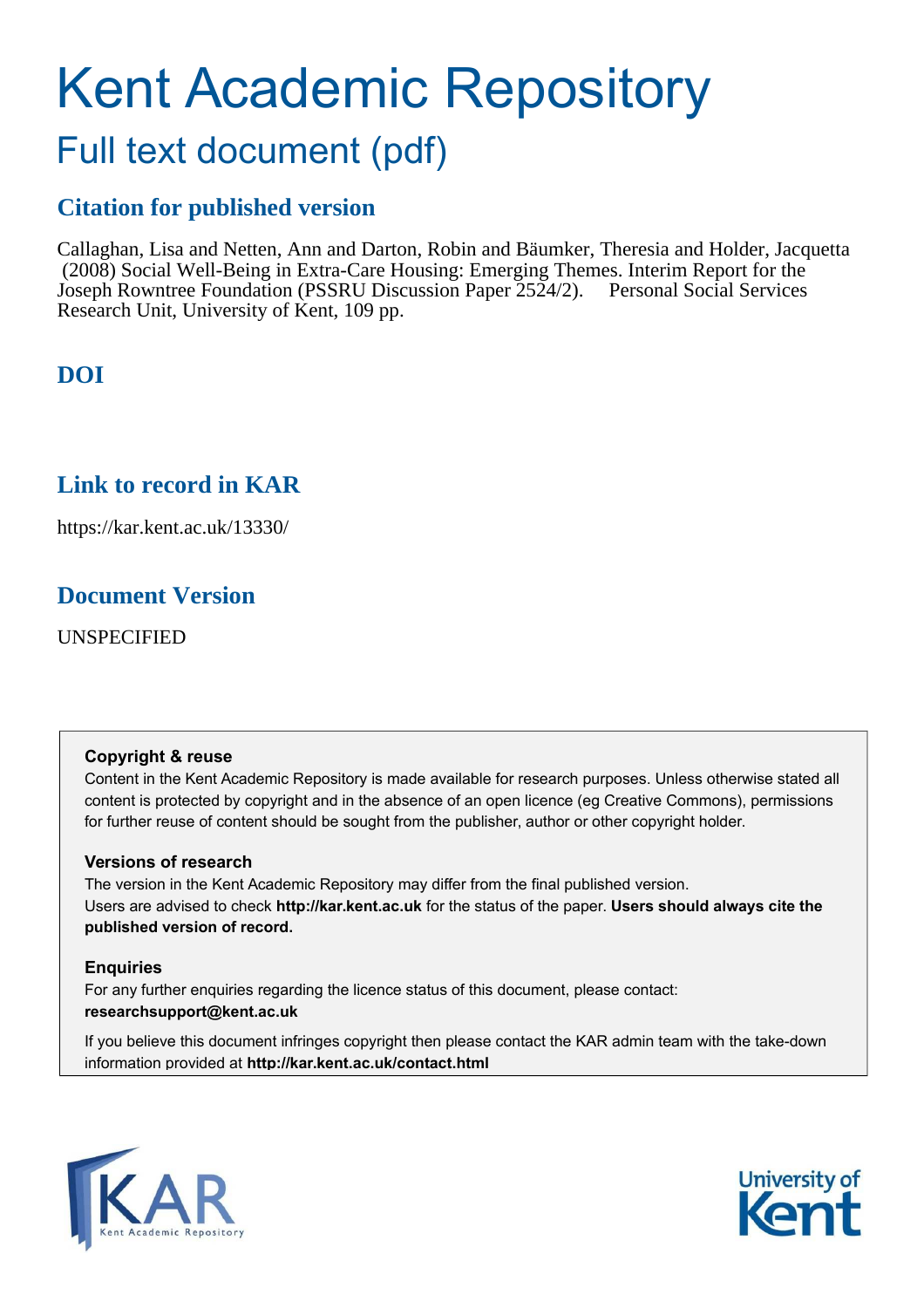

#### **www.PSSRU.ac.uk**

### **Downloaded publication in Acrobat format**

The PSSRU retains the copyright in this publication.

All quotations must be acknowledged and permission for use of longer excerpts must be obtained in advance.

We welcome comments about PSSRU publications. We would particularly appreciate being told of any problems experienced with electronic versions as otherwise we may remain unaware of them.

Email: pssru\_library@kent.ac.uk

# **Social Well-Being in Extra Care Housing: Emerging Themes**

Interim Report for the Joseph Rowntree Foundation

# **Lisa Callaghan, Ann Netten, Robin Darton, Theresia Bäumker and Jacquetta Holder**

PSSRU Discussion Paper 2524/2 March 2008

University of Kent at Canterbury, Cornwallis Building, Canterbury, Kent, CT2 7NF

London School of Economics, Houghton Street, London, WC2A 2AE

University of Manchester, Dover Street Building, Oxford Road, Manchester, M13-9PL

The PSSRU Bulletin and publication lists are available free from the librarian at the PSSRU in Canterbury (01227–827773; email pssru\_library@kent.ac.uk) and on the PSSRU website.

The PERSONAL SOCIAL SERVICES RESEARCH UNIT undertakes social and health care research, supported mainly by the Department of Health, and focusing particularly on policy research and analysis of equity and efficiency in community care, long-term care and related areas—including services for elderly people, people with mental health problems and children in care. Views expressed in PSSRU publications do not necessarily reflect those of funding organisations. The PSSRU was established at the University of Kent at Canterbury in 1974, and from 1996 it has operated from three branches: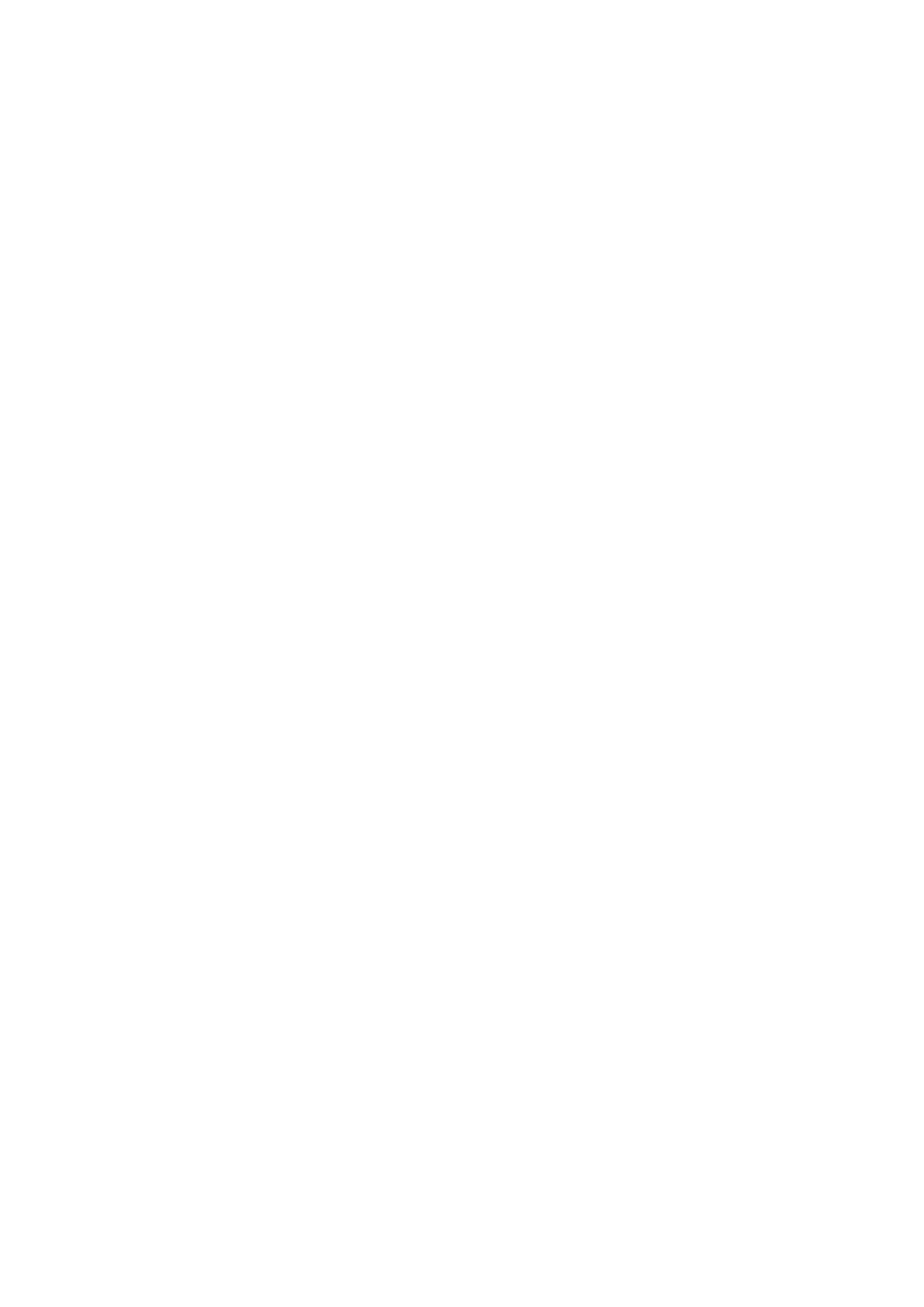#### **Contents**

| Appendix A: Summary of Initial Report from the Evaluation of the |  |
|------------------------------------------------------------------|--|
|                                                                  |  |
|                                                                  |  |
|                                                                  |  |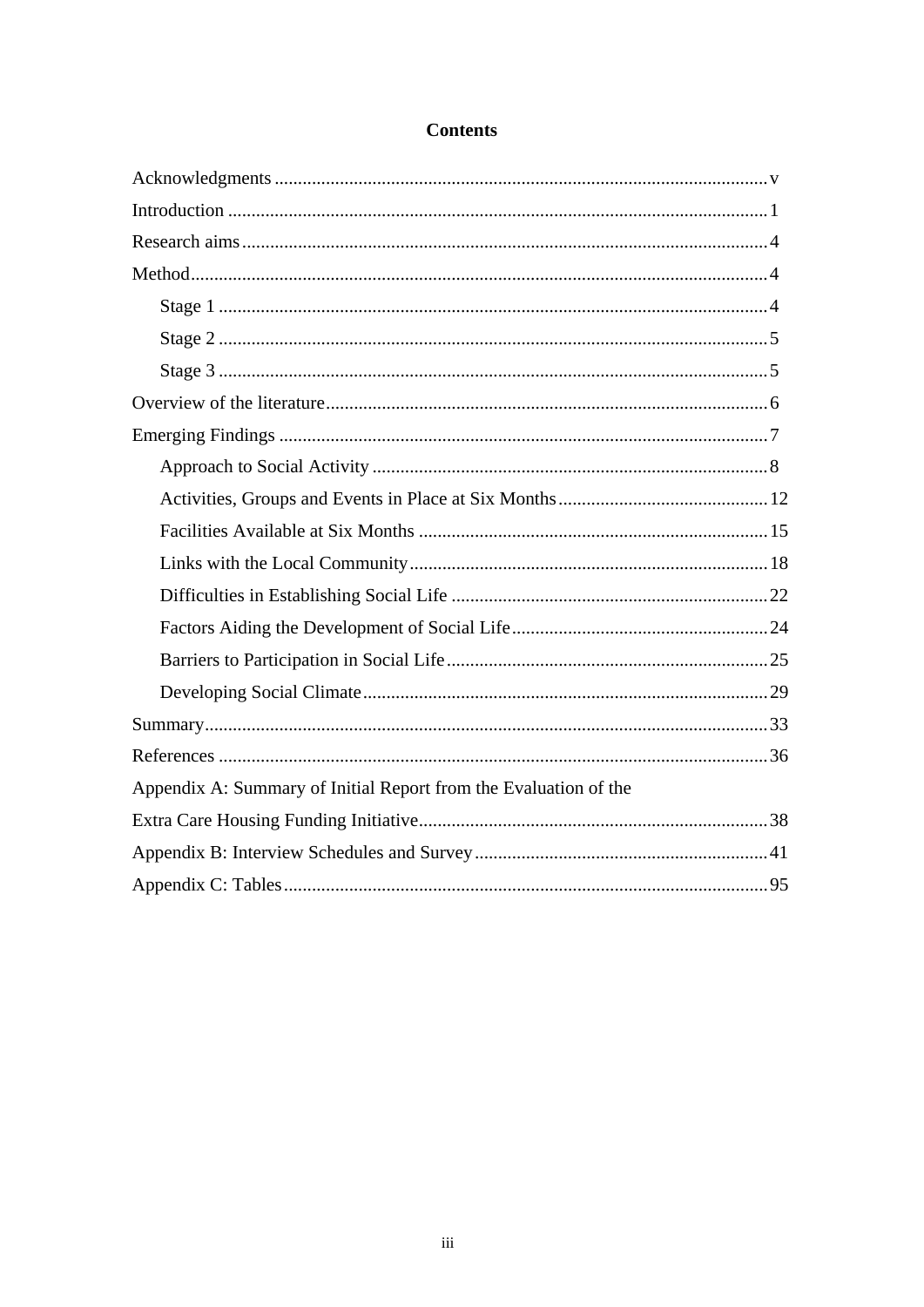#### **Index of Tables**

| Table No.                   | <b>Title</b>                                              | Page No. |
|-----------------------------|-----------------------------------------------------------|----------|
| 1                           | New build schemes (Funded 2004-06): opening dates, sizes  |          |
|                             | and tenure                                                | 95       |
| $\mathcal{D}_{\mathcal{L}}$ | Overview of activities, groups and events in place at six |          |
|                             | months, as reported by residents and staff                | 96.      |
| 3                           | Facilities available at six months, as reported by staff  | 97       |
| $\overline{A}$              | Comparison of new residents in extra care and care homes  | 98       |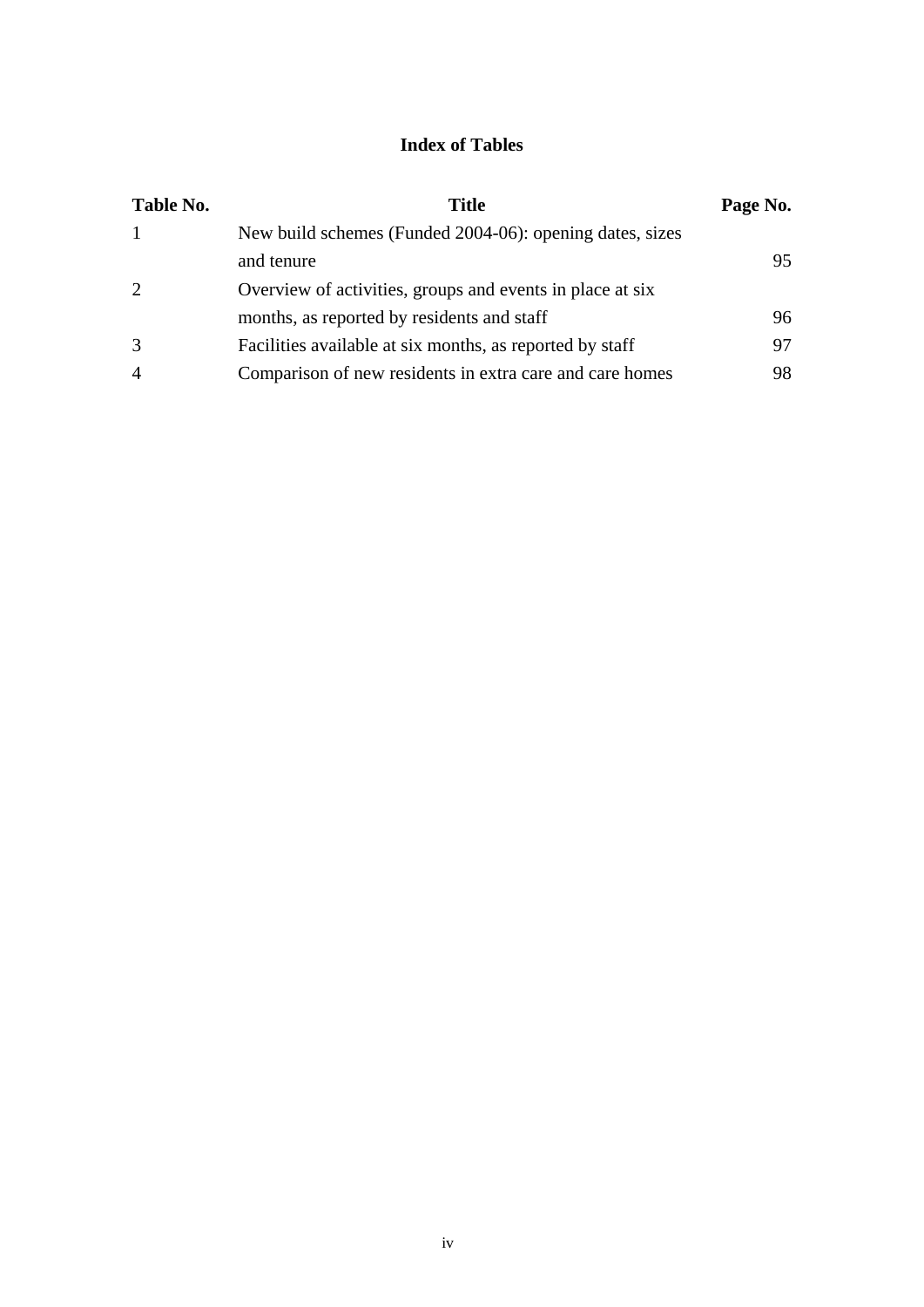#### **Acknowledgements**

This research study is funded by the Joseph Rowntree Foundation and is being conducted as part of the PSSRU evaluation of the first two rounds of the Department of Health's Extra Care Housing Funding Initiative (2004-2006). We would like to thank our social services liaison contacts, the Registered Social Landlords and the staff of the schemes and particularly the residents who gave up their time to be interviewed for the project and shared their personal views and experiences with us so openly and honestly. The views expressed in this report are those of the authors and are not necessarily those of the Foundation.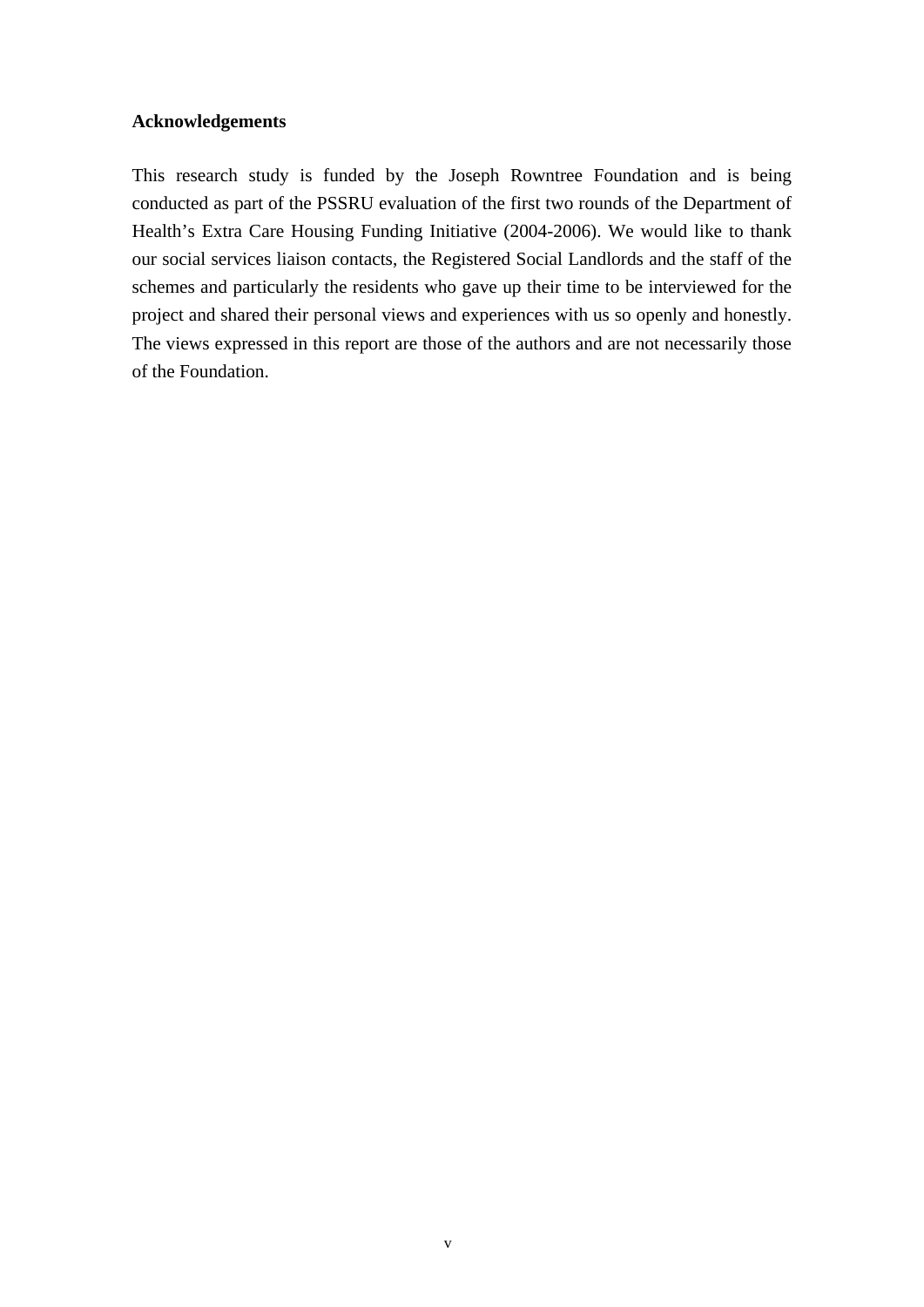<span id="page-6-1"></span><span id="page-6-0"></span>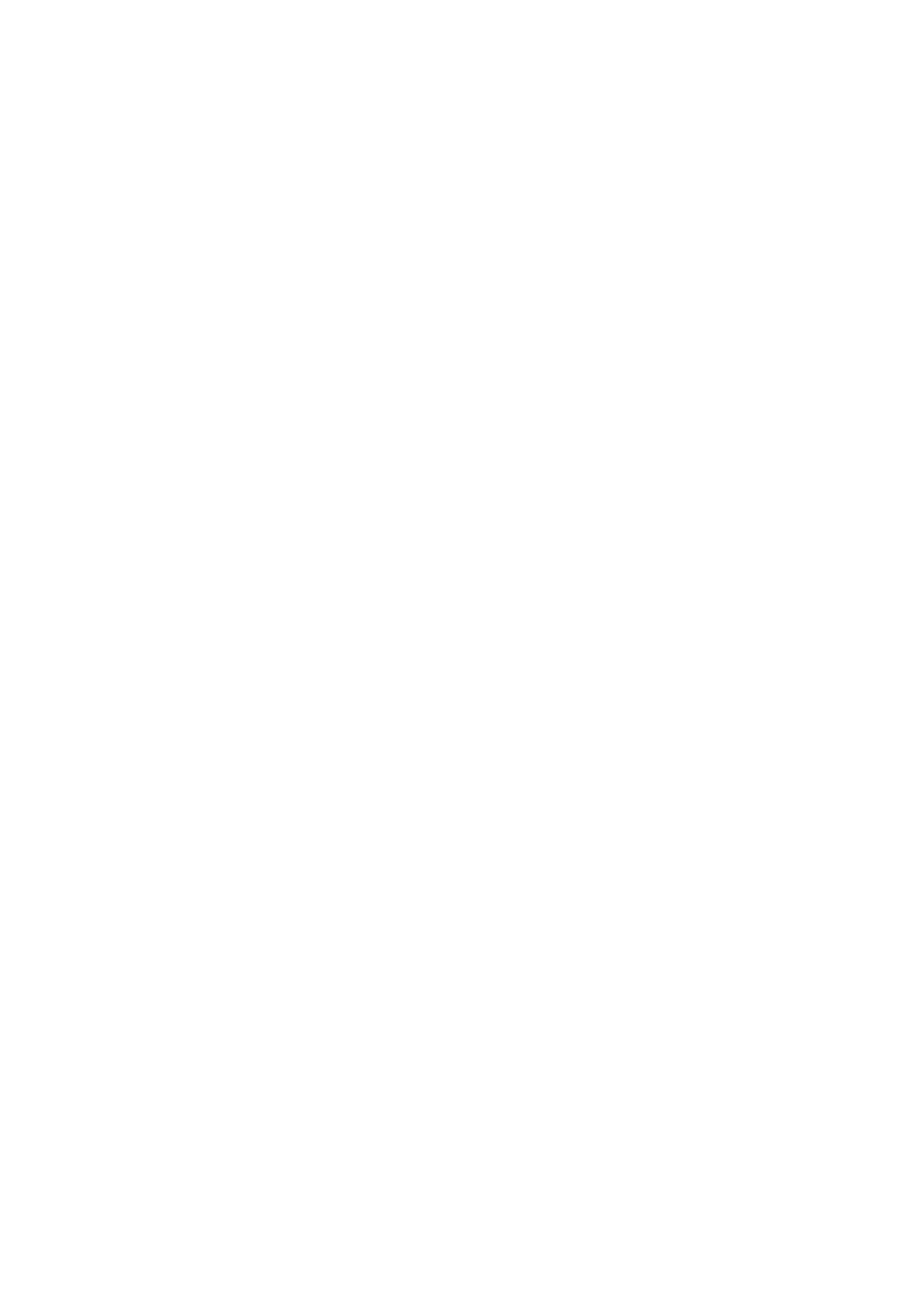#### **Introduction**

Housing and care for older people are rapidly developing areas of Government policy. A new concordat, Putting People First, proposes radical transformation of care services over the next three years on the principles of: the provision of good quality information, advice and advocacy; the development of services which provide help at an early stage and the provision of services which are personalised to each individual (Department of Health, 2007). Alongside this the Government's new National Strategy for Housing in an Ageing Society covers the full range of housing in which older people live, including housing with care settings such as extra care housing (Department for Communities and Local Government, 2008). Extra care housing, also known as very sheltered housing, is a model of housing–with–care that aims to meet the housing, care and support needs of older people, while helping them to maintain independence within their own private accommodation<sup>[1](#page-6-0)</sup>. While there is no exact definition, extra care housing encompasses key government policies of promoting independence (accommodation is self-contained, with one's own front door), control (residents have tenancy rights) and person-centred care (flexible domiciliary care packages can be provided and couples can be accommodated together). Communal and social facilities are often provided, with the aim of addressing social isolation and building community in the scheme.

These policies of encouraging independence, personalisation and social inclusion are part of the wider well-being agenda, which is reflected in a number of policy initiatives over recent years<sup>[2](#page-6-1)</sup>.

Opportunity Age (Cm 6466i, 2005), the government's strategy for ageing, has the overall aim of ensuring older people are able to be full participants in society, and lead an active, healthy and fulfilling life. The strategy highlights some key areas of concern, including enabling older people to play a full and active role in society, with an adequate income and decent housing; ensuring that independence and control continue into old age, even if health problems are encountered; and promoting active ageing within the context of the wider community.

In addition, the National Service Framework (NSF) standards include the key objectives of promoting good mental health (Standard 7), and a healthy and active older age (Standard 8), and promoting person-centred care (Standard 2). The report *A New* 

The Elderly Accommodation Counsel recently launched a 'Quality of Information Mark', a kitemark designed to encourage and help housing providers to deliver better and more consistent information about this type of accommodation.

 $2^2$  For a fuller discussion of the policy background to this area, see Evans and Vallelly (2007a).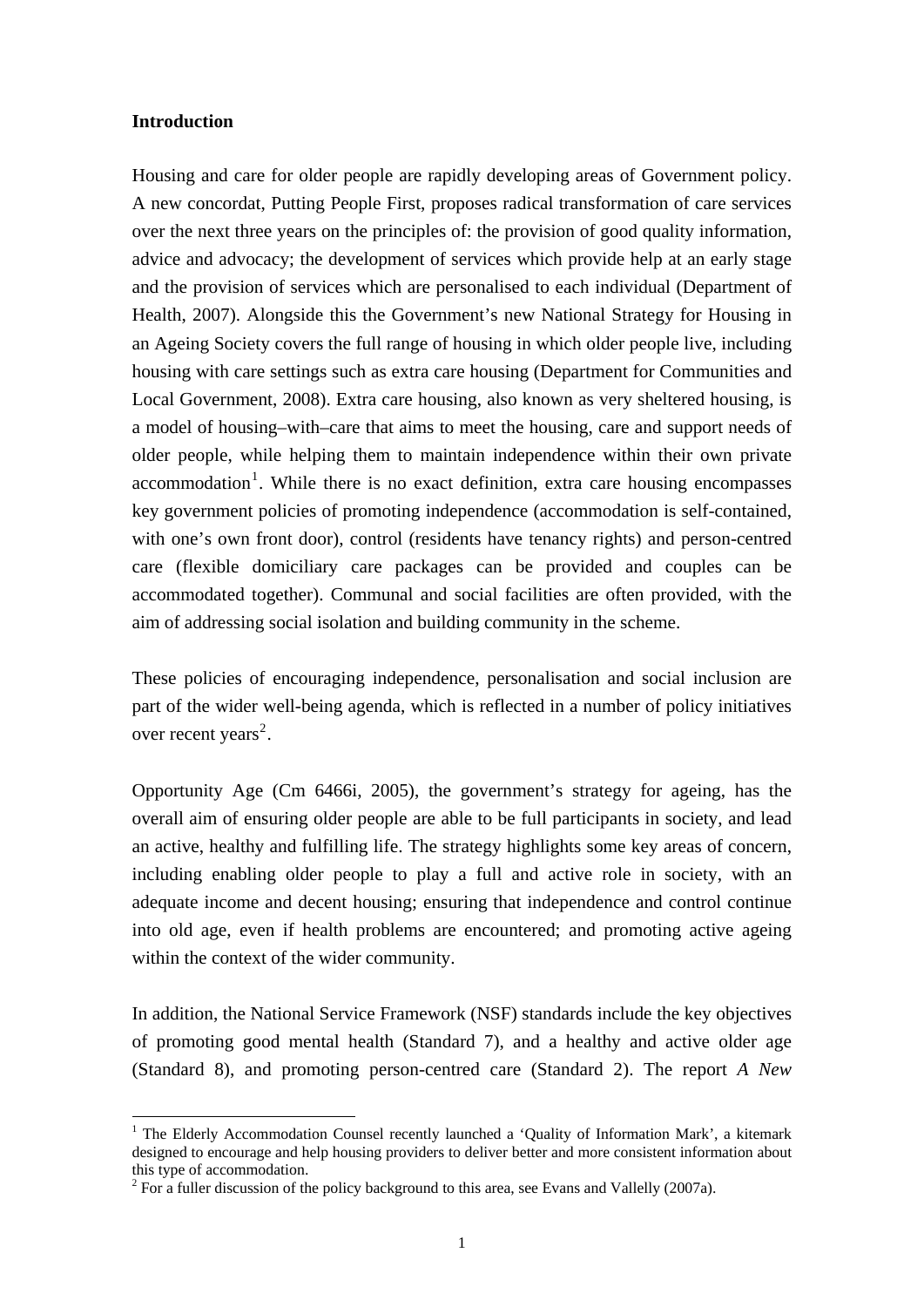*Ambition for Old Age* (Department of Health, 2006) sets out the plan for the second phase of the government's 10-year NSF for Older People, with the focus on three themes: dignity in care, joined-up care and healthy ageing. Regarding the latter, the report states that the government 'will provide extra support for socially excluded groups, including those with mobility problems, sensory or cognitive impairments, who are socially isolated, living in poverty or with specific needs arising from race or culture, so that these groups also have the opportunity to enjoy active ageing' (Department of Health, 2006, p. 15).

The initial report from the UK Inquiry into Mental Health and Well-Being in Later Life (Lee, 2006) drew together evidence from a range of sources including older people and their carers to discover what helps to promote good mental health and well-being in later life. Five areas of crucial importance to well-being were identified: lack of discrimination, participating in meaningful activity, supportive relationships, good physical health, and income. In the final report from the Inquiry (Lee, 2007), the focus is on prevention in the area of mental health, with social isolation cited as a common risk factor; additionally older people again mentioned participation and relationships as important to their well-being.

Well-being is also the focus of the final report from the Social Exclusion Unit, *A Sure Start to Later Life* (Office of the Deputy Prime Minister, 2006). This policy initiative aimed to use the Sure Start approach to children's services to reduce social exclusion for older people, through the provision of a 'single accessible gateway' to a wide range of services across a variety of areas including housing, transport, social care, social activities and health, with early intervention being key. The report emphasises a number of issues relevant to the current project. The importance of ensuring that older people are treated with dignity and respect when accessing health and care services is emphasized, reflecting the wider policy emphasis on dignity. Reference is made to the fact that central to the well-being of older people is the ability to continue to have opportunities for meaningful relationships, leisure, learning and volunteering and so address social isolation. The home is recognised as crucial in maintaining independence and quality of life, as is the availability of flexible, accessible local transport. The Link-Age Plus project, which began in Spring 2006, is piloting the Sure Start approach with older people in eight local areas, while other programmes such as Partnerships for Older People Projects are also adopting the model.

<span id="page-8-0"></span>An important consequence of moving into a care setting is that older people's levels of activity and social well-being are particularly reliant on that community; as people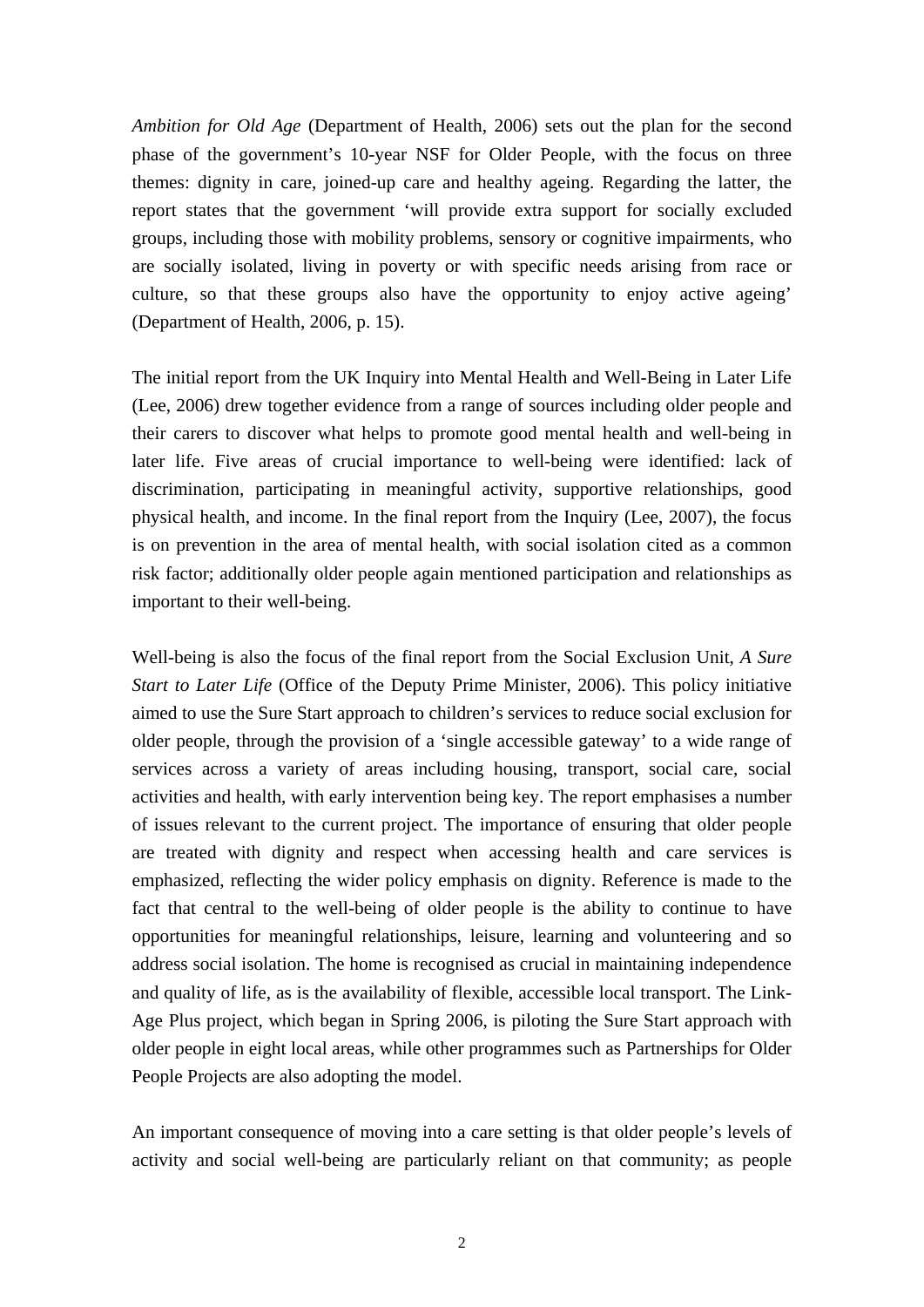become older (and frailer), their lives become gradually more affected, and even defined, by their immediate physical and social environments (Godfrey et al., 2004). Thus a move into extra-care housing provides both challenges and opportunities for improvements in people's social well-being.

The Personal Social Services Research Unit (PSSRU) is currently undertaking an evaluation of the first round of the Department of Health's Extra Care Housing Funding Initiative (2004-2006), evaluating 19 of the 22 new build schemes that received support from the fund opening between 2006 and 2008.<sup>[3](#page-8-0)</sup> Table 1 (Appendix C) lists the schemes' opening dates, sizes and tenure.

The main aim of the evaluation is to examine the development of schemes from their implementation and to track residents' experiences and health over time. The schemes being evaluated have put forward a variety of proposals for addressing activity and community participation including user-led approaches and the provision of facilities such as gyms. This presented a unique opportunity to investigate the development of the social life of these schemes and the impact of the move into extra-care housing on individual's social well-being.

The first stages of schemes' development can be critical in the types of communities that develop. Aspects of physical design, location and scheme running and management will have a profound influence on the social climate, friendships and activities of their residents. While there is some information about activity and formation of friendships among disabled older people in a care home setting, there is little in the field of housing and care. The present study should address this problem, and help inform those commissioning and designing these schemes about what residents want to see in place and what is most effective in facilitating social participation, activity and well-being.

This interim report describes progress to date on the project. The aims and methodology are outlined briefly first, followed by a description of the literature review. Some themes emerging from the initial stages of the project are then discussed. The 'Emerging Findings' section of this report is also presented in Darton et al. (2008), the initial report from the PSSRU's wider evaluation. A summary of this report can be found in Appendix A.

<span id="page-9-1"></span><span id="page-9-0"></span><sup>&</sup>lt;u>.</u>  $3$  The 22 schemes were expected to open over a period of 18 months, from April 2006 to October 2007. Inevitably with such large-scale projects however, some schemes have experienced delays in opening. This coupled with the requirements of the research timetable mean that it will only be possible to include the 19 schemes expected to open by summer 2008.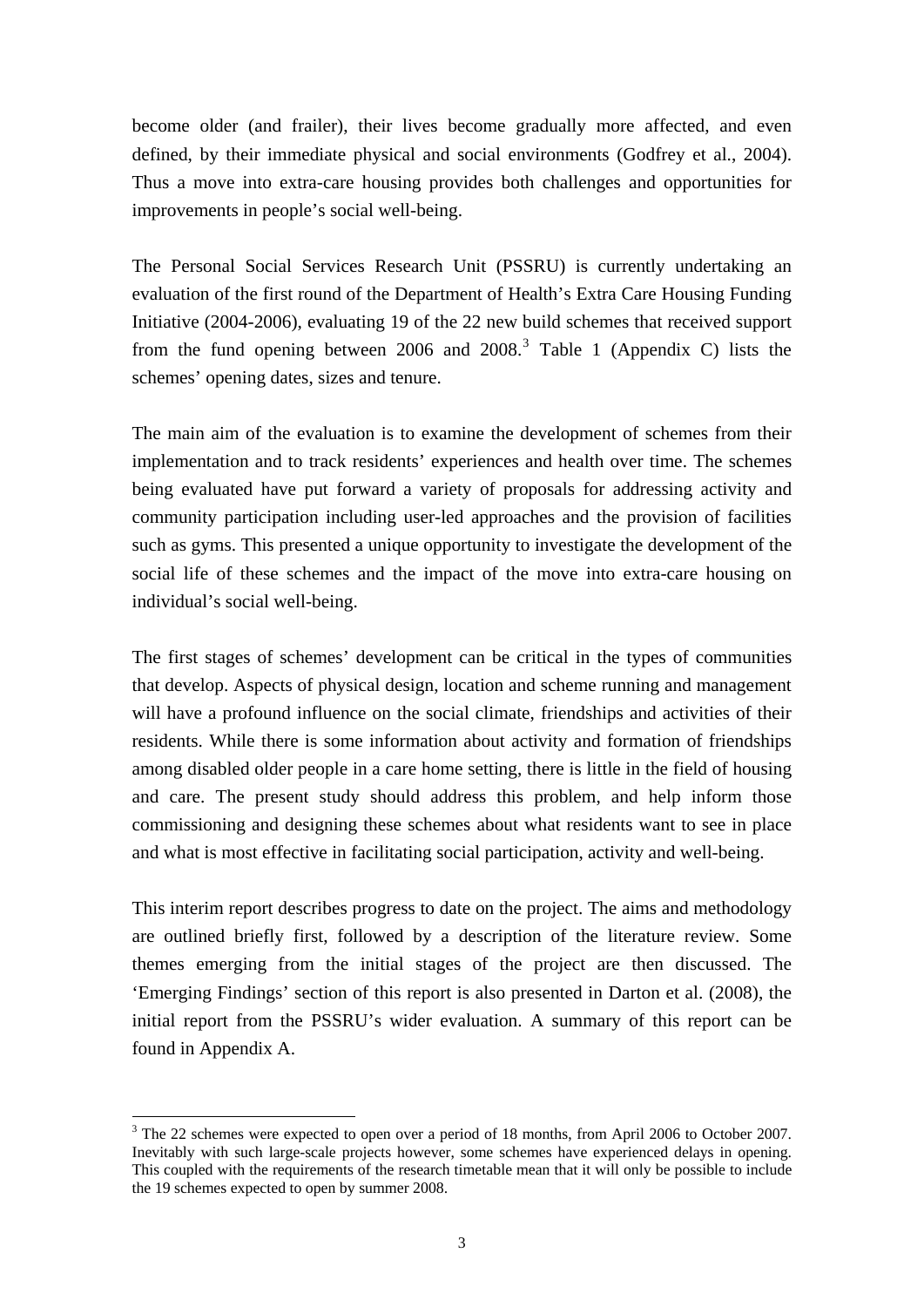#### **Research Aims**

The project is focusing on the first year after each scheme opens, when new communities are being formed. It aims to identify:

- How the variety of approaches to developing social activities and community involvement are implemented in practice
- Residents' expectations and experiences of these approaches
- The relative effectiveness of different approaches in terms of friendship formation and activity participation among individual residents
- The variation in social climate and individual well-being twelve months after opening.

#### **Method**

The project is being conducted in the 19 schemes that form the basis for the main evaluation<sup>[4](#page-9-0)</sup>. The main evaluation collects two main sets of information about individuals moving into the schemes. First, information on demographic characteristics and care needs is collected on admission, and then six months and 18 months later. Second, new residents are asked to complete a questionnaire about their experiences of moving into the scheme and their expectations of extra care, with assistance as necessary<sup>[5](#page-9-1)</sup>.

There are three stages to the social well being project (described below) which runs from May 2006 to May 2009. Due to schemes' opening dates spanning at least two years, necessarily these stages overlap. Stage one is complete. To date (January 2008), ten schemes have reached stage two, and seven schemes have reached stage three. The precise timing of activities is dependent on when schemes open in practice.

#### *Stage 1*

<u>.</u>

The first stage of the project encompassed a literature review, design of initial research materials, and consultation with residents.

 $4$  It may be that as the project progresses, more schemes fall outside of the timeframe, although we do not expect the total to reach less than 15.

<sup>&</sup>lt;sup>5</sup> Local fieldworkers have been recruited to liaise with each scheme, and to assist with data collection, including helping residents complete questionnaires where needed. All local fieldworkers receive training by the PSSRU, and have full CRB checks.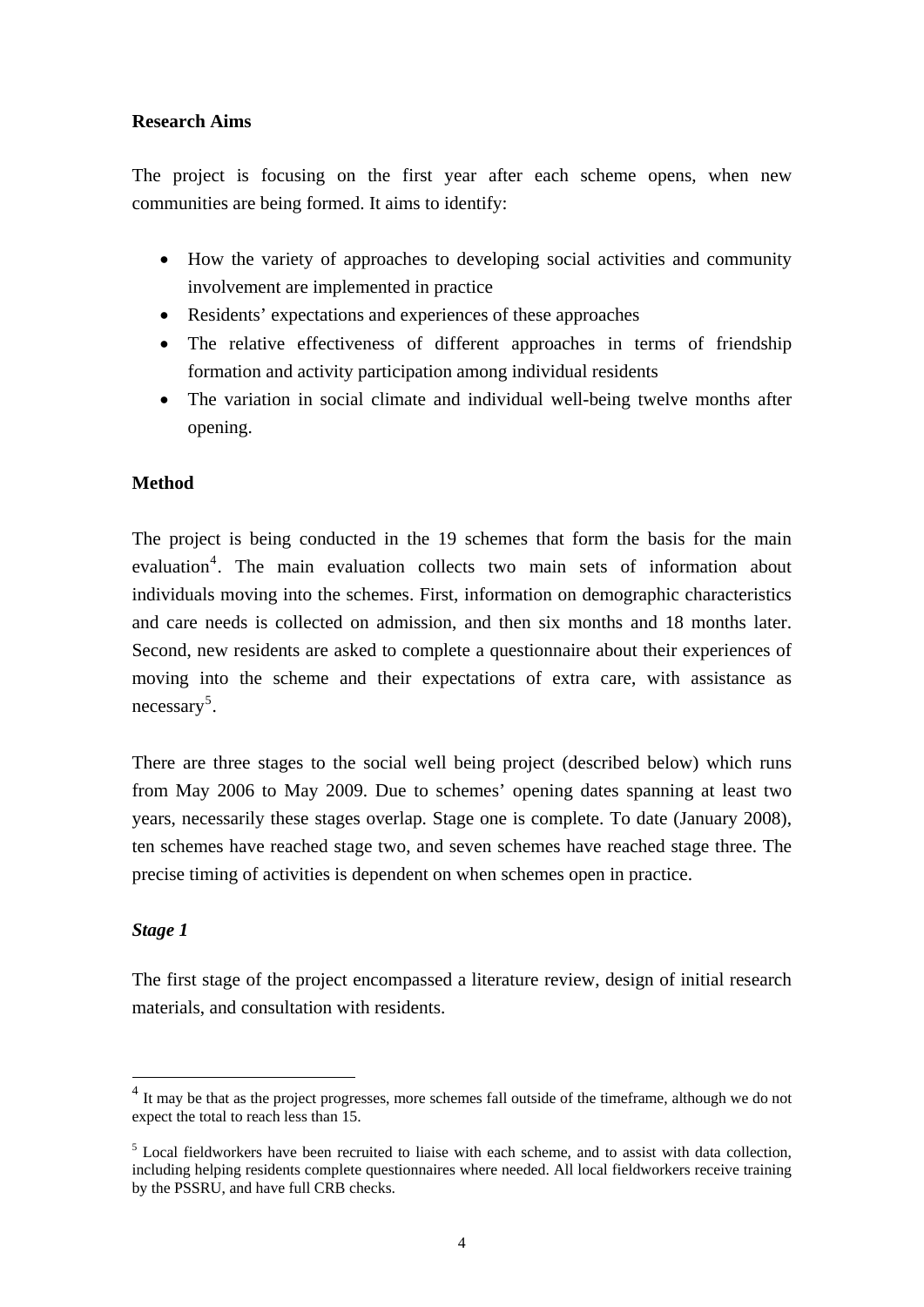#### *Stage 2*

Six months after each scheme has opened, four residents and two members of staff are interviewed in each scheme using semi-structured, exploratory interviews. The aim is to select people reflecting a range of perspectives. There is a considerable range within schemes in the degree to which residents participate so selection of residents is carried out in liaison with the local fieldworker and scheme manager in each scheme, to ensure that we capture the views of individuals who participate on a regular basis, individuals who participate sometimes, and individuals who participate rarely. For each scheme, we also interview the scheme manager and another member of staff best placed to reflect on the activities in the scheme.

The interviews with both staff and residents aim to identify facilitators and barriers to participation (including both social and design factors) and the aspects of schemes that are seen as particularly successful, and thus start to build up a picture of the social life at each scheme.

To supplement the information gathered in stage two, once the interviews have taken place, our local fieldworker in each scheme is asked to record any new activities or groups that are started, along with any changes to those existing activities or groups (such as significant changes in attendance, or changes in organisation of the activity).

#### *Stage 3*

Twelve months after opening, all residents who have agreed to be part of the overall evaluation are given a self-completion questionnaire which includes questions about the social life at the scheme, levels of participation and barriers to taking part, contact with friends and family as well as self-perceived health, feelings of control and self-rated quality of life. The local fieldworker in each scheme is available to offer support in completing this questionnaire. Where the individual resident has cognitive impairment, relatives will have been asked if they would like to act as proxies and where they have agreed they will be sent an alternative version of the questionnaire.

Some information is best collected through face-to-face interview, so following the survey, interviews will be conducted with a sample of residents; the aim being to interview up to 10 residents in each of the smaller schemes, and 30 in the larger villagestyle schemes. The interview includes questions on the schemes' social life, design and facilities available, links with the local community and social climate of the scheme. It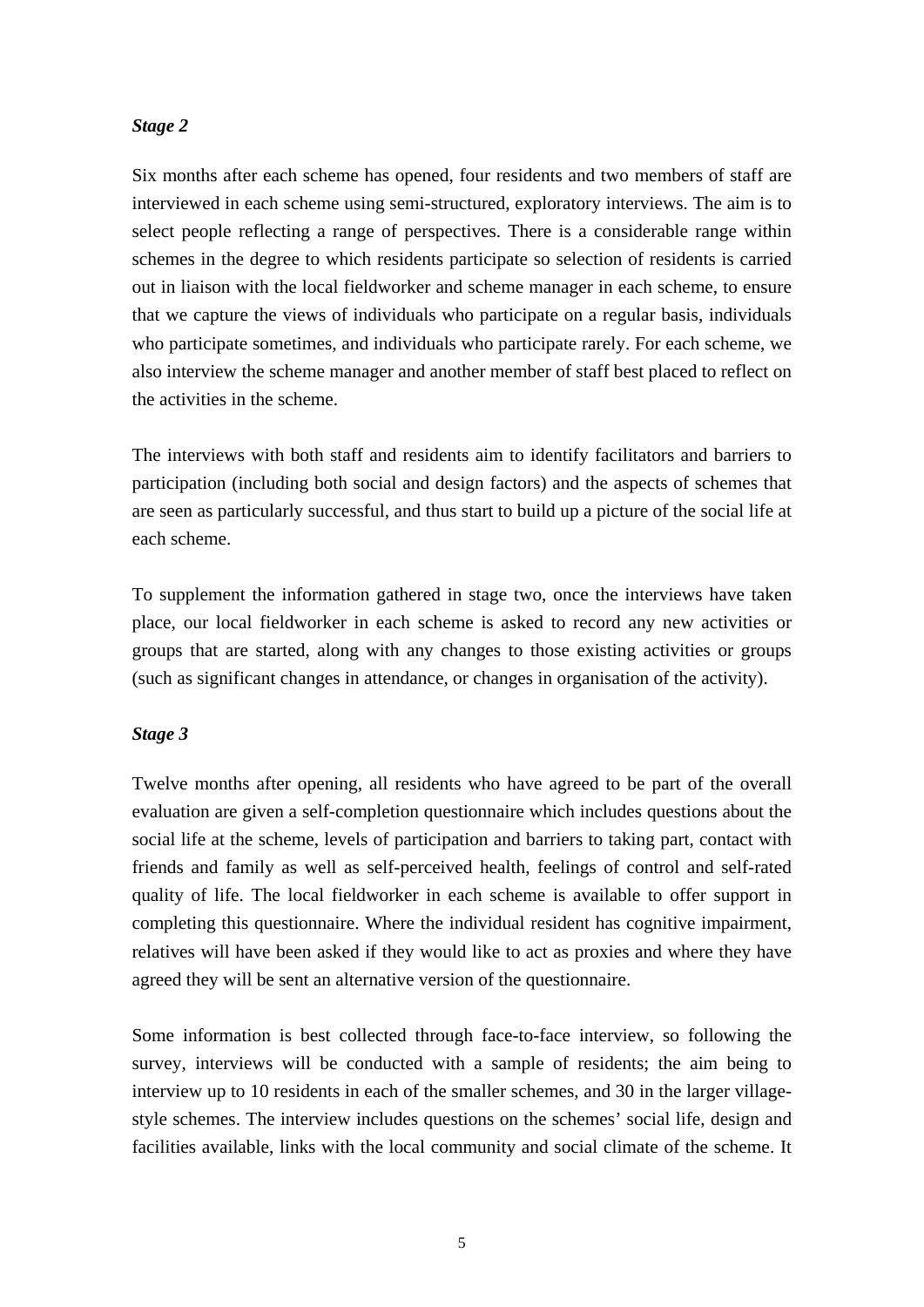also covers individuals' well-being, relationships, and social support. For examples of the survey and interview schedules, see Appendix B.

#### **Overview of the Literature**

The first activity on the project was to carry out a literature review, with the following aims:

- To identify how social well-being has been defined in the literature
- To identify what factors affect social well-being
- To identify how social well-being could be measured in the present study.

A recent literature review by Evans and Vallelly (2007b) explores the literature in greater depth, identifying best practice for promoting social well-being in extra care housing.

The literature review for this study covered a number of themes. First, the literature on well-being and quality of life in later life was reviewed, and the definition of social well-being investigated. Social well-being is the area of overall well-being involving social relationships, social participation, social networks, and social support. Feelings of having a 'social role' or identity also play a part in this aspect of well-being. For the older people taking part in this project, social well-being is likely to be crucially influenced by moving to a housing–with–care setting. Therefore, we focused on the effect of environmental characteristics (e.g. design, the philosophy of care) as well as both concrete and perceptual social factors (e.g. activity participation, social support, feelings of loneliness) on well-being.

In terms of environmental characteristics, we reviewed the literature in the areas of physical design, approach taken to activity provision within the housing/care setting, links with the local community, and staffing and care. The literature on social factors included friendships and social support, loneliness and isolation, social activity and participation, and social climate. A summary of the literature has been written up as a separate document (Callaghan, 2008).

The findings influenced the design of the study in a variety of ways, for example: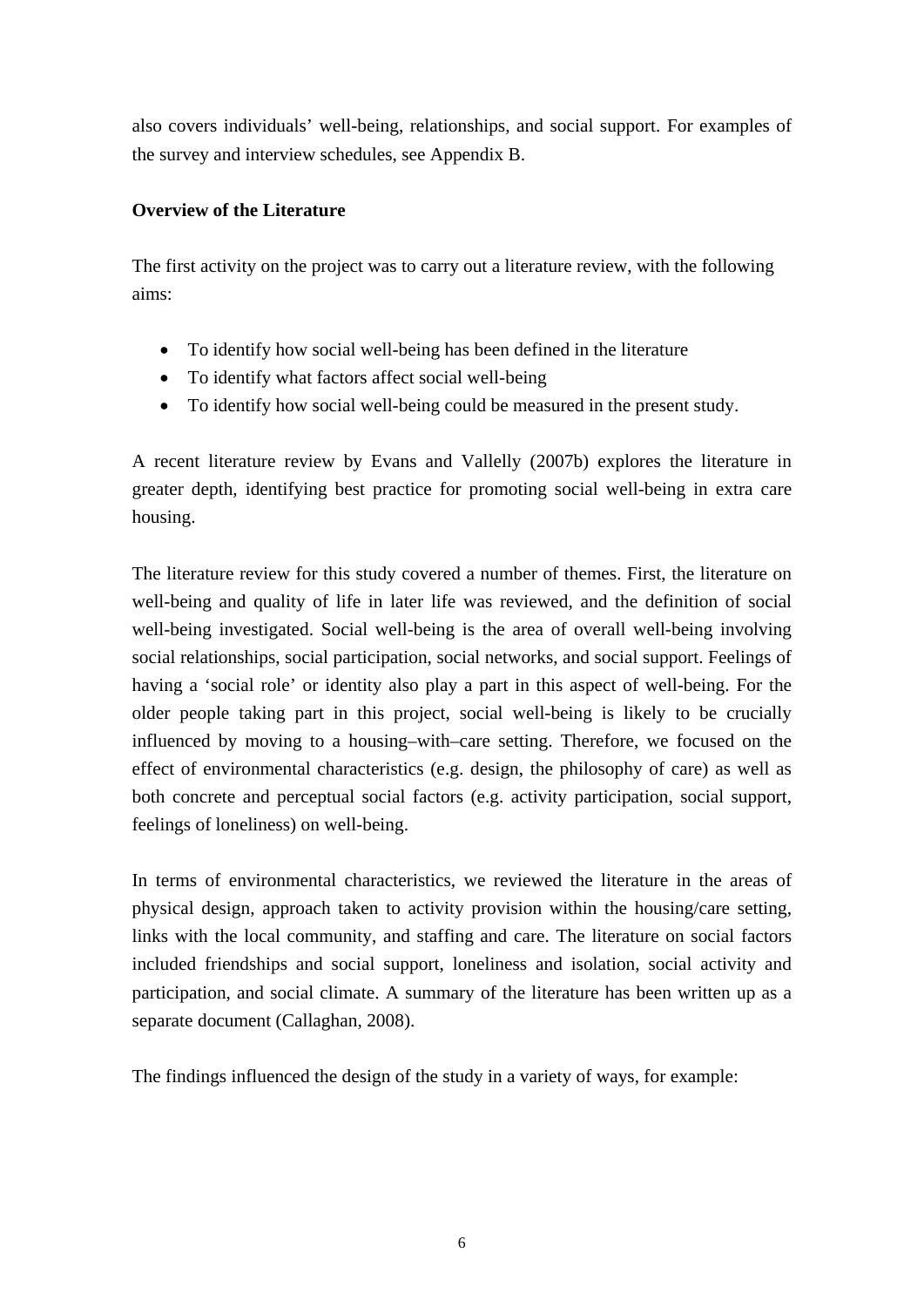- Control over the environment emerged as an important aspect in design, so objective control over immediate environment and daily life was reflected in our instruments in addition to perceived control.
- Links with the local community emerged as an important theme and are explored at scheme level at six months and at the individual level at 12 months in terms of perceived involvement and potential barriers. Focus is on the community coming in to the scheme, as well as on residents going out of the scheme.
- Type, frequency and amount of social activity engaged in are measured in the 12 month survey. To supplement this, the interview at 12 months investigates the perceived enjoyment and benefits of activity (e.g. friendship, mental stimulation), as the literature indicated that it is not always activities per se that are important to well-being but features associated with those activities.
- The importance of social support to well-being in older age and the influence of this on social participation, social networks and perceived social support were identified as key and are measured at 12 months. The presence or otherwise of a confidante is also established, drawing on indications in the literature that emotionally supportive relationships are particularly important.

#### **Emerging Findings**

This section reports on preliminary work on the project, describing initial findings for six of the schemes that opened in 2006: Brighton and Hove, East Riding, Havering, Northamptonshire, Peterborough, West Sussex (Horsham DC). The section describes the early development of social life across the schemes, and highlight some emerging themes; more in-depth discussion and analysis will take place in later reports. It should be emphasised that the findings presented here are from the initial, exploratory stage of the work, and from only a small sample of schemes. These schemes are among the first funded by the Department of Health and, at the time of data collection, had only been open for six months. Inevitably, social activities and relationships need time to develop.

<span id="page-13-0"></span>Across the six schemes, interviews were conducted with 33 residents and 11 members of staff. Of the residents, 20 were female, and six of the interviews were carried out with married couples. In each scheme, interviews were held with the manager and another member of staff who was involved in some way in the social life of the scheme. These staff members included an additional manager, a community participation officer, two senior care workers, and an activities coordinator. Of the staff members, eight were female.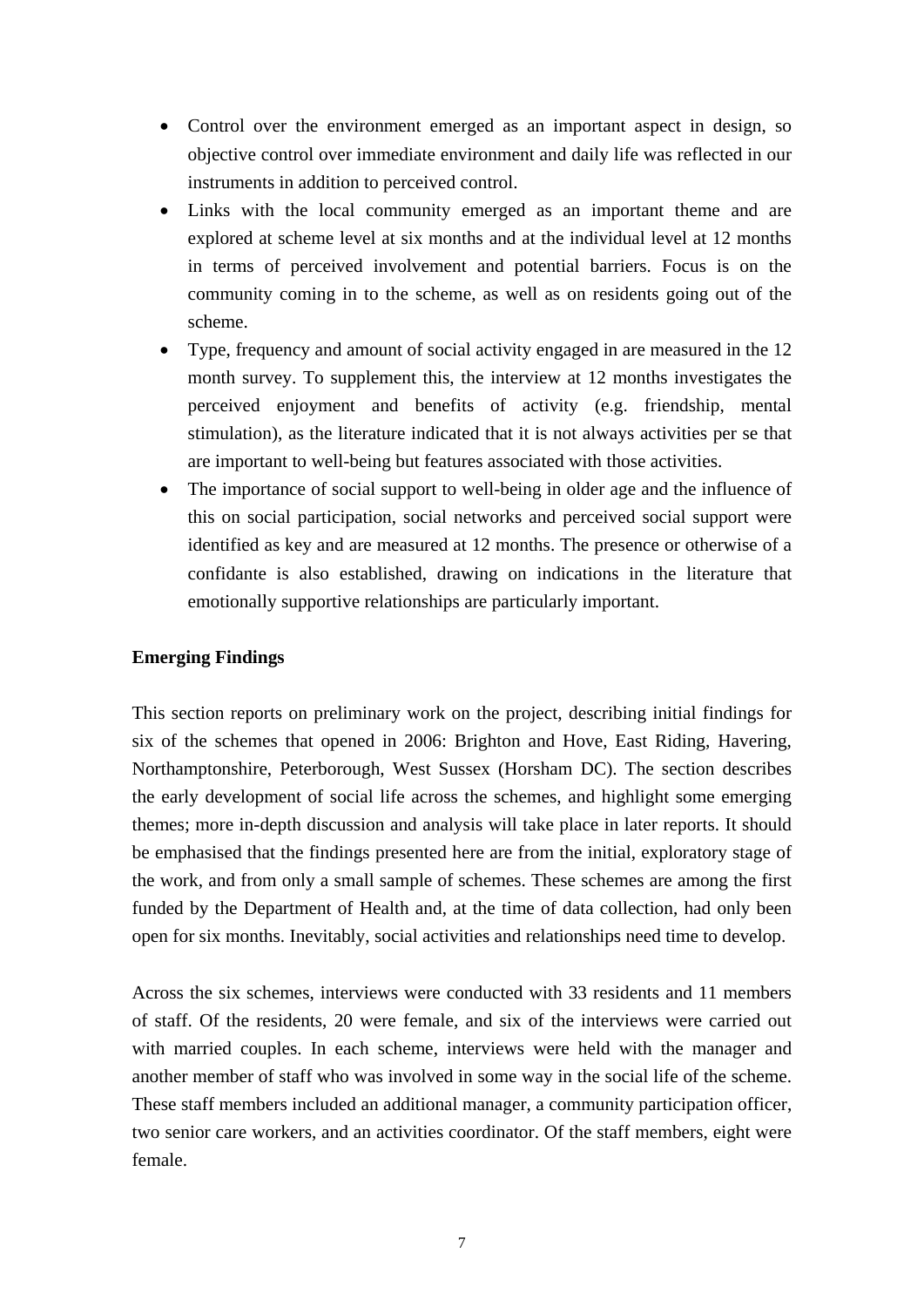#### *Approach to Social Activity*

In the bids to the Department of Health there were a variety of approaches to social activity and it had been planned that, in the early stages of the project, schemes would be classified in terms of the approach to social activity that they had adopted. It seemed from the bids that some would be user-led, some would be fitness-led, some would emphasise the links with the local community, and some would take no particular approach. To date however, these differences do not seem clear cut, and so schemes have not been classified in this way.

All of the scheme managers that were spoken to cited resident involvement as key to their approach to social activity, and most used the term 'user-led'. Scheme managers seemed to take on a facilitative role. The following quotes from managers of three of the schemes illustrate these points:

'We're trying to more and more encourage resident-led entertainment and activities.'

(Scheme manager  $07^6$  $07^6$ )

'We would like the residents to organise and manage their own social life. That's the main aim; it promotes their independence, and they get what they want<sup>'</sup>

(Scheme manager 04)

<u>.</u>

'Even though organising social activities is part of my role, the whole idea is for them to be involved. That's what it's all about, it is their scheme, whatever they want goes – with the help and support of the staff here.' (Scheme manager 05)

One noticeable difference, however, is the approach taken by the village-style scheme. Although the scheme takes a user-led approach to activities, the scheme manager also mentioned 'active ageing' as a guiding principle:

'What we're trying to achieve is that everybody has the opportunity of reaching their goals, but also having an active older life, because it's demonstrated that if

<sup>6</sup> Scheme manager ID numbers *do not* correspond to the order in which schemes were listed above.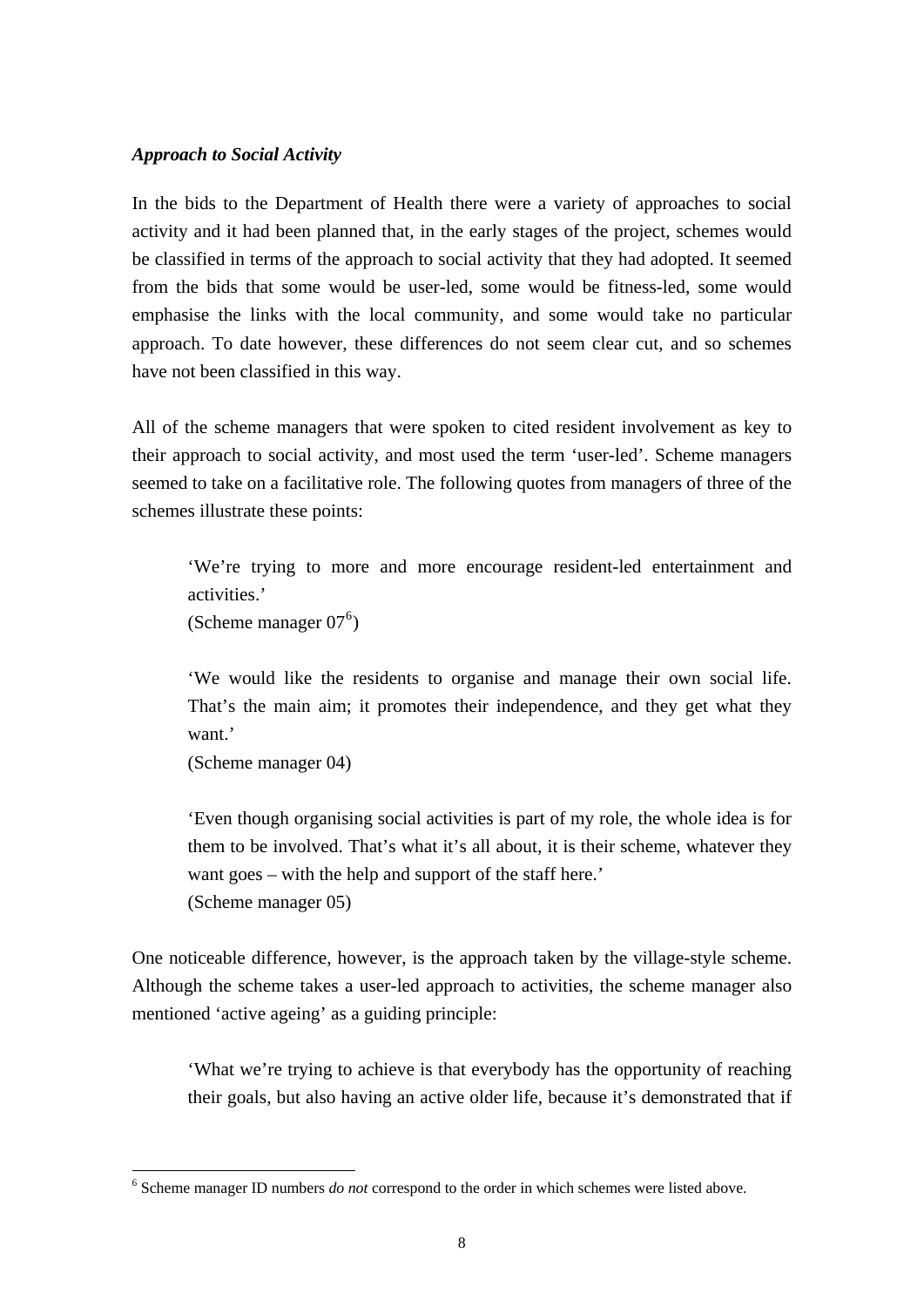they maintain an active older life individuals maintain a better quality of life for longer.'

(Scheme manager 07)

In practice, the user-led approach is played out differently across the schemes. Three of the six schemes had some form of residents' committee whose roles seem to range from organising and running activities themselves, to being consulted on ideas presented by staff:

'The residents' association, because they are active and interested, is organising and running certain activities – bingo, coffee morning once a fortnight, the games afternoon. By and large, I leave that up to them.' (Scheme manager 01)

'I don't put anything on without consultation with them. We have a fortnightly meeting with the residents' committee, and ideas that I have are put to them, and then it's arranged.' (Scheme manager 05)

The extent of involvement of the scheme managers in residents' social life varied between schemes. In one scheme, the two managers describe themselves as taking a 'hands-off' approach, as required by their employer, the Registered Social Landlord:

'We facilitate and help people if they need advice on starting up any social activities but we don't have as much input as scheme managers might have done in the past. … We don't get involved in many of the social activities at all but we did help them start up a social committee.' (Scheme manager 02)

'Our philosophy is to leave it tenant led. In the old days, with wardens, part of their role was to do the social life, but with all the other demands and work now, you cannot do that. So, the management position: you manage the building, and let them get on with it, and just give them help and advice.' (Scheme manager 03)

In fact, it was felt by one of the managers that this was not the best approach to social activities, and that they should be able to get more involved in the social life if residents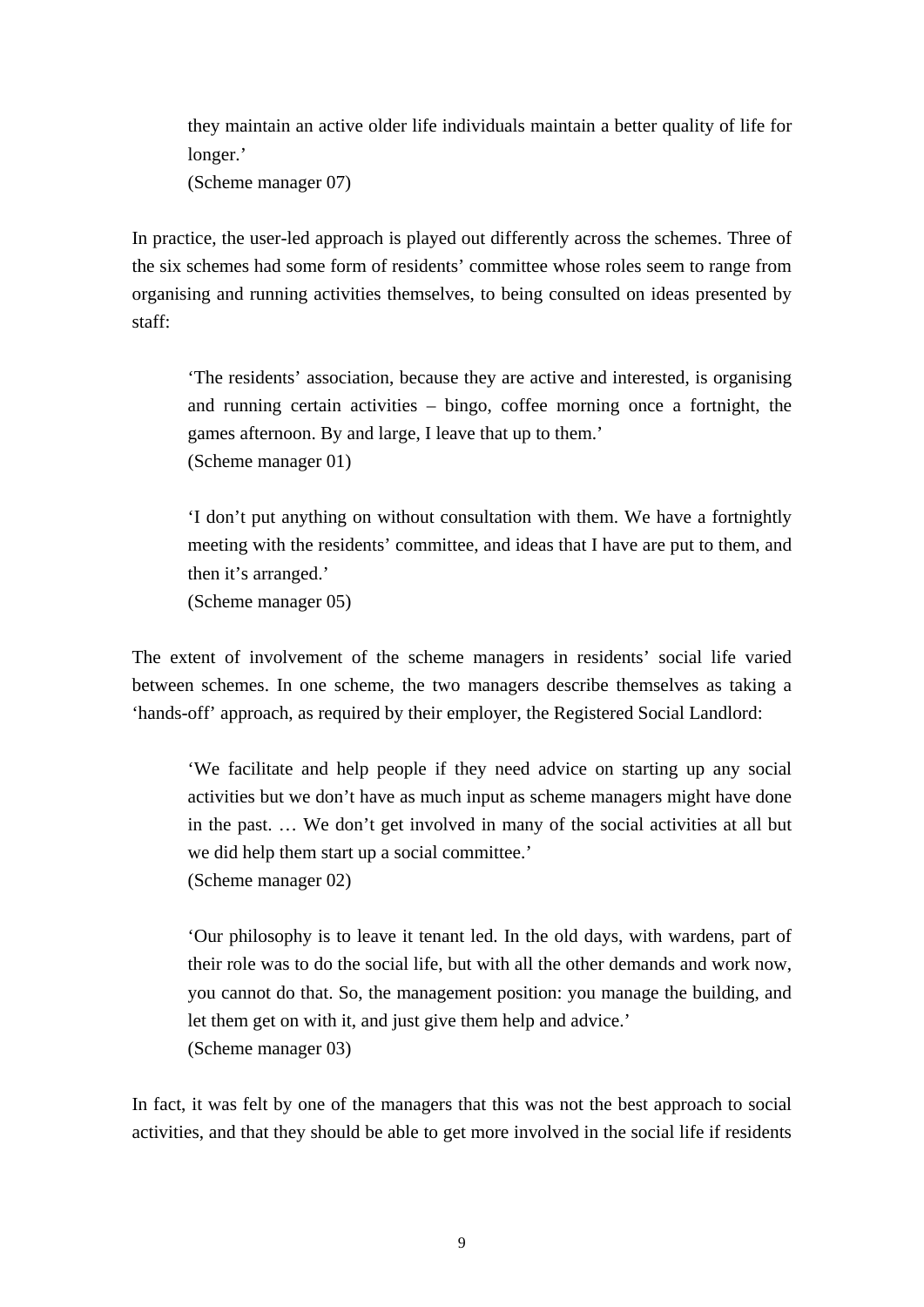were not able to run the social life themselves, which may be the case as residents become frailer:

'… we should have a say … because they need a social life don't they, they need to have something. If they're not able to do it, I think it should be down to us.' (Scheme manager 02)

In other schemes, the manager appeared to take a more active role in residents' social lives, for example, by providing some events themselves (one manager was a qualified keep-fit instructor, and planned to run a class), or by using existing contacts from previous posts (for example as warden in a sheltered housing complex) to put on events and activities. The first quote below from one scheme manager suggests that, at a wider organisational level, managers are expected to play a larger role; the latter quote reflects this from the point of view of a resident in that scheme:

'Each individual scheme is left to the scheme manager to decide how they want to do the social life, and to ask the residents what they want.' (Scheme manager 05)

Interviewer: 'How did the activities here start? Was it the residents or staff who decided what to do?'

'Theoretically I suppose, it's us, but in fact [scheme manager] knows so many people, she knows the ropes, and she's the one in actual fact who the thing revolves round. It's not the carers, they have nothing to do with it, and the residents generally speaking don't – there is a committee, about five of us on it and [scheme manager] sits on that as well.'

(Resident 16, male)

Of the three schemes without a residents' committee, one hoped, in time, to resurrect an old 'residents' user group' which was set up for tenants of the sheltered housing previously on the site. Another did set up a residents' committee soon after opening, but this was unsuccessful:

'What we are encouraged to do is to get them to start a tenants' association. … But it's not worked here. We did start it, it lasted about three weeks. It was just too much for the people. This is too big a building, and we've got people of varying needs, and it was worrying them.'

(Scheme manager 06)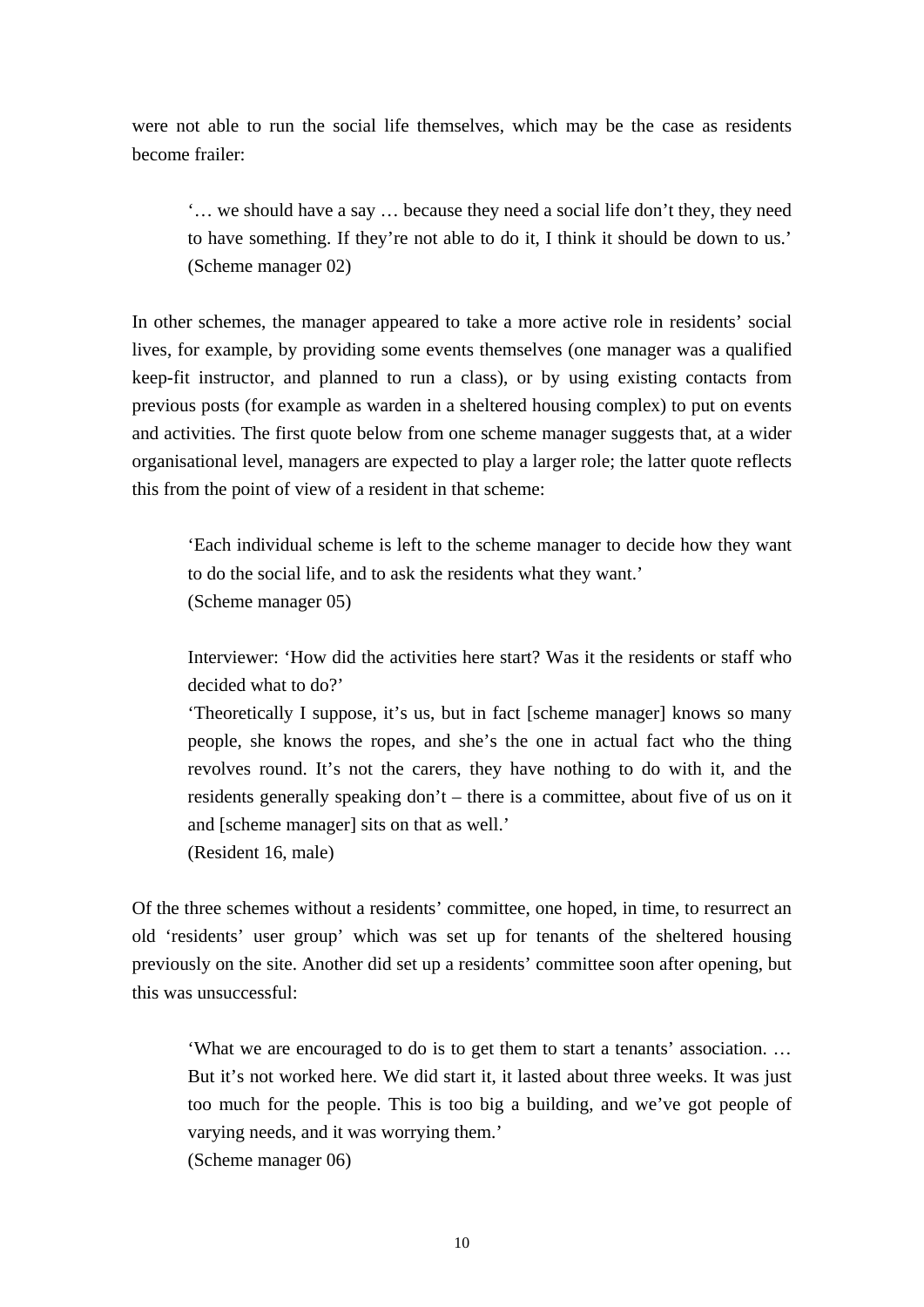There was some suggestion that the third scheme without a specific residents' committee did not have one out of principle; according to one resident, the Registered Social Landlord felt that it might encourage a 'them and us' attitude to develop between residents and staff. This did not appear to have an effect on the scheme's user-led approach to activities however, as there seemed to be significant resident involvement. It is also worth noting that this scheme did hold regular meetings at which residents were given the opportunity to air their views.

Other ways in which schemes have ensured residents' involvement in their scheme's social life include asking them at coffee mornings or other social gatherings what they would like to do, asking them to indicate their preferences on a form, discussing social activities with them as part of their support plan, and in one scheme holding an 'activities forum':

'Residents are asked about social life when a support plan is done with them. One of the questions is "is there anything you would like to see happening here that isn't", and "would you like to be a part of running [activities]"'. (Scheme manager 05)

'Yesterday for example, we had an activities forum on what new things they'd like to see or what other elements they'd like to see being brought into [the scheme], or outside of [the scheme] as well'. (Scheme manager 07)

These other methods are important, as not all residents will join residents' committees. Often, it is the less frail residents who are on the committee:

'Younger residents… are keen to get involved in residents' association. It gives them something to plan and develop.' (Scheme manager 01)

'Because of the banking that's involved, and the more physical side of things, it has to be people who are more mobile and able bodied. There is a committee, but the three main people obviously are very able.' (Scheme manager 02)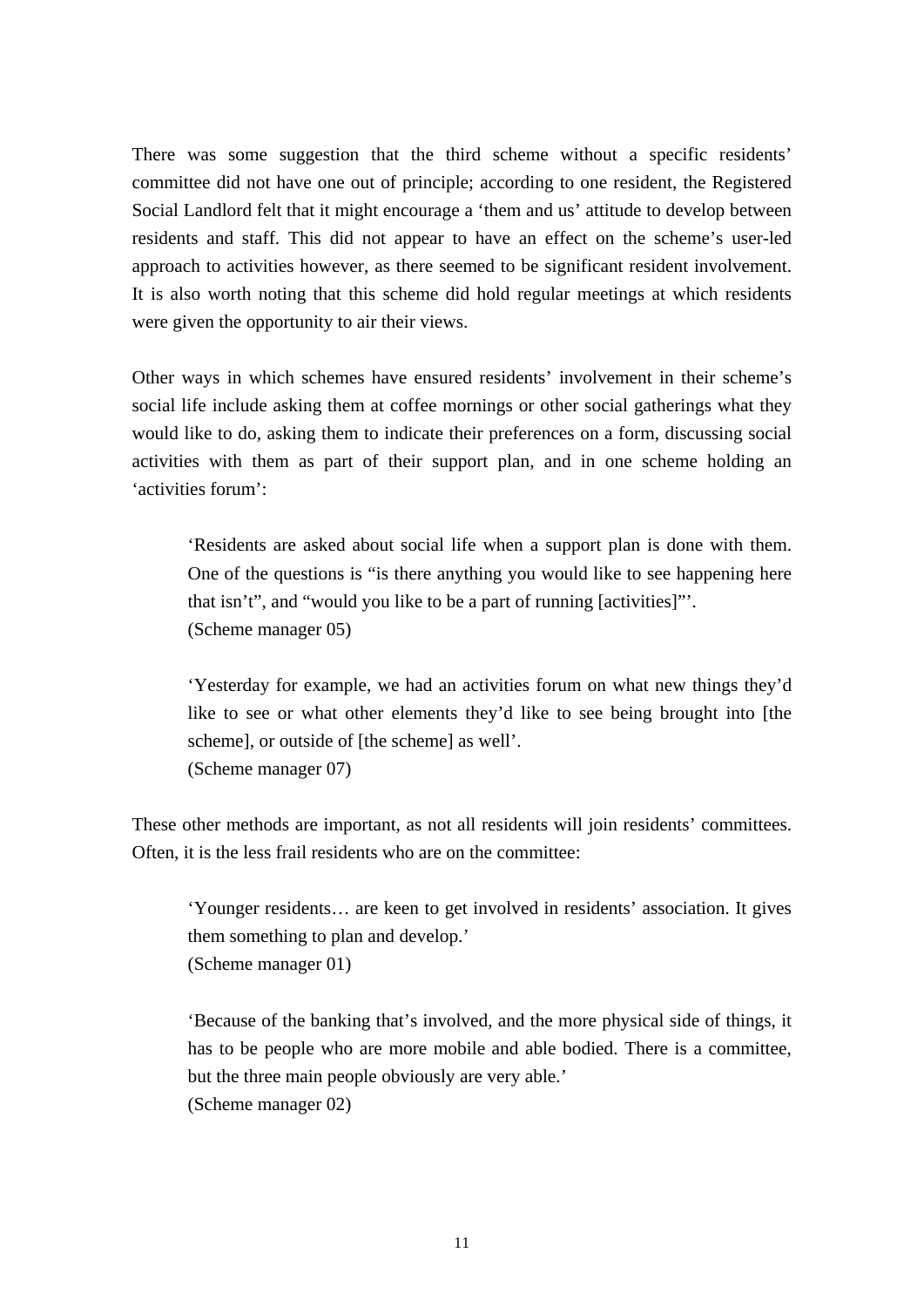Alongside their general approach to social activity, there is also evidence that scheme managers recognise the importance of not having too full a social calendar, and also that some residents will prefer not to socialise.

'Also, it is important to have some time when there aren't activities running and people don't feel pressured to do something. I'm not concerned if there's not something happening all the time.'

(Scheme manager 01)

'Some people are quite happy to live independently and be left on their own. I sometimes think there's a bit … of a nanny state – "you need to get them involved". Why? If they don't want to get involved they don't have to. It's up to them, and it should be.'

(Scheme manager 06)

#### *Activities, Groups and Events in Place at Six Months*

The range and extent of activities that the six schemes had in place or planned at six months is shown in table 2, Appendix C. The most common activities were bingo, coffee mornings or afternoon teas, exercise classes, and religious services or groups. Across the schemes, other activities included gardening, arts and crafts, knitting circles, musical groups, IT classes, and games. There were mixed opinions of the activities in place, as demonstrated in the following quotes:

'We go to bingo, we love bingo. We like going down to tea and biscuits with all of them – that's Tuesday. They have a singer, one of the residents sings. Thursday they have a general get together with music. It's good.' (Resident 21, female)

'I mean, sing-alongs and all that – it's quite nice, it gets everybody together – but they don't update the things. I mean, all the music we knew is 50s and 60s.' (Resident 23, female)

However, even when activities were not to a resident's taste, there was recognition that they could still serve a social purpose, as indicated in these quotes from residents of two schemes: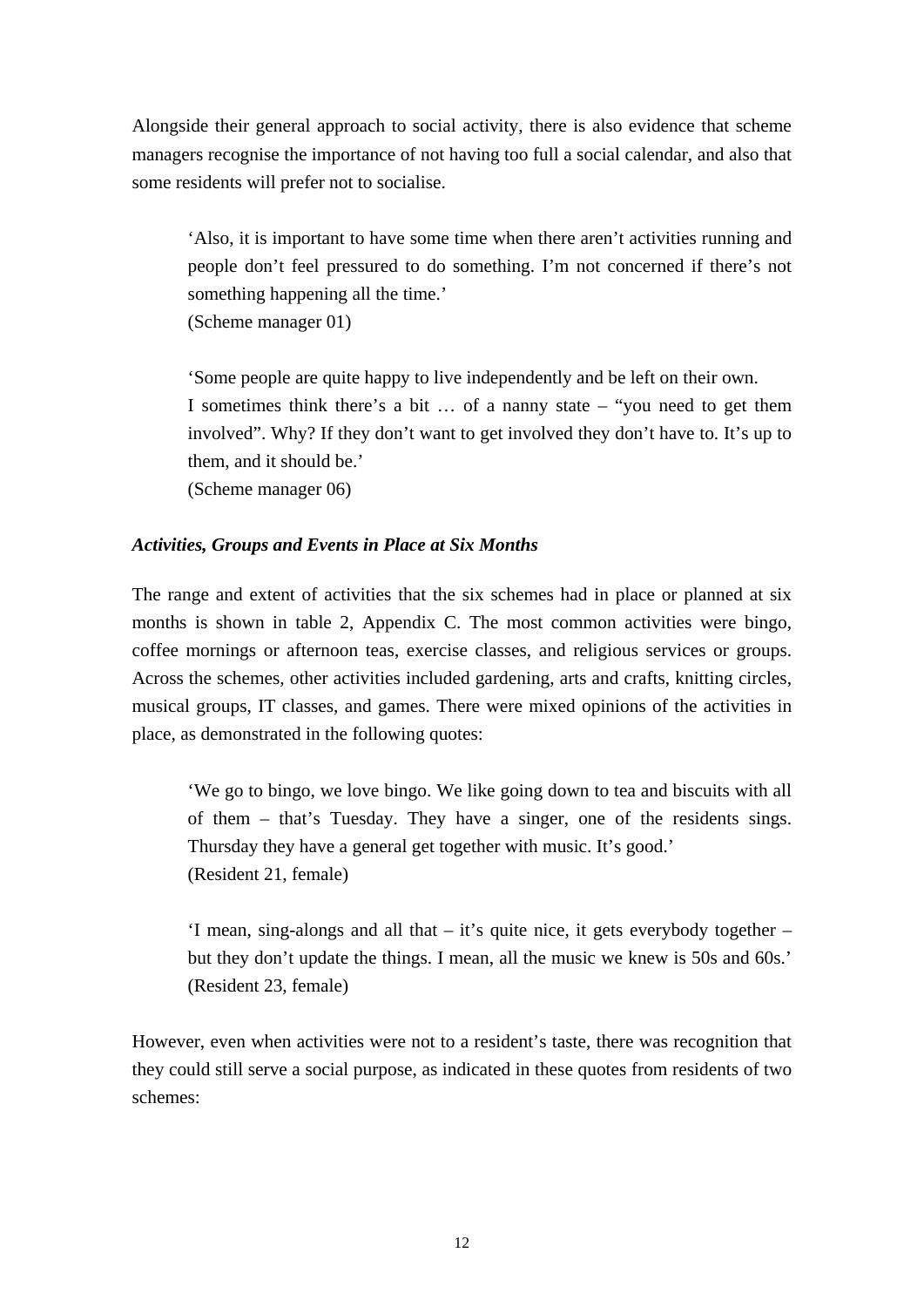'We have the usual things, like bingo; I never thought it would be popular, but it is. … It makes money for the residents' association, as well as giving people something to do for a couple of hours'. (Resident 02, male)

'They had a singer once … terrible. I go for the sake of the community, whether I really enjoy it or not. People singing is not … I wouldn't pay to hear them. But it's community down there, we've all got to try and help it.' (Resident 16, male)

'The other entertainers tend to be singers – not exactly my cup of tea, but I go down to it. Giving the committee some support.' (Resident 19, male)

Furthermore, there were some examples of residents attending activities that they were unable to fully take part in simply so that they could enjoy the social interaction. This was particularly evident in one scheme, where residents attended armchair aerobics for the enjoyment of the music and the company.

On the other hand, there was also a feeling amongst residents that if you did not enjoy a particular social activity that was going on, or would just prefer to be alone, you had that choice, as these quotes from residents in two of the schemes illustrate:

'You can do what you like, you can stay in your flat, or you can go down in the lounge and talk to the others. Sometimes you feel you want to be quiet, and be on your own. I'm not unsociable, but I do like to be on your own sometimes.' (Resident 18, female)

'… I would have thought it's the best answer to everything – you've got privacy but you've got activities that are there.' (Resident 14, female)

In terms of occasional activities and events, all schemes either had or planned to have seasonal events and other one-off entertainments (see table 2, Appendix C). Two of the schemes had already attempted an outing, while the other four planned to do this in future. Outings were often mentioned as being something that residents would like to see developed.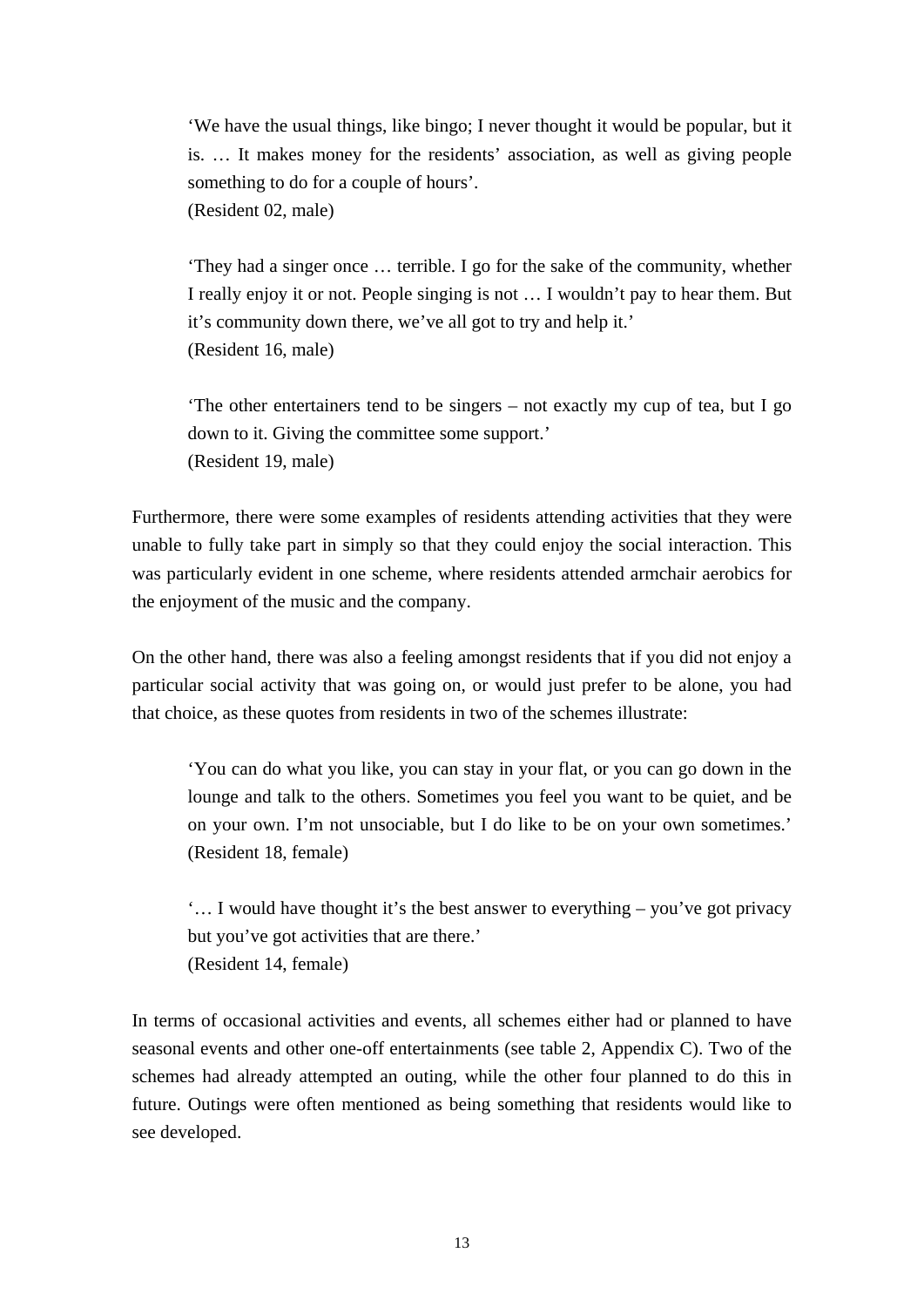Alongside such one-off events, most schemes had a number of regular (weekly or fortnightly activities) as illustrated in this example:

'There are activities going on four days a week now. Monday is bingo, they love bingo. Tuesday is Karaoke; they all come down and have a cup of tea. Thursday is just a get-together with music, Friday is bingo again – bingo is very popular. So I think, considering we're quite new, that's not bad.' (Scheme manager 06)

One scheme, however, had a slightly different approach in that there were not many regular activities, but instead a variety of one-off events. The manager felt that this was a particularly positive aspect of the social life at the scheme:

Interviewer: 'Has anything been particularly helpful in setting up activities?' 'The variety … not having the same thing going on.' (Scheme manager 05)

This manager also recognised that you do not necessarily need an organised programme of activities to encourage social interaction:

'You don't need to necessarily organise something, sometimes you can just sit as a group … what I did one afternoon was sit with the residents – there was a group of them, 20-25 – and over a cup of tea we went round and everyone said what their job had been when they were younger, so that people learnt a little bit about each other. You can build up from something like that.' (Scheme manager 05)

'As well as the organised afternoon teas, sometimes the chef bakes them a batch of scones, or leaves a cake out, which she will tell me about, so then I will say at lunchtime "if you want to come down at half four there will be homemade scones and a cup of tea"'.

(Scheme manager 05)

Although schemes did appear to have a range of activities available, there were a number of residents across the schemes who felt that there was not enough going on. However, there was also recognition that six months was 'early days', and that it can take time for activities to be set up and a social life to get started, as can be seen in the quotes below: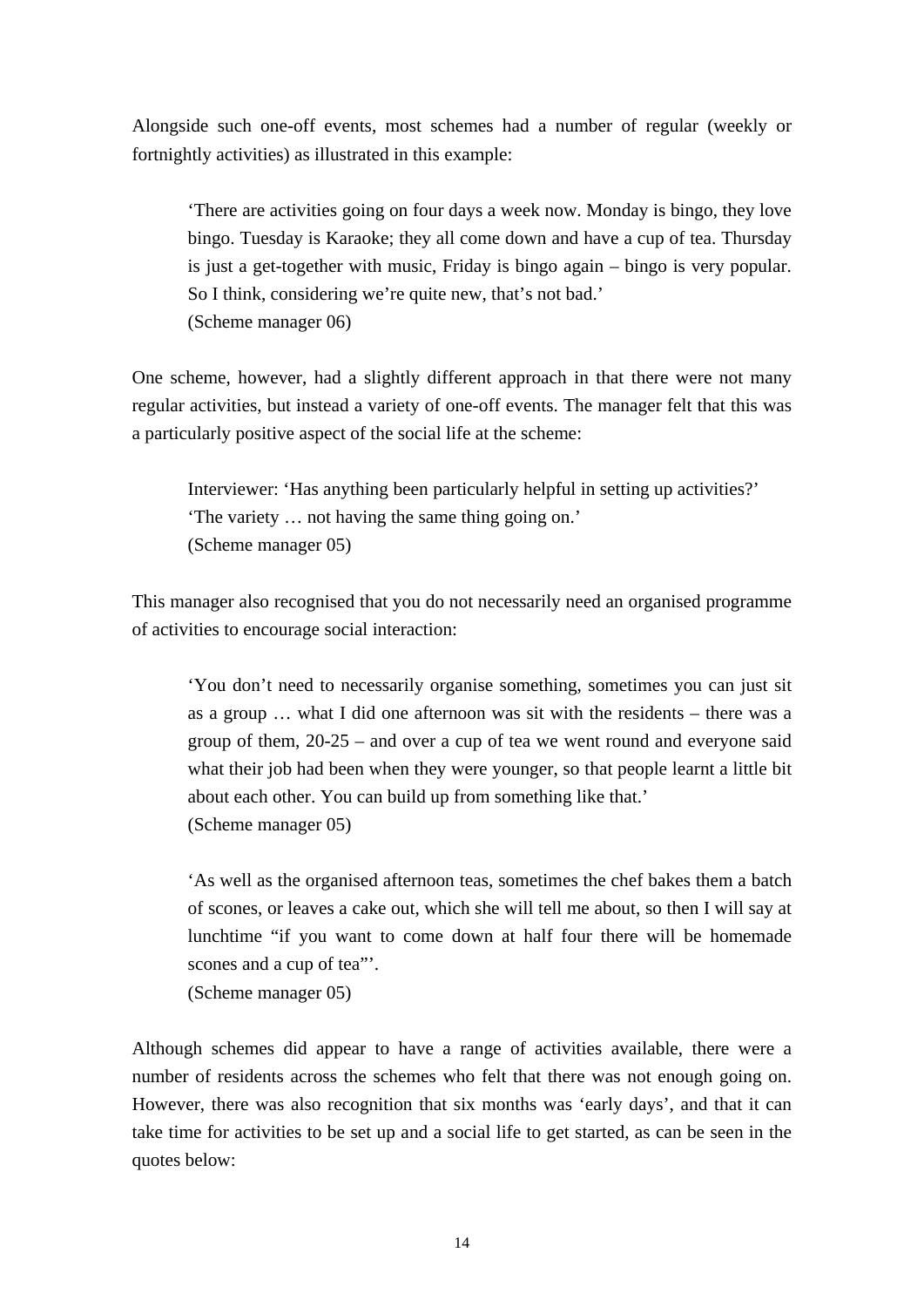'They're waiting to get a social club together; I'm one of many on the committee. Apparently we're waiting for clearance to get [funds]. I imagine once that's settled, they'll be able to do more.'

(Resident 08, female)

'It takes time – I understand from another manager in another scheme that it took them nearly a year to get everything running. It's sensible, we don't want to do things that fail, we want to do things that work.' (Resident 14, female)

#### *Facilities Available at Six Months*

The range of facilities schemes had available at six months is shown in table 3, Appendix C. An important question for this project is whether particular facilities serve as meeting places for residents and help to foster social interaction and friendship development. Certain facilities are emerging as being important in this respect. Shops can provide an opportunity to meet other residents, as the following quote from one staff member illustrates:

'The shop has been a catalyst to getting people integrating well together.' (Staff member 02)

In this particular scheme, residents organised and ran the shop themselves, and one female resident involved in this seemed to particularly value the social interaction centred on the shop, as seen in the quote below:

'Oddly, I think the shop has become a social activity. Not only is it nice for people to be able to buy for themselves, but often people come down and chat.' (Resident 14, female)

There is also some indication that restaurants can aid friendship development, particularly when all residents eat a midday meal together (generally paid for as part of their rent/service charge):

Interviewer: 'Are people starting to develop friendships?'

'Yes definitely. I think a lot of it is down to the dining room at lunchtime, because they have to come down and eat their meal together, that's where they form their friendships – they're getting out and meeting people which is a really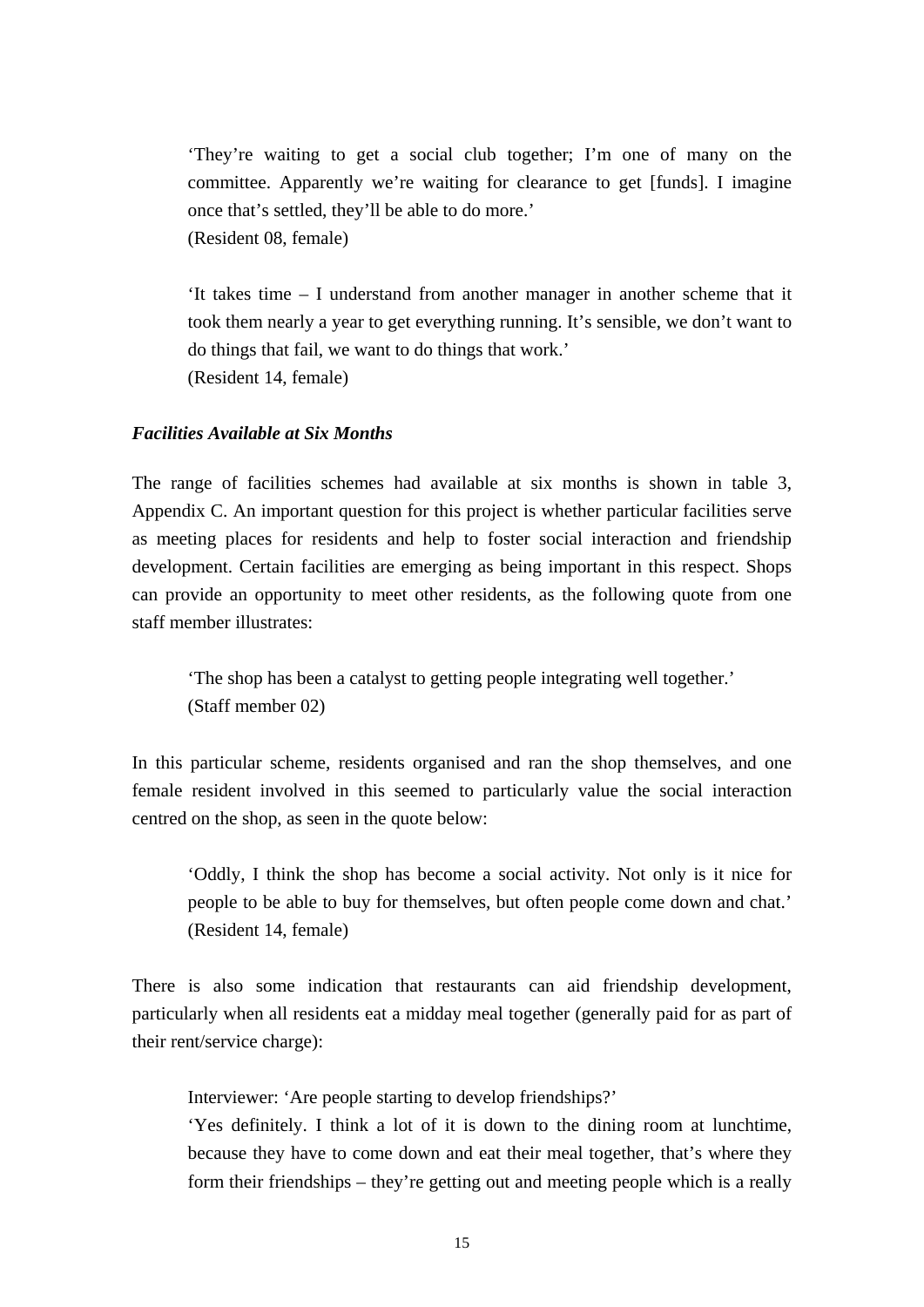good thing, otherwise a lot would be in their flats all day and wouldn't meet people. Lunchtime is a really good positive part of the day.' (Scheme manager 04)

'They tend to meet up more at lunch time. Some of them will hang around chatting.' (Scheme manager 02)

Residents seemed to value mealtimes, as illustrated below. Indeed, for some residents, as indicated by scheme manager 04 above, lunchtime is their main opportunity to meet people:

'It's fun really, the meal is at 12.30 but we all start coming at 12 which I think indicates that we like the social activity, and those who have time stay for a cup of tea. It's the social event of the day really. It's one of the best things – for all of us, cooking a main meal is beyond us; you do get one really good main meal.' (Resident 14, female)

'I just mix with the people I have lunch with, and we might sit there and talk for a while.'

(Resident 09, female)

In one scheme where the restaurant was temporarily shut at six months due to financial reasons, the loss to the scheme's social life was noticed by both residents and staff. The manager of the scheme commented that:

'The restaurant was a really good social area. … It was a big blow when it shut. They did miss it, the ones who had lunch.'

(Scheme manager 06)

Similarly, in one scheme where there was a large restaurant that was not open in the evenings, one resident felt that the impact on social life at the scheme was significant:

'I find that it's difficult to get friends to come here; there's no restaurant open in the evenings so I can't invite them over. … I think it's sad because a restaurant in the evening could be the hub, you wouldn't have to make too many events happen, they would happen normally, people would mix and join each other.' (Resident 28, female)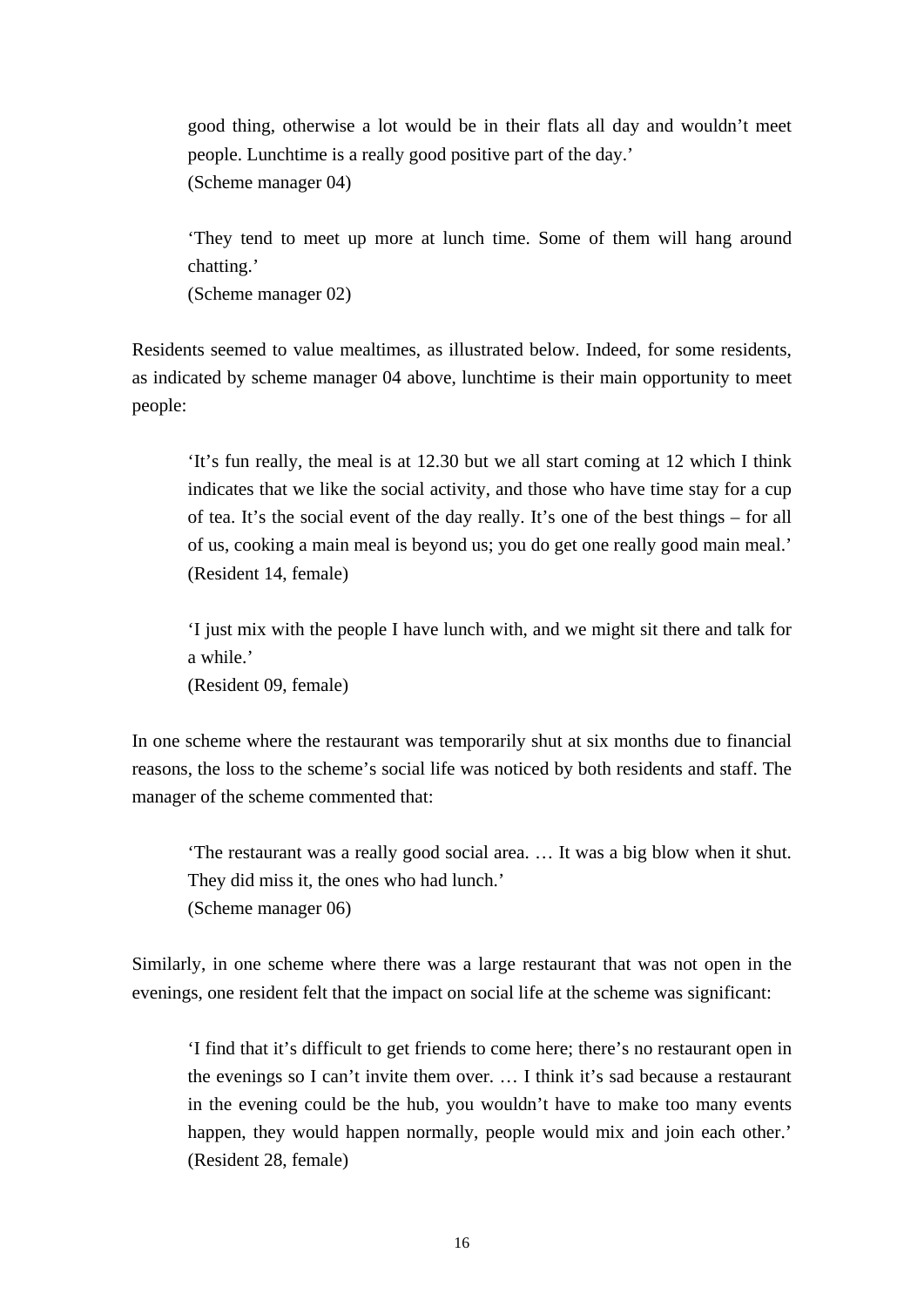In general at this early stage, communal lounges in the schemes did not seem to serve as meeting places for residents, except for when there was a particular activity going on:

'… but the lounge, I sometimes go down and get a book when the library come, but there's nobody ever in the lounge in the afternoon'. (Resident 09, female)

'I don't think an awful lot of people use the lounges. The lounge on this floor is beautiful. I've been in there and whiled away an hour or so occasionally. But it isn't really used a lot, apart from functions and things like that … but I'm very pleased it's there. The one downstairs is used a lot more, that's where any activity takes place.'

(Resident 06, male)

On the other hand, in one of the schemes it was felt by both residents and staff that the lounge was in frequent use:

'… There's always somebody in the lounge. Some days there are only two or three, but that's only at certain times, others times there's quite a lot, nearly always a lot.'

(Resident 17, female)

'People tend to come downstairs and sit in the lounge area because, I suppose, that's where the tea facilities are.' (Scheme manager 05)

However, it seems that this was only by a particular group of female residents, and not all residents in the scheme, as the following comment suggests:

'In theory they can [meet up in the lounge], but the point is only a few go regularly, only perhaps seven or eight women go and sit there, either go to sleep, or wait for tea time. … It's not a general thing to get everybody down there, some people never go down – you can't stop it, that's the way people are.' (Resident 16, male)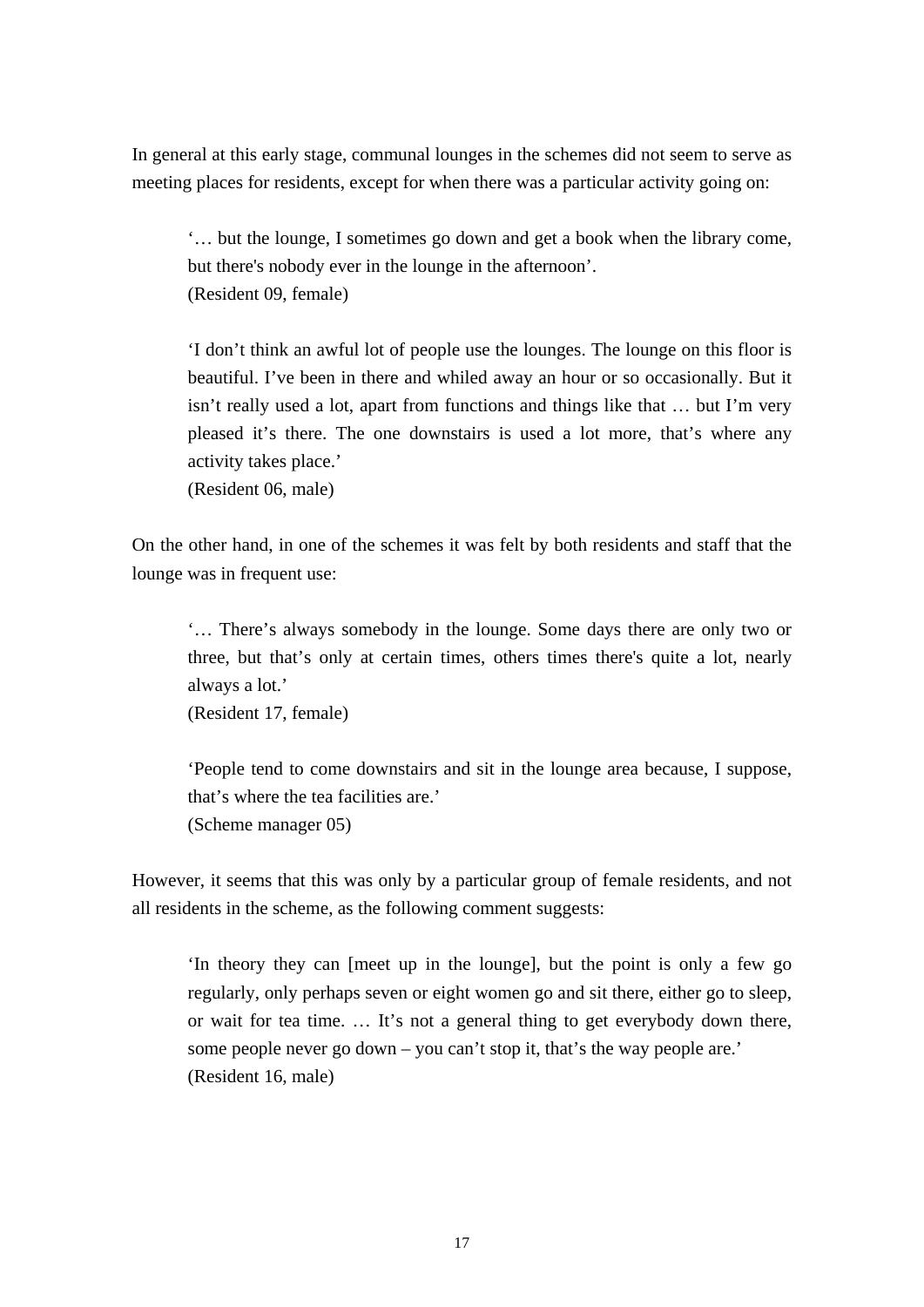Several possible reasons were put forward as to why lounges were not generally used as meeting places. The following quotes indicate some of these reasons, and also indicate that residents seem to meet up in other ways and at other locations in the schemes:

'I think eventually they might start using the lounges more, but it's new.' (Scheme manager 06)

'People say they're disappointed it [the lounge] is not being used, but I think you have to look at from a different angle and understand that people are happy in their own homes. … There are some residents who are really sociable and go knocking on people's doors, and having coffee and stuff. I think they're more likely to visit each other than meet here. They do sometimes. I think we need to have more social things actually going on in here to get this room used more.' (Scheme manager 04)

'We meet for social reasons at about 5 o clock down in the hallway. I know it sounds daft when we've got lovely lounges, but we meet there and we talk about anything. … I started it off, by going down to read my book, then others joined me. I think there are about eight of us now… and yet it doesn't take off in the lounge. I think what they like is seeing people coming in and out, passing through, saying hello; they wouldn't see that in the lounge.' (Resident 01, female)

'I do notice that on this floor there's an entrance out to the garden, and I notice that there's a big area there with some armchairs there, and when I've been up to the laundry I've seen people, about four or five couples, just sitting there having a chat. Perhaps they use that instead of the lounge.' (Resident 23, female)

#### *Links with the Local Community*

Across the schemes, there were varying degrees of community interaction. One of the schemes already seemed to have achieved to some degree its aim (stated by the scheme manager) to become a community resource, with a restaurant open to the community, and activities and social evenings to which local residents and residents of other nearby extra care or sheltered housing were invited. The benefits of this interaction are described by the scheme manager below: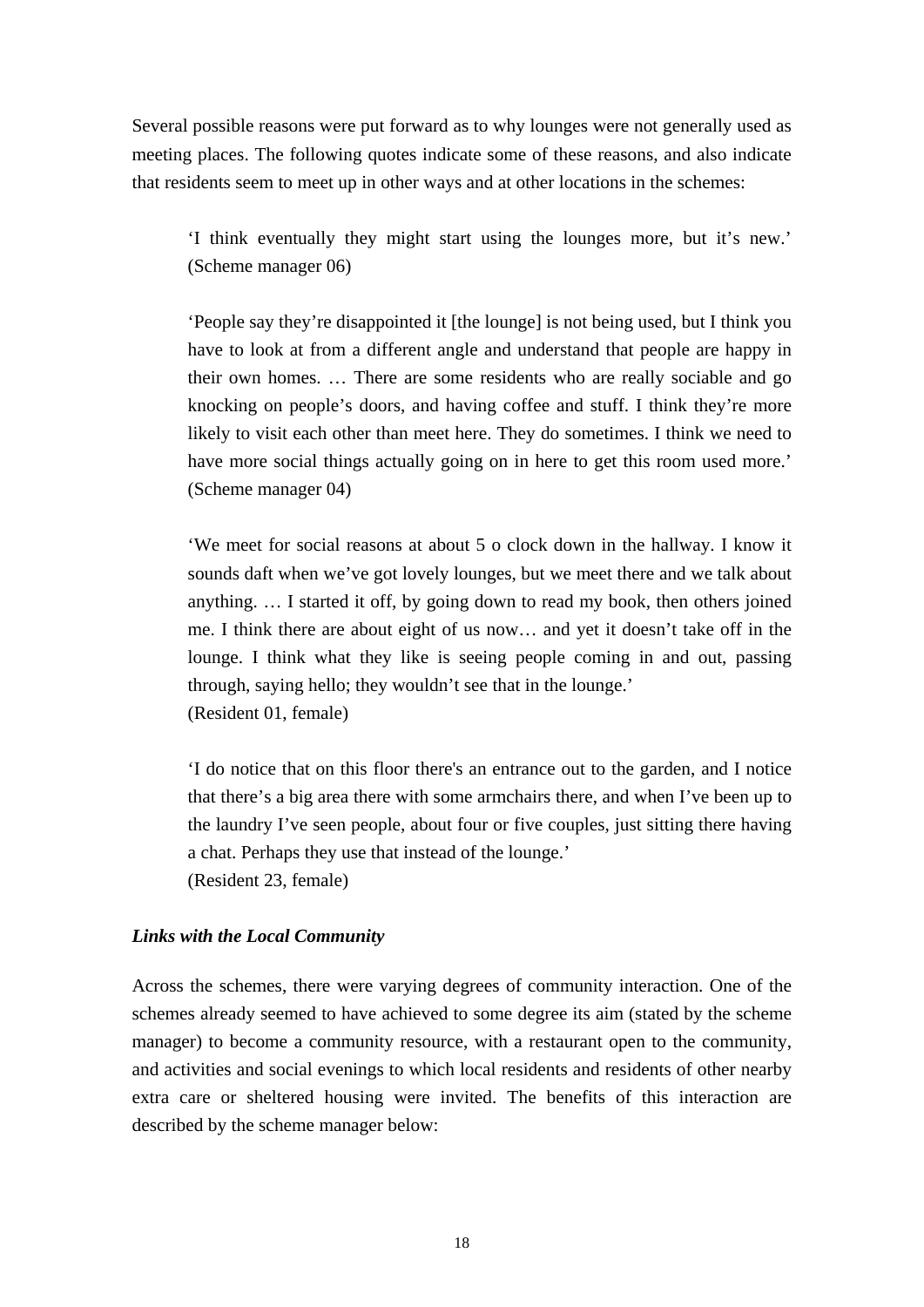'It's a two-way thing. The ground floor is a public space, a resource for the community. … The benefits of that are many-fold. Not least, if you've got people that are loathe to connect and are becoming withdrawn, it makes it that bit easier; it's a stepping stone.'

(Scheme manager 01)

Another scheme also strongly emphasised the community element, with plans for a doctor's surgery and a café open to the community which will house part of the collection from the local library (which was to be temporarily closed down). It was hoped that these facilities would encourage people to come in, and interaction to happen between local residents and residents at the scheme:

'As more and more people start to use the building, on the lower ground floor, the community area, contact will happen naturally, especially through things like the library.'

(Staff member 02)

'A lot of them [the residents] were quite isolated before, so it's good for them to have the interaction with people other than those they live with.' (Scheme manager 04)

Other schemes were keen to build up their links with the local community, but recognised that this can take time, especially as residents need time to settle in themselves:

'We're hoping to get people more involved [from the local community], but at the moment we haven't. … I don't think the place has really been open long enough to get things like that going.'

(Resident 19, male)

'Initially, I think it was thought that it was going to be more of a community resource, and I think it will be. For example, the assisted bathrooms are not used very much by our residents because the individual bathrooms are lovely. Our director would quite like it to go out into the community; people could come in via Age Concern or the day centre to use the bathrooms. The kitchen as well; people could come in. Apparently there's a 90-year-old lady who lives round the corner, it's been put to her that she could come in and have her hot meal here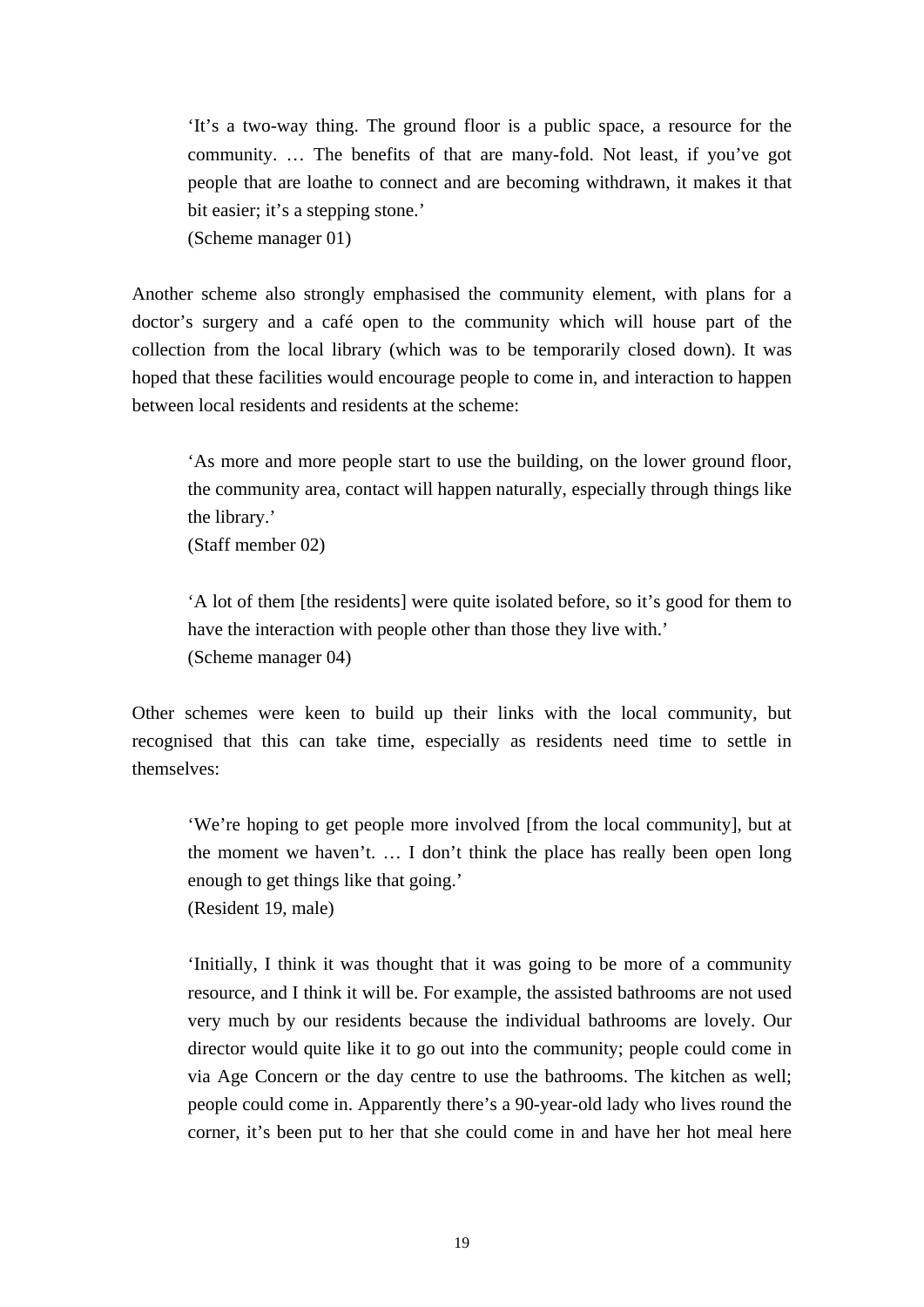Monday to Friday, or even all week. She hasn't done so – that's her choice – but it would be a good idea.' (Scheme manager 02)

One scheme seemed to take a more cautious approach to community involvement for a number of reasons, including the nature of the locality, and the difficulty of monitoring who would come in, and when:

'I'm not sure whether people coming in from the community is a good idea. There was a lot of talk about the internet café being open to the community. ... Do we really want young kids from round here walking in and out of the building? No. Nobody thought it through, we don't want that. It's fine if people want to come and do things here and the tenants can join in, but I would be very careful of who, and what groups would use it.' (Scheme manager 06)

This highlights how important the setting and context of the scheme is to its relationship with the people in the community it is situated in. For example, if a scheme is located in an area where there are other extra care or sheltered housing schemes (as in the first example given in this section), it is more probable that people from outside the scheme will come in, as activities are more likely to be of interest to them. Similarly, if the scheme can provide a service to the surrounding area, local residents will have a reason to come in, and making links may feel more natural:

'We're going to have a doctor's, and that will make a big difference, we'll be having the estate coming in. And the café … I think the idea of just coming in unless there's a reason or an invitation to come in, may not be very easy to accept.'

(Resident 14, female)

In general, residents commented positively about people coming into the schemes, giving reasons such as the added opportunity for social interaction, and the financial benefit to the scheme:

'They were aware from the start that the ground floor is a public arena. Also, room rental comes directly off residents' service charge. Most of them like the idea that it's a public domain – they know they have their privacy upstairs; you can't get up there without a fob. It took them a while to get used to it, one or two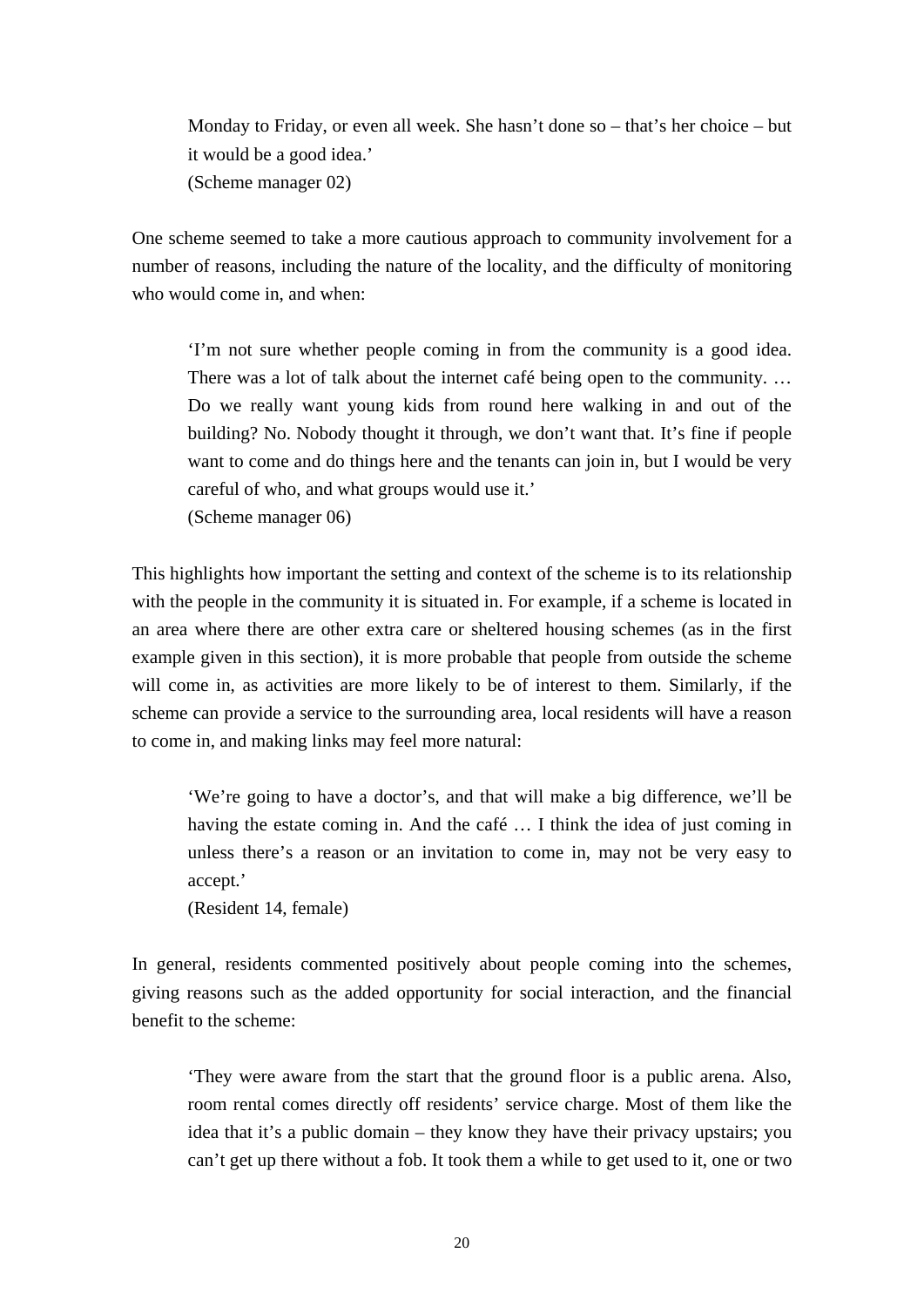felt like they'd moved into a home, but I tell them: once you go upstairs you lock your door in the same way as on a street – if you want to talk to your neighbours you can, but you don't have to, it's totally up to you.' (Scheme manager 01)

'I don't think it [the scheme] could stand on its own two feet really, if people didn't come in from other complexes.' (Resident 04, male)

'None of us want to be old people shoved out of the way. I think the idea of meeting with the community as often as possible without them feeling we're a nuisance … I think this [the scheme] is so much in the centre of [local area] that if we can offer facilities for them and they can come and help us, it must be good.'

(Resident 14, female)

On the other hand, some slightly negative attitudes have emerged towards day centres in the two schemes where these were in place at six months:

'I have had one or two comments in the past, like 'it's our lounge'. But actually, people don't use the lounge so why can't they [the day centre]. They are not intrusive.'

(Scheme manager 02)

'Unfortunately there is a bit of a 'them and us' which is a shame really. Maybe when the restaurant opens again, the day centre should stop all sitting together. Not have their tables.'

(Scheme manager 06)

As well as bringing the community into the scheme, both residents and staff recognised the importance of being able to access their local community, and maintain any links they may previously have had; as one resident put it:

'The attitude of the management I think is quite right – that you have a life outside [the scheme].' (Resident 31, male)

Similarly, another resident mentioned the value of being able to go out: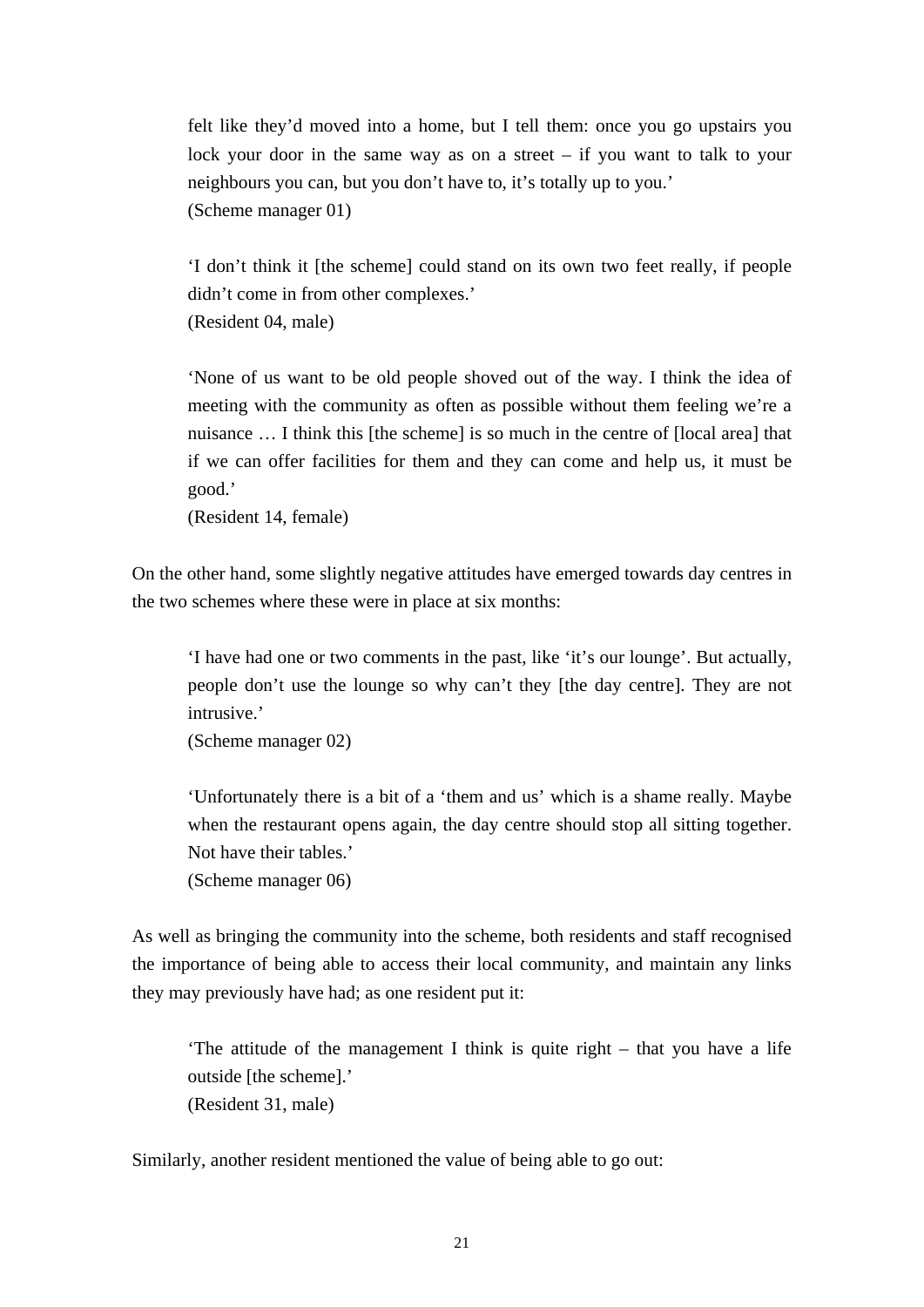'I go out myself in my buggy, go into [local town], do my own shopping, browse round the bookshops and such – so there's that relief.' (Resident 16, male)

Residents across the schemes went out into the community for a number of reasons including visiting the doctor's surgery and other such appointments, going shopping, attending day centres, going to church, and also visiting family or friends (although it seemed to be more the case that family and friends came into the schemes). Some residents had their own cars, while others used local taxi and bus services. For other residents however, the location of their scheme or the lack of a near-by bus service meant that getting out was more difficult, as indicated in the following comments from residents in two schemes:

'Some can get on the bus, there's one up the road, but I can't. I can't even get up to the shops. I find it a bit isolated.' (Resident 12, female)

We had a meeting two or three weeks ago ... they're trying to negotiate for one of the buses to stop outside. For a bus, you have to walk over there, or up to the shops, which is quite a way. So that would be a boon if we could get a bus, it would be ideal.'

(Resident 23, female)

#### *Difficulties in Establishing a Social Life*

Although the schemes have largely been successful in setting up activities and beginning to develop a social life, certain obstacles have been encountered during this process.

The most frequently-mentioned issue by both residents and staff was the health and mobility of residents. It has already been noted that in one scheme the residents' committee was unsuccessful; this was felt to be due in part to the varying health needs of the residents. It was recognised by both residents and staff in the schemes that for a significant number of extra care residents, getting involved in setting up or running activities would be difficult. It was seen as important to have a mix of 'fit' and 'frail' residents, as illustrated in the comments below: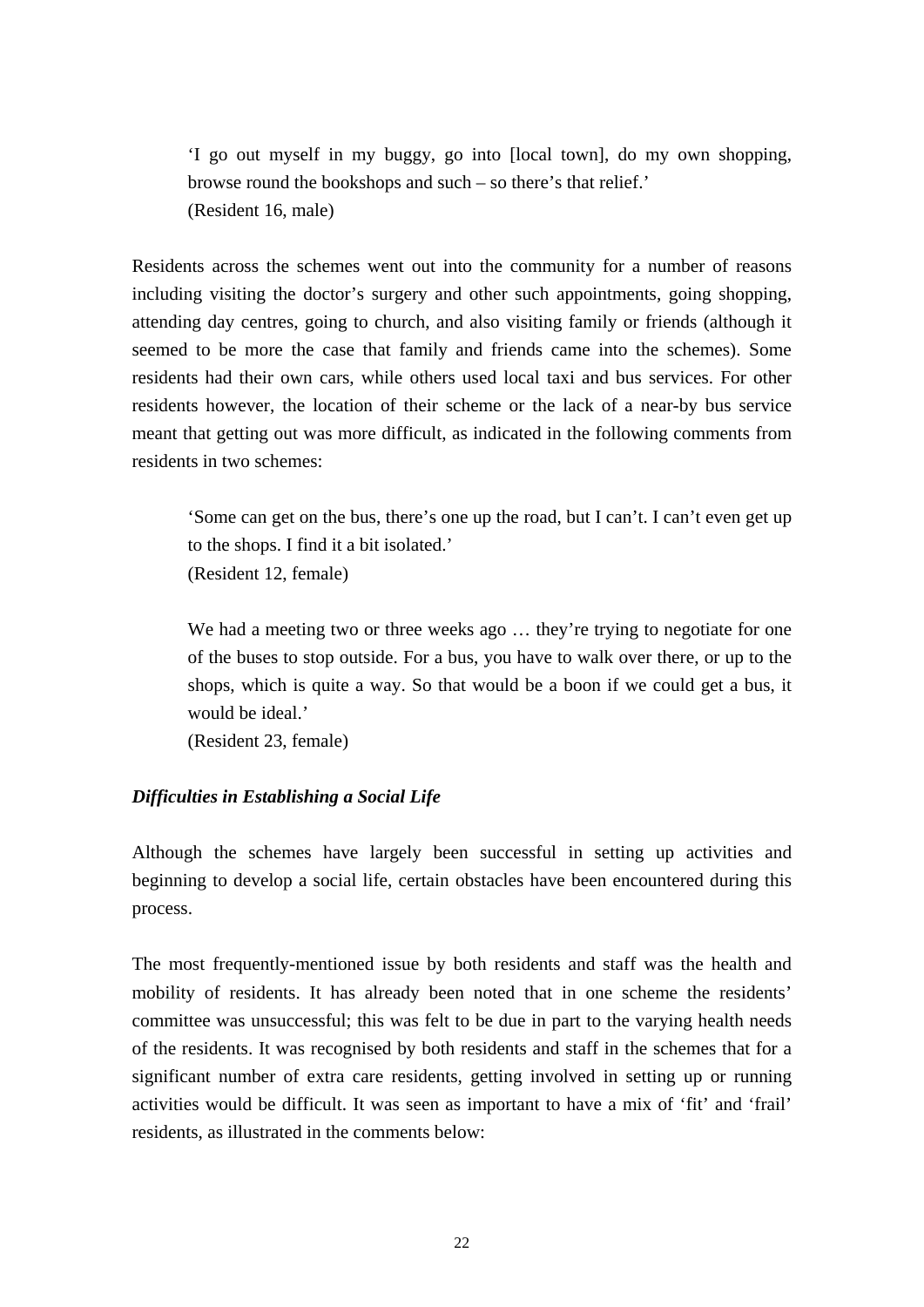'It's tenant-led. The problem we have with extra care is that the residents are frail, and it's [hard] getting people that are able to do that. We're lucky here because we have some residents from [sheltered housing scheme previously on site], who are in better health. If it wasn't for them there wouldn't be a social life.' (Scheme manager 03)

'I think there's not enough mixture of a few able-bodied (I'm calling myself able bodied, I'm not really!). … There are so many in wheelchairs, there isn't enough [of a] mix with people who want to go out and do things. We asked for volunteers for the shop and only six of us do it.' (Resident 12, female)

Furthermore, the fact that many residents receive care can restrict the type of activity that it is possible to put on, as well as the time of day that activities can take place, a point illustrated in the quote below:

'The residents' association tried a coffee morning but it didn't work; in the morning a lot of them are having care and so that's the carers' busiest time. So you can't release the care staff to go and bring them down, because when they do an activity, it takes at least half and hour to go round and get everyone.' (Scheme manager 06)

Other problems encountered by individual scheme managers included a lack of interest on the residents' part in helping to organise or run activities (although it may be that this is linked to health and mobility problems), and an unwillingness of residents to pay for activities, which in turn restricted the type of activities that can be put on. Also, one scheme manager felt that the fact that there were three different agencies working in her particular scheme (one providing care, one management and housing-related support, and one day centre services) hindered the development of a community feeling in that scheme.

Problems had also been encountered by some scheme managers in forging links with the local community; it seemed that people in the community could sometimes perceive the scheme in the wrong way:

'Although there's been publicity, lots of people don't know it's here and refer to it as a care home. Lots of articles refer to it as a care home … goes against idea of the place as a community resource.'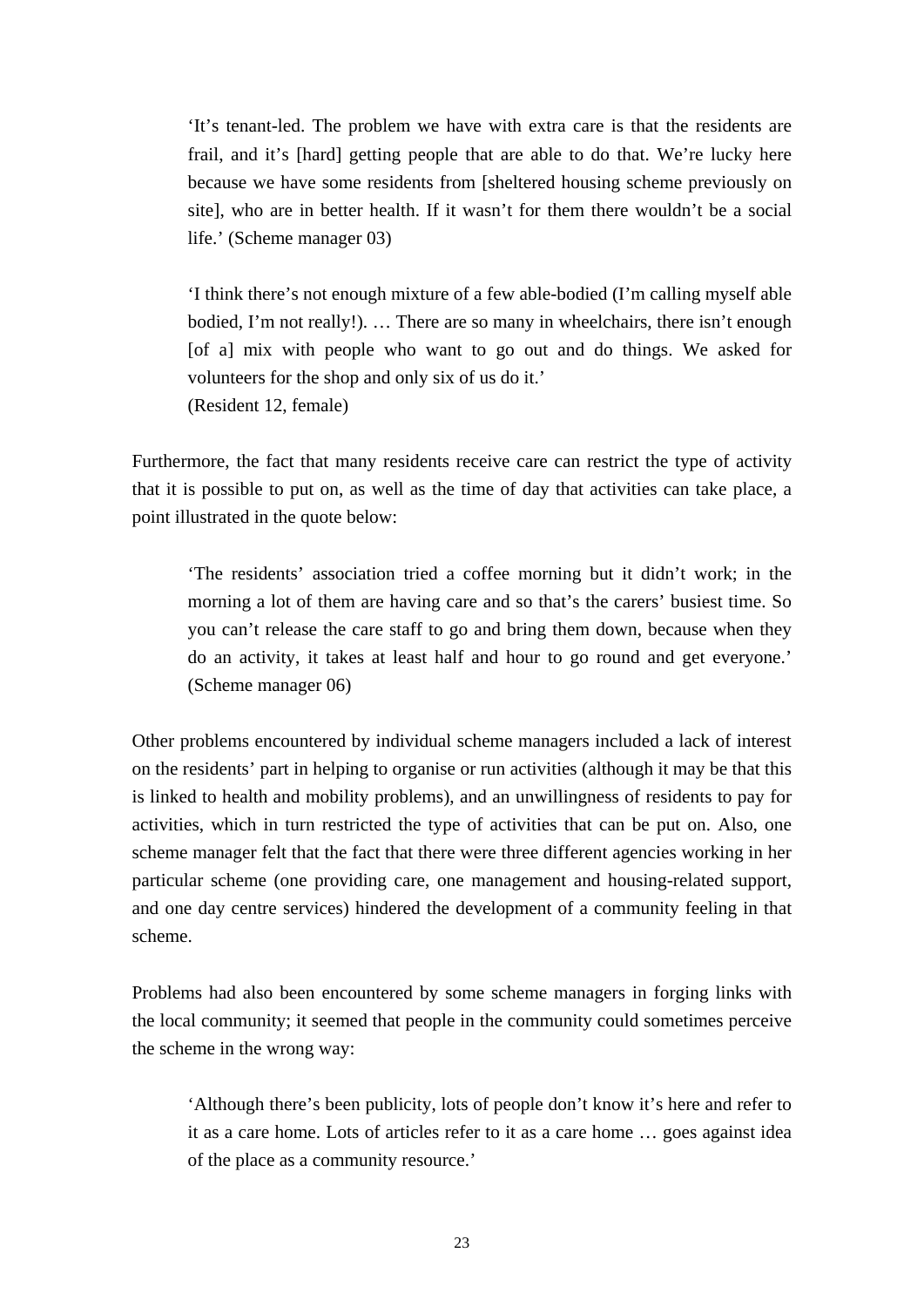#### (Scheme manager 01)

'… there is a perception, because this was [an institution] … I haven't experienced it myself, but feedback I get from residents is that there are some who don't realise its changed. And that it's an old peoples' home, which it's not.'

(Scheme manager 07)

#### *Factors Aiding the Development of Social Life*

There were a number of factors that appeared to have contributed to the successful features of the development of schemes' social lives during the first six months. In particular, residents themselves were seen by staff in two of the schemes to have been a big help; specific factors mentioned included having an active and involved residents' committee, having interested residents, and having residents who could bring existing skills and expertise into the scheme. Some of these points are illustrated in the following quotes:

Interviewer: 'Has anything been particularly helpful in setting up activities?' 'Residents … they'll tell me what they like and don't like. When I first came, I stood near the notice board, and there was a feeling among certain residents that activities were more Benidorm than Barbados. More Blackpool. So we've been able to turn that around.'

(Scheme manager 07)

'One of the residents is a puppeteer, so he ran an afternoon of that. He makes his puppets upstairs in the craft room. He wanted to give a talk, he did a talk about puppets in Victorian times. We've got other residents who've now said they could give a talk on photography, things have snowballed  $-$  it's really coming from them now.'

(Scheme manager 05)

'Some residents run activities; they may have initiated them and run them themselves. If I look at the orchestra, music appreciation group, some of the well-being activities, like hand waxing, are run by [resident] volunteers. Sometimes staff run them, or we have people from outside to run them if we need that expertise. But actually, within a [scheme] like ours, we have a vast pool of expertise.'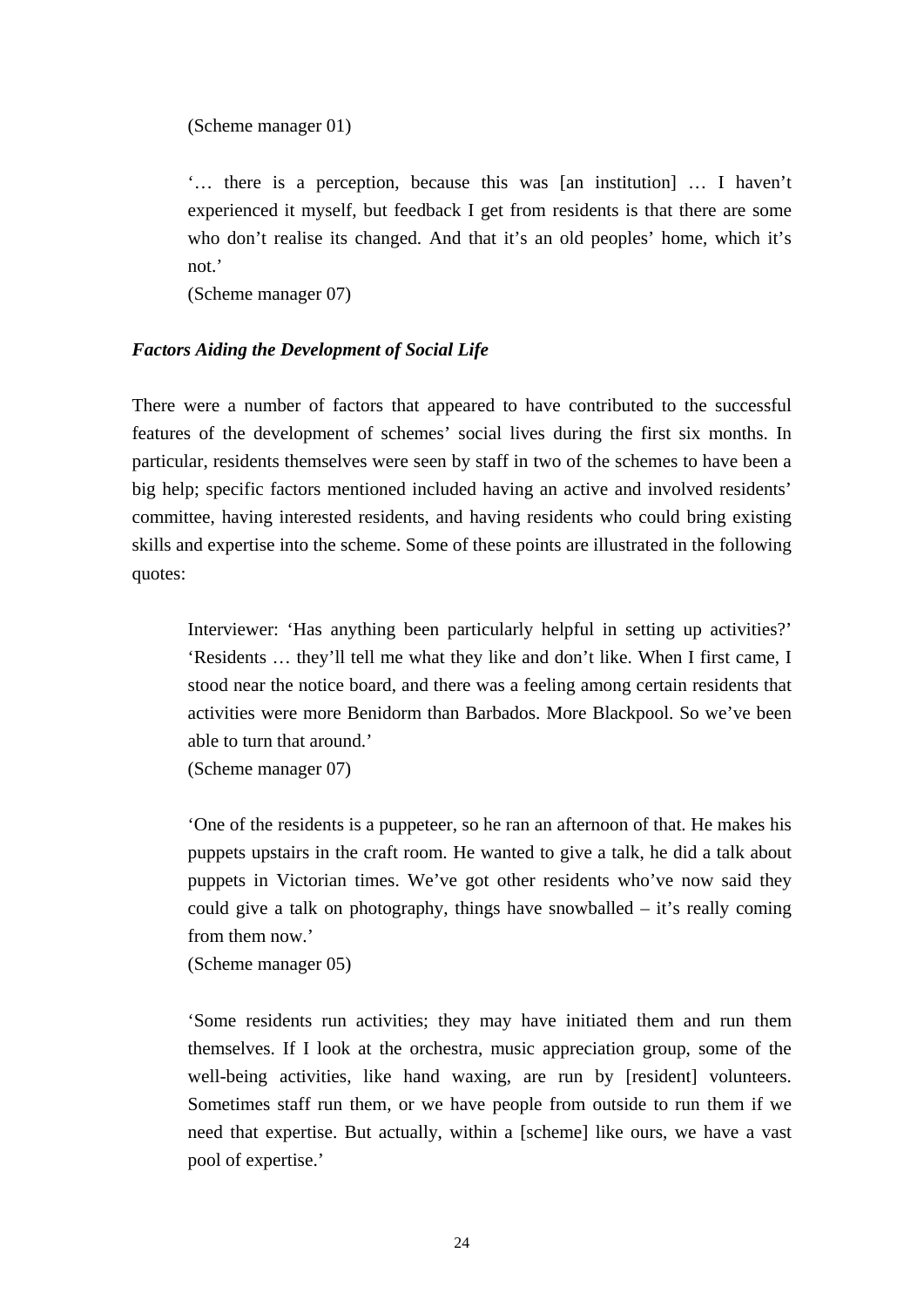(Scheme manager 07)

Another helpful factor mentioned by one scheme manager was the staff. When asked whether anything had been particularly helpful in setting up activities and a social life at the scheme, this manager replied:

'Having all the staff on board and helping. Especially at the beginning, the carers did beyond what they were supposed to do in helping people down and stuff. And once the community development worker started, that made things easier, it was another pair of hands.'

(Scheme manager 04)

Other features mentioned included having a set lunchtime for all residents (discussed above), and facilitative design. One scheme manager commented of their particular scheme that it was:

 '… designed in a way as to be very adaptable in the way that we use the space.' (Scheme manager 01).

In terms of making links with the local community and encouraging local residents to become involved in the life of the schemes, it seems that links managers have made in previous positions can prove useful:

'… from my previous jobs, understanding and working with other health professionals and social workers has established those links already which I can bring in here. Also, the care staff being involved with different people around [in the community] … we can all work together.' (Scheme manager 04)

'When I worked for the charity, we were based at the community resource centre in [local town]. I get on well with the manager there – I make her aware of what's going on here and she publicises things for me. She's trying to encourage groups that she has to come and base themselves here, which would be good as it would mean instant activities and instant barrow-loads of people.' (Scheme manager 01).

#### *Barriers to Participation in Social Life*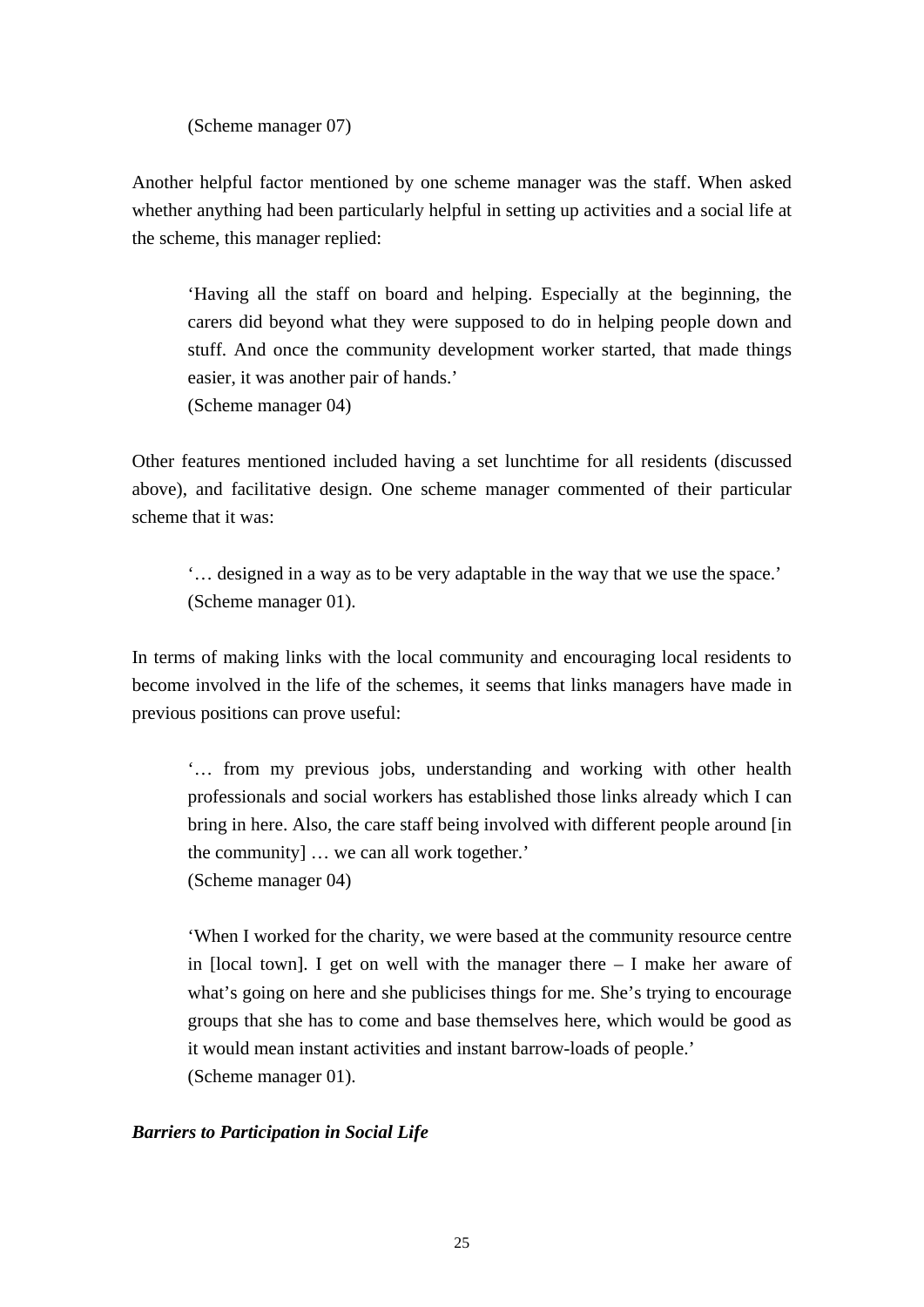Even once a scheme's social life has begun to develop successfully, barriers can still exist for some residents and prevent them from taking part. Interviews to date have indicated a number of potential barriers, but also highlighted some ways in which these have been overcome.

A barrier for some residents is their health and mobility problems, which do appear to restrict their social lives, as illustrated in the quotes below from residents and staff. A particular problem seems to be getting people to and from activities and events:

'One of the problems to a degree is probably the infirmity of some of the people here – there's a limit to what they can participate in.' (Resident 06, male)

'Not being able to see, I have to rely on others to help. Prevents me taking part.' (Resident 21, female)

'Most of the problems at the beginning and still now to a certain degree is getting people from their flats to the activities. While I and [another staff member] are here to help, the days that we're not here it doesn't happen, a lot of people don't have anyone to come and collect them. That's the main problem – getting people to the social activities.'

(Scheme manager 04)

'The biggest problem is [needing] the carers to get you to anything.' (Resident 12, female)

Closely linked to health and mobility, is the care that residents receive. The first two quotes below, from managers of one of the schemes, describe the difficulties that can arise and hinder participation. The third quote, from a resident in a different scheme, succinctly summarises the problem:

'It's difficult because a lot of residents are reliant on somebody bringing them downstairs, so if it's not in their care package, we have to rely on the carers. They would probably be ticked off if they were doing over and above what was in the care packages, but you don't want to penalise somebody because they can't get out of their room. … Staff here can't take the responsibility for pushing people around all the time, especially if there are other people that need their care sorted as well.'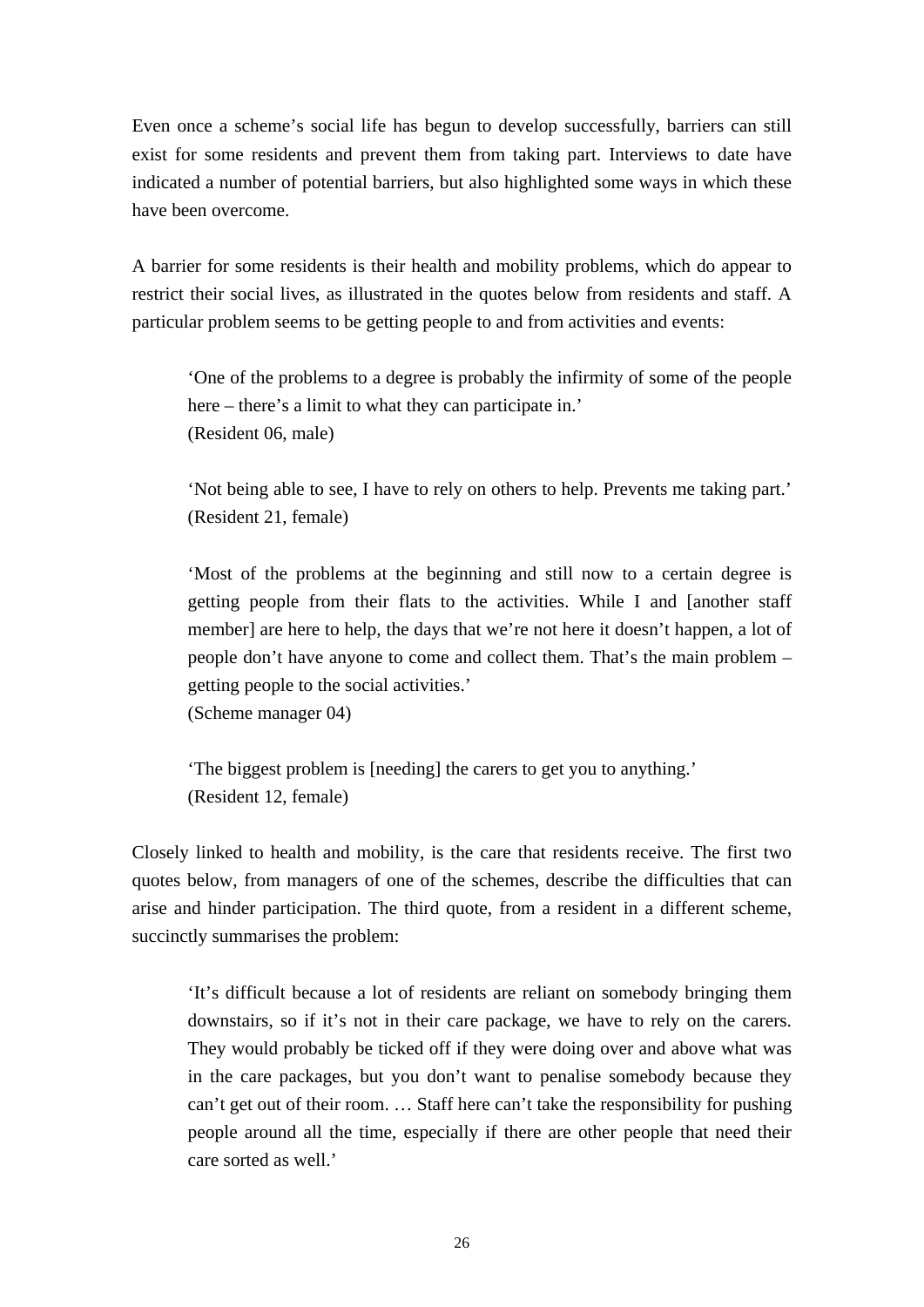(Scheme manager 02)

'… It would be nice to have a system where the carers have flexibility to take people downstairs for impromptu reasons, but they are tied to times. So it would be nice to have the flexibility of a nursing home [in terms of staff deployment] but with the independence of extra care, it would be fantastic. I hate saying to people that their carers can't do something because it isn't paid for, it's so sad.' (Scheme manager 03)

'There are only about twelve at the coffee morning. Again, you have to get your carers to push you down and take you back. Everything comes down to if it's on your care plan, it's a bit hard.'

(Resident 12, female)

Two schemes in particular mentioned the fact that, due to the timing of care visits, it could be difficult to have activities and events in the evenings:

'In the evenings, apart from the bingo and the Christian things, there's not much. A lot of the people have their care calls in the early evening – there's not really an evening social [life]. I don't think there will ever be the scope [for that], unless the level of care changes.'

(Scheme manager 04)

'The carers are doing all the tea-time calls and the evening stuff, so to do any sort of activity in the evening is going to be exceedingly difficult, because then it puts the care routine out.'

(Scheme manager 06)

However, as the following quotes suggest, the type of problems mentioned above can sometimes be overcome:

'We schedule some of the activities for 11am and 2pm, specifically to make them accessible for those on care.' (Scheme manager 07)

'We did start with a coffee morning every week, but that has proved not good, because some of the residents who have a lot of care are not able to get down here early. And by the time you've got something organised, it's nearly lunch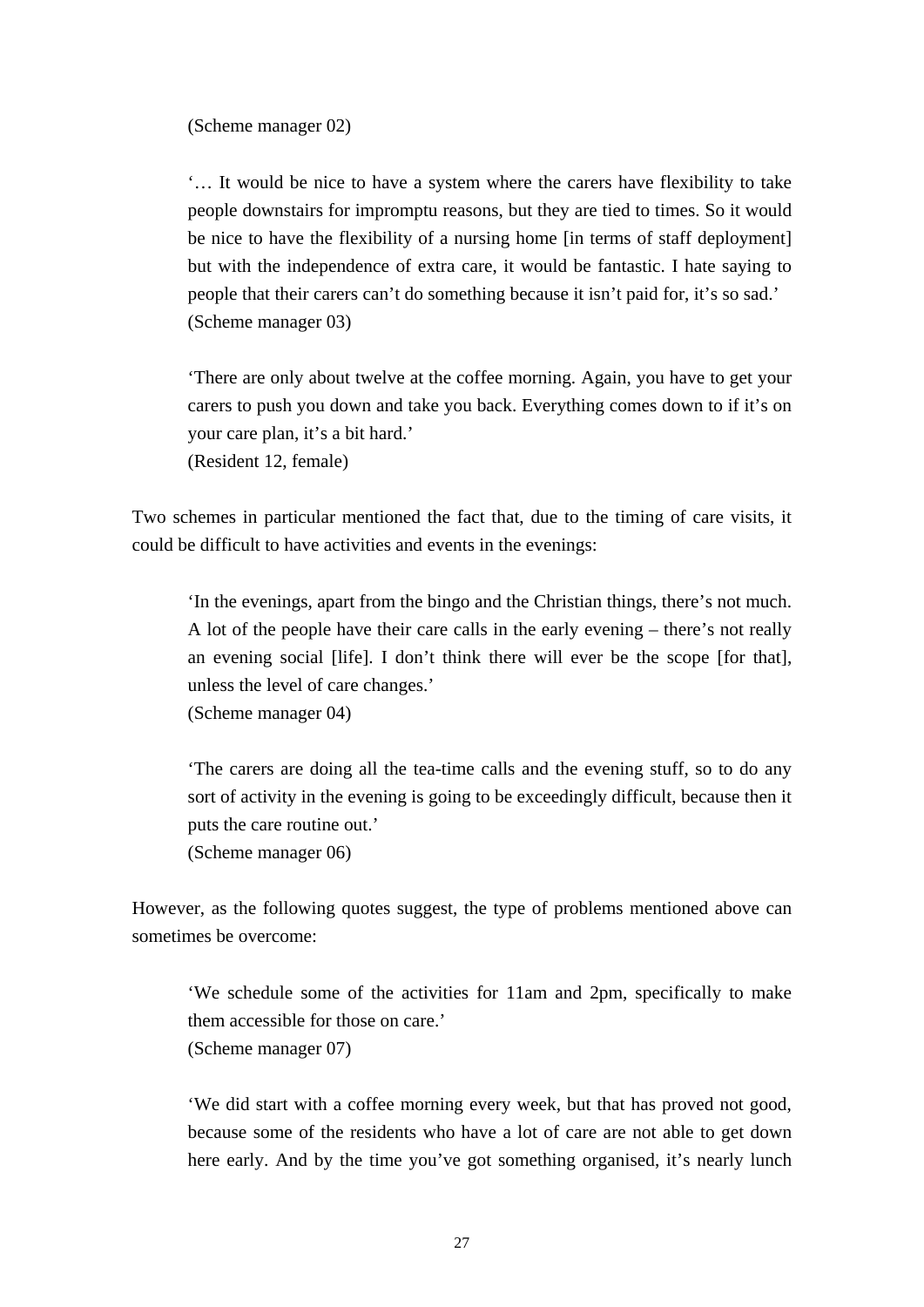time. I asked them, and they all preferred to have an afternoon tea. So now, once a fortnight, we have an afternoon tea.' (Scheme manager 05)

A different type of barrier stems from the nature of the activities themselves; some activities and events are simply not of interest to a number of residents. This is of course down to personal taste, but can be linked to fact that schemes often have residents covering a wide range of ages, as mentioned in the final quote below:

'I know they've got a bingo going, but I don't go. And they've got somebody to do exercises, but I'm not into it.' (Resident 09, female)

'Thursday they have a film – it's Musicals but I like a Whodunit.' (Resident 12, female)

'I did organise a magic show last month, but hardly anyone came. So maybe I got it wrong – I asked them if that's what they wanted, but then nobody came.' (Scheme manager 04)

'The youngest resident here I think is 61, and the oldest is 97. So you've got a big age gap … the people in their 90s will like the old Vera Lynn songs, while the ones in their 60s might not. So I think it's difficult to get somebody in who everybody will like.' (Staff member 03)

It could be argued that it is here that bigger schemes benefit from their size; due to the larger numbers of both staff and residents, they are able to have a larger number and variety of activities, as indicated in the following quote:

'I don't think you could bring anything else in, I think they've covered everything.' (Resident 32, female)

However, too much choice was also suggested as a problem, and it seemed that activities were still not as well attended as they could be: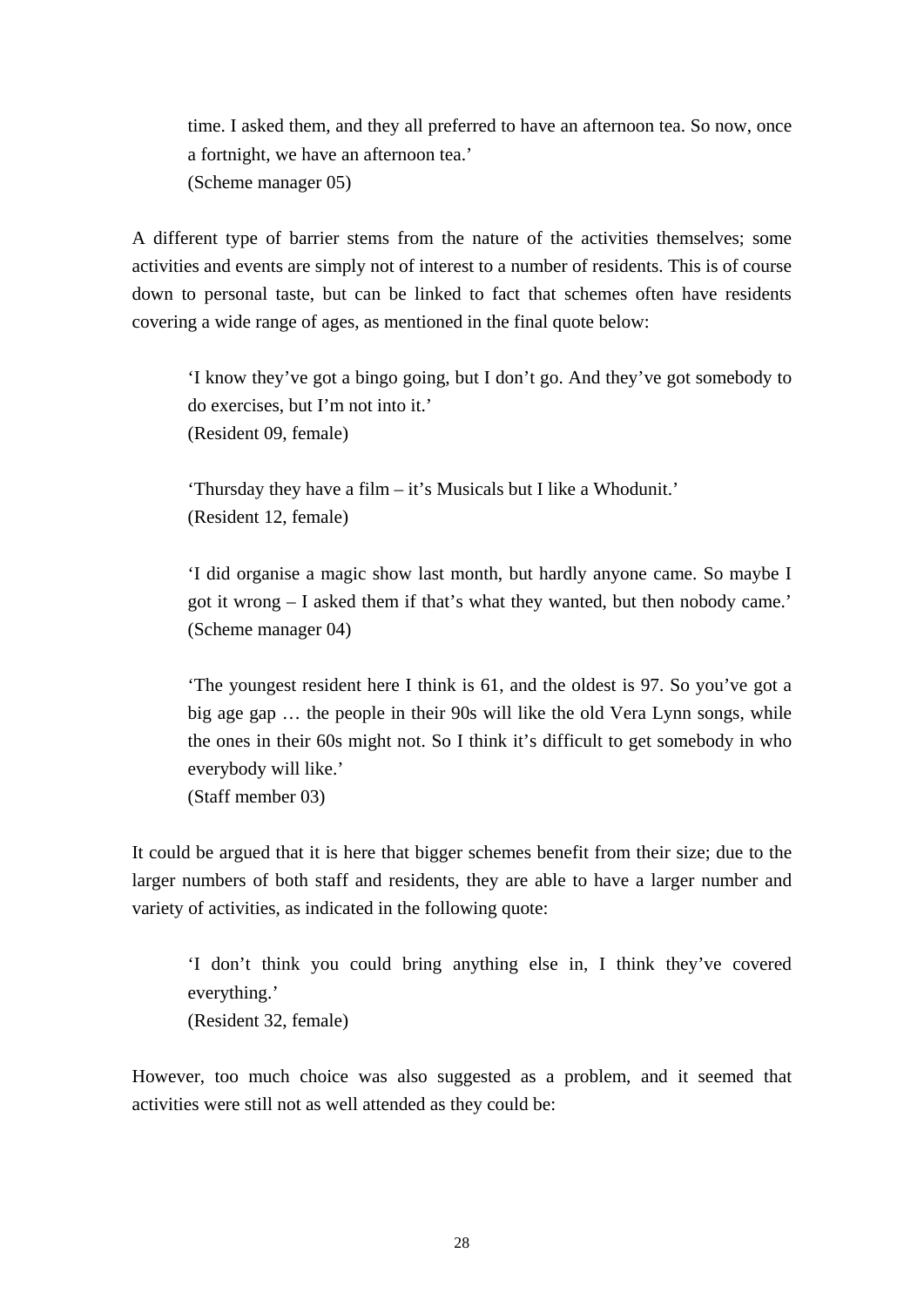'We can't join in all the activities we'd like to, because we're busy doing other things. But, having said that, we did have a meeting about two weeks ago about activities, raising the question of why don't people go to the activities. And one of the points I put forward was, there are too many.'

(Resident 31, male)

Another potential barrier is being single or widowed. As illustrated vividly in the following quote, it can be difficult to go to an activity or event if you do not have a partner to go with. The end of the quote also points towards the wider implications for social well-being that being widowed can have:

'… but you remember at school, if they're in cliques in the hall and you go by yourself, it's not nice to think "do they want me?" and you don't know who to sit with, until somebody says "come here". … You don't want to push in if you're not wanted. If you've got a husband, there's no problem, because you've got him to talk to – and also I miss that, when you come home you've got nobody to discuss it with, what you've done.' (Resident 29, female)

Finally, there was some indication that financial constraints could prevent people from taking part in activities. A manager from one of the schemes spoke of the difficulty in getting residents to pay for activities, while a resident from a different scheme commented:

'They try and put lots of little activities on, like a singer comes, some music and things like that – and they say " $\pounds$ 5 a head" and people won't go. But when there's no charge, the place is packed.' (Resident 27, male)

#### *Developing Social Climate*

The first few months after opening are likely to be important to the type of social climate that develops. In turn, the social climate will have an impact upon residents' social well-being. Interviews to date have raised some interesting themes. For example, it seems that a sense of community is developing in the schemes, with residents and staff mentioning growing neighbourliness: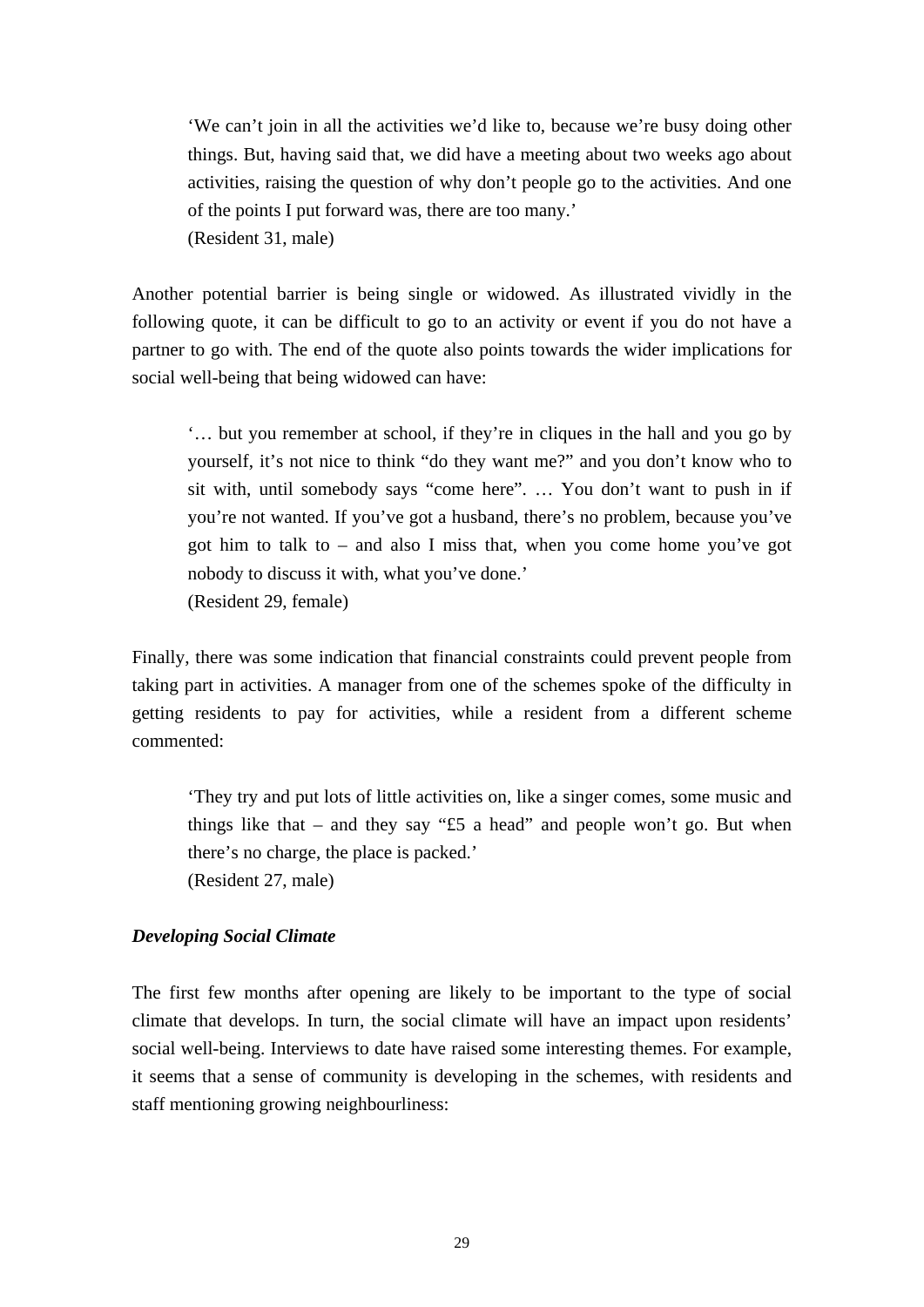'I look out for people here, they're all older, a couple of them can't get out. If you don't see someone for a couple of days we'll go and knock on the door, or ask [scheme manager] to go in. We all look after each other … it's the best way to be really isn't it?' (Resident 03, female)

'In time, it will be a really good community. People do look out for one another – they ask "where's so and so, I haven't seen him for a couple of days."' (Resident 08, female)

'At the beginning, there was a lot of work between myself, carers and residents in getting people here [for the coffee morning], as there are a lot of people that need help mobilising. Now we've fallen into more of a pattern, some residents call on other residents.'

(Scheme manager 04)

'… they [the residents] are very supportive of the staff team, and their neighbours. Somebody will give a lift to somebody if they need it, or will give a lot of support if there's been a bereavement, or whatever it is, if somebody's not been well.'

(Scheme manager 07)

However, many people seemed to indicate that they felt it was somewhat early in the scheme's development for a tangible 'social climate' to have emerged. The following responses to the question, 'Would you describe the scheme as a community?' illustrate this:

'I think it's becoming one – you can't make a community very quickly. We've lost to death four people, and new people are always coming. I think we befriend each other as much as we can.'

(Resident 14, female)

'Not at the moment. I think, give it another three to six months and it'll be a lot better. Unfortunately in the past six months we've had two deaths … one's moved right away, back to where he came from. But I think there is a community spirit growing up … with the birthday parties and things like that.' (Resident 19, male)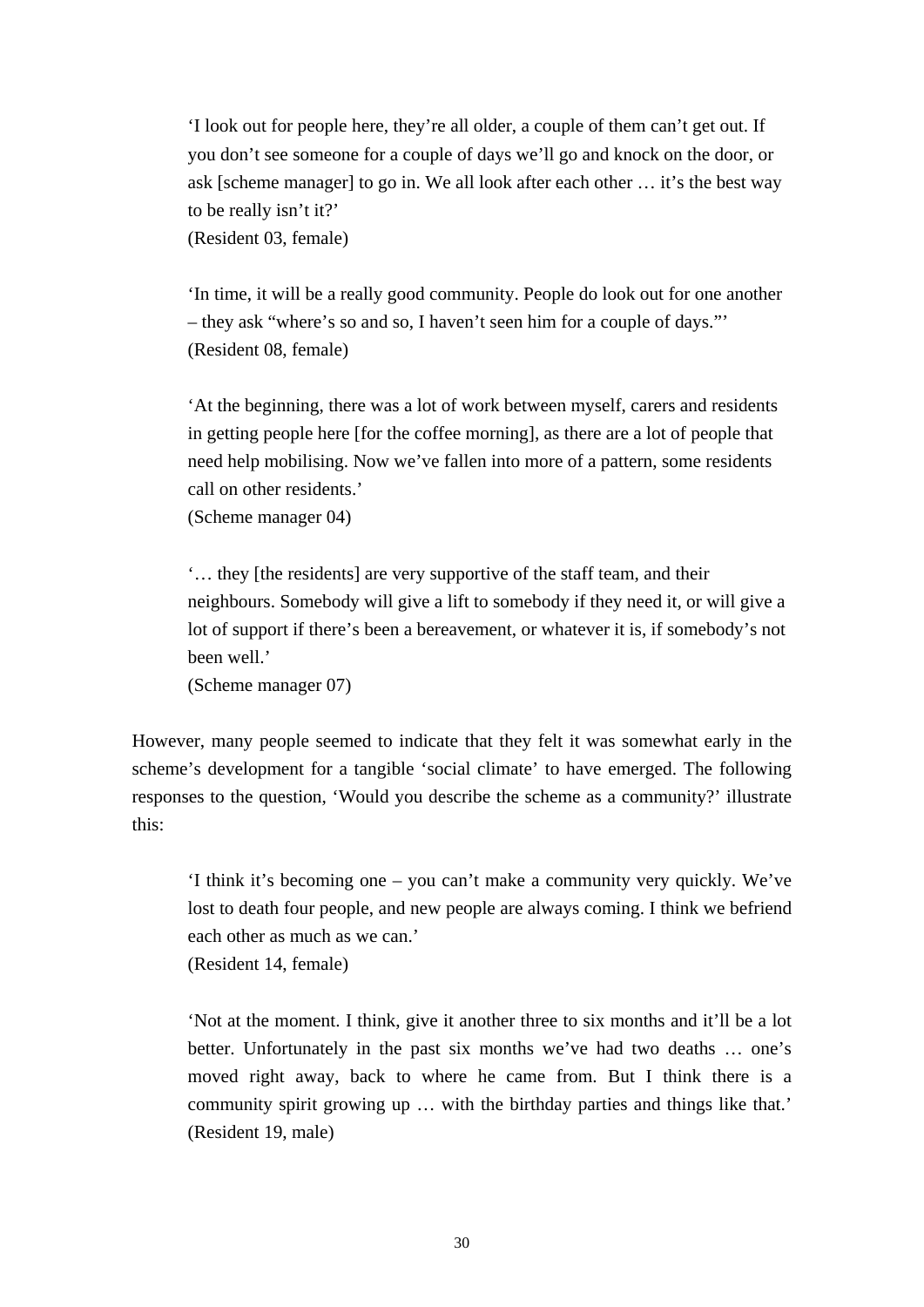Another question that was used to explore the developing social climate was 'Are there any cliques here?' In general, it was felt that this was not the case, and that where cliques were developing these were not harmful, and were simply 'like-minded people' forming friendships and groups, as suggested in the following quote:

'Yes, but nothing too harmful. There are people who have had more worldly, wider travelled experiences than others, they tend to congregate together, and others who may be more local based, who tend to stick together, particularly those who've lived in [local area] … In coffee mornings, you can change the seating in different ways, and no one tries to bag their favourite seat which is very unusual, they're very amenable to moving around.' (Staff member 02)

However, there was some indication of groups forming around various factors such as living in the same facility previously. In answer to the query about cliques in the scheme, one scheme manager said:

'We did notice this. You've got to bear in mind that we closed a scheme down – so those people that moved across from that scheme knew each other, so they naturally gravitated towards each other. … As they've got used to each other, used to people from other schemes and from their homes, people are much better. But when something is new and strange, and you don't know how it will turn out, people will naturally gravitate to people that they know.' (Scheme manager 02)

Many of the schemes have a mix of tenures available, with residents being able to rent, buy or part-buy their apartments. Early indications suggest that, in terms of social climate, the mix of residents with different tenures is something that may need to be carefully managed. For example, speaking about residents who had their flats on a shared-ownership basis, one manager commented that:

'They tend to keep themselves to themselves. I don't think we've helped that pattern because we've put them all together. There are two rental flats amongst them which upset them.'

(Scheme manager 03)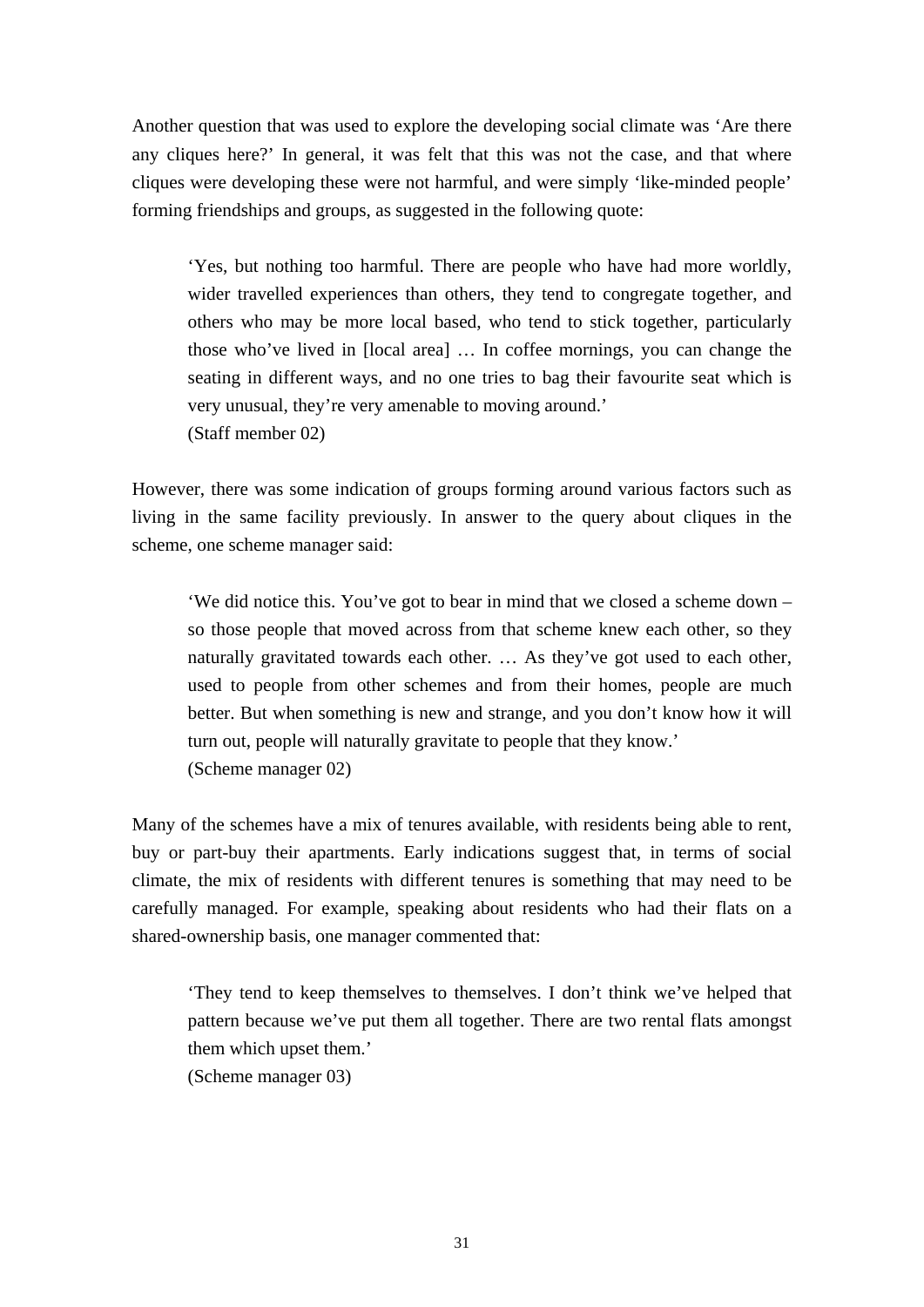Similarly, the manager of another scheme described the particular challenges of integrating those residents who own their apartments with those who rent. A resident from the same scheme also seemed to feel this divide, albeit not in terms of tenure:

'There have been some challenges, and some of that has come about where we've set up Friends groups very early on who have been, in the main, purchasers. … And therefore, in the main, they are part of the choir and any other groups that got going before it went live. And I think something we need to think about going forward is to involve those that are likely to rent. Or, once they are allocated, incorporate them into those Friends groups before it goes live. Otherwise, you have a bit of a them and an us.' (Scheme manager 07)

'If you're in the choir, they know each other and get a sense of what's on. But if you're not in the choir, you're a bit out of it.' (Resident 29, female)

There were also some signs that the mix of dependency levels, a feature of extra care housing, although having a number of benefits (in terms of the sustainability of a scheme's social life, for example), can also present some challenges and, as the third of the quotes below suggests, have an impact on the social climate of a scheme:

'… I also think that the authorities, or whoever it is that's responsible for posting people in here, I don't think they looked closely enough at the ability of the person. From my personal view, there's only about two or three people here that I would want to have a conversation with; I'm sorry it's got to be like that, that's the way I feel.'

(Resident 16, male)

'The only problem among us is [resident with dementia], because she upsets everybody. But nobody seems to think anything should be done about it, everybody just takes it as everyday. But people worry about it.' (Resident 17, female)

'I think you need a few more fit people here. It leans more towards being a home than an actual retirement village. The mixture is not quite right yet. I think a lot more people are quite ill or frail here than they are fit. I don't think the mixture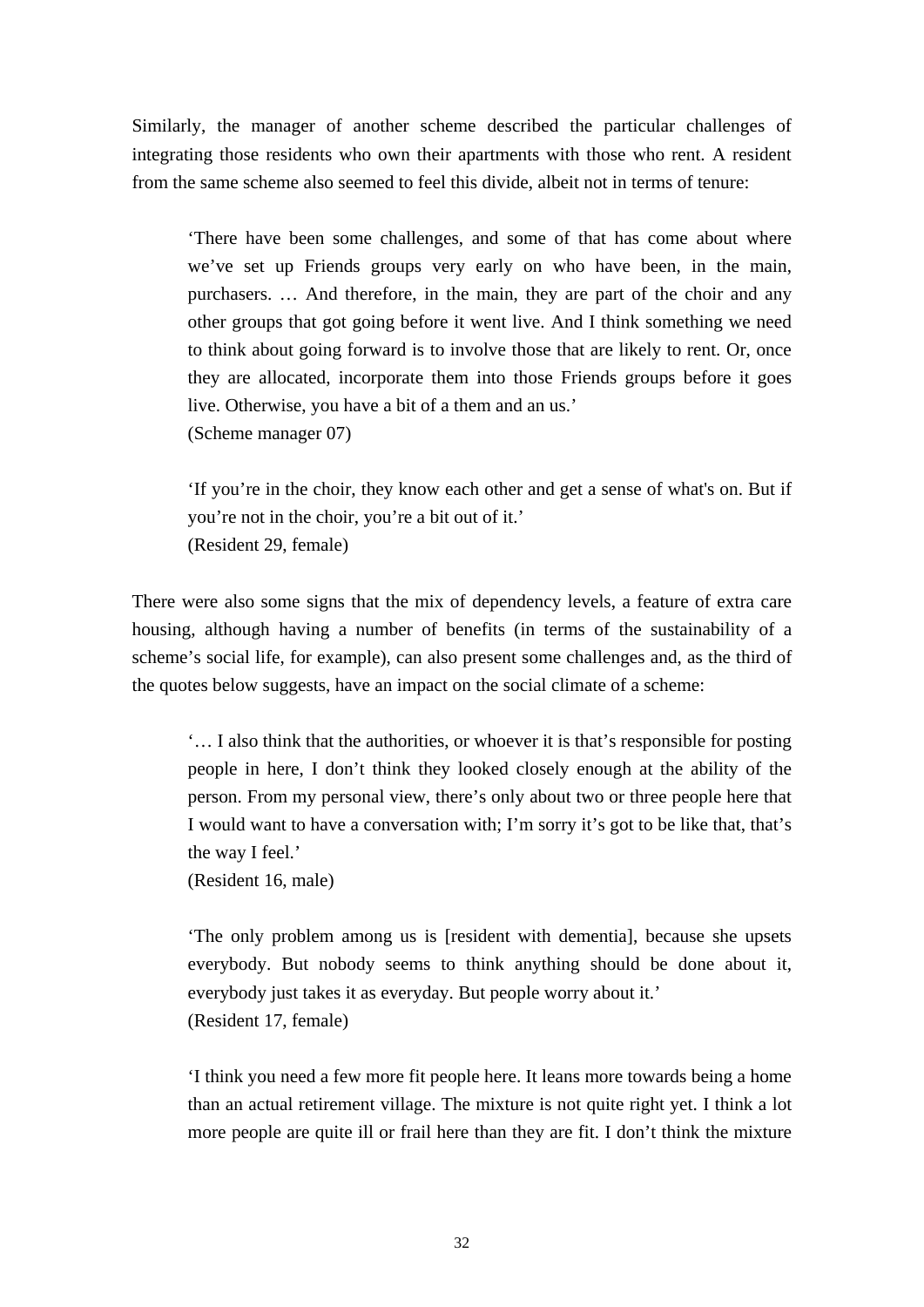is quite right, I know they did try to get a certain scale. … People seem to need a lot more help here than is forthcoming.' (Resident 28, female)

Another tentative finding is that the nature of the care at the schemes can have an important effect on the social atmosphere. This seemed to be implicit in the interviews, and is shown to some degree in the way that care routines can affect participation, as discussed above. One resident described the issue well in the following two quotes:

'I think the enthusiasm has been lost here somewhere along the way. And I think it mainly stems from two basic things – the restaurant, which could be a great bringer-together of people, and the care.'

'I haven't dealt with the social things here very well. I think it's because the basic things aren't right, and you have not got the enthusiasm for the rest.' (Resident 28, female)

One final factor which is emerging as being as being of potential importance to the social climate of the schemes is the scheme manager, as suggested in the following two quotes:

'A few weeks ago we had a designer coming in to show their fashions, and we helped people to try things on. He came back in, and said that it had been a pleasure to be there, and that it was such a nice atmosphere; you feel at ease straight away, and that it was down to us, the scheme managers. It's how the scheme managers come across – and we are quite relaxed.' (Scheme manager 02)

'… [Scheme manager] is smashing; she's of great value to this place. Without her … I don't suppose it would be too bad, but she's a definite plus. She looks at everybody as if they're the most important person in the world. So she makes the atmosphere I suppose really.'

(Resident 16, male)

### **Summary**

When considering the findings presented here, it is important to remember that these are findings from the early exploratory stage of the work, and that only six of the schemes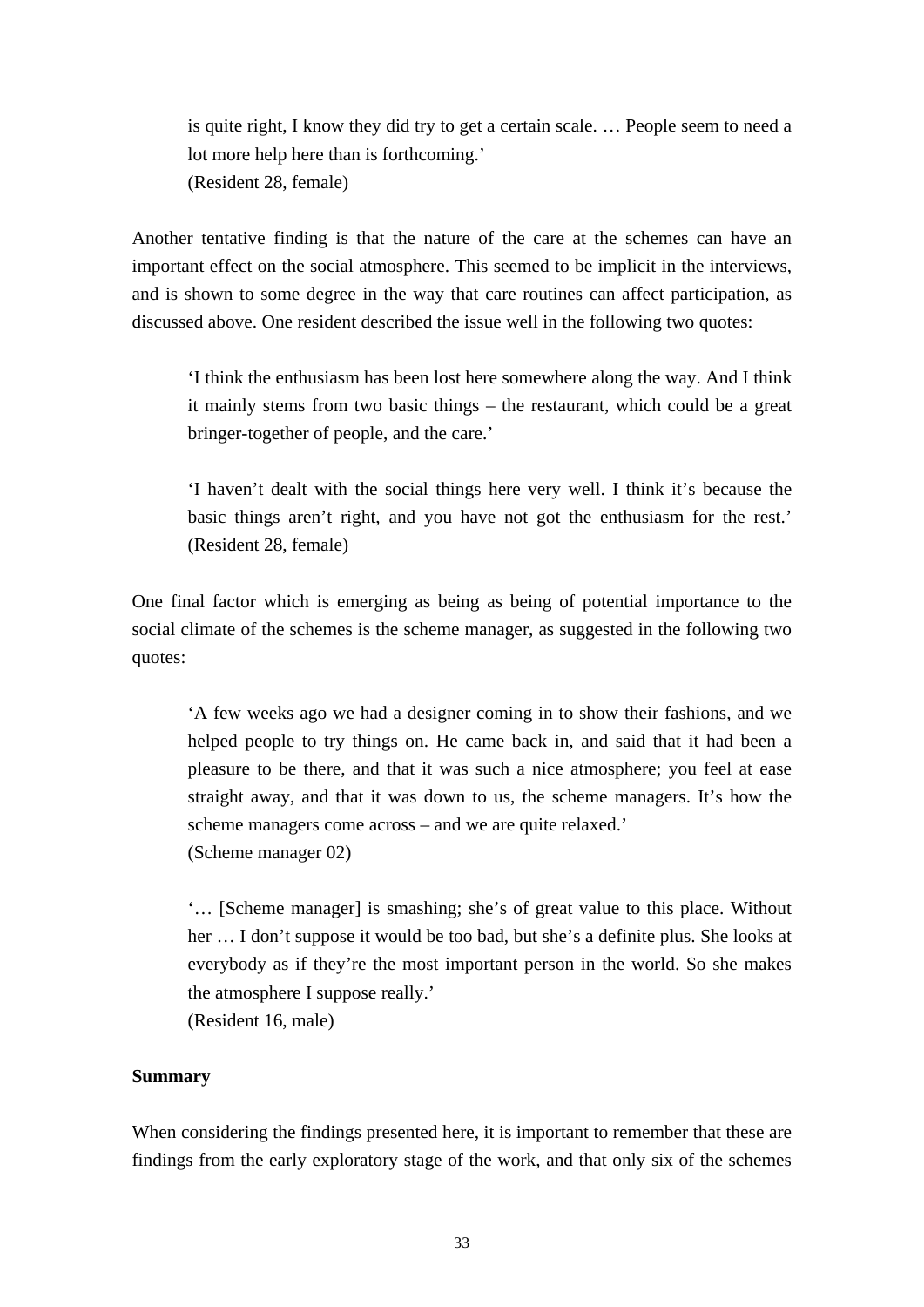are covered. A different picture may emerge once six-month data are incorporated from all the schemes. Similarly, these initial findings may appear different in the light of supplementary data from the 12-month survey and follow-up interview. These data will be analysed alongside those from the wider evaluation, including baseline and followup information on residents' health and dependency, and residents' views on their reasons for and experiences of moving to extra care housing.

All six schemes in this initial sample seem to be adopting a user-led approach to residents' social life in some form. Of course, the overall picture may change as more schemes are visited, but it may be that rather than classifying schemes in terms of their different approaches, they could be described in terms of the degree to which the userled approach has been adopted.

Schemes had a variety of social activities in place at six months. Most schemes had a number of regular (weekly or fortnightly) activities alongside less regular one-off events such as musical entertainment and bazaars. Although there were mixed opinions of the activities in place, these early findings suggest that activities can serve a social purpose and help to contribute to a sense of community at the scheme.

Certain facilities are emerging as being important to the development of the social life at the schemes. Shops can provide an opportunity to get to know other residents, and there is also some indication that restaurants can aid friendship development, particularly among residents who eat a midday meal together. The reverse also applies: the absence of such facilities is seen to undermine the opportunities for socialisation.

Two of the schemes in particular saw themselves as community resources, and most other schemes were aiming towards this; it was felt that both residents and the local community could benefit from the interaction. It seems that the local context of a scheme may be important in determining the extent of community involvement that develops, although, as already mentioned, it is very early days.

The initial interviews have also highlighted some particular barriers and facilitators in establishing and participating in the social life at the schemes. Health and mobility problems were the most frequently-mentioned barriers to residents organising and running a scheme's social life, and the care routine can also restrict the type and timing of activities. Similarly, health and mobility, along with the nature of the care routine, also seems to be a particular barrier to participation for some residents. On the other hand, having an active and involved residents' committee, interested residents, helpful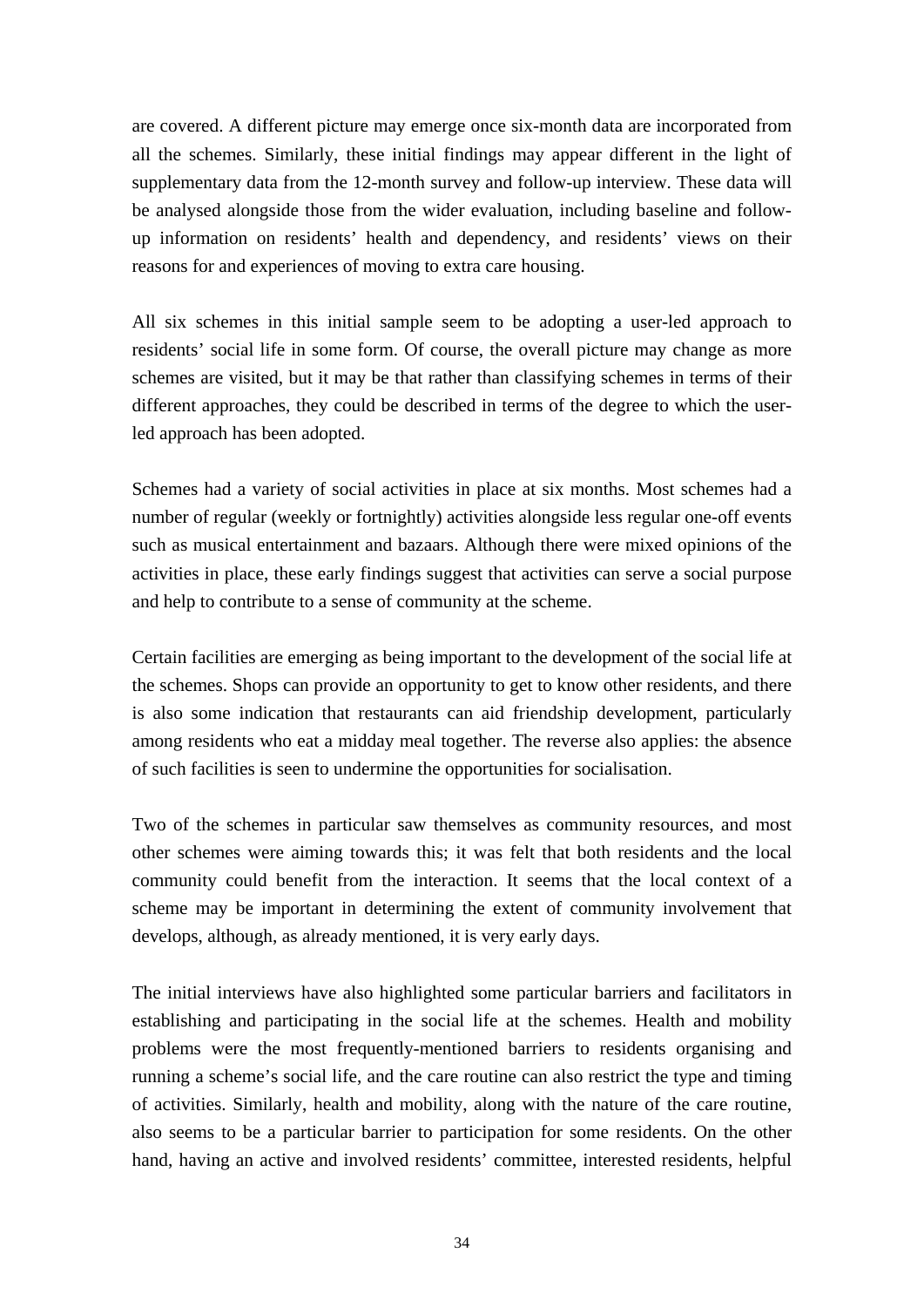staff, and a well-designed scheme were cited as factors helpful in developing the social life of a scheme.

In terms of the developing social climate at the six schemes, there were positive examples of neighbourliness and signs of 'community spirit', although it was recognised that such things do take time to develop. There were also indications of various factors that could have an influence on the social climate both at six months and in the future, including the previous existence of a sheltered housing scheme on the site, having a mix of tenures, having a mix of health and dependency levels, and the role and personality of the scheme manager.

Given the preliminary nature of these findings, no definite conclusions can be drawn, nor recommendations made for future extra care developments. However, the emerging themes discussed in this chapter indicate that valuable information about social wellbeing in extra care housing will be gained as part of this project. It is worth noting that our findings echo many of those from other recent JRF-funded work on social wellbeing (Evans and Vallelly, 2007). Once the project is complete, it can build on this and other work, and will be useful in informing those involved in the commissioning and designing of future extra care schemes about how different approaches to social life and activity work in practice, and what is most effective in the early stages of scheme development in facilitating social participation, activity and well-being. The final report will be published by the JRF in Summer 2009.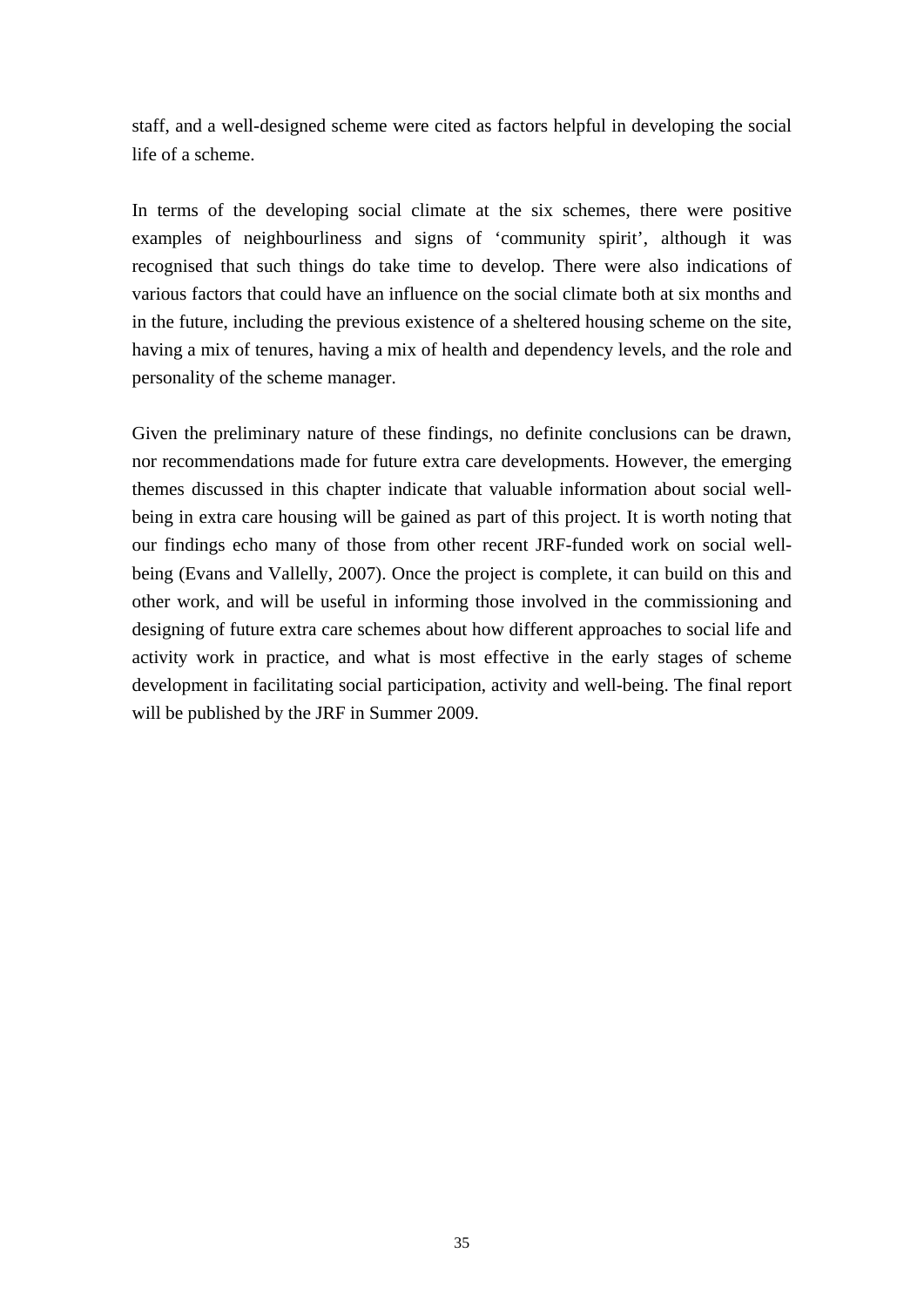## **References**

Callaghan, L. (2008) *Social well-being in Extra Care Housing: An overview of the literature.* PSSRU Discussion Paper No. 2528. Personal Social Services Research Unit, University of Kent, Canterbury.

Cm 6466i (2005) *Opportunity Age: Meeting the Challenges of Ageing in the 21st Century*. The Stationery Office, Norwich.

Darton, R., Bäumker, T., Callaghan, L., Holder, J., Netten, A. and Towers, A. (2008) *Evaluation of the Extra Care Housing Funding Initiative*: *Initial Report*. PSSRU Discussion Paper No. 2506/2. Personal Social Services Research Unit, University of Kent, Canterbury.

Department for Communities and Local Government (2008) *Lifetime Homes, Lifetime Neighbourhoods: A National Strategy for Housing in an Ageing Society.* Department for Communities and Local Government, London.

Department of Health (2001) *National Service Framework for Older People.*  Department of Health, London.

Department of Health (2006) *A New Ambition for Old Age: Next Steps in Implementing the National Service Framework for Older People*. A Report from Professor Ian Philp, National Director for Older People, Department of Health. Department of Health, London.

Department of Health (2007) *Putting People First: A shared vision and commitment to the transformation of Adult Social Care*. The Stationary Office, London.

Evans, S. and Vallelly, S. (2007a) *Social Well-Being in Extra Care Housing*. Joseph Rowntree Foundation, York.

Evans, S. and Vallelly, S. (2007b) *Best Practice in Promoting Social Well-Being in Extra Care Housing: A Literature Review*. Joseph Rowntree Foundation, York.

Godfrey, M., Townsend, J. and Denby, T. (2004) Building a Good Life for Older People in Local Communities: *The Experience of Ageing in Time and Place*. Joseph Rowntree Foundation, York.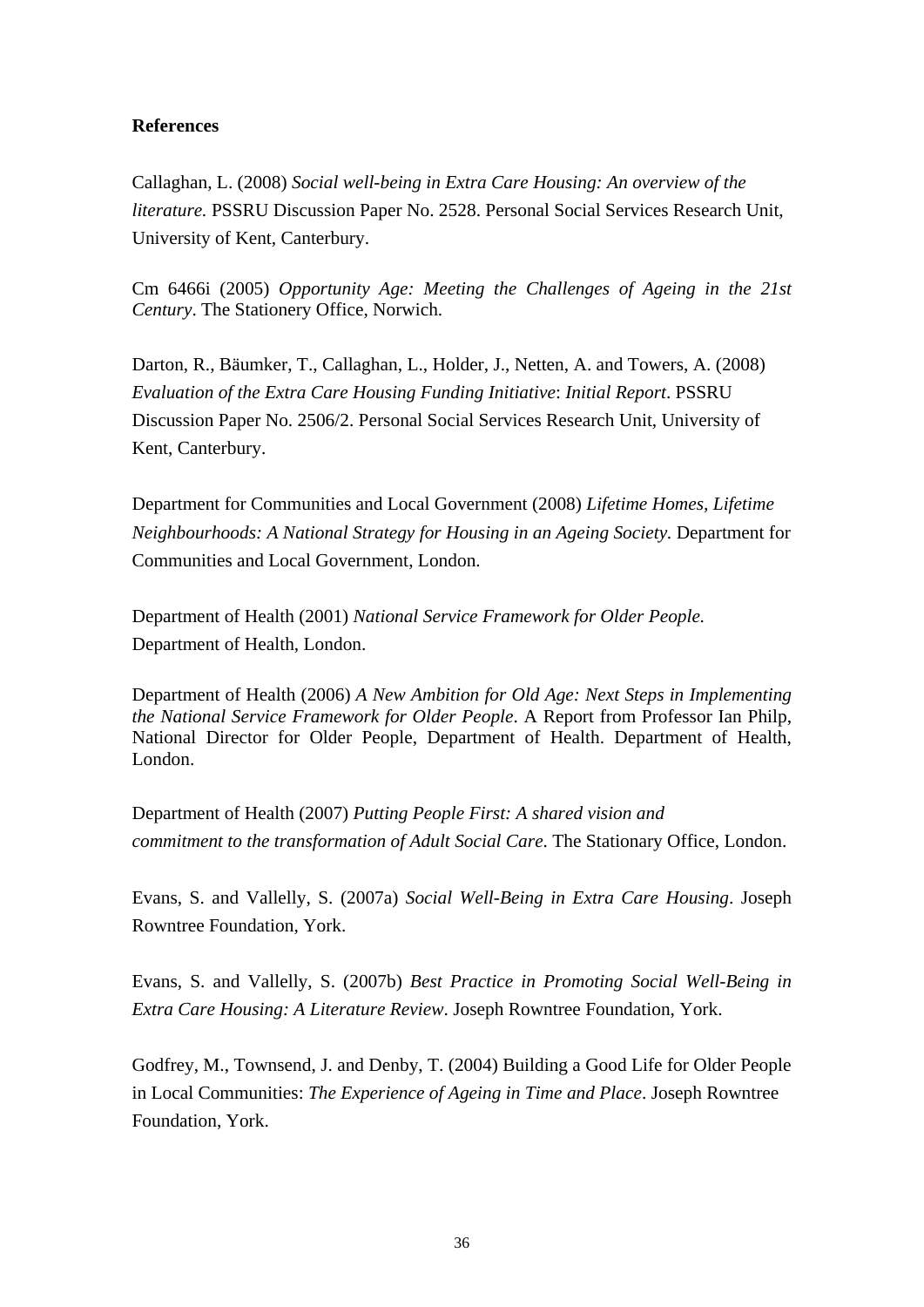Lee, M. (2006) *Promoting Mental Health and Well-Being in Later Life. A First Report from the UK Inquiry into Mental Health and Well-Being in Later Life. Age Concern and* the Mental Health Foundation, London.

Lee, M. (2007) *Improving Services and Support for Older People with Mental Health Problems. The Second Report from the UK Inquiry into Mental Health and Well-Being in Later Life.* Age Concern England, London.

Office of the Deputy Prime Minister (2006) *A Sure Start to Later Life: Ending Inequalities for Older People*. A Social Exclusion Unit Final Report. Office of the Deputy Prime Minister, London.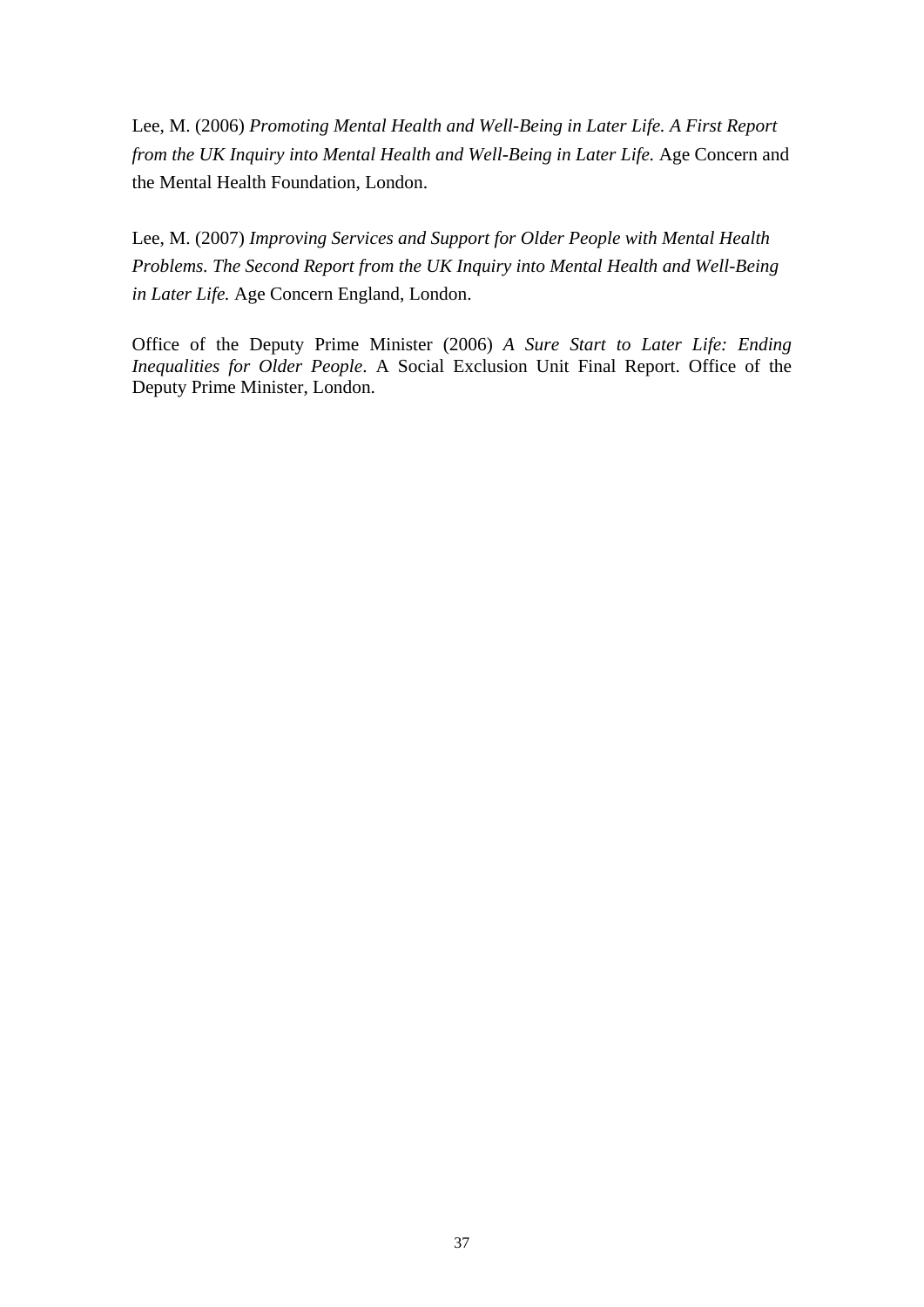## **Appendix A: Summary of the Initial Report from the Evaluation of the Extra Care Housing Funding Initiative (Darton et al., 2008)**

## **Section 1: Introduction**

- The Extra Care Housing Fund was announced by the Department of Health in 2003 to develop innovative housing with care options for older people and stimulate effective local partnerships between health, social services, and housing agencies and providers. The Fund provided £87 million to help create up to 1,500 places between 2004–2006, and further funds have been made available in subsequent years. The successful bids for the funds include both new build and remodelled schemes, and some of the new build schemes involve the upgrading/remodelling of existing buildings as part of the development.
- Extra care housing is a development of sheltered housing that aims to meet the housing, care and support needs of older people, while helping them to maintain their independence in their own private accommodation. An earlier term for extra care housing was very sheltered housing. A number of studies of sheltered housing, very sheltered housing and extra care schemes have been undertaken, but these have often concentrated on individual developments, and the larger-scale comparative studies that have been conducted are mainly rather dated. A few recent studies have compared several schemes but, at the time the Fund was announced, there was a dearth of large-scale studies, and very little information about costeffectiveness.
- The objective of the PSSRU study is to evaluate 19 new build schemes for older people funded between 2004–06, and is the first evaluation of specialised housing supported by the Department of Health. The evaluation aims to examine the development of the schemes from their implementation, and to follow the residents' experiences and health over time. A particular feature of the evaluation is to compare costs and outcomes with those for residents moving into care homes.
- The evaluation also provides an opportunity to collect research evidence about the process and impact of new approaches to providing accommodation and care for older people, and funding has been obtained for three complementary studies: a study of the development of social activity and community involvement in extra care; an in-depth study of one of the schemes to investigate and compare costs to all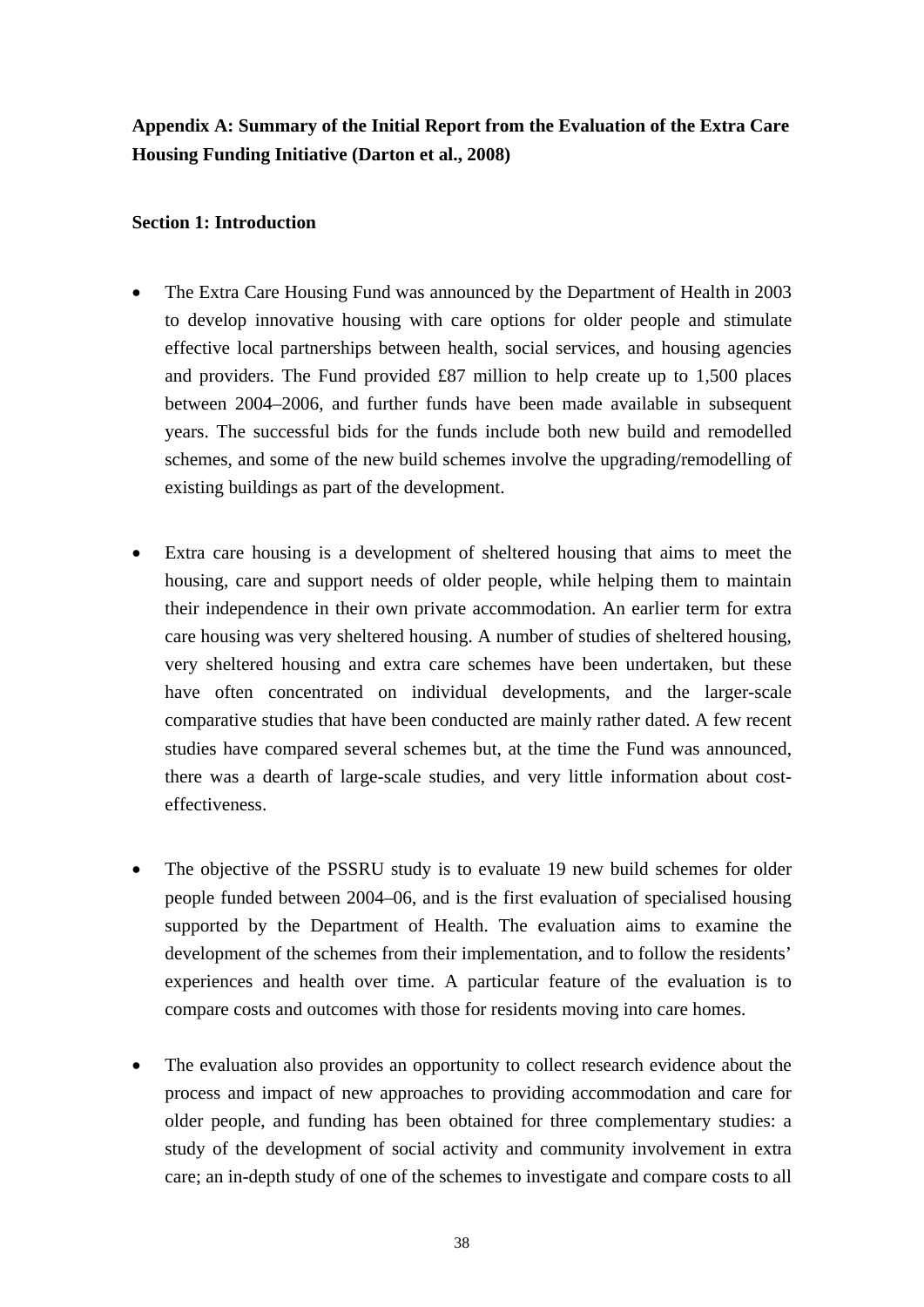stakeholders before and after residents move into extra care: and a joint project with colleagues from the University of Sheffield to develop a tool to identify design and environmental features of buildings that promote the well-being of users. Funding has also been agreed to extend the collection of data to a second scheme in one of the local authority areas included in the evaluation.

This report presents information collected from eight schemes that have opened to date, seven in 2006 and one in 2007, in the following local authority areas: Bradford, Brighton & Hove, East Riding, Enfield, Havering, Northamptonshire, Peterborough and West Sussex (Horsham DC).

### **Section 2: Scheme Characteristics**

- The eight schemes that were open and for which data were available at the time of writing are described in terms of their geographical location, the type and size of the accommodation, their organisation and management, the tenure options available to residents, and the services and facilities provided.
- Seven of the schemes are in urban areas and seven were built on brownfield sites.
- They all provide apartment style accommodation, with the village in Northamptonshire providing bungalows as well as flats.
- The most common form of tenure across the schemes was social rent, or a combination of social rent and shared ownership. The tenure mix within the schemes typically contained more units for social rent than units for purchase.
- The average size of the non-village extra care housing schemes was 45, ranging from 38 to 64.
- Six schemes offered mainly one-bedroom accommodation, while in two schemes, including the village, the majority of units had two bedrooms.
- The schemes aimed to support older people with dementia and most offered day care services. A small amount of intermediate care was offered in some of the schemes and some included outreach services for the community.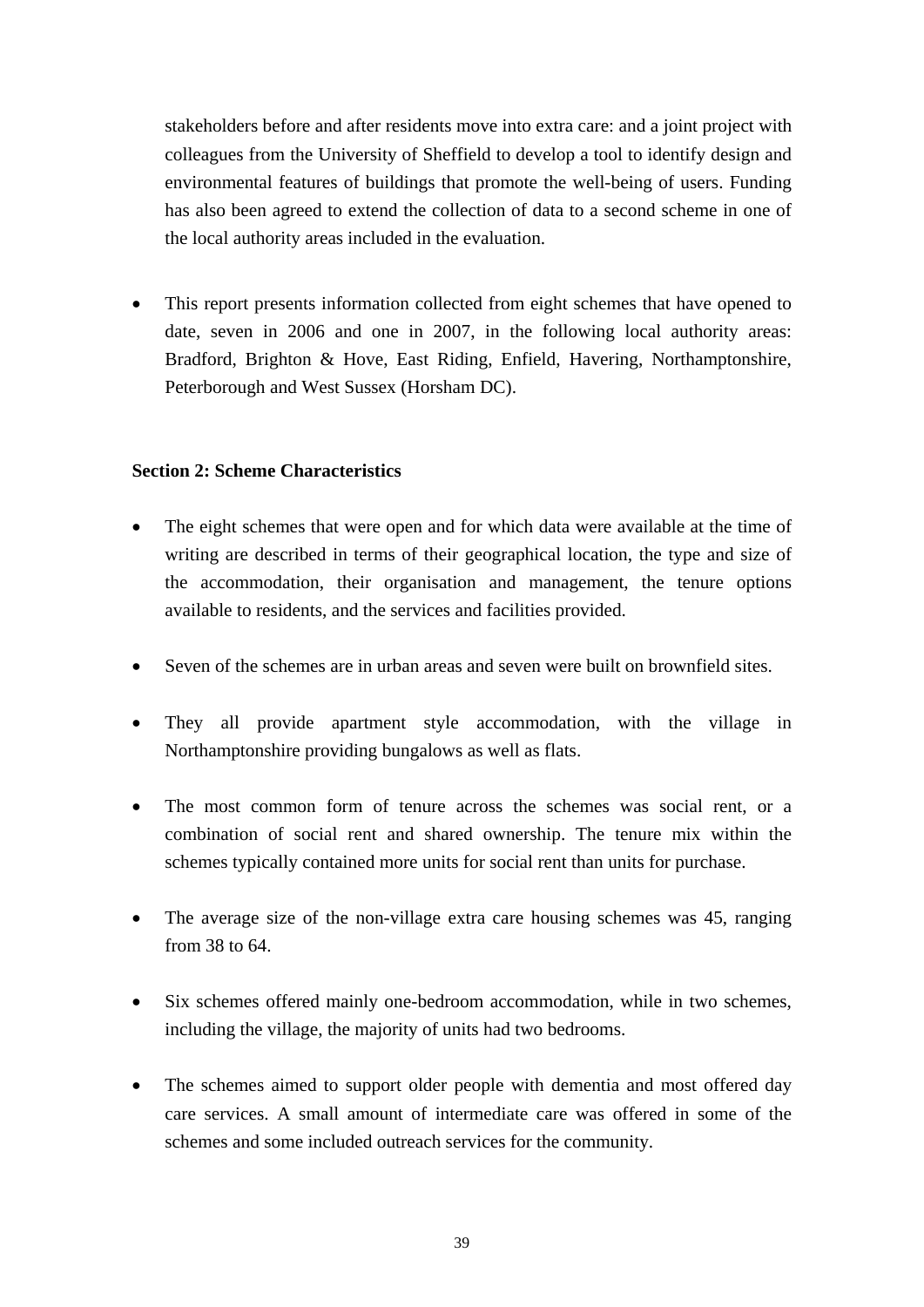## **Section 3: The Characteristics of Residents Moving into Extra Care**

- There were high levels of response in four of the eight schemes. Refusal rates do not appear to be closely related to levels of dependency, except in Havering, where the refusals appear to have been among those with higher levels of cognitive impairment.
- The people who moved into extra care required much less support than those who moved into care homes. They were younger, on average, and were more likely to be male and less likely to be widowed or living alone. The majority (85 per cent) had been living in their own home or sheltered housing, whereas nearly two-thirds of the people admitted to care homes had been in hospital, a care home or had been receiving intermediate care.
- Similarly, those who moved into extra care were substantially less physically and cognitively impaired than those who moved into care homes. Just under 30 per cent of those who moved into extra care had moderate or more severe levels of dependence, compared with two-thirds of those moving into a care home providing personal care and over 85 per cent of those moving into a care home providing nursing care.
- For cognitive impairment, 4 per cent who moved into extra care were severely impaired, compared with 39 per cent of those moving into a care home providing personal care and 54 per cent of those moving into a care home providing nursing care.
- Although there may be some underestimation of the levels of cognitive impairment among residents moving into one of the schemes, it would appear that most prefer to admit residents with fewer problems of cognitive functioning so that they can become familiar with their new accommodation before the development of more severe cognitive impairment. The low level of severe cognitive impairment among the new residents is consistent with this.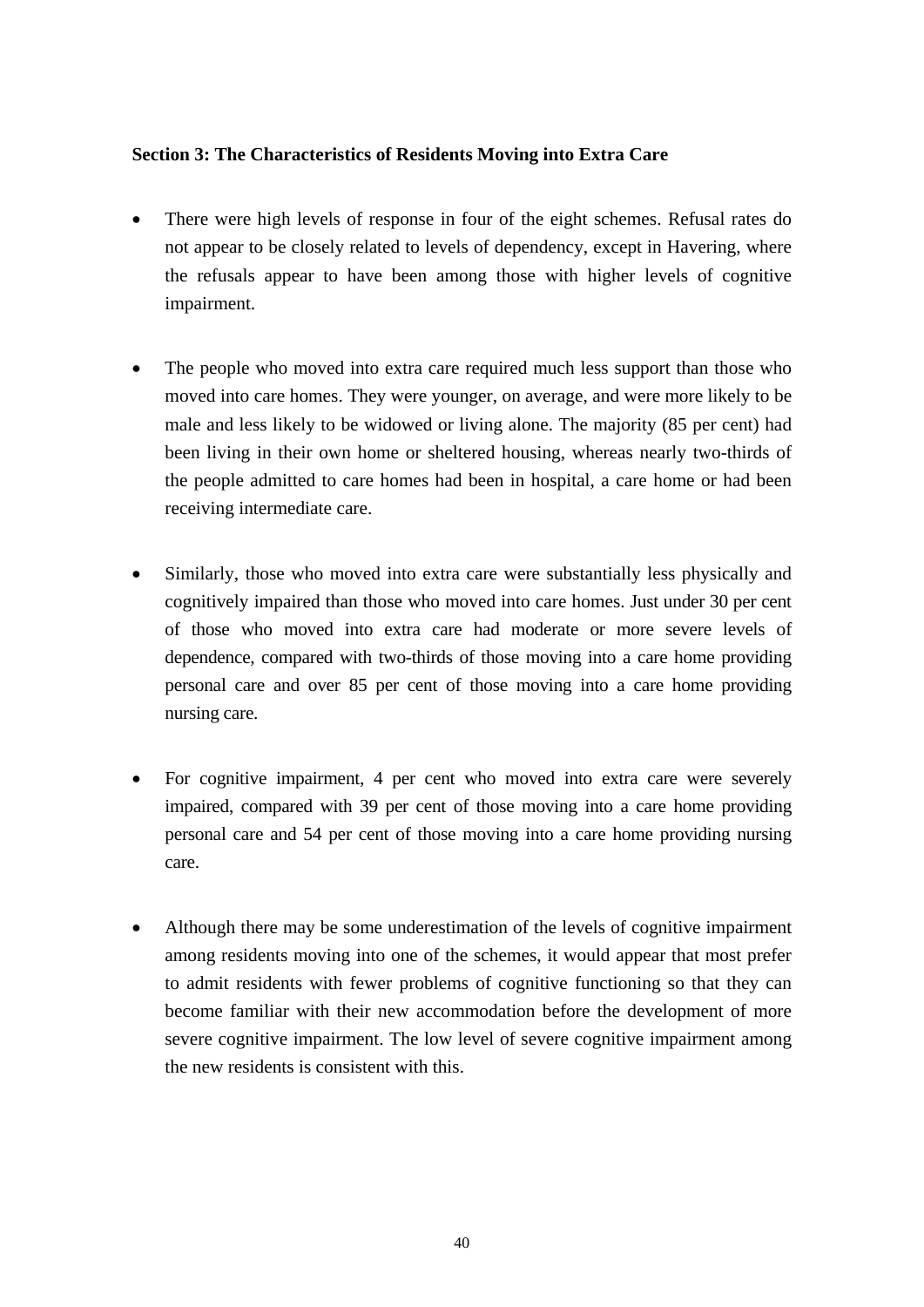## **Section 4: Residents' Views and Reasons for Moving into Extra Care**

- The majority of residents made both the decision to move, and where to move to. Although nearly all visited the scheme beforehand, less than a quarter evaluated alternative options.
- Residents with care needs indicated that the most important reasons for moving out of their previous home were own physical health, lack of services, coping with daily tasks, and difficulty in getting around their homes. For residents without care needs, garden maintenance and fear of crime were of more importance than these.
- The most important factors which attracted residents to the extra care schemes were tenancy rights/'having your own front door', an accessible bathroom and living arrangements, the size of bungalows, the security offered by scheme, and the care support available on site.
- Factors associated with particular features of extra care housing (pull factors) were much more important in motivating a move than dissatisfaction with previous living conditions (push factors). Even though health concerns were reported, residents perceived themselves, and in fact were, relatively healthy.
- The move to extra care seems to be a planned move primarily in anticipation of future needs, but also to meet existing, albeit in most cases relatively low, current need.
- Just over half of residents expected an improved social life, whereas one-third did not expect any change; indeed, social/communal facilities were not the most important attractions to residents.
- Nearly all residents expected to live in the extra care schemes for as long as they wanted to; a third of those with care needs reported that they had no intention of moving on.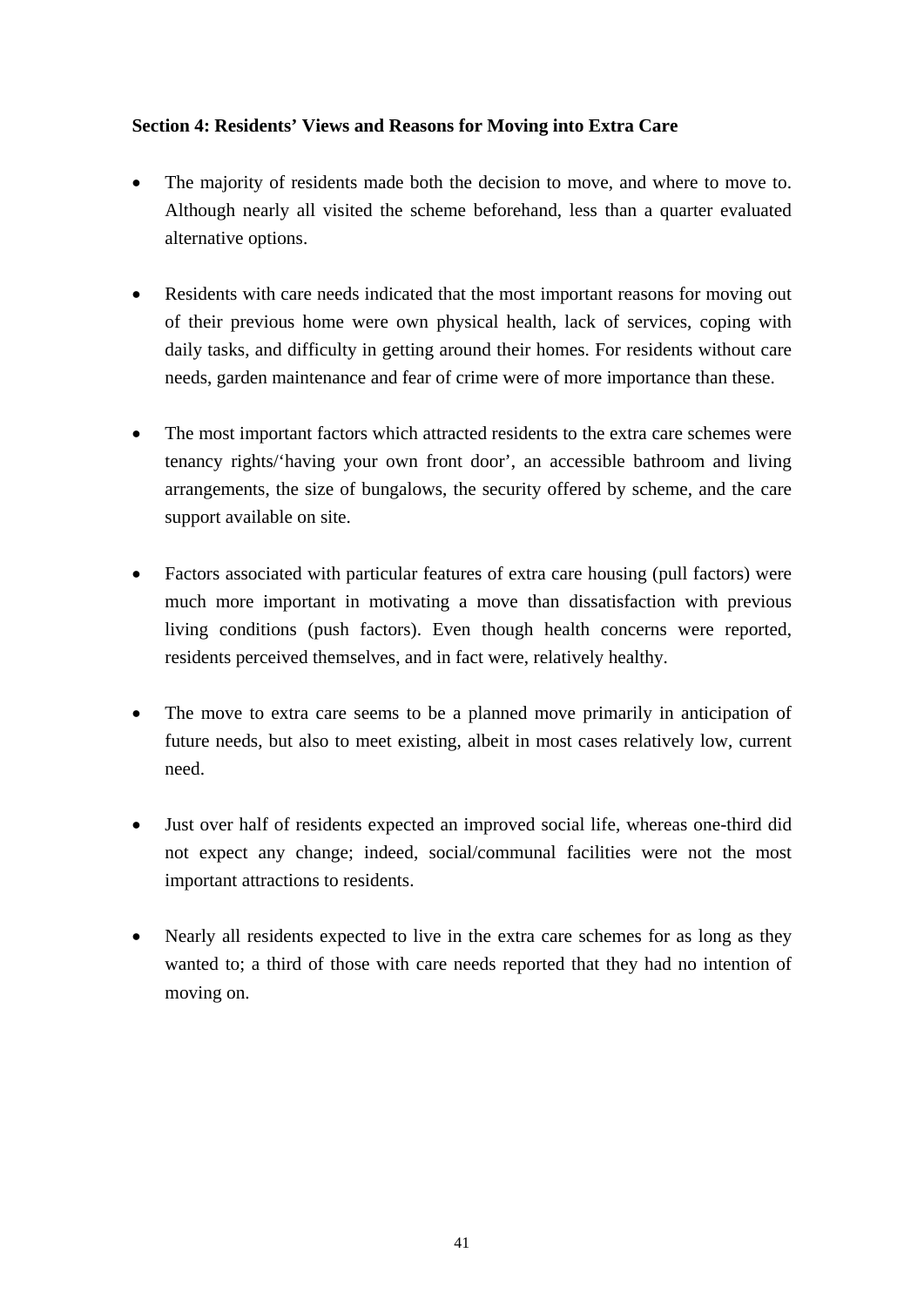## **Appendix B: Interview Schedules and Survey**

## **1. Six-month interview schedule – Residents**

**Introductions** 

Consent

Any questions?

**A: About the interviewee** {ask if consent not given to match answers to previous information}

- a1 Age
- a2 Sex
- a3 Ethnicity
- a4 Marital status
- a5 Where did you live before moving here?

### **B: History**

b1 Do you see yourself as a sociable person? In what way?

- are you someone who likes to be busy/get involved in things?
- has it changed since you moved here?

## **C: Social life at the scheme**

c1 Could you tell me about the social life here?

e.g. what activities take place, when do people meet up?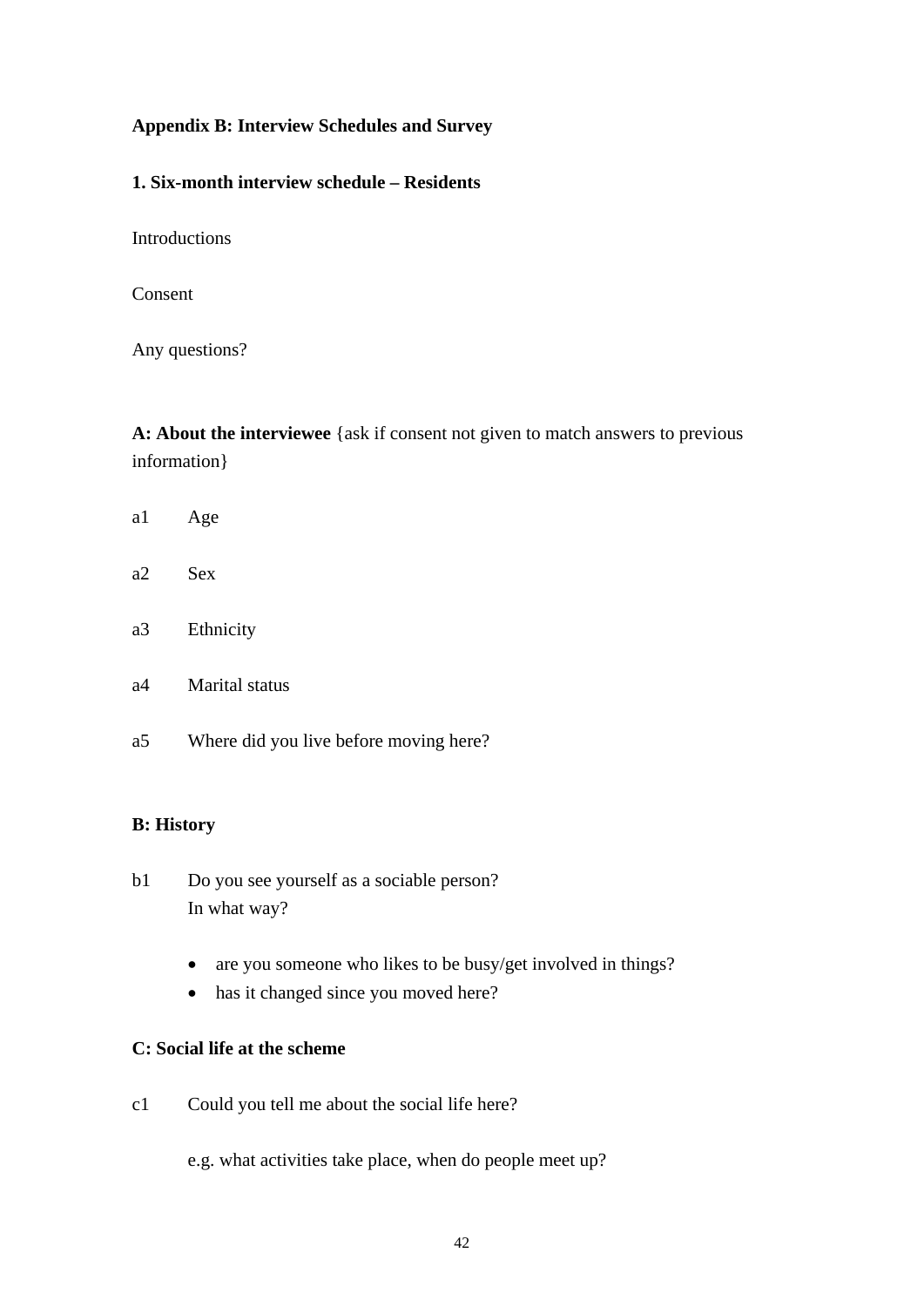- what do you think of it?
- for you, what is the most important aspect of the social side of life here?
- c2 Are there activities here that interest you?
	- do you think that the activities cater for the range of people who live at {scheme name}?
	- what other activities do you think should be available?
- c3 How did the activities here start?
	- was it the staff, or the residents who decided what to do?
	- if residents, which residents? what type of people?
- c4 Is there anything that prevents you from taking part in social activities here?
	- access, physical/cognitive impairment/care arrangements/no friends go etc.
- c5 Are meal times a sociable time?

## **D: Links with the local community**

- d1 Do people from the local community come in to {scheme name}?
	- e.g. to provide services, entertainment, or just to visit, attend social activities?
	- who comes in?
	- friends and family?
- d2 Do people from the local community come in to use the facilities?
	- how do you think people feel about this?
	- do residents socialise with people from the community?
- d3 Do residents go out of the scheme?
	- for what reasons? (use local amenities, day trips, visit friends and family, church?)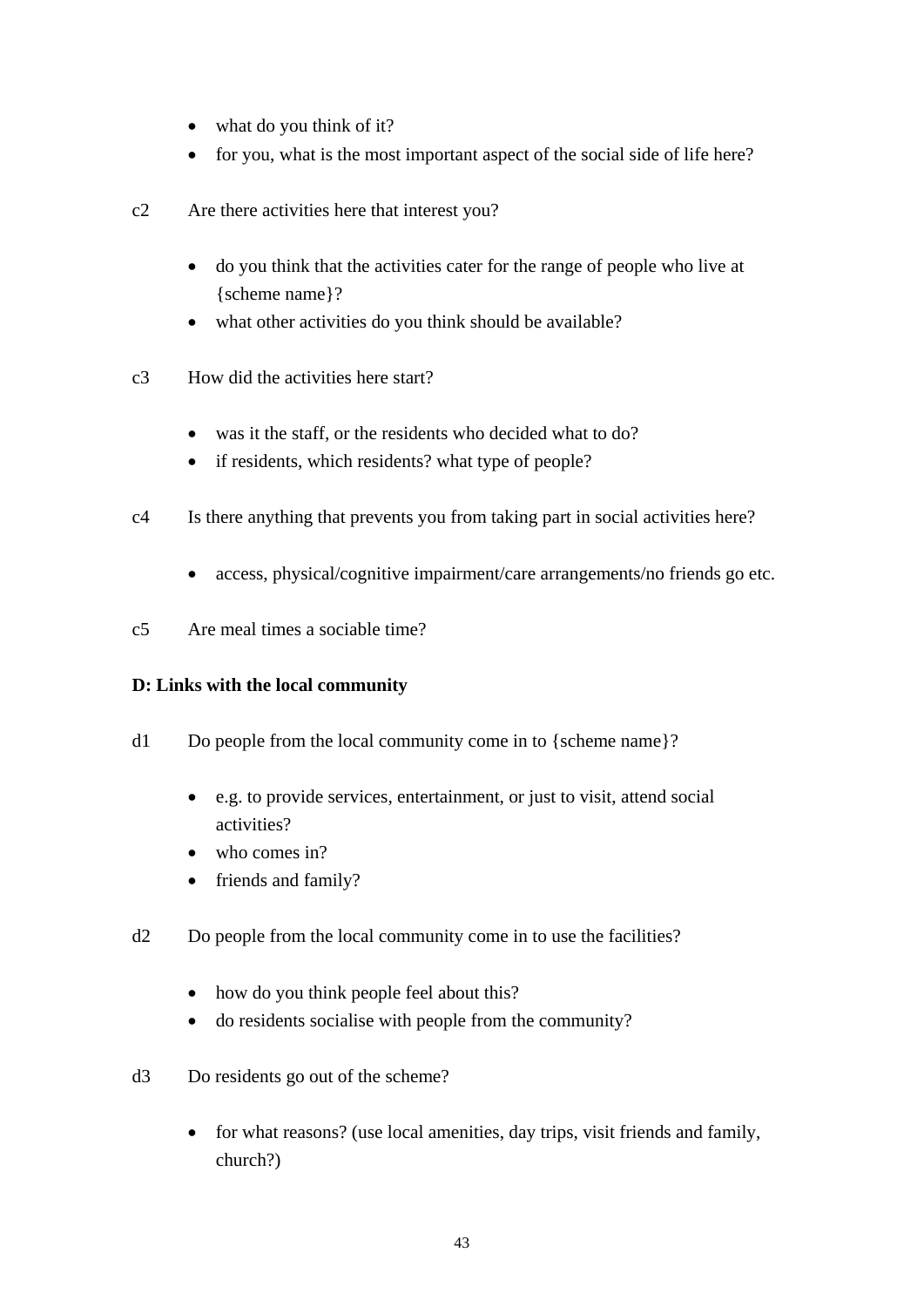- is it easy to get to other places (such as the town centre or local shops) from the scheme? are they nearby?
- public transport links, taxi, own car?
- d4 Do you feel that {scheme name} is a part of the wider local community?
	- do you feel that the local community has enough contact with the scheme

## **E: Design**

- e1 What do you think of the facilities here? (by facilities I mean things like the restaurant, lounge, craft rooms, gym)
	- do people use the facilities? {prompt e.g. outside facilities}
	- are any facilities particularly popular?
	- do residents meet up at the facilities?
- e2 What do you think of the way {scheme name} is designed?
	- Do you think that {scheme name} is designed in a way that allows people to join in with the social activities here if they wish?
- e3 Do you think people feel safe here?
	- do people ever leave their front doors unlocked? (when they're in? when they're out? if so - why?)
	- do people ever leave their front doors open? (when they're in? when they're out? if so - why?)

## **F: Social Climate**

- f1 How would you describe the atmosphere here, in general?
	- would you describe the scheme as a community?
	- are people neighbourly?
- f2 Is everyone a part of the social life here?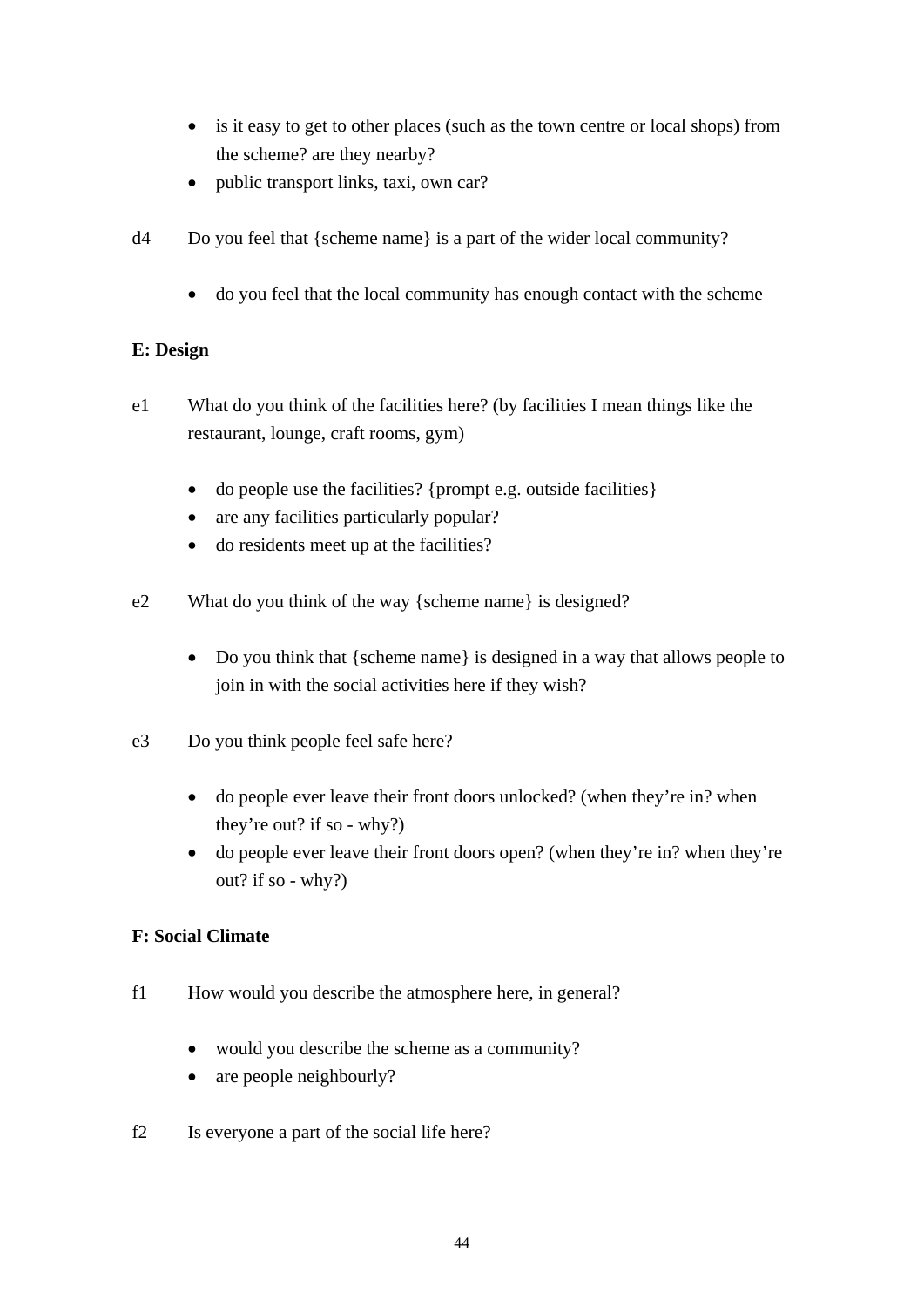- f3 Are there any cliques here?
	- what are these based around? (local? social class? tenancy arrangements? location in scheme?)
- f4 What do you think about the staff here?
	- attitudes of staff towards residents
	- attitudes of residents towards staff
	- do staff socialise with residents? attend social activities?

## **Final questions…**

In a few months, we will ask **all** residents for their views on the social life here.

- What kinds of questions should we ask?
- What would be relevant to this scheme?

End of interview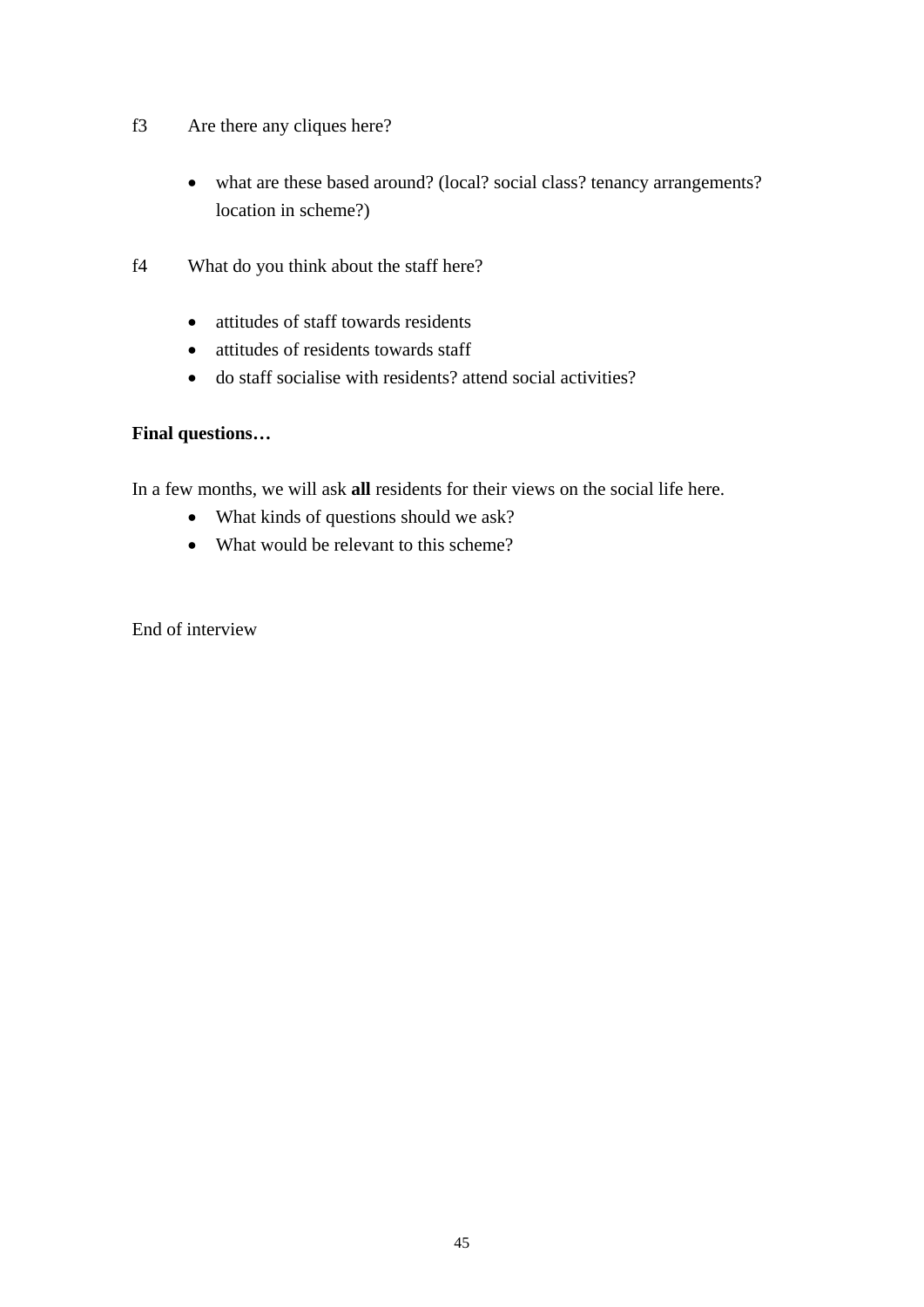## **2. Six-month interview schedule – Staff**

Introductions etc.

## **A: About the interviewee**

| a1 | Job title   |
|----|-------------|
| a2 | Age         |
| a3 | Sex         |
| a4 | Nationality |

## **B: History**

- b1 What did you do before working here?
- b2 What led you to work here?
- b3 When did you start working here?
- b4 When did the first resident move in?

## **C: Philosophy**

c1 Would you say the scheme (or organisation) has a particular approach in terms of social activities and residents' social life?

If yes:

- what would you say that was? what are you trying to achieve?
- what is the role of activities? (e.g. encouraging physical fitness, personal development, lifelong learning, widening cultural horizons, faith related etc.)
- what is the role of the residents (e.g. resident-led, residents to actively run, any variation depending on the abilities of residents?)

If no: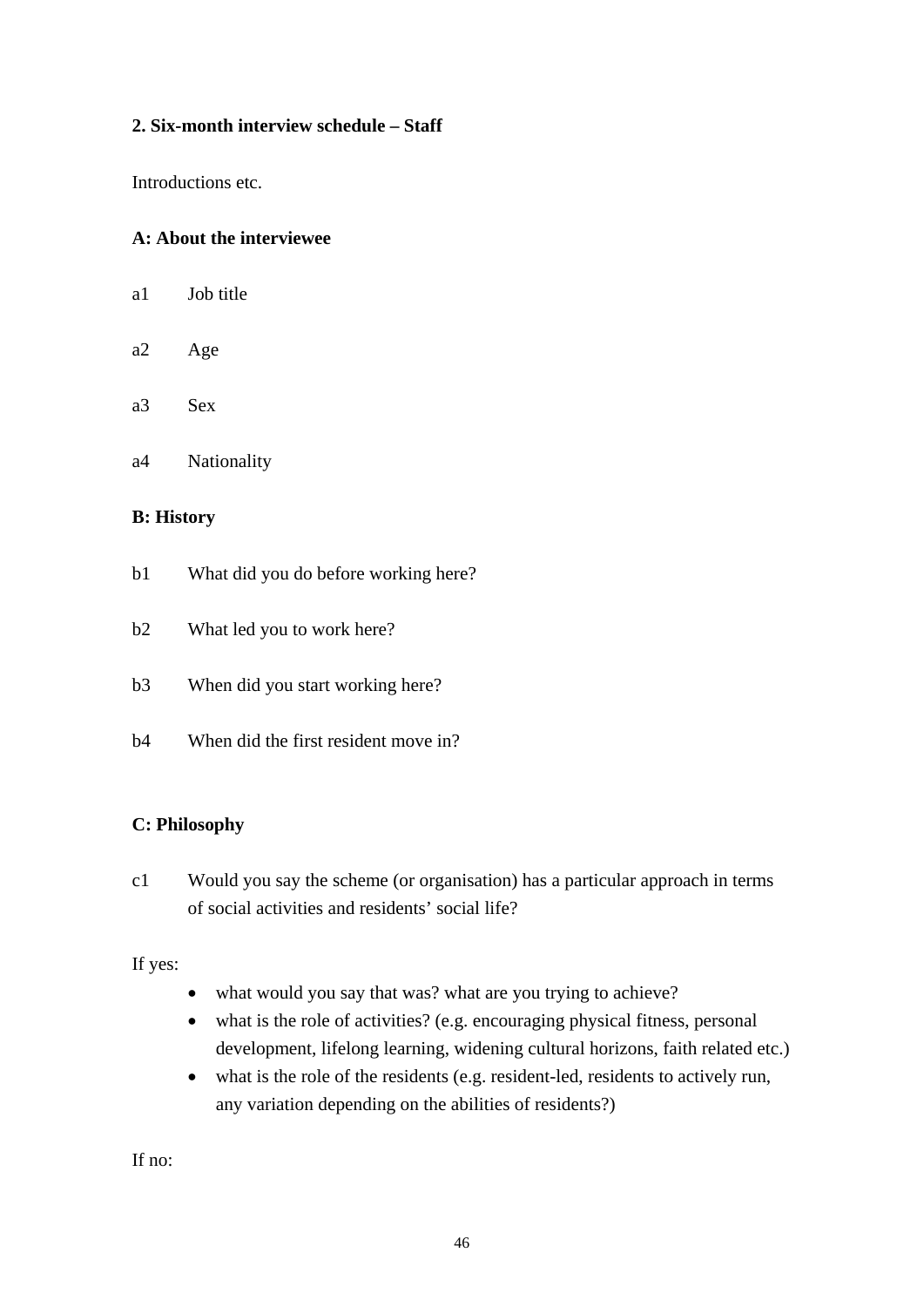- do you think this is an important omission?
- what are your views of the role of social activities in this setting?
- c2 How do you see the relationship of {scheme name} to the local community?
	- is the emphasis more on bringing the community in for the benefit of residents?
	- on providing a resource for the community?
	- on making sure residents can participate in their local community?

## **D: Social life at the scheme**

## **Activities**

- d1 Now we are going to move on to talk more specifically about the social life and activities and {scheme name}. We want to get quite systematic information, so I will fill in this table about each activity.
- $\rightarrow$  Go through table, then talk more generally through the questions below.
- d2 What is the role of other staff?
	- role of residents?
	- do volunteers play a role? if so, what?
- d3 Which are the most popular activities?
	- why do you think this is?
	- least popular? why?
- d4 Are there some residents who rarely take part in any activities? why?
- d5 Does the care routine impact upon residents' social lives?
- d6 Do staff socialise with residents? if yes, which staff?
- d7 As the scheme has been planned and developed has there been a change in the type of social activities that are encouraged/provided? if so – in what way?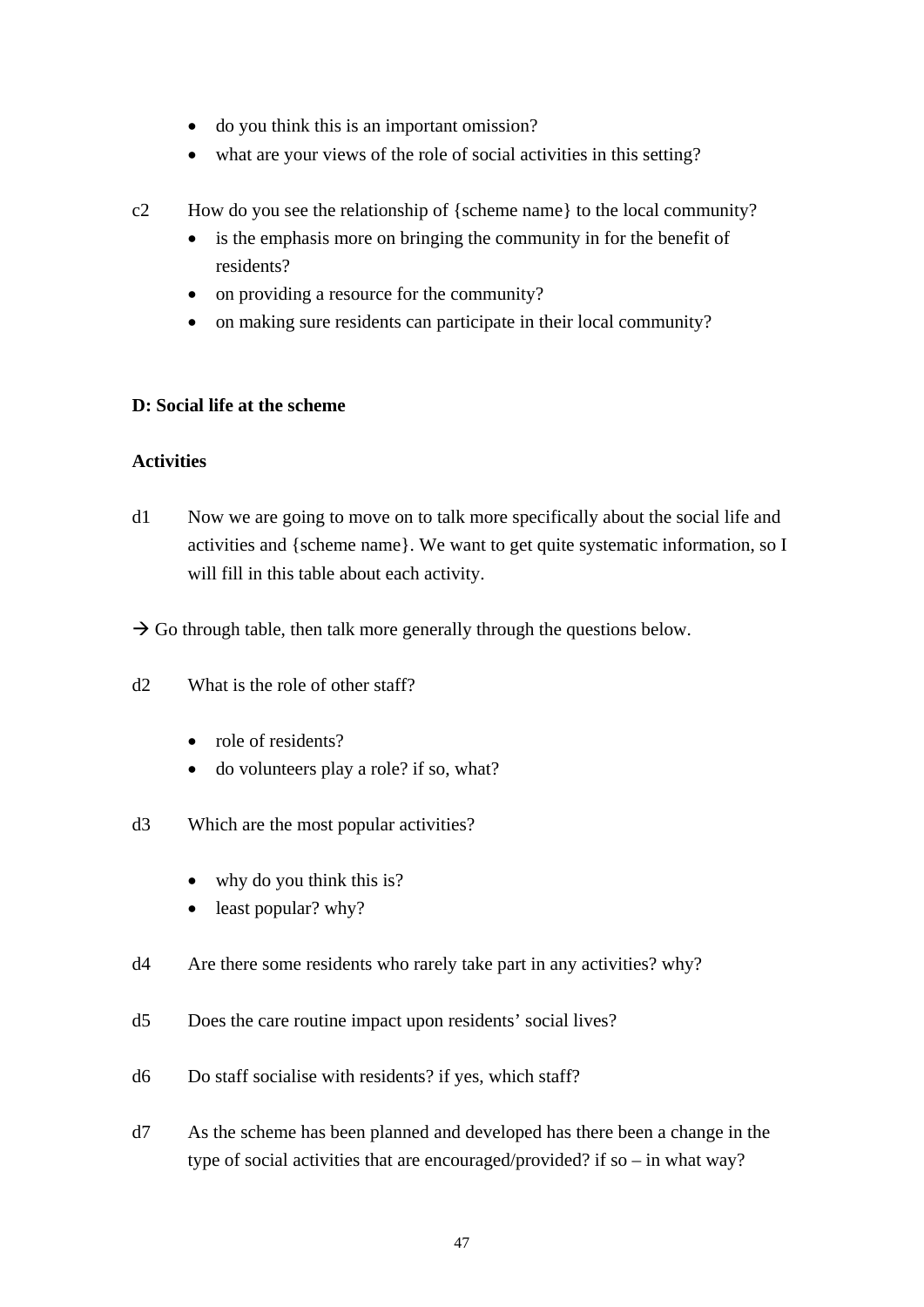## **Facilities**

- d7 Now we are going to move on to the facilities at {scheme name}. Again, we want to get quite systematic information, so I will fill in this table about each facility.
- $\rightarrow$  Go through table, then talk more generally through the questions below.
- d8 Do the facilities (e.g. gym, café, laundrette) serve as meeting places for residents?
	- if yes, which and why do you think they are successful in this way?
	- if no, why do you think this is the case?
- d9 Do residents help in the running of facilities? (e.g. shop)
- d10 Is a meal included in the rent? What is the availability of meals? Are meal times sociable?

### **E: Links with the local community**

- e1 Has the scheme tried to make links with the local community? How?
- e2 Are people from the local community involved in the scheme? How?
	- how do residents feel about their involvement?
- e3 Do people from the local community come in to use the facilities?
	- how do residents feel about that?
	- how many people come in?
	- how often do people come in? Just for events?
- e4 Do residents go out of the scheme? What for?
	- use local amenities, day trips, visit people?
	- are some more likely to go out than others?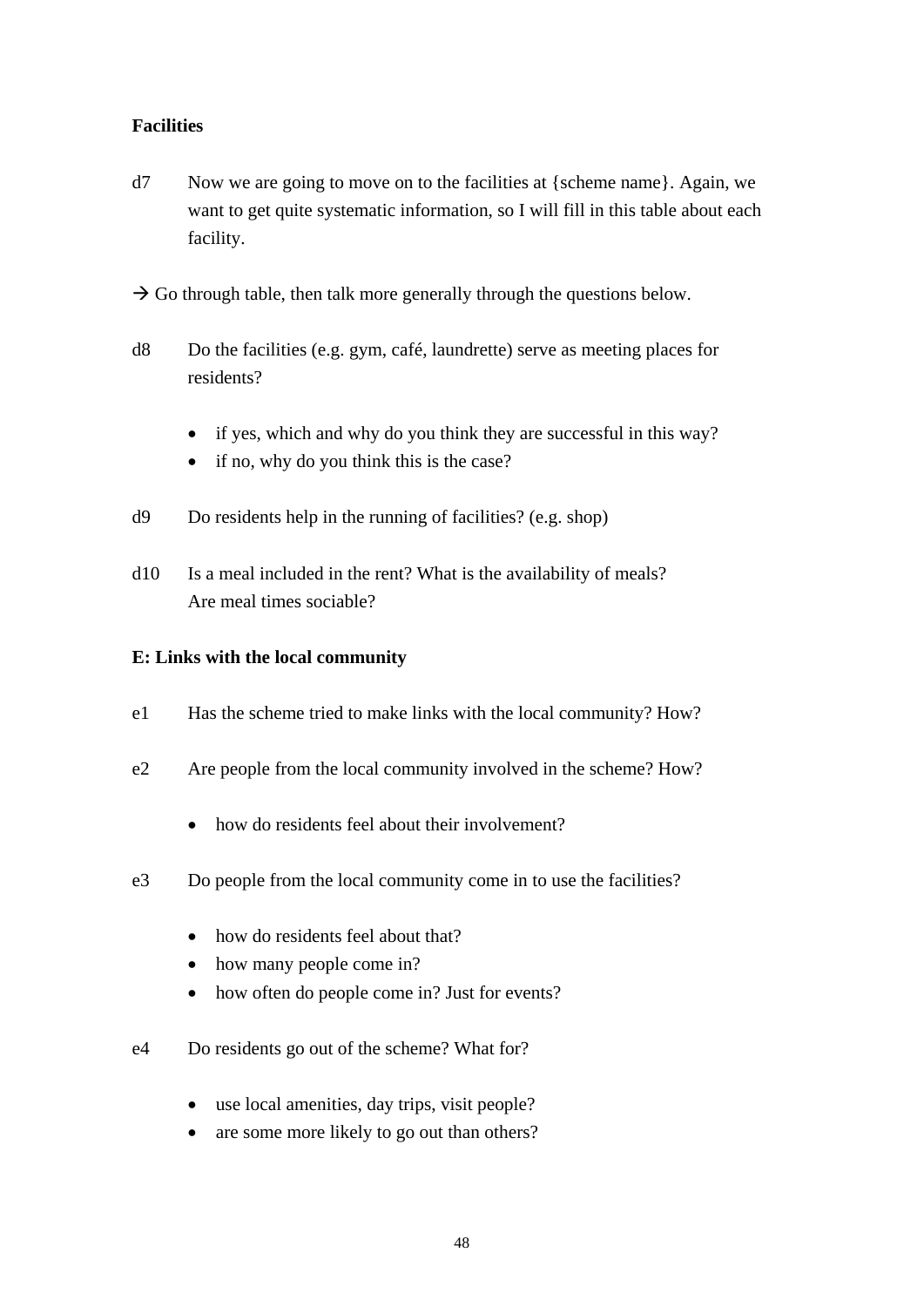- e5 Do you feel that the scheme is a part of the local community?
- e6 Do residents have friends and family to visit them at the scheme?
	- Is there a guest room that family can use? Does this get used?
- e7 Do residents go out and visit friends and family?

## **F: Barriers and facilitators**

- f1 Have there been any problems in setting up activities here?
	- do residents want to get involved?
	- does the design of the scheme enable involvement?
	- has there been much interest in providing services in the scheme? (e.g. shop)
- f2 Has anything been particularly helpful in setting up activities?
- f3 Have there been any problems in establishing links with the local community?
- f4 Has anything been particularly helpful in establishing links with the local community?

## **G: Emerging climate and hopes for the future**

- g1 In terms of a social climate or atmosphere at {scheme name}, what is developing so far?
	- cliques?
	- do some residents get left out?
	- integration of residents with dementia
	- intermediate care
	- residents with learning difficulties
- g2 What are your hopes for the future social life of the scheme?
	- activities
	- friendship development
	- links with local community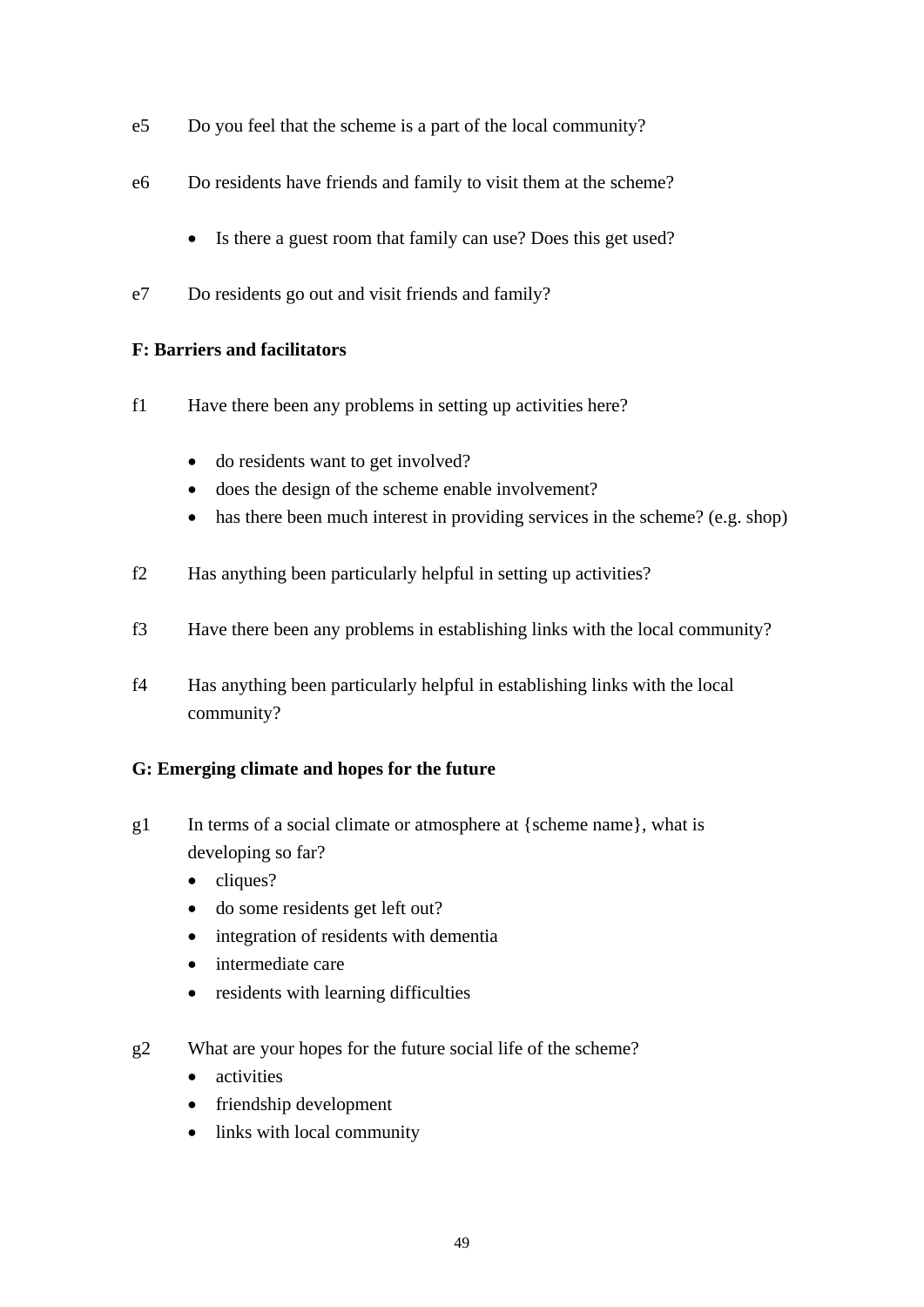## **Final questions…**

In a few months, we will ask **all** residents for their views on the social life here.

- What kinds of questions should we ask?
- What would be relevant to this scheme?

End of interview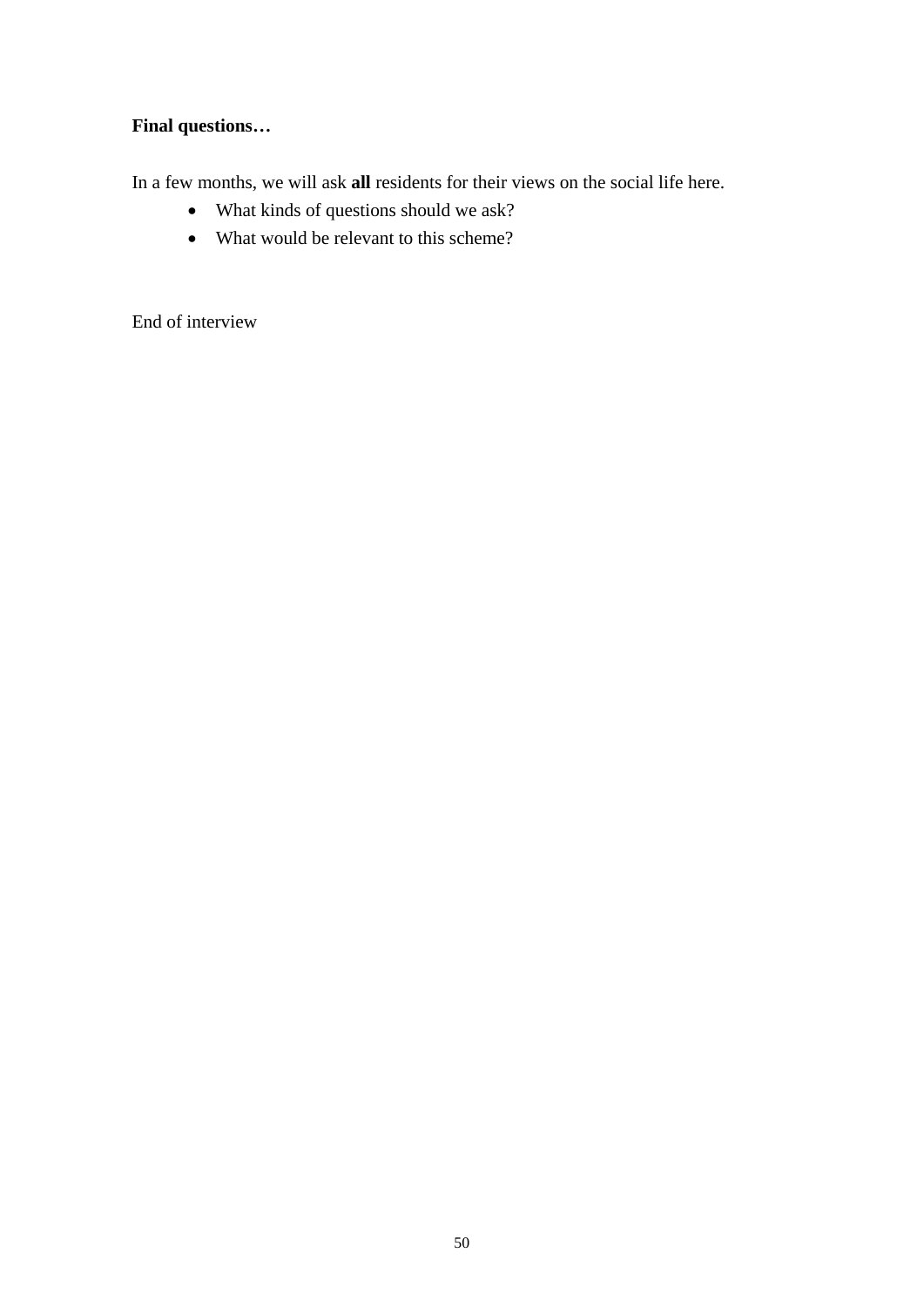**3. Twelve month survey of all participating residents**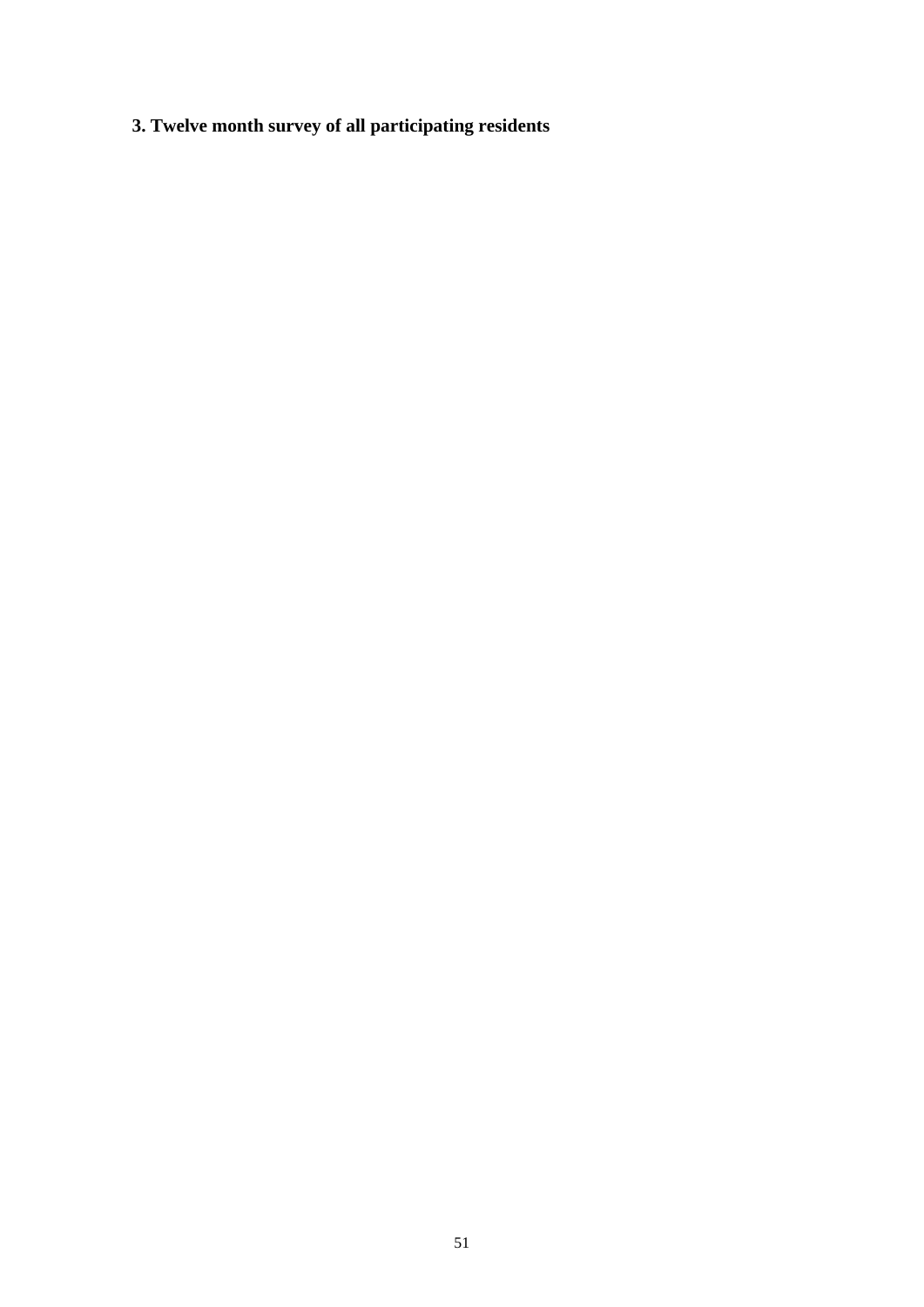

# **Evaluation of the Extra Care Housing Initiative**

# Living at [scheme name]

This questionnaire is about your experiences of living at [scheme name]. We want to find out about the social side of life here, the activities available, how moving here has affected your relationships and your well-being and quality of life. All information given will be treated in the strictest of confidence. Please take your time when filling in the questionnaire, and try to answer all the questions. If you need help completing it, please contact your local researcher who will be pleased to help you by reading the questions or writing the answers for you.

Name (please print):

# Social life at [scheme name]

 $\mathbf{1}$ Which of the following statements best describes your present situation with respect to your social life?

By 'social life' we mean that you see the people that you want to see as often as you want, and feel part of a community.

## Please tick  $\lceil \sqrt{\ } \rceil$  one box

I have a good social life

My social life is as good as it can be

I have a social life but sometimes I feel lonely

I feel socially isolated and often feel lonely

#### $\overline{2}$ Has your social life changed since moving to [scheme name]?

## Please tick  $\lceil \sqrt{\ } \rceil$  one box

My social life is better since I moved here

My social life is about the same as before I moved here

My social life now is worse because of moving here

My social life now is worse, but not because of moving here

 $\mathbf{1}$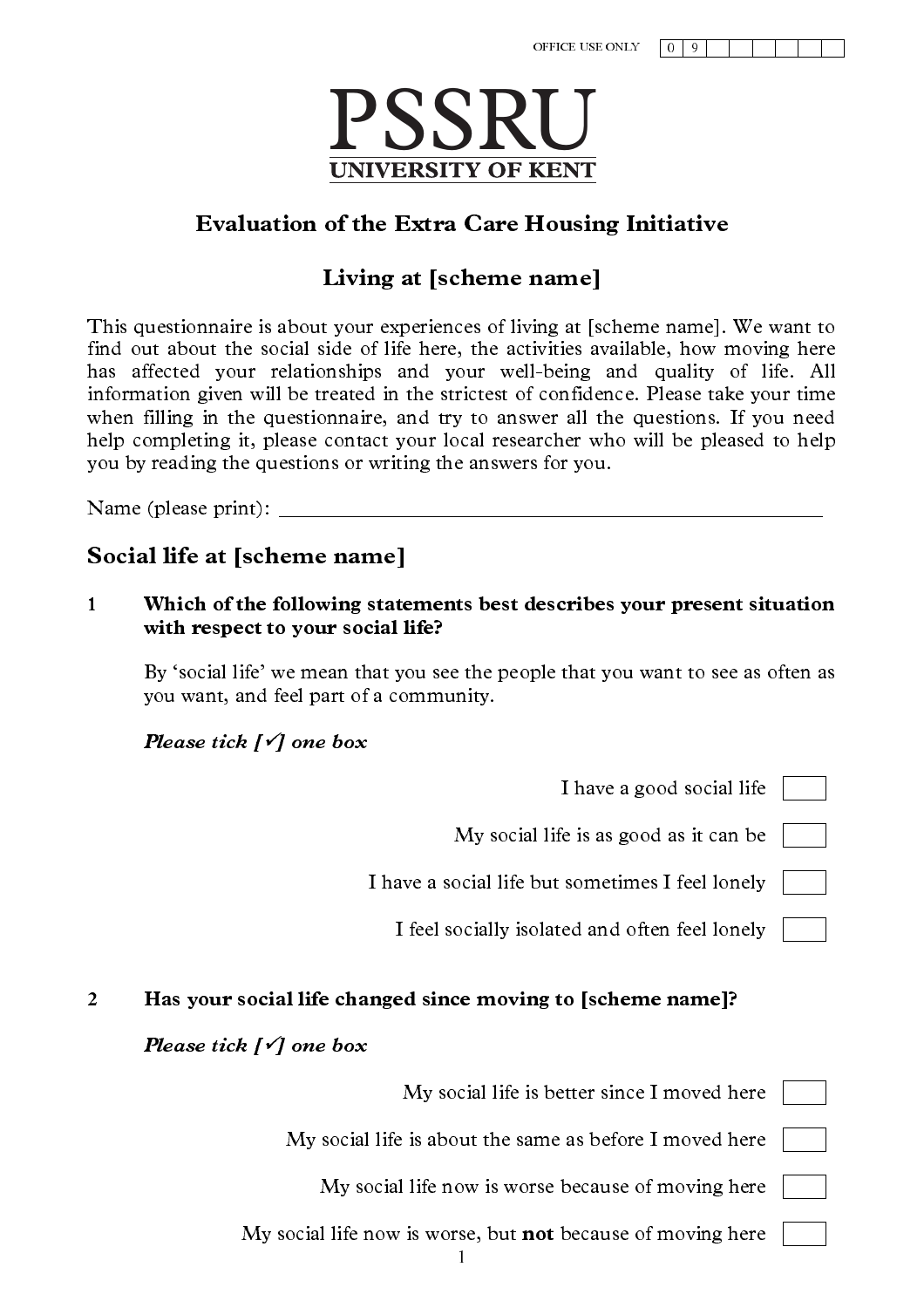#### $\overline{3}$ Which of the following statements best describes how you occupy your time?

By 'activities of your choice' we mean anything that you feel keeps you occupied including formal employment, voluntary or unpaid work, and leisure activities.

## Please tick  $[\checkmark]$  one box

I am fully occupied in activities of my choice

I am occupied but not in activities of my choice

I don't have enough to do to keep me occupied

I have nothing much to do and am usually bored |

 $\overline{4}$ How often do you take part in an activity, or attend a group? (Activities and groups can include things such as hobbies and games, sports and exercise, religious activities, going to a coffee morning, going to an entertainment and so on.)

This includes activities and groups at [scheme name], and also activities and groups in the local community.

Please tick  $\lceil \sqrt{\ } \rceil$  one box

On most days

Once or twice a week

Once or twice a month

Less than once a month

 $Never$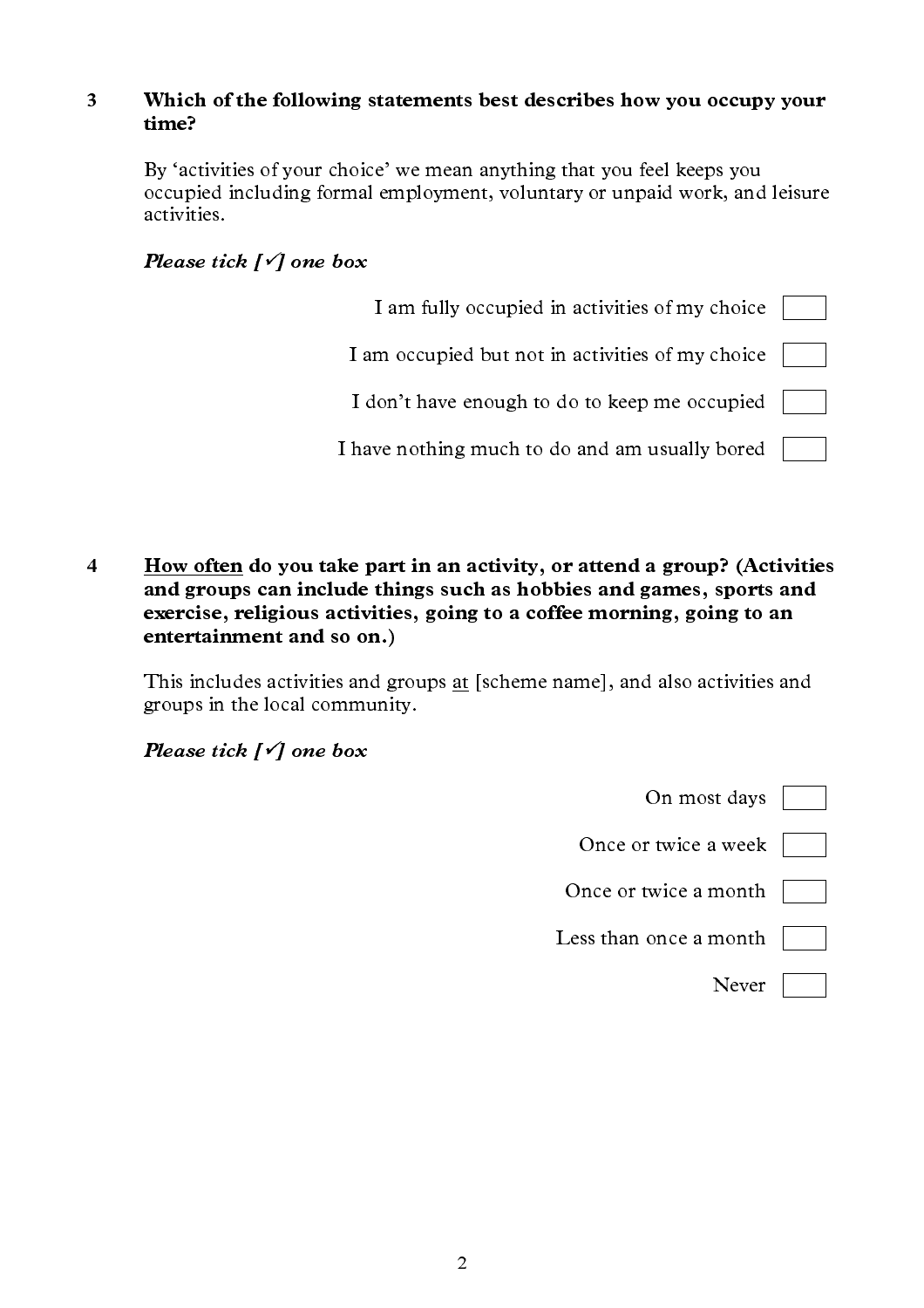# 5 What sort of activities or groups do you take part in? List up to 5, in order of importance.

This includes activities and groups at [scheme name], and also activities and groups in the local community.

| 1. |  |  |  |  |  |  | (most important) |  |  |  |
|----|--|--|--|--|--|--|------------------|--|--|--|
| 2. |  |  |  |  |  |  |                  |  |  |  |
| 3. |  |  |  |  |  |  |                  |  |  |  |
| 4. |  |  |  |  |  |  |                  |  |  |  |
| 5  |  |  |  |  |  |  |                  |  |  |  |

#### = How many activities or groups do you take part in?

= This includes activities and groups  $\frac{a}{a}$  [senementally], and also activities and groups in the local community.

## Please tick  $[\checkmark]$  one box

Take part in more than five groups/activities regularly (at least once a month)

Take part in between two and five groups/activities regularly (at least once a month)

| Take part in one activity or group regularly |  |
|----------------------------------------------|--|
| (at least once a month)                      |  |

 $\frac{1}{2}$  ditting groups of events  $($ icss than once a month $)$ 



=

=

 $\sqrt{2}$ Rarely or never attend groups or events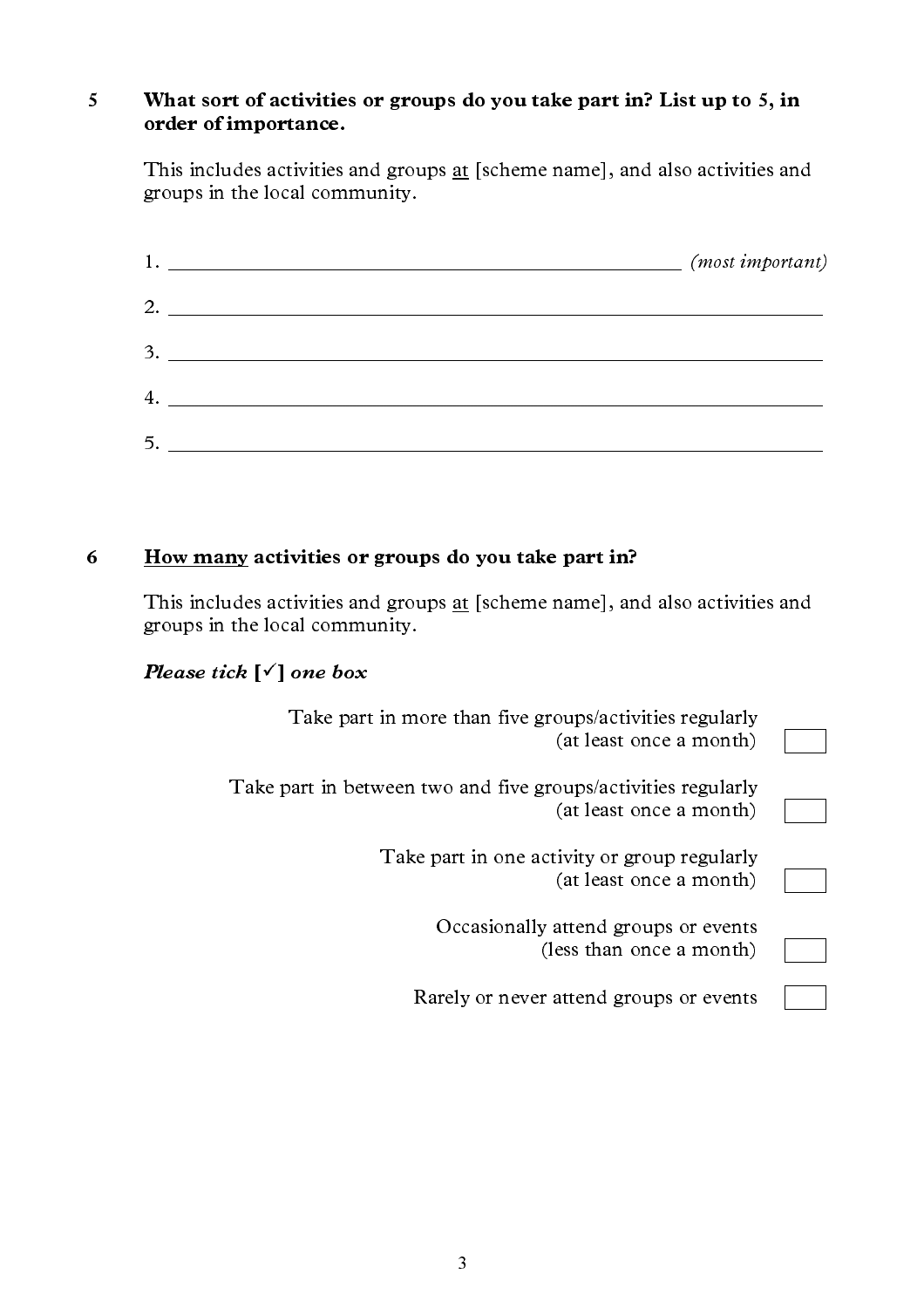#### $\overline{7}$ Would you say that your social life is:

Please tick  $[\checkmark]$  one box

| All in [scheme name]                            |
|-------------------------------------------------|
| Mostly in [scheme name]                         |
| About half in and half outside of [scheme name] |
| Mostly outside [scheme name]                    |
| All outside [scheme name]                       |
| I don't feel I have a social life               |
|                                                 |

### $\overline{\mathbf{8}}$ Thinking about getting around outside of [scheme name], which of the following statements best describes your present situation?

Please tick  $[\checkmark]$  one box

| I can get to all the places in my local area that I want |  |
|----------------------------------------------------------|--|
|----------------------------------------------------------|--|

 $\overline{\phantom{0}}$ 

With help I can get to all the places in my local area that I want

| At times I find it difficult to get to all the places in my local area that |  |  |  |  |  |  |  |  |        |
|-----------------------------------------------------------------------------|--|--|--|--|--|--|--|--|--------|
|                                                                             |  |  |  |  |  |  |  |  | I want |

I am unable to get to all the places in my local area that I want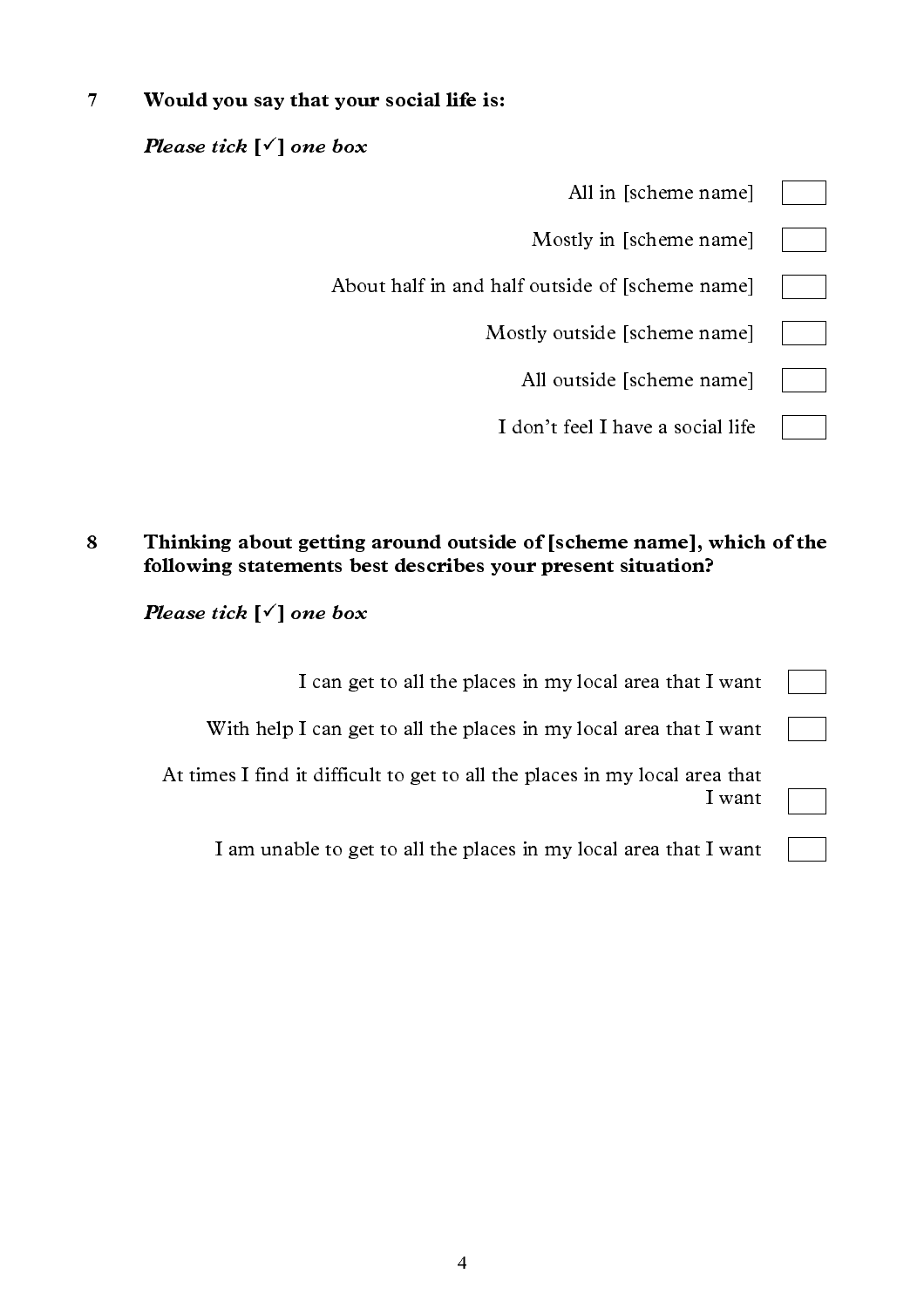### $\overline{9}$ Do any of the following prevent you from taking part in social activities or attending groups?

Please tick  $[\checkmark]$  all that apply

| Care arrangements                                                      |
|------------------------------------------------------------------------|
| Health or mobility problems                                            |
| Social activities or groups are held in places that are hard to get to |
| None of my friends go                                                  |
| I can't find any activities or groups that interest me                 |
| I can't afford to go to social activities or groups                    |
| Emotional reasons (such as feeling anxious or depressed)               |
| I find it hard to hear when I am there                                 |
| I find it hard to see when I am there                                  |
| Other (please give details below)                                      |
|                                                                        |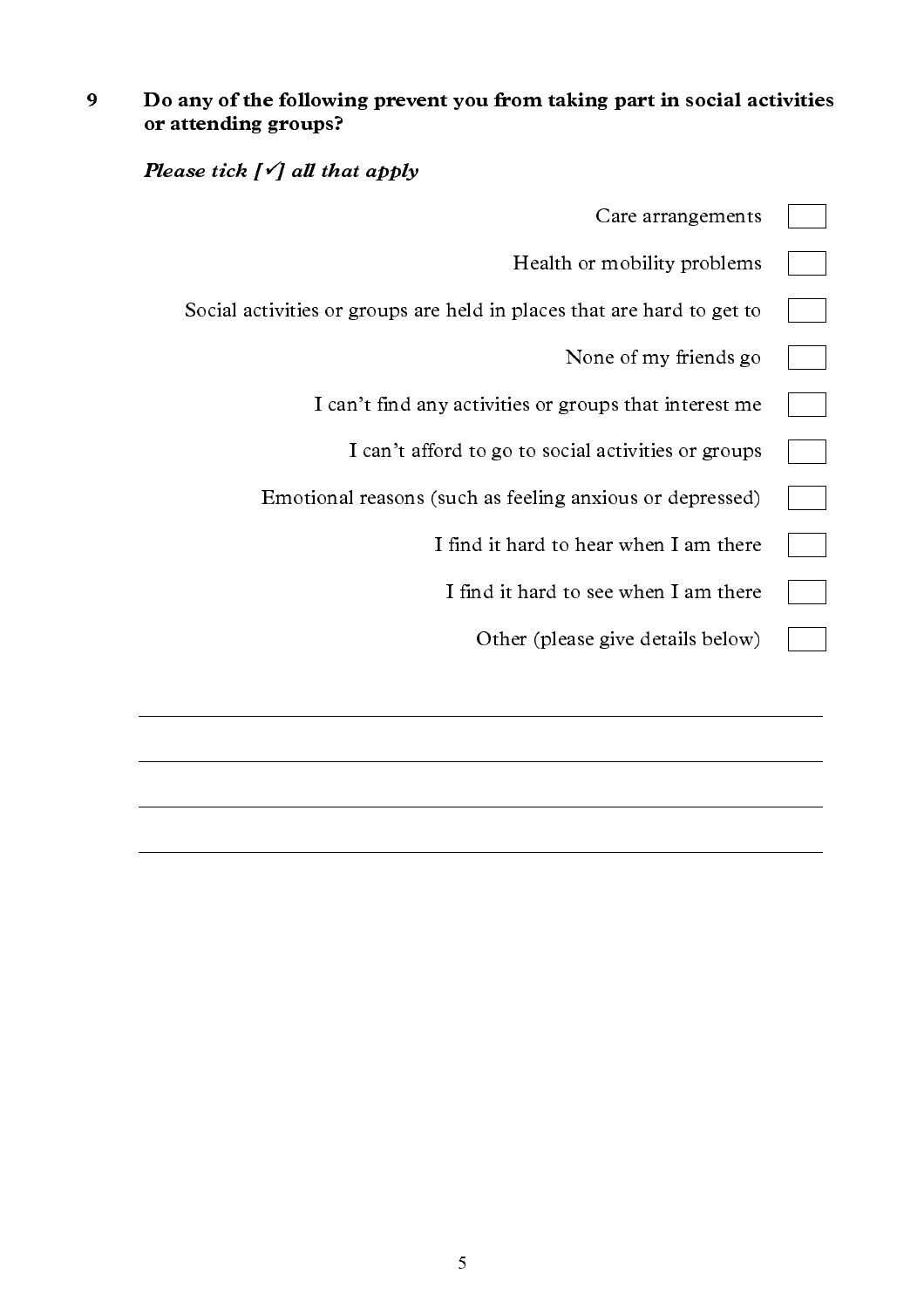## 10 Which of the following facilities at [scheme name] do you use at least once a week?

Please tick  $[\checkmark]$  all that apply

| Lounge                            |
|-----------------------------------|
| Restaurant / café / dining room   |
| Garden                            |
| Hair / beauty / therapy salon     |
| Gym / fitness room                |
| Shop                              |
| Library                           |
| Computer / IT room                |
| Craft / hobbies room              |
| Cinema                            |
| Other (please give details below) |
|                                   |
|                                   |
|                                   |

11  $\frac{1}{11}$  = 110w do you icer about people who do not live at [seneme hame]  $\epsilon$ oming in to use the facinties of take part in activities here.

 $\overline{ }$ *i* ieuse iich  $\int$  from our

> I like people coming in to use facilities or take part in activities  $\overline{=}$

|||||||||||||||||||||||||||||||||||||||||||||||||||||||||||||||||||| =

I neither like or dislike it

=

 $\overline{=}$ I do not like people coming in to use facilities or take part in activities

As far as I know, people who do not live here do not come in to use facilities or take part in activities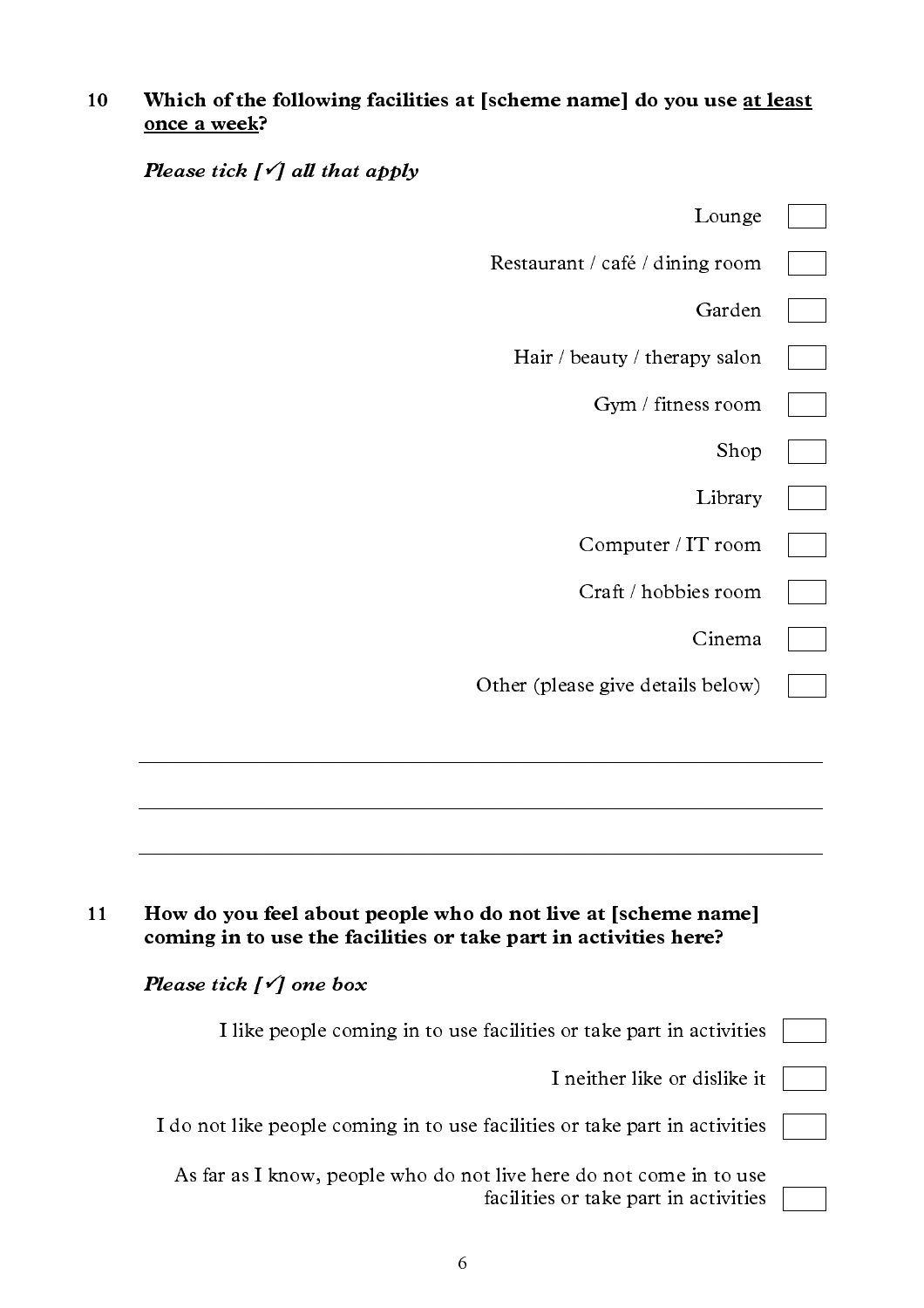### How often do you socialise with the people who come in to use facilities  $12<sup>°</sup>$ or take part in activities?

Please tick  $[\sqrt{}]$  one box

| Very regularly      |  |
|---------------------|--|
| Often               |  |
| Sometimes           |  |
| Never               |  |
| This does not apply |  |

# Your relationships

Thinking about the people you know, who would you feel able to ask for 13 advice if you needed it?

Please tick  $\lceil \sqrt{\sqrt{1}}\rceil$  all that apply

| Staff at [scheme name]                            |
|---------------------------------------------------|
| Friends or other people who live at [scheme name] |
| Friends outside of [scheme name]                  |
| Husband/wife or partner                           |
| Other family members                              |
| No one                                            |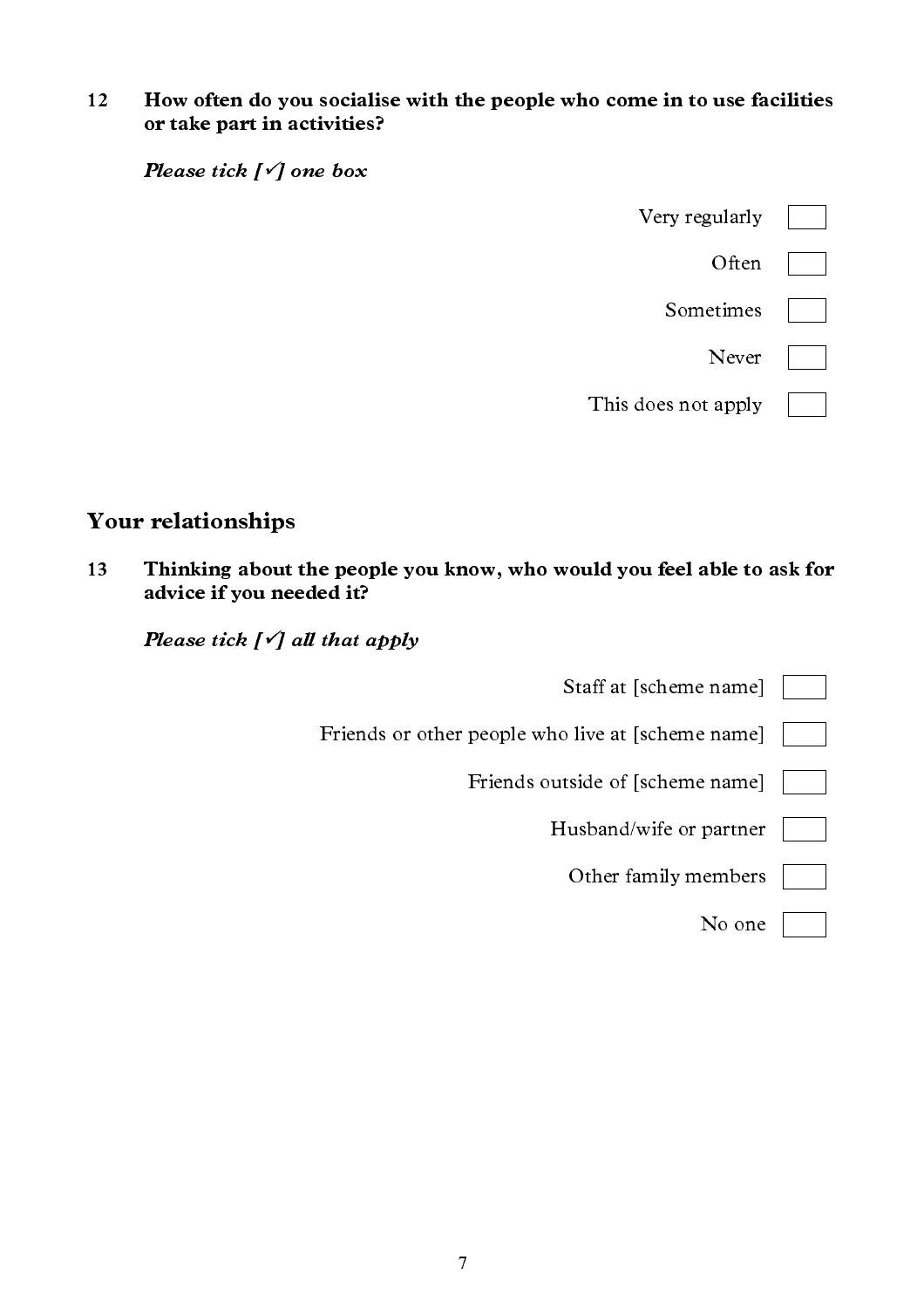### Thinking about the people you know, who could you count on for help 14 if you needed it?

Please tick all  $[\checkmark]$  that apply

| Staff at [scheme name]                            |
|---------------------------------------------------|
| Friends or other people who live at [scheme name] |
| Friends outside of [scheme name]                  |
| Husband/wife or partner                           |
| Other family members                              |
| No one                                            |

#### Thinking about the people you know, who would you confide in about  $15$ things that are private and important to you?

Please tick  $[\checkmark]$  all that apply

| Staff at [scheme name]                            |
|---------------------------------------------------|
| Friends or other people who live at [scheme name] |
| Friends outside of [scheme name]                  |
| Husband/wife or partner                           |
| Other family members                              |
| No one                                            |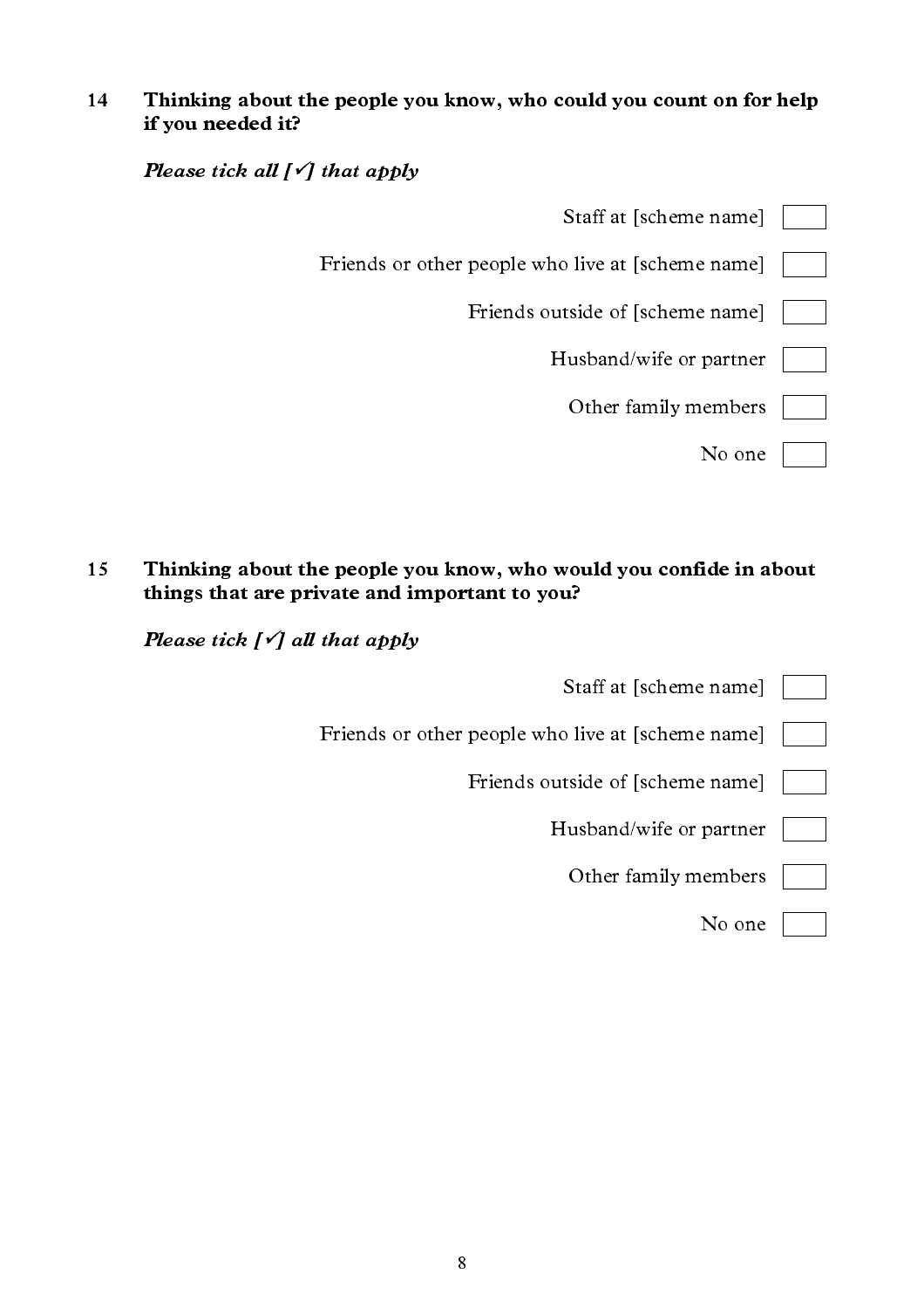## **About your friends**

#### 16 How often do you hear from or meet up with friends?

Please tick  $\lceil \sqrt{\ } \rceil$  one box

| On most days           |  |
|------------------------|--|
| Once or twice a week   |  |
| Once or twice a month  |  |
| Less than once a month |  |
| Several times a year   |  |
| Never                  |  |

 $17 \,$ Did you know any of the other residents at [scheme name] before you moved here? (not including your husband/wife or partner, if applicable)

Please tick  $\lceil \sqrt{\ } \rceil$  one box

| $\tilde{ }$<br>$\sim$<br>÷<br>- |  |
|---------------------------------|--|

18 Do you feel you have made or are making friends at [scheme name]?

Please  $\lceil \sqrt{1} \rceil$  tick one box

| - - | -<br>$\sim$ |  |
|-----|-------------|--|
|     |             |  |

19 Since moving to [scheme name] have you stayed in touch with friends who have not moved here?

Please tick  $[\checkmark]$  one box

Yes, I see these friends as much as I always have

Yes, I see these friends more than I used to

Yes, but I see them less than I used to

No, I have lost touch with these friends

I did not have any friends outside of [scheme name]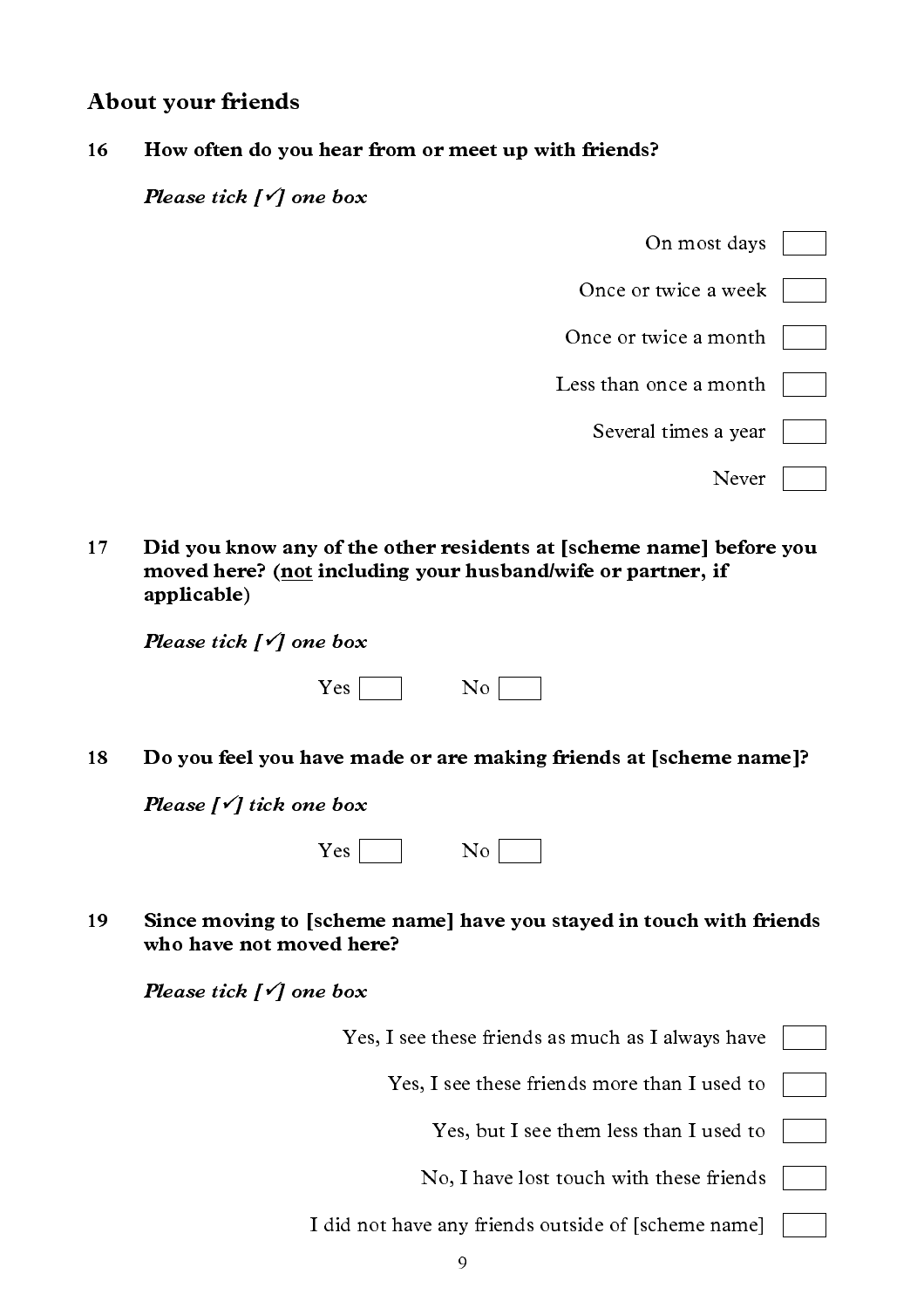# About your family

20 How often do you hear from or meet up with relatives, not counting any who live with you?

Please  $[\checkmark]$  tick one box

| On most days           |  |
|------------------------|--|
| Once or twice a week   |  |
| Once or twice a month  |  |
| Less than once a month |  |
| Several times a year   |  |
| Never                  |  |

#### $21$ Has the amount of contact you have with your family changed since moving to [scheme name]?

Please tick  $\lceil \sqrt{\ } \rceil$  one box

I now have **more** contact with my family

I now have less contact with my family

There has been no change in the amount of contact I have with my family

## About you

 $22$ How is your health in general?

Please tick  $\lceil \sqrt{\ } \rceil$  one box

| Very good |  |
|-----------|--|
| Good      |  |
| Fair      |  |
| Bad       |  |
| Very bad  |  |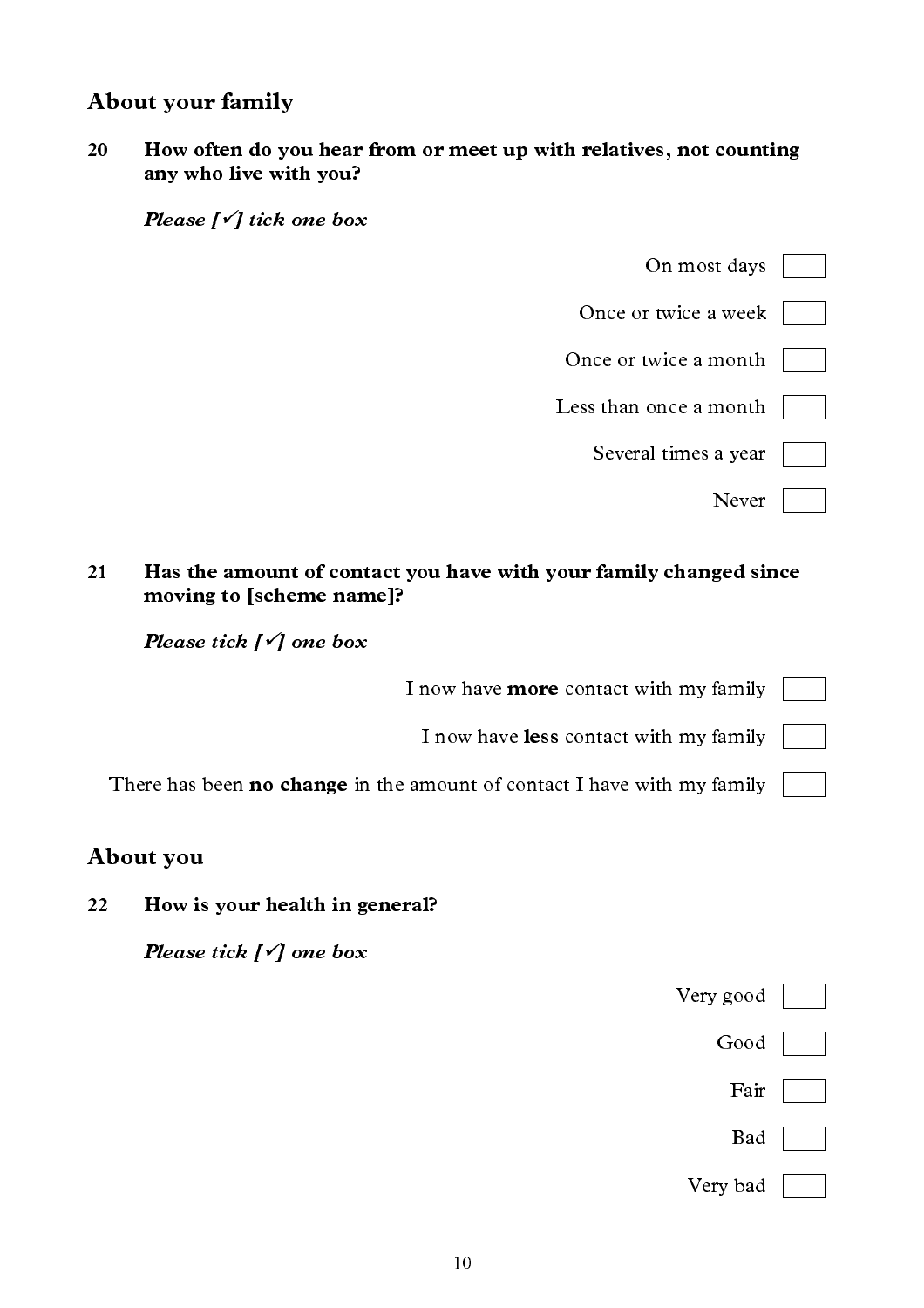#### 23 Has there been a change in your mobility since moving here?

Please tick  $\lceil \sqrt{\ } \rceil$  one box

|  | My mobility is better |  |  |  |
|--|-----------------------|--|--|--|
|--|-----------------------|--|--|--|

My mobility is worse

No change

#### 24 Has there been a change in your ability to care for yourself since moving here?

By this we mean things such as washing, dressing, and using the WC

Please tick  $\lceil \sqrt{\ } \rceil$  one box

My ability to care for myself is better

My ability to care for myself is worse

No change

#### 25 Has there been a change in your ability to perform your usual daily activities since moving here?

By this we mean things such as housework, cooking meals, and family or leisure activities

Please tick  $\lceil \sqrt{\ } \rceil$  one box

My ability to perform my usual activities is better

My ability to perform my usual activities is worse

No change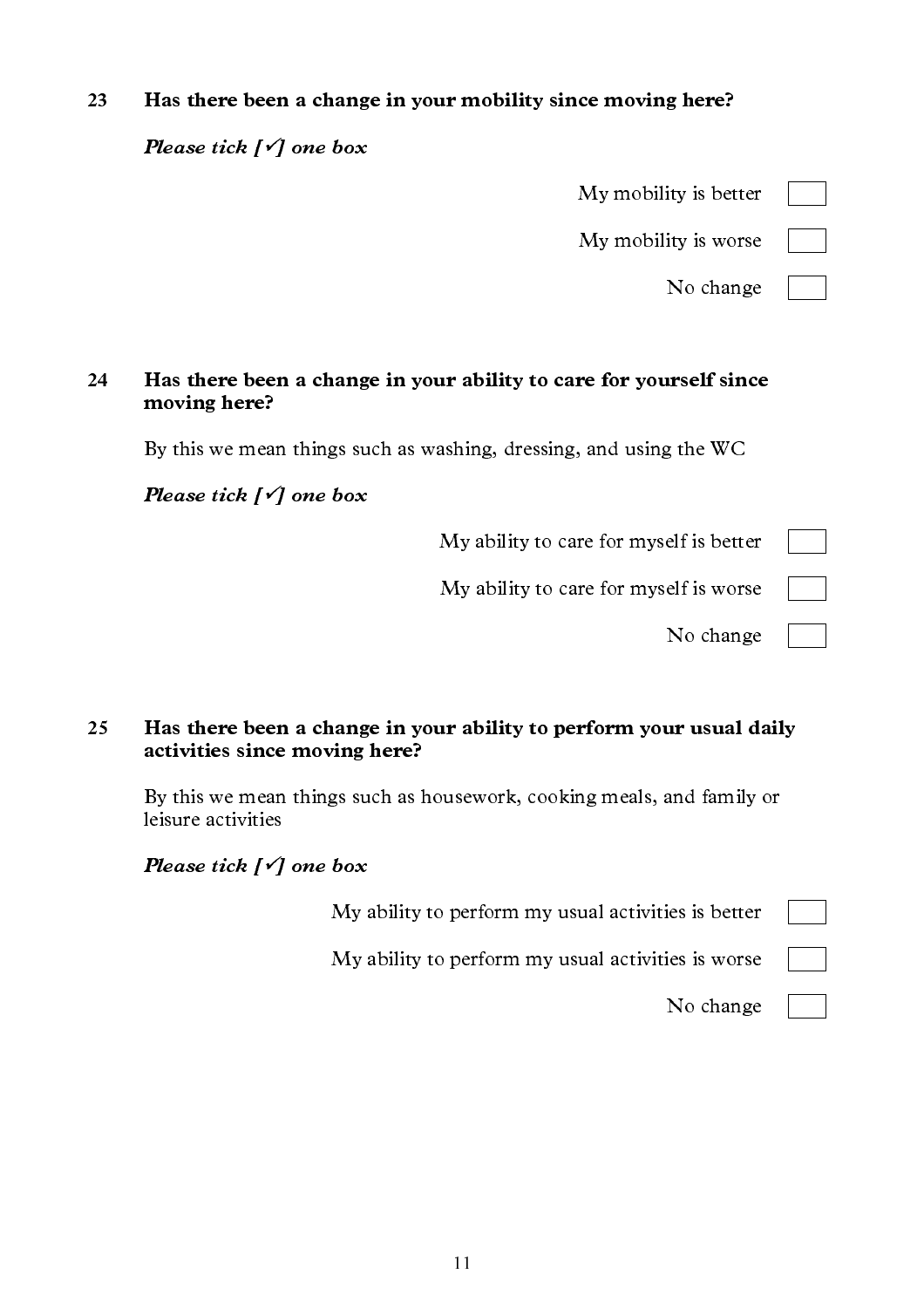$26$ Thinking about the good and bad things that make up your quality of life, how would you rate the quality of your life as a whole?

Please tick  $\lceil \sqrt{l} \rceil$  the box next to the answer that best describes the quality of your life

> So good, it could not be better Very good Good Alright Bad Very bad So bad, it could not be worse

## $27$ Has your quality of life changed since moving to [scheme name]? Please tick  $\lceil \sqrt{\ } \rceil$  one box

My quality of life is better since I moved here My quality of life is about the same as before I moved here My quality of life now is worse because of moving here My quality of life now is worse, but not because of moving here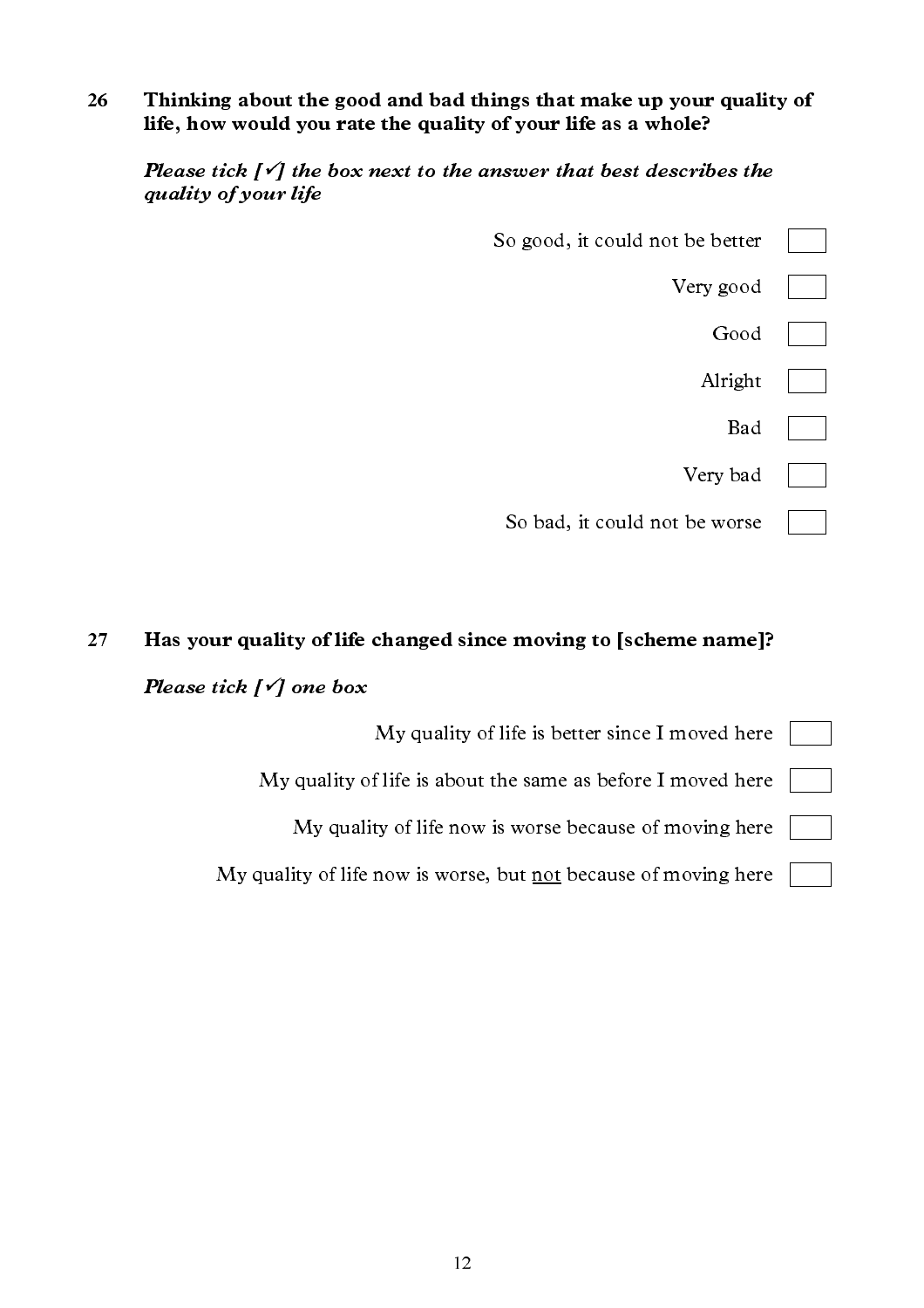28 Being in control of your daily life and having the choice to do things or have things done for you when you want are important to many people.

## Which of the following statements best describes your present situation?

By 'control over daily life' we mean you have the choice to do what you want when you want to, for example having meals, going to bed and getting up, going out etc.

## Please tick  $\lceil \sqrt{\cdot} \rceil$  one box

| I feel in control of my daily life                               |
|------------------------------------------------------------------|
| The help I get here helps me to feel in control of my daily life |
| I have some control over my daily life but not enough            |
| I have no control over my daily life                             |

#### 29 Do you think of your home as...

Please tick  $[\checkmark]$  one box

|  | Your flat, apartment, or bungalow l |  |  |
|--|-------------------------------------|--|--|
|  |                                     |  |  |

| [scheme name] |
|---------------|
|---------------|

Where you lived before you moved here

Other (please give details below)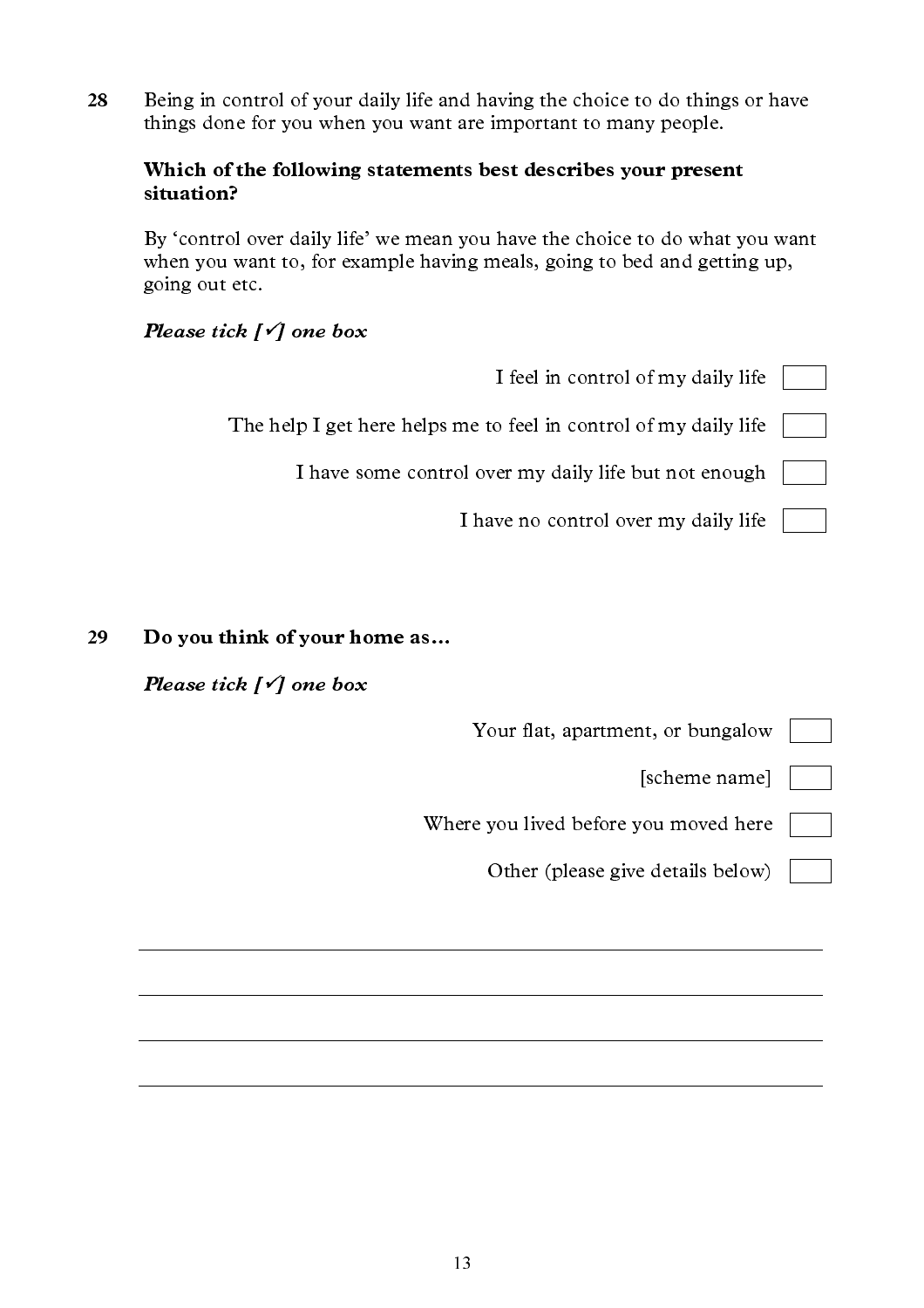### 30 How well do you think your flat, apartment or bungalow is designed to meet your needs?

Please tick  $[\checkmark]$  one box

My flat, apartment, or bungalow meets my needs very well

My flat, apartment, or bungalow meets most of my needs

My flat, apartment, or bungalow meets some of my needs

My flat, apartment, or bungalow is totally inappropriate for my needs

# Final questions...

#### $31$ Has [scheme name] lived up to your expectations of it so far?

Please  $\lceil \sqrt{\cdot} \rceil$  tick one box

| It has exceeded expectations |  |
|------------------------------|--|
|------------------------------|--|

It has been as good as expected

It has been neither better nor worse

It has not been as good as expected

I regret moving in

#### $32$ Did you fill in this questionnaire by yourself or did you have help from someone else?

Please tick  $\lceil \sqrt{\ } \rceil$  one box

| I filled it in myself                |  |
|--------------------------------------|--|
| I had help from the local researcher |  |
| I had help from a care worker        |  |
| I had help from someone else         |  |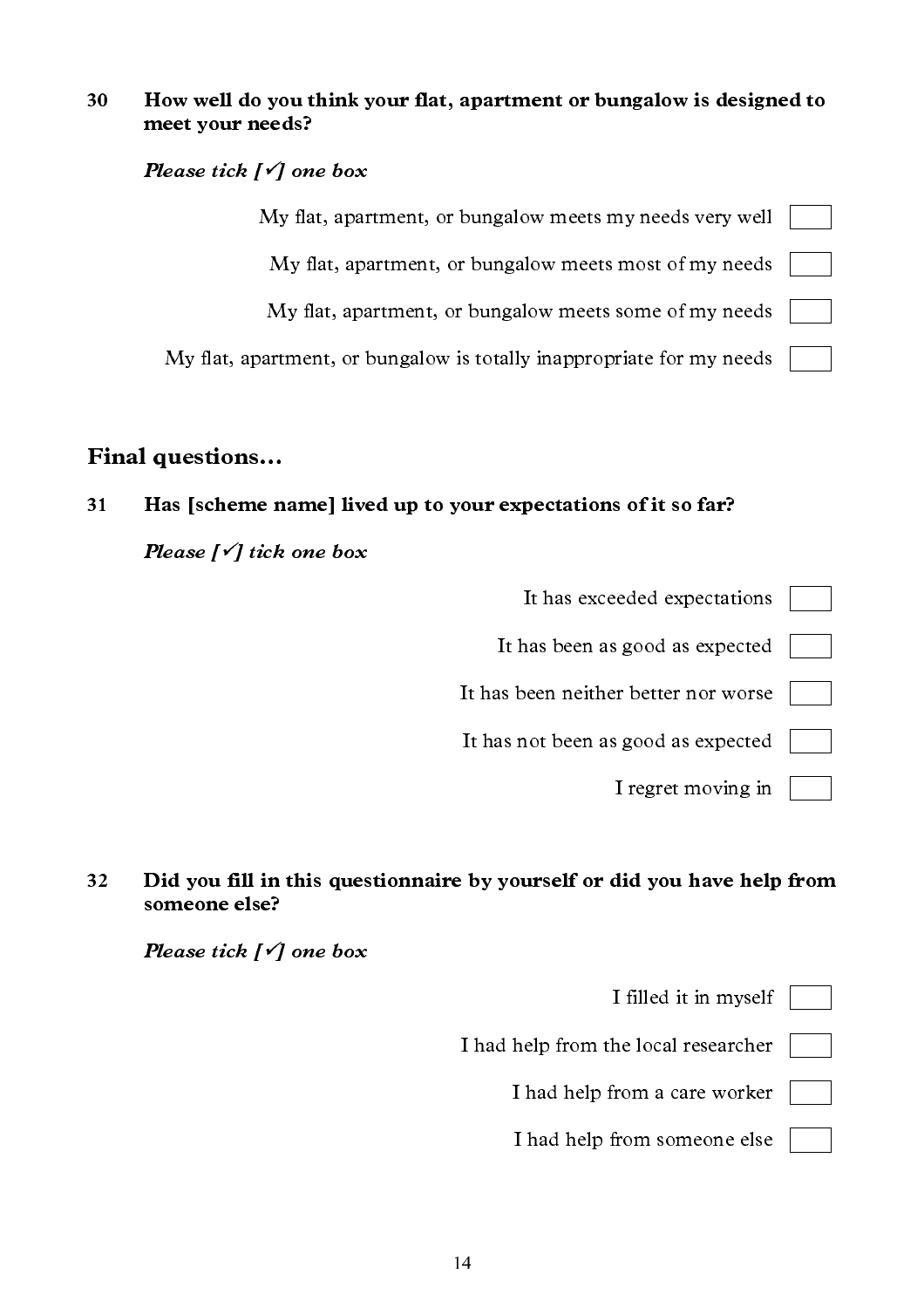Is there anything else you would like to say about living at Ischeme namel?

||||||||||||||||||||||||||||||||||||||||||||||||||||||||||||||||||||||||| =

||||||||||||||||||||||||||||||||||||||||||||||||||||||||||||||||||||||||| =

||||||||||||||||||||||||||||||||||||||||||||||||||||||||||||||||||||||||| =

||||||||||||||||||||||||||||||||||||||||||||||||||||||||||||||||||||||||| =

= Thank you for completing this questionnance four opmons and experiences are very important to us.

=  $\frac{1}{2}$  and we concer and analyse are stored and treated in an anonymous manner, no names are attached to the results.

Please indicate below if you are happy for your opinions collected in this questionnaire to be combined with information collected by us about you previously, such as your age, sex, marital status and health, for the purposes of the research.  $\frac{1}{100}$  as your age, sex, mainar status and main, for the purposes or the research. This win help us to understand what ancets residents experiences and wen-being.

#### =  $\sum_{i=1}^{n}$  is the set of  $\sum_{i=1}^{n}$

| ⊷ | - |  |
|---|---|--|
|   |   |  |

We are planning to interview a few residents to talk more about their experiences of we are planning to interview a few residents to talk more about their experiences of äving here. The interview win cover topies sinniar to those in this questionnanc, but in greater depth.

= fizjõu=would be interested in taking part in an interview, piease tiek the box below, and your local researcher will contact you.

Yes, I would be interested in taking part in an interview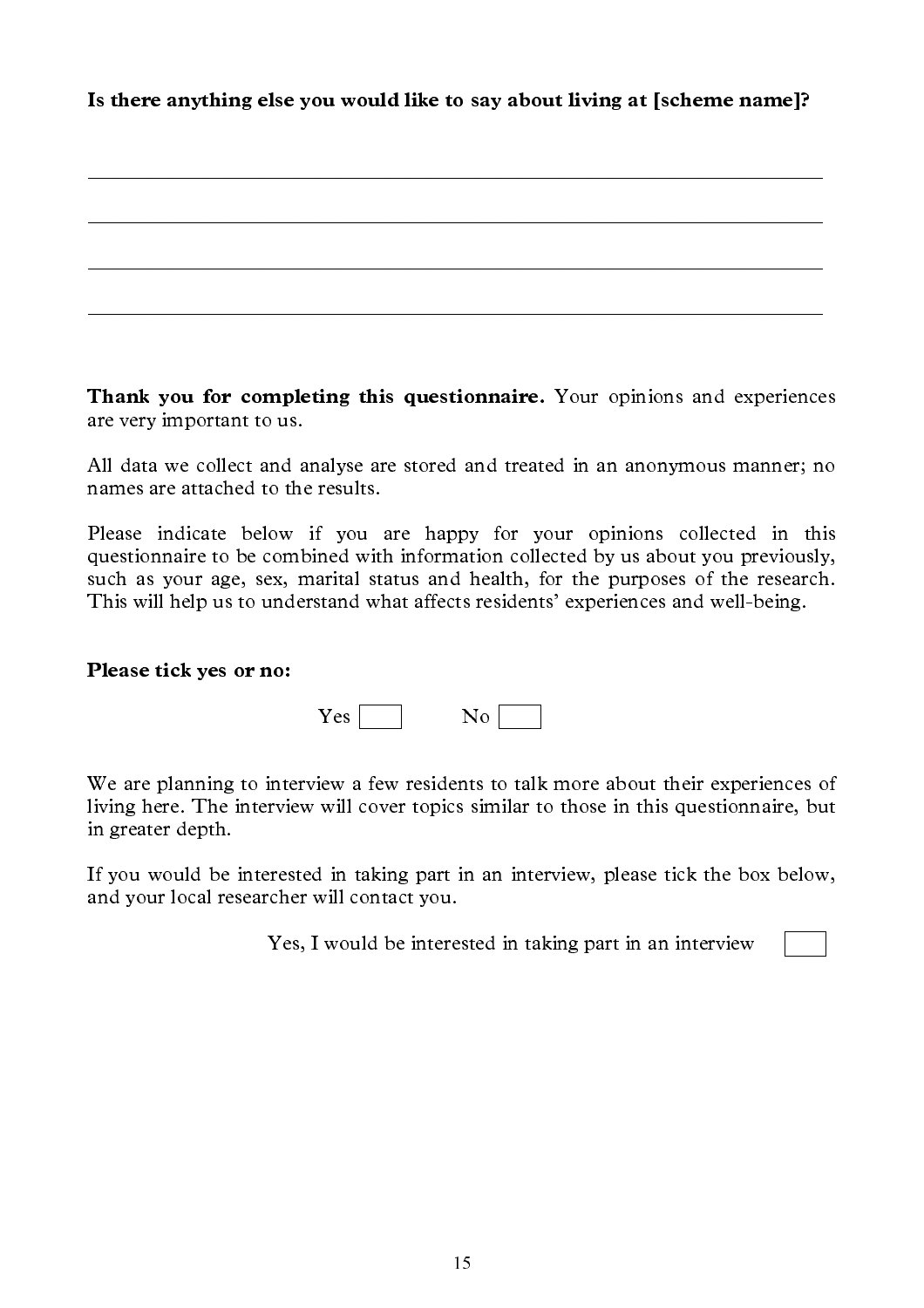16 Email: extracarehousing@kent.ac.uk Personal Social Services Research Ur<br>
Cornwallis Building<br>
University of Kent<br>
Canterbury<br>
Kent CT2 7NF<br>
Tel: 01227 823963<br>
16<br>
Email: extracarehousing@kent.ac.uk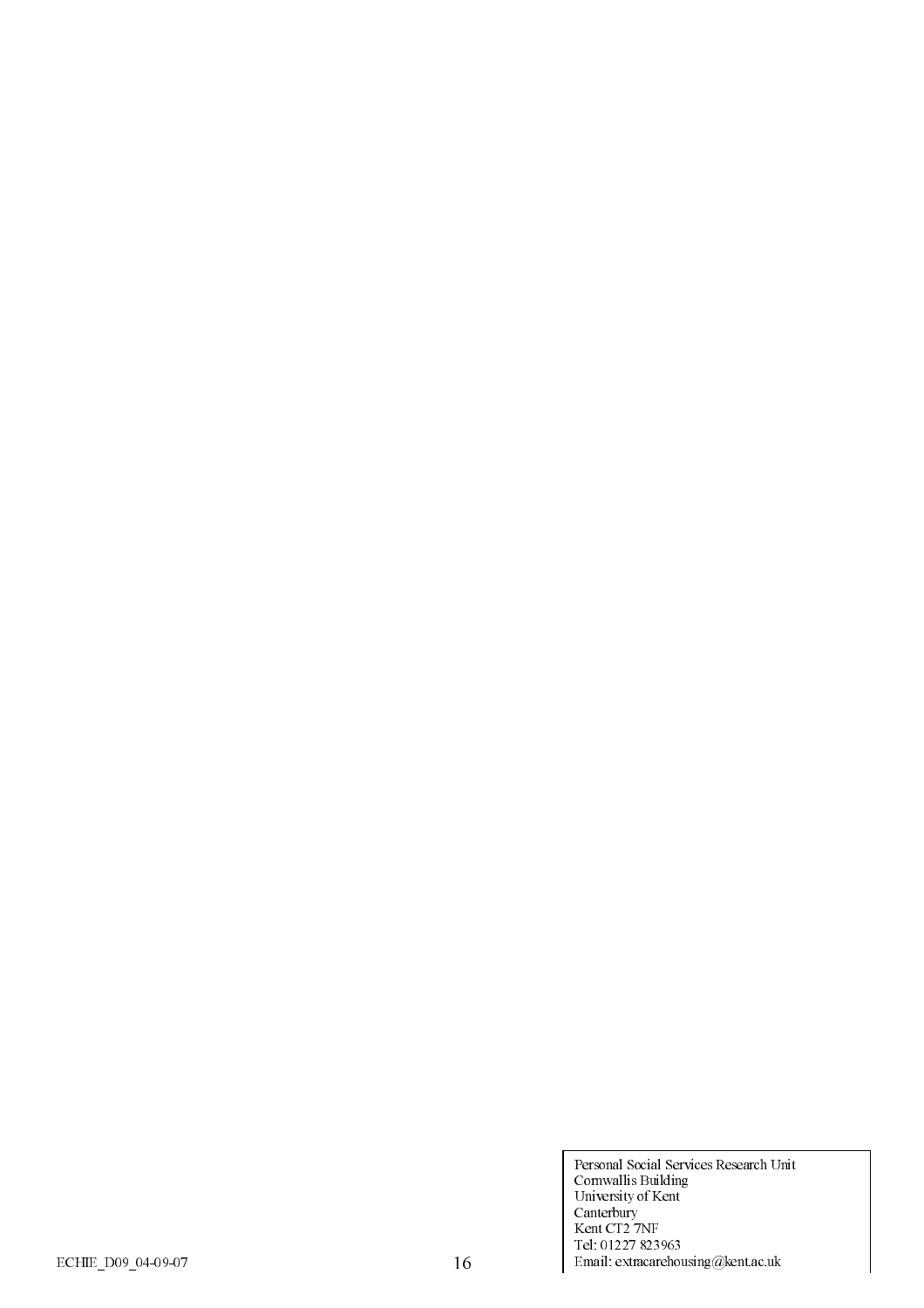# **4. Twelve month follow-up interview**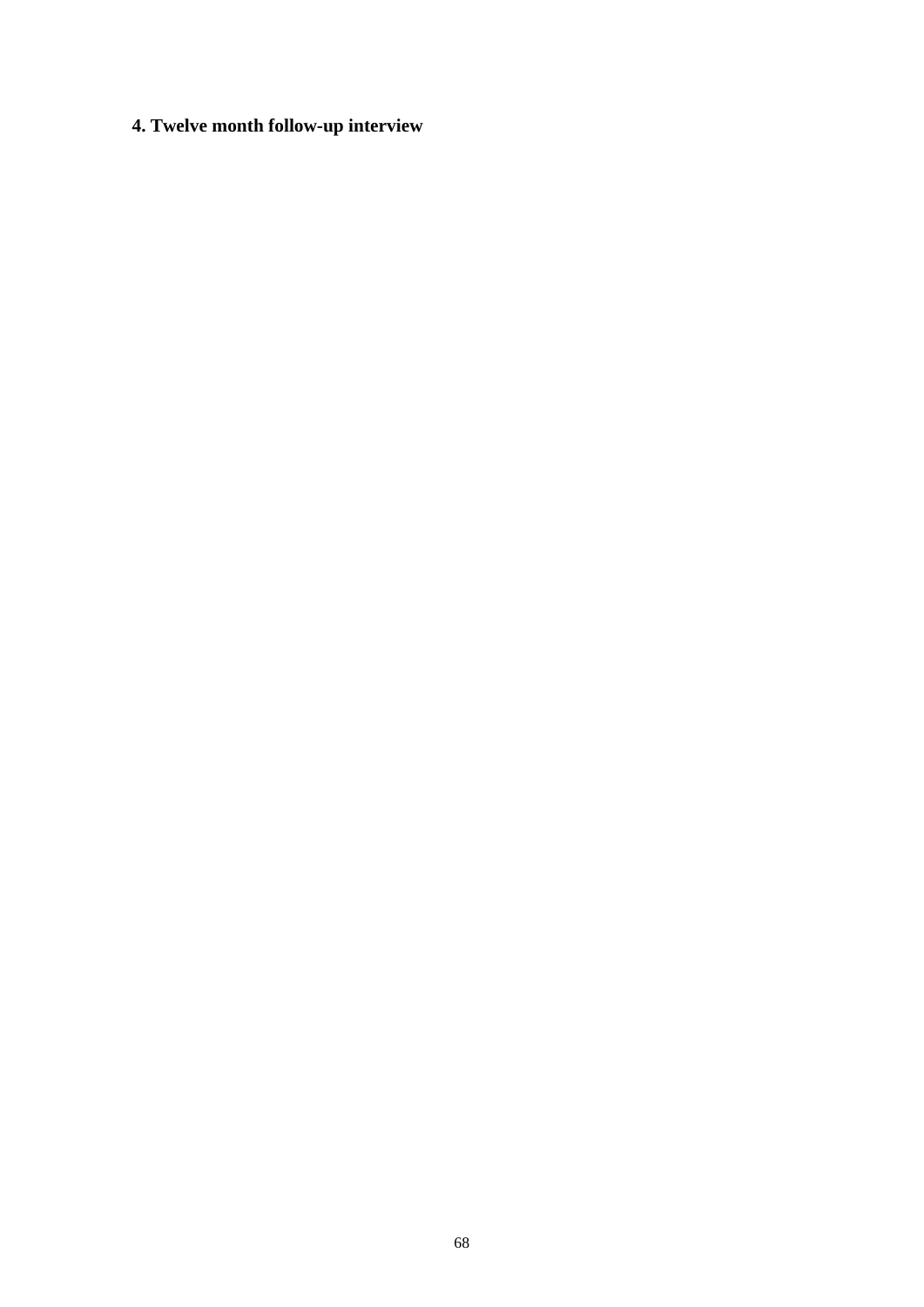| <b>OFFICE USE ONLY</b> |  |  |  |  |
|------------------------|--|--|--|--|



# <span id="page-75-0"></span>**Evaluation of the Extra Care Housing Initiative Social Well-being in Extra Care Housing Resident Interview 12 months after moving**

PSSRU 3-Digit Resident Identification Number  $\square \square \square$ 

 $\square$  Female

| Date of interview (dd/mm/yyyy)                 |  |
|------------------------------------------------|--|
|                                                |  |
|                                                |  |
|                                                |  |
| Gender                                         |  |
| Please tick $\lceil \checkmark \rceil$ one box |  |
| Male                                           |  |

Thank you for letting me interview you today. This interview is a follow-up to the survey you completed about living at [scheme name]. We would like to find out a bit more about what it is like to live here, so there will be questions on [scheme name] in general, your social life, your well-being and relationships, and any help, care and support you might receive here.

Just so you know what to expect, most of the questions have set answers for you to choose from  $-I$  will ask you a question and then either read out the options, or show you a card with options on and you can choose which option is best for you. There are quite a lot of questions, so I'll try and get through them as quickly as I can with you. If we focus on the questions and answers on the cards, it should take about 45 minutes to an hour. Is that ok with you? We can stop at any point.

#### **{At this point, ask them if they would like to use the show cards}**

All information you provide will be treated in the strictest confidence. The researchers will not use your name in any report of this work and it will not be made known who took part.

| 1. Are you still happy to go ahead with the interview today?                      |  |  |  |
|-----------------------------------------------------------------------------------|--|--|--|
| Please tick $\lceil \checkmark \rceil$ one box                                    |  |  |  |
| Yes [Ask to sign consent form (please go through it with them) and then Go to Q3] |  |  |  |
| No $[G_0$ to $Q_2]$                                                               |  |  |  |
|                                                                                   |  |  |  |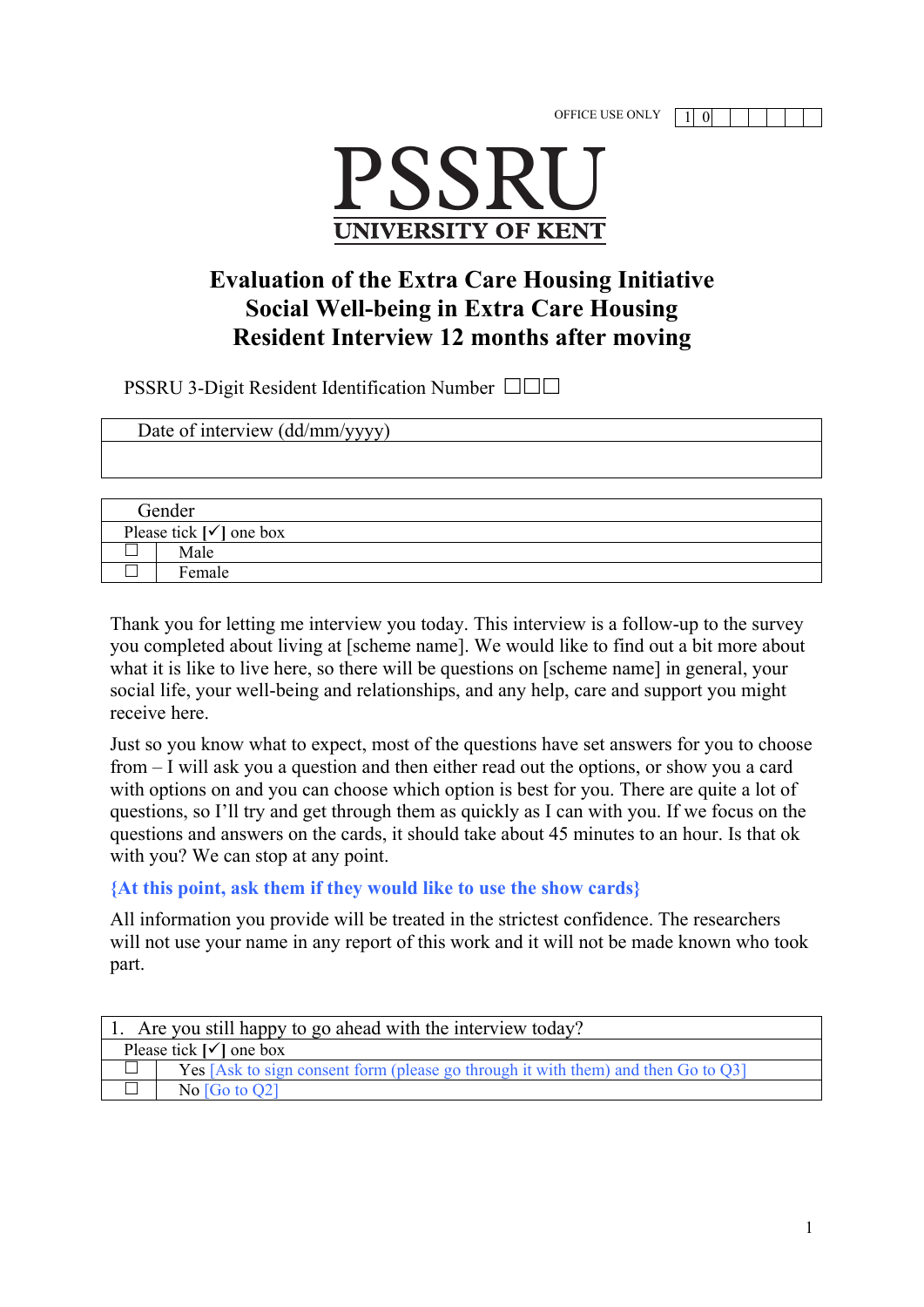| 2. If NO, are you still willing to be interviewed at another time?                            |
|-----------------------------------------------------------------------------------------------|
| Please tick $\lceil \checkmark \rceil$ one box                                                |
| Yes [Arrange a convenient time to return and terminate interview]<br>New interview date/time: |
| No [Terminate interview]                                                                      |

3. You may remember that, in earlier parts of the research, we have collected information about you such as your age, sex, marital status and health, as well as asking you to complete two questionnaires about your opinions and experiences of living at [scheme name]. Would you be happy for us to link that information with what you tell me today for our research? All the information will be kept confidential. Please tick  $[\checkmark]$  one box [Please also tick corresponding box on consent form]<br> $\Box$  Yes Yes  $\begin{array}{|c|c|c|}\n\hline\n\Box & \text{No}\n\end{array}$ Not applicable

| 4. Could I just check, do you receive paid help, care or support here at [scheme name]? |
|-----------------------------------------------------------------------------------------|
| [Interviewer note: this refers to paid help, not informal care from, e.g., a relative]  |
| Please tick $\lceil \checkmark \rceil$ one box                                          |
| Yes [Go to $Q5$ ]                                                                       |
| No $[G_0$ to $Q_7]$                                                                     |

|  |  |  |  |  |  | 5. What kind of paid help, care or support do you receive here at [scheme name]? |  |
|--|--|--|--|--|--|----------------------------------------------------------------------------------|--|
|--|--|--|--|--|--|----------------------------------------------------------------------------------|--|

### SHOW CARD A and ask:

| 6. How many hours of help do you receive per week? |
|----------------------------------------------------|
| Please tick $\lceil \checkmark \rceil$ one box     |
| $1-5$ hours                                        |
| $6-10$ hours                                       |
| $11-15$ hours                                      |
| $16-20$ hours                                      |
| 21 hours a week or more                            |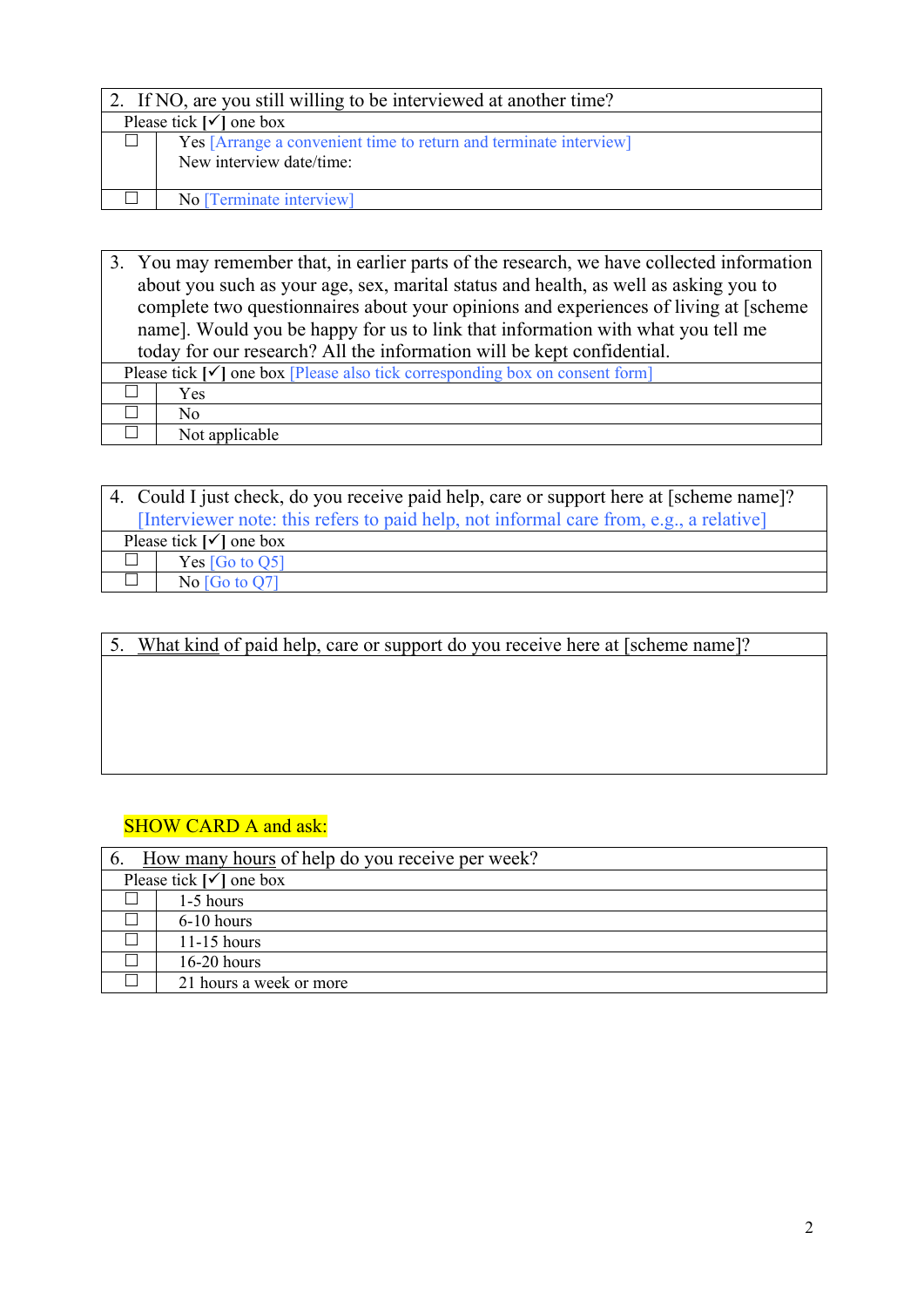# **Section A: Background questions**

7. What is your date of birth? (dd/mm/yyyy)

**[Interviewer: Please ask these 3 questions only if participant is not happy for us to link up this questionnaire with previous data]** 

Before we begin the main part of the interview, I would like to ask you a couple of questions about yourself.

| , , , , <i>,</i>                                                                      |
|---------------------------------------------------------------------------------------|
|                                                                                       |
|                                                                                       |
| 8. What is your marital status? Are you ? [Read from list until interviewee says yes] |
| Please tick $\lceil \checkmark \rceil$ one box                                        |
| Single, that is never married                                                         |
| Married                                                                               |
| Widowed                                                                               |
| Divorced/Separated                                                                    |
| Living as married/cohabitating                                                        |
|                                                                                       |
|                                                                                       |

9. Do you live alone in your flat/apartment/bungalow?

| Please tick $\lceil \checkmark \rceil$<br>one box |  |  |
|---------------------------------------------------|--|--|
| - -<br>es                                         |  |  |
| No                                                |  |  |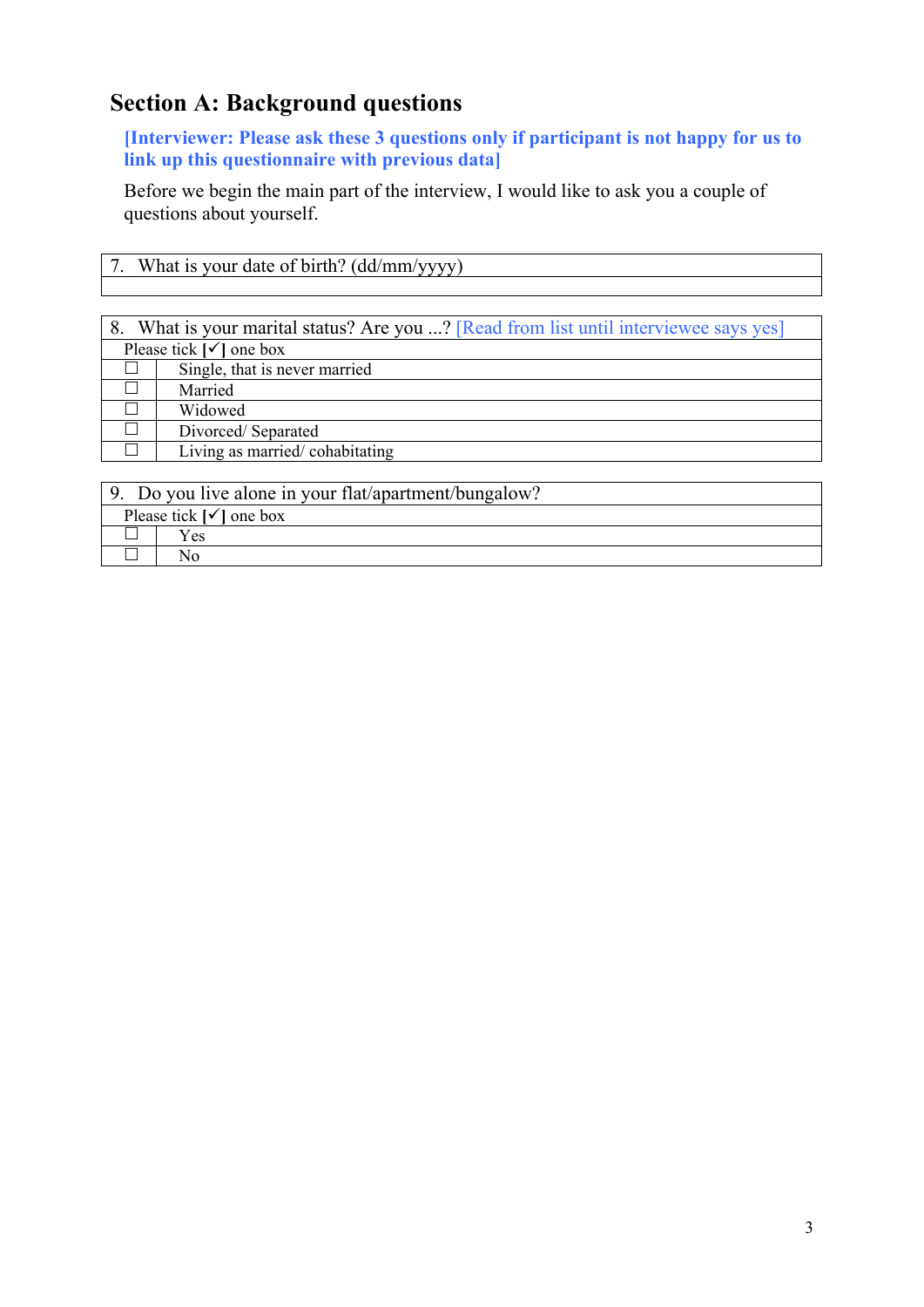# **Section B: Social life**

# **The first section of the interview is about your social life.**

| 10. First could I just ask, do you take part in any activities or groups here at [scheme] |
|-------------------------------------------------------------------------------------------|
| name]? Activities and groups can include things such as hobbies and games, sports and     |
| exercise, religious activities, going to a coffee morning, going to an entertainment and  |
| so on. Please answer 'yes' or 'no'.                                                       |
| Please tick $\lceil \checkmark \rceil$ one box                                            |
| Yes [Go to $Q11$ ]                                                                        |
| No $[G$ <sup>0</sup> to $Q$ <sup>15</sup> $]$                                             |

### [Interviewer: Please ask Q11, and then move on to Q12, reading out the list you have created in Q11.]

| 11. Next, please could you list for me the social<br>activities or groups you have taken part in at<br>[scheme name] in the last month?<br>[Interviewer please fill in below] | 12. Now, could you tell me how much<br>you enjoyed each of these activities,<br>in terms of the options on this card?<br><b>SHOW CARD B and ask:</b> |                                                |              |                            |                                       |
|-------------------------------------------------------------------------------------------------------------------------------------------------------------------------------|------------------------------------------------------------------------------------------------------------------------------------------------------|------------------------------------------------|--------------|----------------------------|---------------------------------------|
|                                                                                                                                                                               |                                                                                                                                                      | Please tick $\lceil \checkmark \rceil$ one box |              |                            |                                       |
|                                                                                                                                                                               | I enjoyed<br>this very<br>much                                                                                                                       | I enjoyed<br>this                              | It was<br>ok | I did not<br>enjoy<br>this | I<br>disliked<br>this<br>very<br>much |
| a)                                                                                                                                                                            |                                                                                                                                                      | П                                              | H            |                            |                                       |
| b)                                                                                                                                                                            |                                                                                                                                                      | П                                              | П            |                            |                                       |
| $\mathbf{c})$                                                                                                                                                                 |                                                                                                                                                      |                                                |              |                            |                                       |
| $\mathbf{d}$                                                                                                                                                                  |                                                                                                                                                      | $\Box$                                         |              |                            |                                       |
| $\epsilon$ )                                                                                                                                                                  |                                                                                                                                                      | $\Box$                                         | H            |                            |                                       |
| f)                                                                                                                                                                            |                                                                                                                                                      |                                                |              |                            |                                       |

## SHOW CARD C and ask:

| 13. Thinking about your personal situation, can you take part in organised activities or         |  |  |  |  |
|--------------------------------------------------------------------------------------------------|--|--|--|--|
| groups at [scheme name] when you want to?                                                        |  |  |  |  |
| Please tick $\lceil \checkmark \rceil$ one box                                                   |  |  |  |  |
| Always                                                                                           |  |  |  |  |
| Usually                                                                                          |  |  |  |  |
| Sometimes                                                                                        |  |  |  |  |
| Never                                                                                            |  |  |  |  |
| Interviewee reports that this does not apply [Interviewer note: if interviewee reports that this |  |  |  |  |
| does not apply, please ask why that is, and fill in below]                                       |  |  |  |  |
|                                                                                                  |  |  |  |  |
|                                                                                                  |  |  |  |  |
|                                                                                                  |  |  |  |  |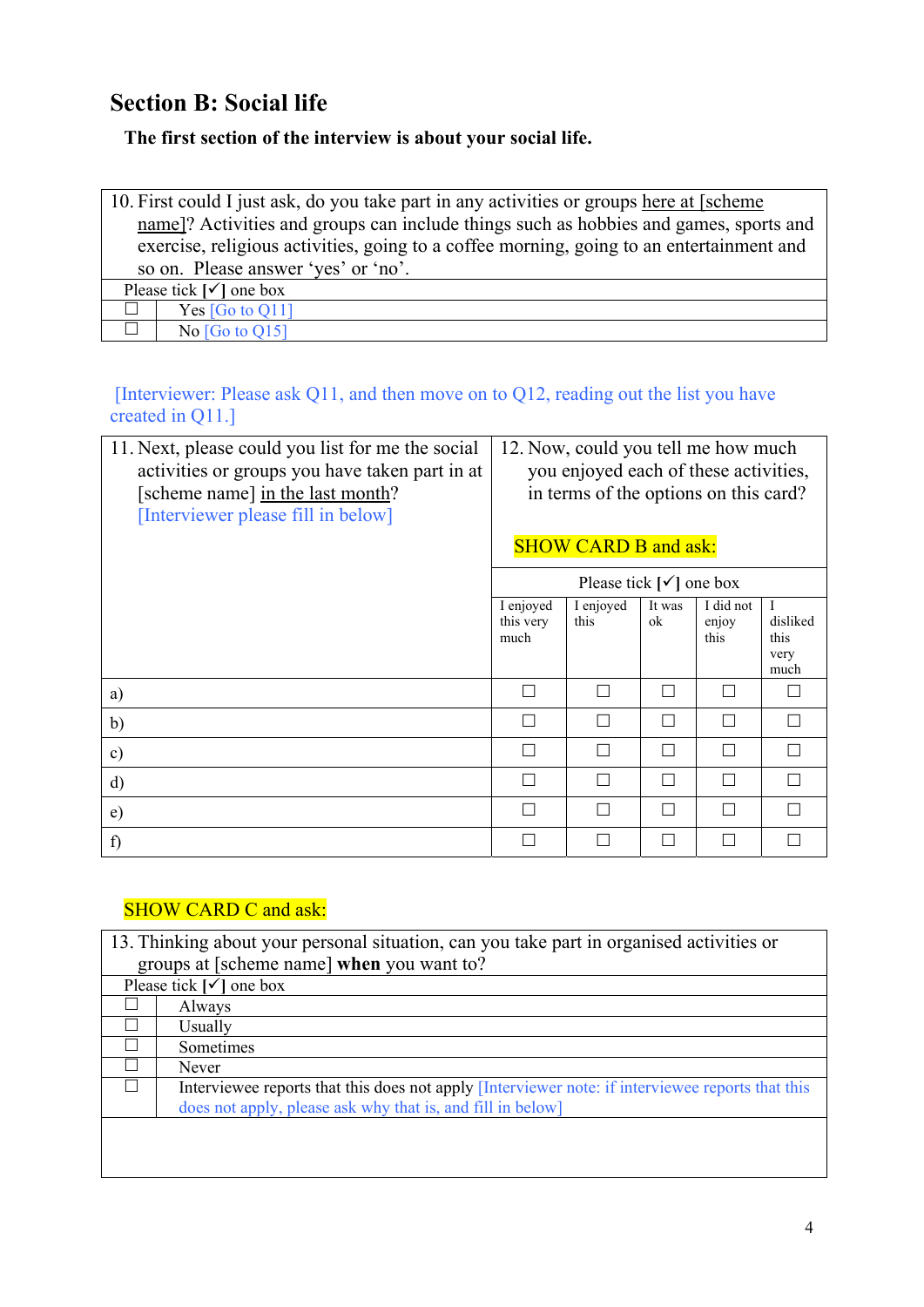# SHOW CARD C and ask:

| 14. Can you choose <b>not to</b> take part in organised activities or groups at [scheme name]?          |  |  |  |  |  |
|---------------------------------------------------------------------------------------------------------|--|--|--|--|--|
| Please tick $\lceil \checkmark \rceil$ one box                                                          |  |  |  |  |  |
| Always                                                                                                  |  |  |  |  |  |
| Usually                                                                                                 |  |  |  |  |  |
| Sometimes                                                                                               |  |  |  |  |  |
| Never                                                                                                   |  |  |  |  |  |
| Interviewee reports that this does not apply <i>[Interviewer note: if interviewee reports that this</i> |  |  |  |  |  |
| does not apply, please ask why that is, and fill in below]                                              |  |  |  |  |  |
|                                                                                                         |  |  |  |  |  |
|                                                                                                         |  |  |  |  |  |
|                                                                                                         |  |  |  |  |  |

| 15. Next could I just ask, do you take part in any activities or groups outside of [scheme] |
|---------------------------------------------------------------------------------------------|
| name]? Activities and groups can include things such as hobbies and games, sports and       |
| exercise, religious activities, going to a coffee morning, going to an entertainment and    |
| so on. Please answer 'yes' or 'no'.                                                         |
| Please tick $\lceil \checkmark \rceil$ one box                                              |
| Yes [Go to $Q16$ ]                                                                          |
| No $[G$ <sup>0</sup> to $Q$ <sup>19</sup> $]$                                               |

## [Interviewer: Please ask Q16, and then move on to Q17, reading out the list you have created in Q16]

| 16. Next, please could you list for me the social<br>activities or groups you have taken part in<br>outside of [scheme name] in the last month?<br>[Interviewer please fill in below] | 17. Now, could you tell me how much<br>you enjoyed each of these activities,<br>in terms of the options on this card?<br><b>SHOW CARD D and ask:</b> |                                                |                   |                            |                                       |
|---------------------------------------------------------------------------------------------------------------------------------------------------------------------------------------|------------------------------------------------------------------------------------------------------------------------------------------------------|------------------------------------------------|-------------------|----------------------------|---------------------------------------|
|                                                                                                                                                                                       |                                                                                                                                                      | Please tick $\lceil \checkmark \rceil$ one box |                   |                            |                                       |
|                                                                                                                                                                                       | I enjoyed<br>this very<br>much                                                                                                                       | I enjoyed<br>this                              | It was<br>ok      | I did not<br>enjoy<br>this | L<br>disliked<br>this<br>very<br>much |
| a)                                                                                                                                                                                    | $\Box$                                                                                                                                               |                                                | $\vert \ \ \vert$ | П                          |                                       |
| b)                                                                                                                                                                                    | П                                                                                                                                                    |                                                | $\Box$            | П                          |                                       |
| $\mathbf{c})$                                                                                                                                                                         | $\Box$                                                                                                                                               |                                                | H                 | $\Box$                     |                                       |
| $\mathbf{d}$                                                                                                                                                                          | П                                                                                                                                                    |                                                | П                 | П                          |                                       |
| e)                                                                                                                                                                                    | П                                                                                                                                                    |                                                | П                 | П                          |                                       |
| f                                                                                                                                                                                     |                                                                                                                                                      |                                                | П                 | П                          |                                       |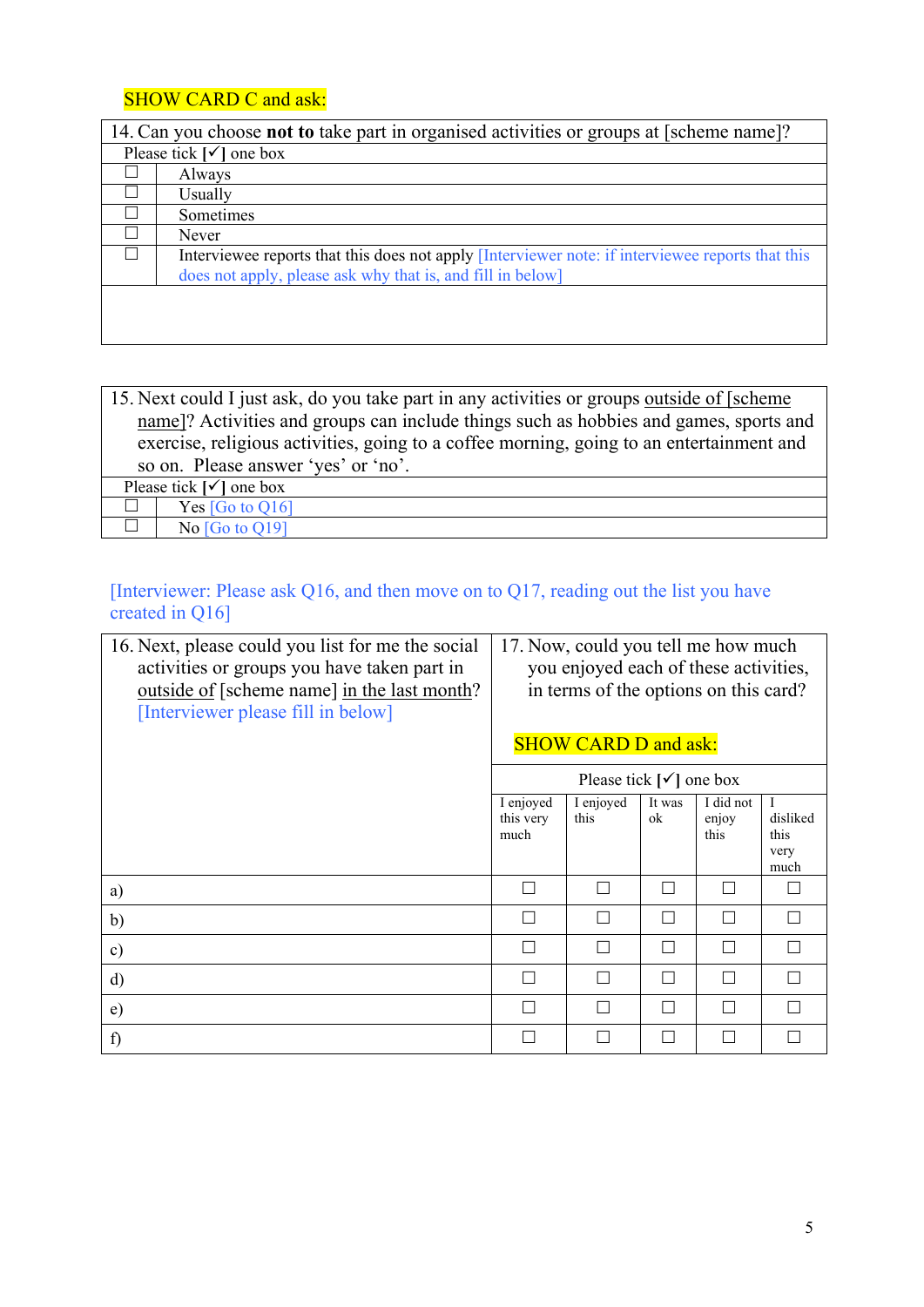### SHOW CARD E and ask:

| 18. Is it up to you whether you attend activities or groups outside [scheme name]?                      |  |  |  |  |  |
|---------------------------------------------------------------------------------------------------------|--|--|--|--|--|
| Please tick $\lceil \checkmark \rceil$ one box                                                          |  |  |  |  |  |
| Always                                                                                                  |  |  |  |  |  |
| Usually                                                                                                 |  |  |  |  |  |
| Sometimes                                                                                               |  |  |  |  |  |
| Never                                                                                                   |  |  |  |  |  |
| Interviewee reports that this does not apply <i>[Interviewer note: if interviewee reports that this</i> |  |  |  |  |  |
| does not apply, please ask why that is, and fill in below]                                              |  |  |  |  |  |
|                                                                                                         |  |  |  |  |  |
|                                                                                                         |  |  |  |  |  |

[Interviewer note: Please only ask the following question if interviewee does some form of activity.]

### **Thinking now about activities and groups both at [scheme name] and outside of**  [scheme name]...

| 19. What do you feel that you get out of the activities and groups that you do?        |  |
|----------------------------------------------------------------------------------------|--|
| [Interviewer: please write response in space below, and tick any of the items from the |  |
| list that are mentioned, using 'Mentioned themselves' column. Note: this can be done   |  |
| after the interview if necessary                                                       |  |

| How about any of the following things? [Interviewer: read starred (**) items only from |  |  |
|----------------------------------------------------------------------------------------|--|--|
| list, and tick 'Mentioned on prompt' box if item applies to interviewee]               |  |  |

|              |                                                 | Mentioned<br>themselves | Mentioned<br>on prompt |
|--------------|-------------------------------------------------|-------------------------|------------------------|
| a)           | **Friendship                                    |                         |                        |
| b)           | **Mental stimulation (keeping your mind active) |                         |                        |
| c)           | **A sense achievement                           |                         |                        |
| $\mathbf{d}$ | ** A sense of helping/feeling useful            |                         |                        |
| e)           | **Exercise                                      |                         |                        |
| f            | **Using my skills                               |                         |                        |
| g)           | **Opportunity to learn new skills               |                         |                        |
| h)           | Company                                         |                         |                        |
| $\mathbf{i}$ | Getting out of your flat/apartment/bungalow     |                         |                        |
| j)           | They help to pass the time                      |                         |                        |
| $\bf k)$     | Relaxation                                      |                         |                        |
|              | Nothing                                         |                         |                        |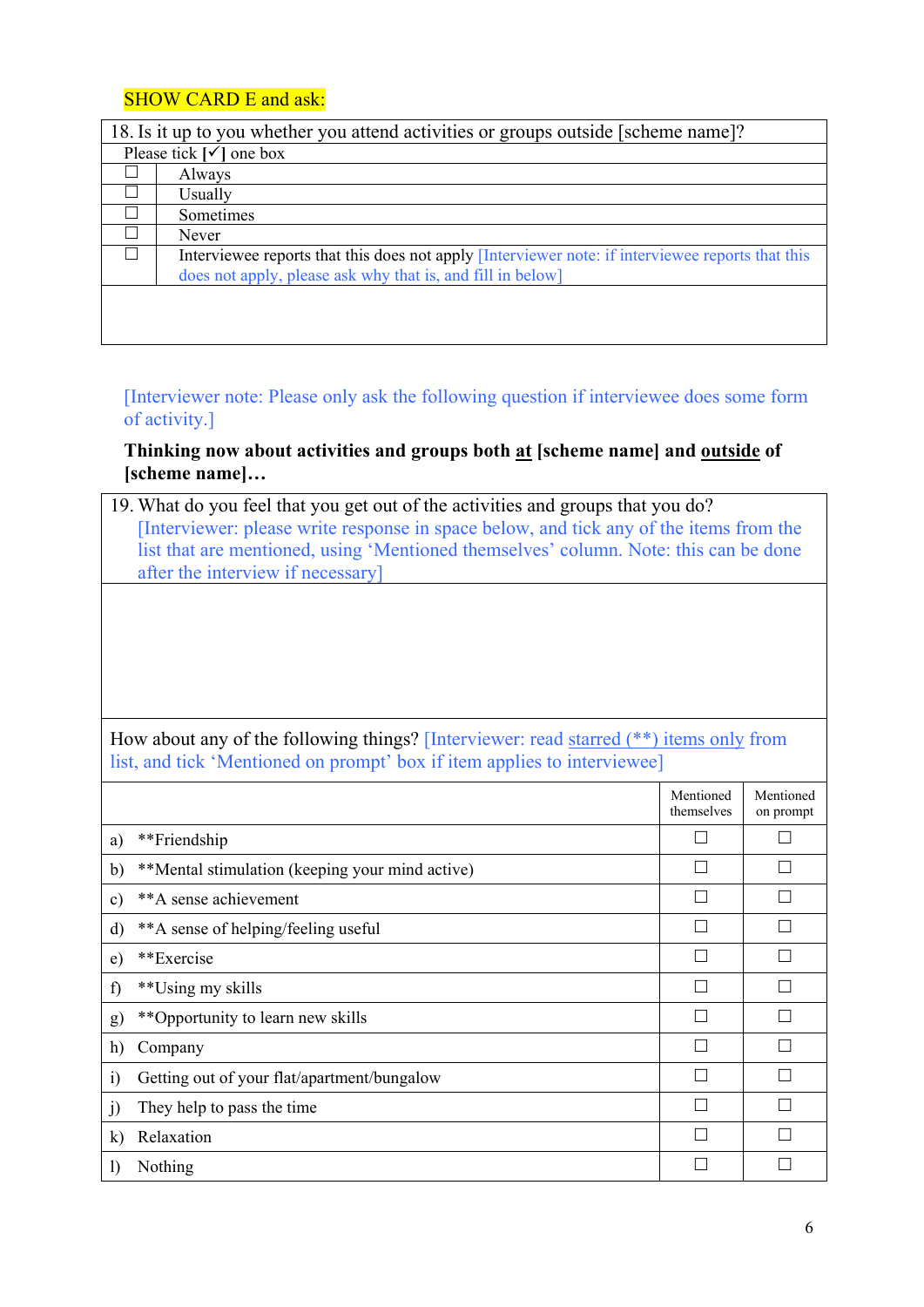| 20. Would you like there to be any other activities or groups available at [scheme name]? |  |  |  |  |  |
|-------------------------------------------------------------------------------------------|--|--|--|--|--|
| Please tick $[\checkmark]$ one box                                                        |  |  |  |  |  |
| Yes [Go to $Q21$ ]                                                                        |  |  |  |  |  |
| No $[G$ <sup>0</sup> to $Q$ 22]                                                           |  |  |  |  |  |
| Don't know $[G$ <sup>0</sup> to $Q$ 22]                                                   |  |  |  |  |  |

21. What other activities or groups do you think should be available?

| 22. Would you like there to be any other activities or groups available <u>outside</u> of [scheme |
|---------------------------------------------------------------------------------------------------|
| name]?                                                                                            |
| Please tick $\lceil \checkmark \rceil$ one box                                                    |
| Yes [Go to $Q23$ ]                                                                                |
| No $[G$ <sup>0</sup> to $Q$ <sup>24</sup> $]$                                                     |
| Don't know [Go to Q24]                                                                            |

|  |  |  |  |  |  |  |  | 23. What other activities or groups do you think should be available? |
|--|--|--|--|--|--|--|--|-----------------------------------------------------------------------|
|--|--|--|--|--|--|--|--|-----------------------------------------------------------------------|

| 24. Could I just check, do you need help moving around [scheme name]? (By this we mean |                                                                      |  |  |  |
|----------------------------------------------------------------------------------------|----------------------------------------------------------------------|--|--|--|
|                                                                                        | you rely on another person to help you get about within the scheme.) |  |  |  |
| Please tick $\lceil \checkmark \rceil$ one box                                         |                                                                      |  |  |  |
|                                                                                        | Yes [Go to $Q25$ ]                                                   |  |  |  |
|                                                                                        | No $[G$ <sup>0</sup> to $Q$ <sup>26</sup> $]$                        |  |  |  |

# SHOW CARD E and ask:

| 25. Does this affect your social life? |                                                                                                         |  |  |  |
|----------------------------------------|---------------------------------------------------------------------------------------------------------|--|--|--|
|                                        | Please tick $[\checkmark]$ one box                                                                      |  |  |  |
|                                        | It always affects my social life                                                                        |  |  |  |
|                                        | It usually affects my social life                                                                       |  |  |  |
|                                        | It sometimes affects my social life                                                                     |  |  |  |
|                                        | It never affects my social life                                                                         |  |  |  |
|                                        | Interviewee reports that this does not apply <i>[Interviewer note: if interviewee reports that this</i> |  |  |  |
|                                        | does not apply, please ask why that is, and fill in below]                                              |  |  |  |
|                                        |                                                                                                         |  |  |  |
|                                        |                                                                                                         |  |  |  |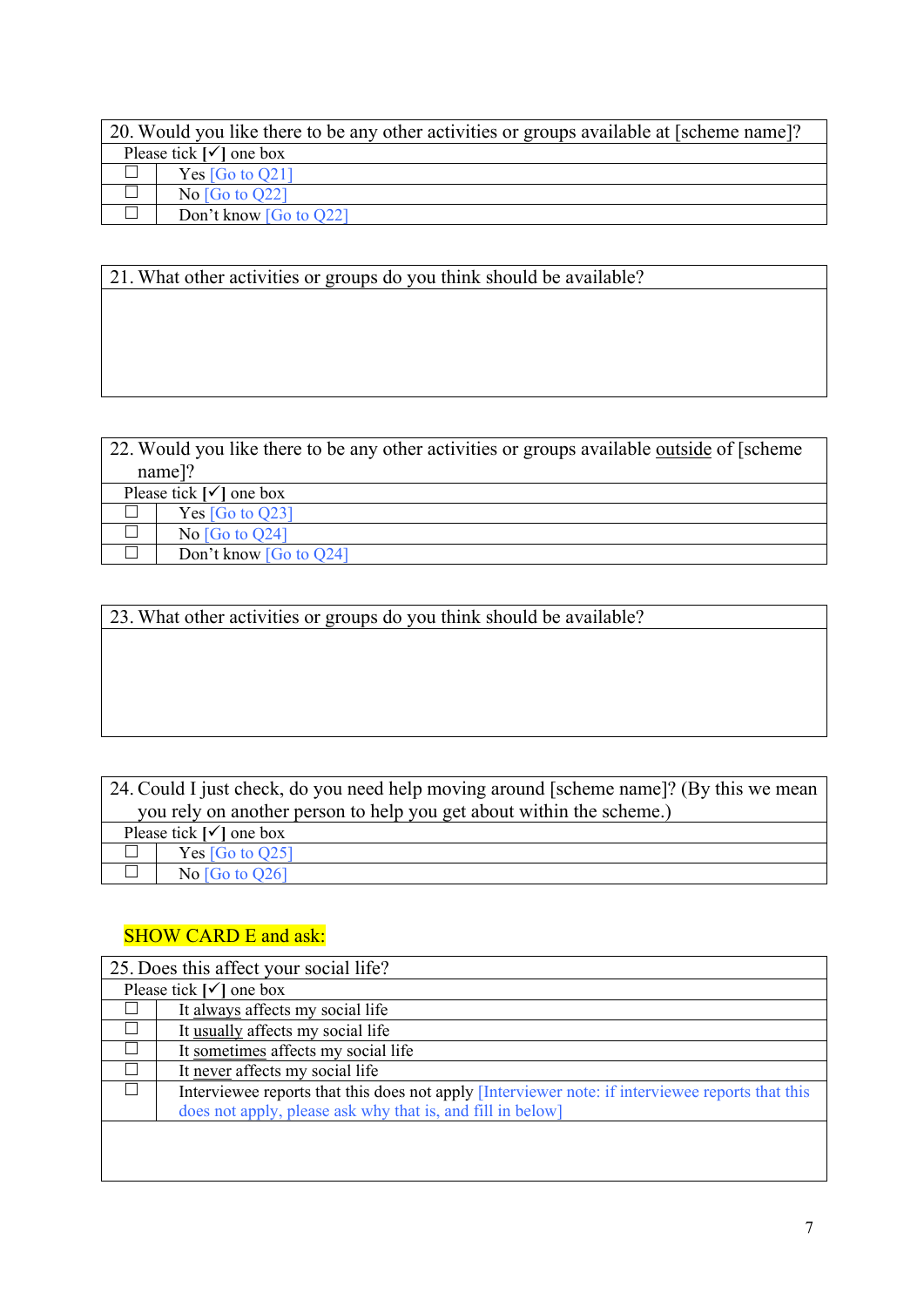# SHOW CARD E and ask:

| 26. Can you leave the building when you want to? [Interviewer guidance: if interviewee]                 |  |  |  |  |
|---------------------------------------------------------------------------------------------------------|--|--|--|--|
| says they never leave the building, please ask why that is and whether they want to but                 |  |  |  |  |
| <i>don't/can't</i> for some reason. If they <i>want to</i> but don't/can't, code as 'never']            |  |  |  |  |
| Please tick $\lceil \checkmark \rceil$ one box                                                          |  |  |  |  |
| Always                                                                                                  |  |  |  |  |
| Usually                                                                                                 |  |  |  |  |
| Sometimes                                                                                               |  |  |  |  |
| Never                                                                                                   |  |  |  |  |
| Interviewee reports that this does not apply <i>[Interviewer note: if interviewee reports that this</i> |  |  |  |  |
| does not apply, please ask why that is, and fill in below]                                              |  |  |  |  |
|                                                                                                         |  |  |  |  |
|                                                                                                         |  |  |  |  |
|                                                                                                         |  |  |  |  |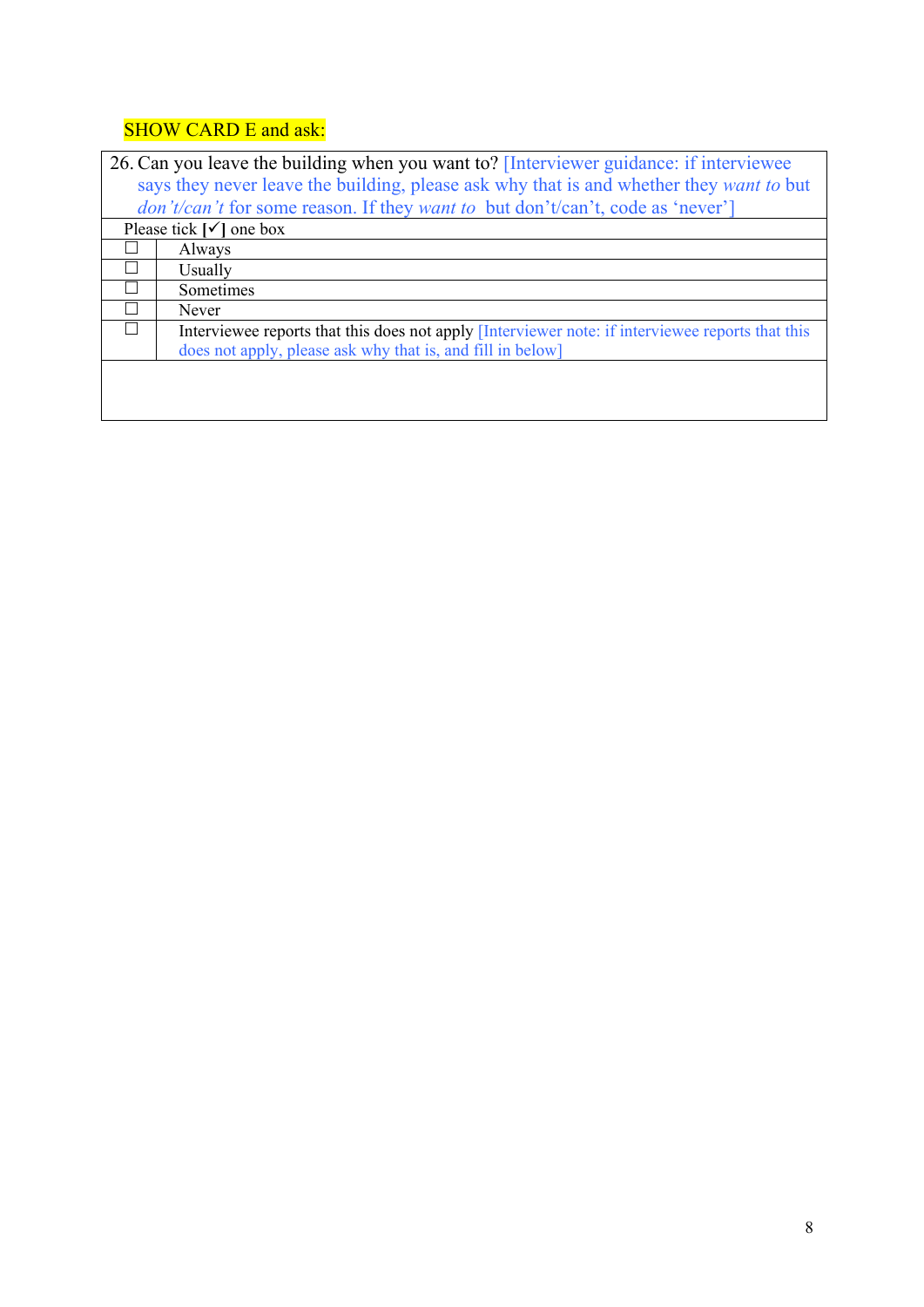# **Section C: Living at [scheme name]**

**Now, I would like to ask you some questions about your experience of the day-today life here.** 

#### **Thinking about your personal situation...**

SHOW CARD E and ask:

| 27. Can you choose what you want to eat each day? |                                                                                                         |  |  |  |  |
|---------------------------------------------------|---------------------------------------------------------------------------------------------------------|--|--|--|--|
|                                                   | Please tick $\lceil \checkmark \rceil$ one box                                                          |  |  |  |  |
|                                                   | Always                                                                                                  |  |  |  |  |
|                                                   | Usually                                                                                                 |  |  |  |  |
|                                                   | Sometimes                                                                                               |  |  |  |  |
|                                                   | Never                                                                                                   |  |  |  |  |
|                                                   | Interviewee reports that this does not apply <i>[Interviewer note: if interviewee reports that this</i> |  |  |  |  |
|                                                   | does not apply, please ask why that is, and fill in below]                                              |  |  |  |  |
|                                                   |                                                                                                         |  |  |  |  |
|                                                   |                                                                                                         |  |  |  |  |
|                                                   |                                                                                                         |  |  |  |  |

# SHOW CARD E and ask:

| 28. Can you choose when to eat your meals? |                                                                                                         |  |  |  |
|--------------------------------------------|---------------------------------------------------------------------------------------------------------|--|--|--|
|                                            | Please tick $\lceil \checkmark \rceil$ one box                                                          |  |  |  |
|                                            | Always                                                                                                  |  |  |  |
|                                            | Usually                                                                                                 |  |  |  |
|                                            | Sometimes                                                                                               |  |  |  |
|                                            | Never                                                                                                   |  |  |  |
|                                            | Interviewee reports that this does not apply <i>[Interviewer note: if interviewee reports that this</i> |  |  |  |
|                                            | does not apply, please ask why that is, and fill in below]                                              |  |  |  |
|                                            |                                                                                                         |  |  |  |
|                                            |                                                                                                         |  |  |  |

## SHOW CARD E and ask:

| 29. Can you choose what time you get up in the morning? |                                                                                                         |  |  |  |
|---------------------------------------------------------|---------------------------------------------------------------------------------------------------------|--|--|--|
|                                                         | Please tick $\lceil \checkmark \rceil$ one box                                                          |  |  |  |
|                                                         | Always                                                                                                  |  |  |  |
|                                                         | Usually                                                                                                 |  |  |  |
|                                                         | Sometimes                                                                                               |  |  |  |
|                                                         | <b>Never</b>                                                                                            |  |  |  |
|                                                         | Interviewee reports that this does not apply <i>[Interviewer note: if interviewee reports that this</i> |  |  |  |
|                                                         | does not apply, please ask why that is, and fill in below]                                              |  |  |  |
|                                                         |                                                                                                         |  |  |  |
|                                                         |                                                                                                         |  |  |  |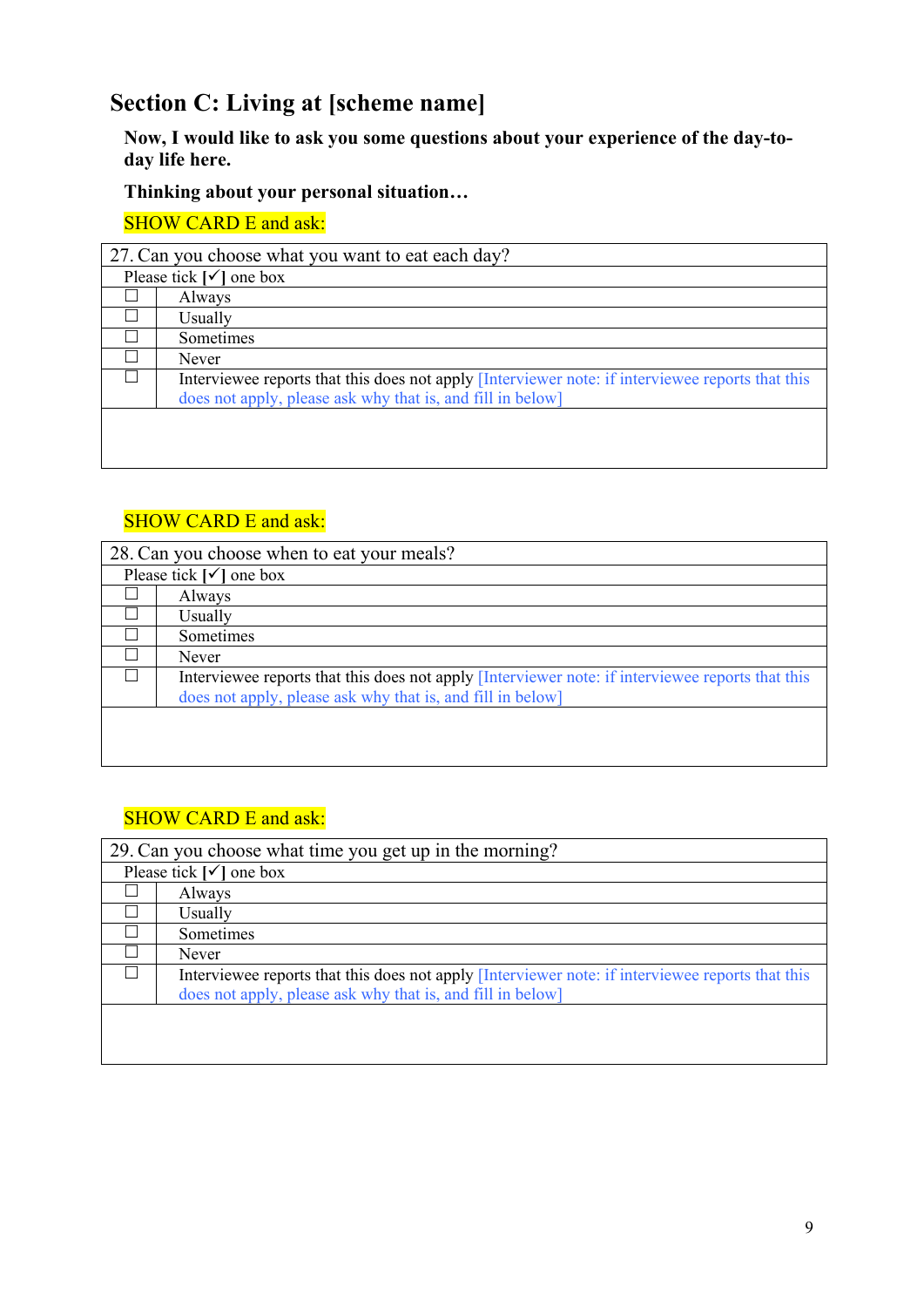### SHOW CARD E and ask:

| 30. Can you choose what time you go to bed at night?                                                    |  |  |
|---------------------------------------------------------------------------------------------------------|--|--|
| Please tick $\lceil \checkmark \rceil$ one box                                                          |  |  |
| Always                                                                                                  |  |  |
| Usually                                                                                                 |  |  |
| Sometimes                                                                                               |  |  |
| Never                                                                                                   |  |  |
| Interviewee reports that this does not apply <i>[Interviewer note: if interviewee reports that this</i> |  |  |
| does not apply, please ask why that is, and fill in below]                                              |  |  |
|                                                                                                         |  |  |
|                                                                                                         |  |  |

### **Now, I am going to read out some statements that people might make about living in a particular place.**

# SHOW CARD F and ask:

|              | 31. Using one of the options on this card, could<br>you please tell me how much you agree or<br>disagree with each statement in relation to<br>scheme name]? | Strongly<br>agree | Agree  | Neither                  | Disagree | Strongly<br>disagree |
|--------------|--------------------------------------------------------------------------------------------------------------------------------------------------------------|-------------------|--------|--------------------------|----------|----------------------|
| a)           | I believe my neighbours would help me in an<br>emergency                                                                                                     |                   |        |                          |          |                      |
| b)           | I like to think of myself as similar to the people in<br>[scheme name]                                                                                       | П                 | П      | П                        |          |                      |
| c)           | I seldom stop and talk to people in [scheme name]                                                                                                            | П                 |        |                          |          |                      |
| $\mathbf{d}$ | I feel I can trust people in [scheme name]                                                                                                                   | П                 | $\Box$ | $\overline{\phantom{a}}$ |          |                      |
| e)           | Residents have little say in how [scheme name] is<br>run                                                                                                     | П                 | $\Box$ | П                        |          |                      |
| f)           | [scheme name] is a good place to grow old in                                                                                                                 | П                 | П      | $\Box$                   |          |                      |
| g)           | People with differing degrees of health mix well<br>together                                                                                                 | П                 | l. I   | $\Box$                   |          |                      |
| h)           | During the last year [scheme name] has got better<br>as a place to live                                                                                      | П                 | П      |                          |          |                      |
| $\ddot{1}$   | There is a strong sense of community in [scheme]<br>name                                                                                                     |                   | $\sim$ | П                        |          |                      |
| j)           | I feel part of the community at [scheme name]                                                                                                                | П                 |        |                          |          |                      |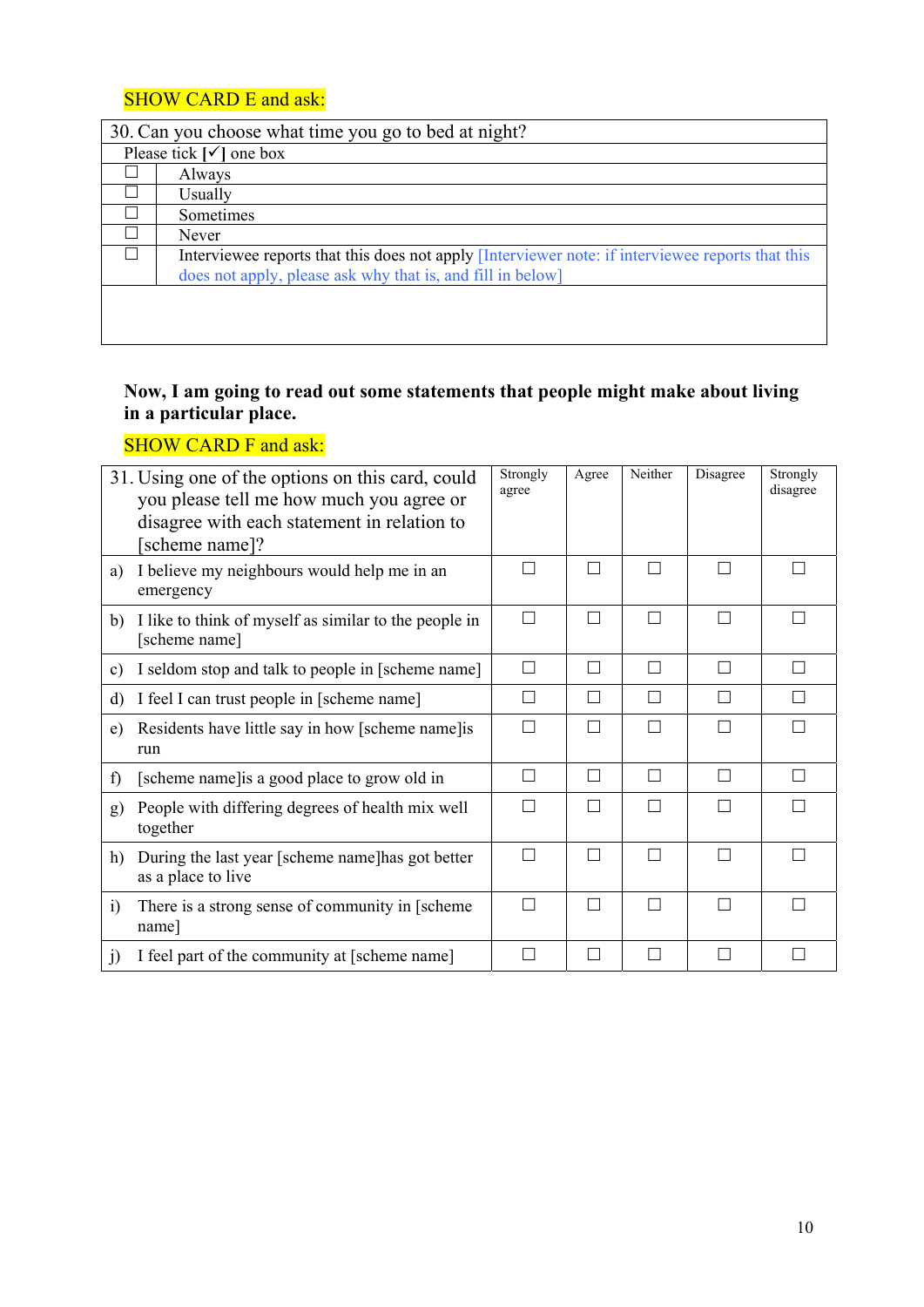**The next section has some more statements about [scheme name] in general.** There are 27 statements about the place where you live, which you may or may not agree with. Some of the statements may seem a bit odd, but they are part of a list that has been used in a lot of studies, so we have to ask them in this way. Based on your experience here, please answer these questions 'yes' or 'no'. Ask yourself which answer is generally true.

Answer **yes** if you think the statement is true or mostly true of [scheme name].

Answer **no** if you think the statement is false or mostly false of this [scheme name].

[Interviewer note: Please encourage interviewees to simply answer 'yes' or 'no' to the questions below. Let them know that there will be an opportunity to give more of their opinions at the end of the interview. If they really cannot decide between 'yes' or 'no', please tick 'don't know']

|                  | 32. About the scheme                                                                                                                                                                                                            | Yes    | No     | Don't<br>know |
|------------------|---------------------------------------------------------------------------------------------------------------------------------------------------------------------------------------------------------------------------------|--------|--------|---------------|
| a)               | In your experience, do residents get a lot of individual attention?                                                                                                                                                             | $\Box$ | $\Box$ | $\Box$        |
| b)               | Do residents ever start arguments?                                                                                                                                                                                              | П      | $\Box$ | $\Box$        |
| c)               | Do residents usually depend on the staff to set up activities for them?                                                                                                                                                         | $\Box$ | $\Box$ | $\Box$        |
| $\mathbf{d}$     | In your experience, do staff members spend a lot of time with<br>residents? [Interviewer note: by this we mean that staff spend enough<br>time with residents to ensure that more than just their basic needs are<br>met]       | $\Box$ | $\Box$ | $\Box$        |
| e)               | Is it unusual for residents to openly express their anger?                                                                                                                                                                      | $\Box$ | $\Box$ | П             |
| f                | Do residents usually wait for staff to suggest an idea or activity?                                                                                                                                                             | $\Box$ | $\Box$ | $\Box$        |
| g)               | Do staff members sometimes talk down to residents?                                                                                                                                                                              | $\Box$ | $\Box$ | $\Box$        |
| h)               | Do residents sometimes criticise or make fun of this place?                                                                                                                                                                     | $\Box$ | $\Box$ | $\Box$        |
| $\ddot{i}$       | Are residents taught how to deal with practical problems?                                                                                                                                                                       | $\Box$ | $\Box$ | $\Box$        |
| j)               | Are there a lot of social activities?                                                                                                                                                                                           | $\Box$ | $\Box$ | $\Box$        |
| $\bf k)$         | Do residents usually keep their disagreements to themselves?                                                                                                                                                                    | $\Box$ | $\Box$ | $\Box$        |
| $\left  \right $ | Are many new skills taught here? [Interviewer note: 'new skills' can<br>include things such as learning new hobbies, learning how to use a<br>computer etc.]                                                                    | П      | П      | $\Box$        |
|                  | m) Do a lot of residents just seem to be passing time here?                                                                                                                                                                     | П      | $\Box$ | П             |
| n)               | Is it unusual for residents to complain about each other?                                                                                                                                                                       | П      | $\Box$ | П             |
| $\circ$ )        | Are residents learning to do more things on their own? <i>[Interviewer</i> ]<br>note: this means are residents learning how to do things independently,<br>such as changing the heating levels in their flat, using a computer] | $\Box$ | П      | $\Box$        |
| $p$ )            | Are requests made by residents usually taken care of right away?<br>[Interviewer note: this does not refer to the response of carers to<br>residents' emergency buttons]                                                        | П      | П      | П             |
| q)               | Is it always peaceful and quiet here?                                                                                                                                                                                           | П      | $\Box$ | $\Box$        |
| r)               | Are the residents strongly encouraged to make their own decisions?                                                                                                                                                              | $\Box$ | $\Box$ | $\Box$        |
| s)               | Do staff members sometimes criticise residents over minor things?                                                                                                                                                               | $\Box$ | $\Box$ | $\Box$        |
| t)               | Do residents often get impatient with each other?                                                                                                                                                                               | $\Box$ | $\Box$ | $\Box$        |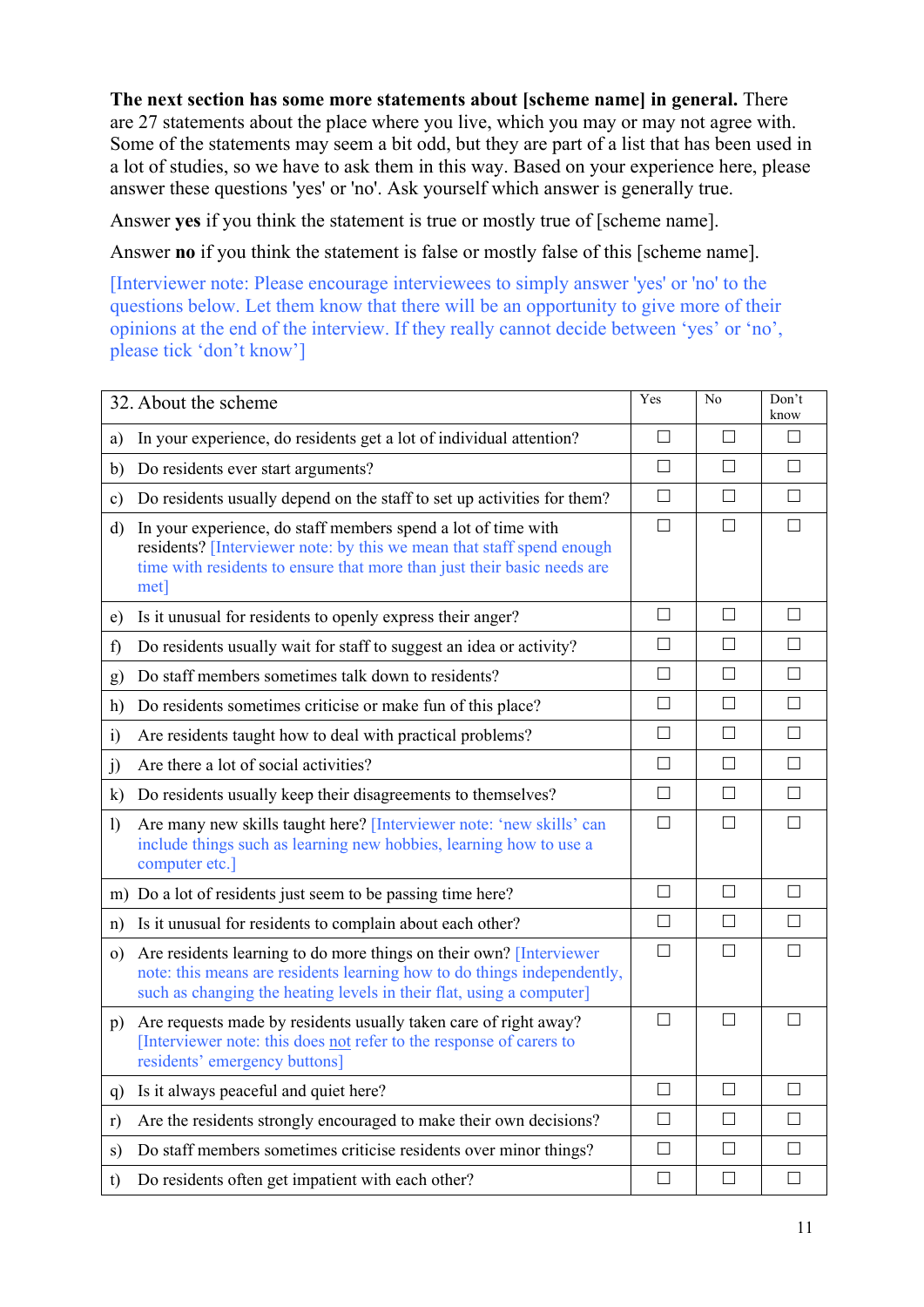| Do residents sometimes take charge of activities?<br>u)                                                                             |  |  |
|-------------------------------------------------------------------------------------------------------------------------------------|--|--|
| In general, do residents tend to keep to themselves here?<br>V)                                                                     |  |  |
| w) Do residents complain a lot?                                                                                                     |  |  |
| Do residents care more about the past than the future?<br>X)                                                                        |  |  |
| Are the conversations here very interesting?<br>V)                                                                                  |  |  |
| Do residents criticise each other a lot?<br>z)                                                                                      |  |  |
| aa) Are some of the residents' activities really challenging? [Interviewer<br>note: we mean 'really challenging' in a positive way] |  |  |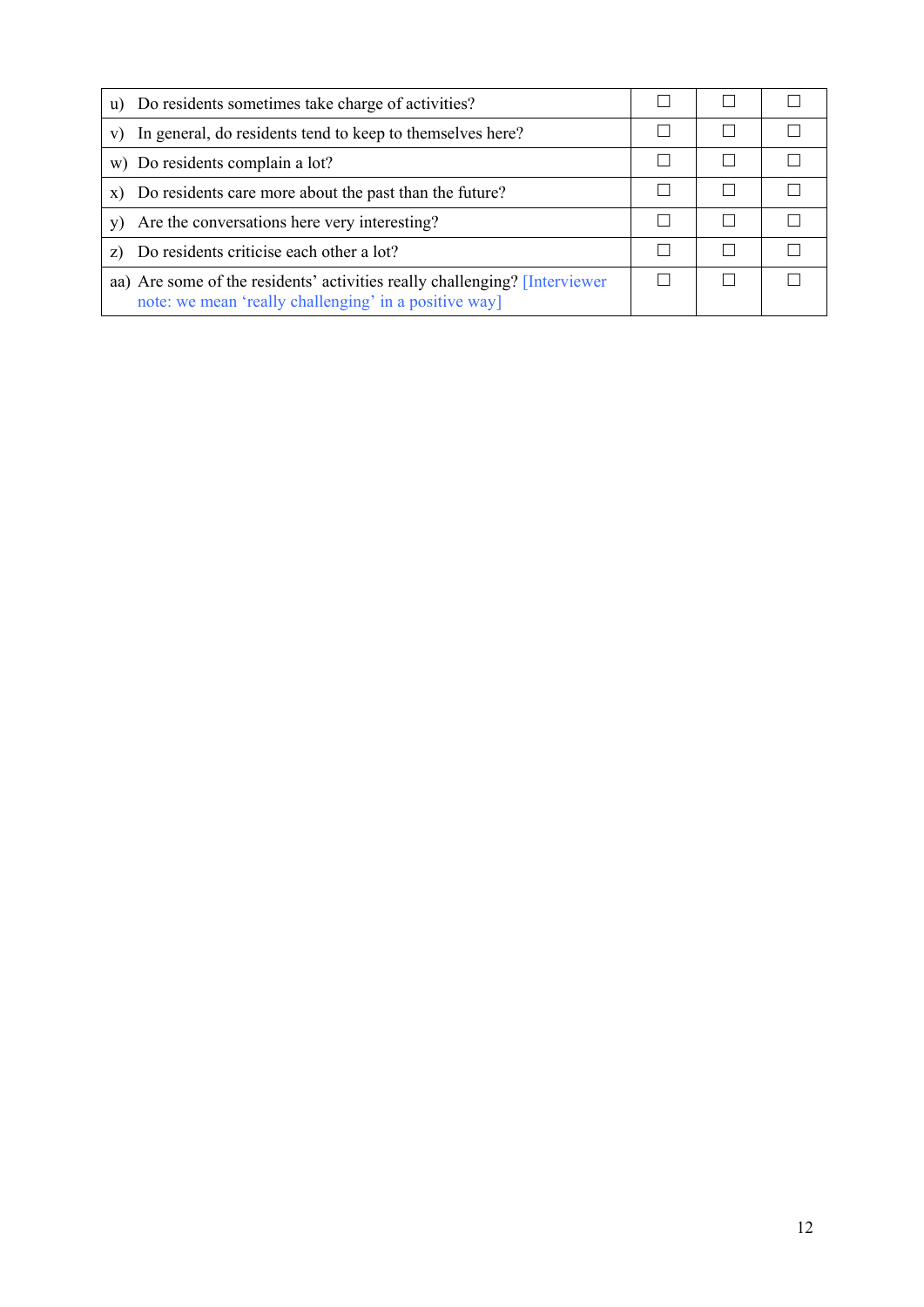# **Section D: Links with the local community**

**Now, I would like to talk about your local community, the local area outside of [scheme name].** 

# SHOW CARD G and ask:

| 33. How involved do you feel in your local community? |  |  |
|-------------------------------------------------------|--|--|
| Please tick $\lceil \checkmark \rceil$ one box        |  |  |
| A great deal [Go to Q34]                              |  |  |
| A fair amount [Go to Q34]                             |  |  |
| A little [Go to $Q34$ ]                               |  |  |
| Not at all $[Go$ to Q36]                              |  |  |

34. In what way are you involved in your local community? [Interviewer please fill in below]

| 35. Do any of the following help you to feel involved in the local community? I will read<br>out a list of options, and would like you to answer 'yes' or 'no'. |     |                |  |  |
|-----------------------------------------------------------------------------------------------------------------------------------------------------------------|-----|----------------|--|--|
|                                                                                                                                                                 | Yes | N <sub>0</sub> |  |  |
| Going out of [scheme name] to attend activities or groups<br>a)                                                                                                 |     |                |  |  |
| Going out of [scheme name] to visit family and friends<br>b)                                                                                                    |     |                |  |  |
| People from the community coming in to use the facilities here<br>C)                                                                                            |     |                |  |  |
| People from the community coming in to attend activities or groups<br>d)                                                                                        |     |                |  |  |
| Friends and family coming in to [scheme name] to visit<br>e)                                                                                                    |     |                |  |  |
| None of the above<br>$\mathbf{f}$                                                                                                                               |     |                |  |  |
| Other [List below]<br>g)                                                                                                                                        |     |                |  |  |
|                                                                                                                                                                 |     |                |  |  |
|                                                                                                                                                                 |     |                |  |  |
|                                                                                                                                                                 |     |                |  |  |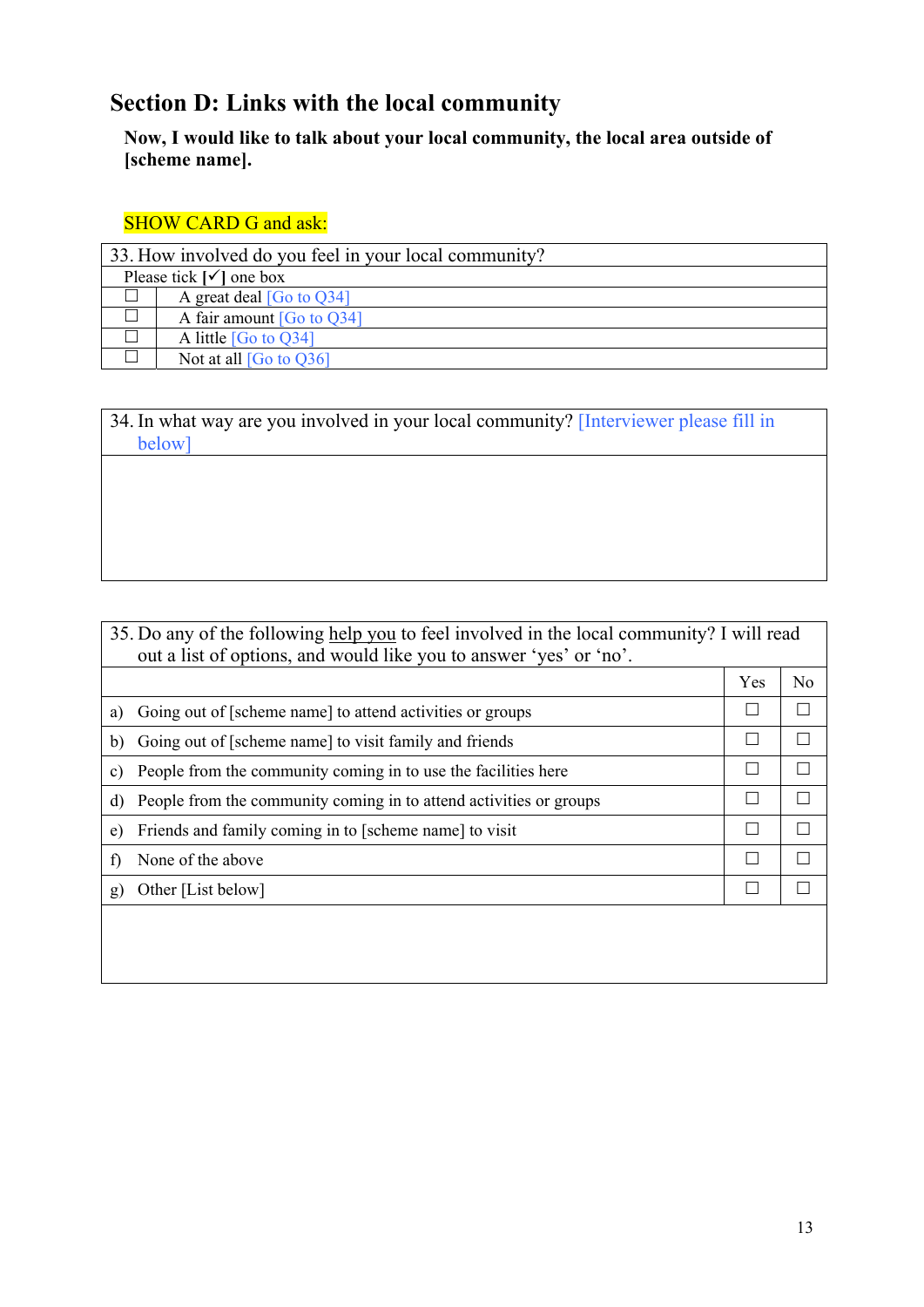| 36. Does anything prevent you from feeling involved in the local community? |  |
|-----------------------------------------------------------------------------|--|
| Please tick $\lceil \checkmark \rceil$ one box                              |  |
| Yes [Go to $Q37$ ]                                                          |  |
| No [If any comments made, write in below, then Go to Q38]                   |  |
|                                                                             |  |
|                                                                             |  |
|                                                                             |  |
|                                                                             |  |
|                                                                             |  |

| 37. What is it that prevents you from feeling involved in the local community?<br>[Interviewer: please write response in the space below, and tick any items from the list<br>that are mentioned, using the 'Mentioned themselves' column. Note: this can be done<br>after the interview if necessary] |                         |                        |  |
|--------------------------------------------------------------------------------------------------------------------------------------------------------------------------------------------------------------------------------------------------------------------------------------------------------|-------------------------|------------------------|--|
|                                                                                                                                                                                                                                                                                                        |                         |                        |  |
| How about any of the following – do they prevent you from feeling involved in the local<br>community? [Interviewer: read starred (**) items only from list, and tick 'Mentioned on<br>prompt' box if item applies to interviewee]                                                                      |                         |                        |  |
|                                                                                                                                                                                                                                                                                                        | Mentioned<br>themselves | Mentioned<br>on prompt |  |
| **It is difficult to get to social activities, groups and events held in the<br>a)<br>local community                                                                                                                                                                                                  | Ш                       | $\vert \ \ \vert$      |  |
| **I don't know what is going on that I might like to get involved with<br>b)                                                                                                                                                                                                                           | $\Box$                  | $\Box$                 |  |
| **Health or mobility problems<br>$\mathbf{c})$                                                                                                                                                                                                                                                         | $\Box$                  | $\Box$                 |  |
| **I have no-one to go with<br>$\mathbf{d}$                                                                                                                                                                                                                                                             | $\Box$                  | $\Box$                 |  |
| I can't get to social activities, groups and events held in the local<br>e)<br>community                                                                                                                                                                                                               | $\Box$                  | $\Box$                 |  |
| I find it hard to see when I go out<br>f)                                                                                                                                                                                                                                                              | $\Box$                  | П                      |  |
| I find it hard to hear when I go out<br>g)                                                                                                                                                                                                                                                             | $\Box$                  | $\Box$                 |  |
| Emotional reasons (such as feeling anxious or depressed)<br>h)                                                                                                                                                                                                                                         | $\Box$                  | $\Box$                 |  |
| There nothing going on in the local community that interests me<br>$\mathbf{i}$                                                                                                                                                                                                                        | П                       | П                      |  |
| I can't afford to go to activities, groups or events in the local community<br>j)                                                                                                                                                                                                                      | $\Box$                  | $\Box$                 |  |
| Everything I want is here in [scheme name]<br>$\bf k)$                                                                                                                                                                                                                                                 |                         |                        |  |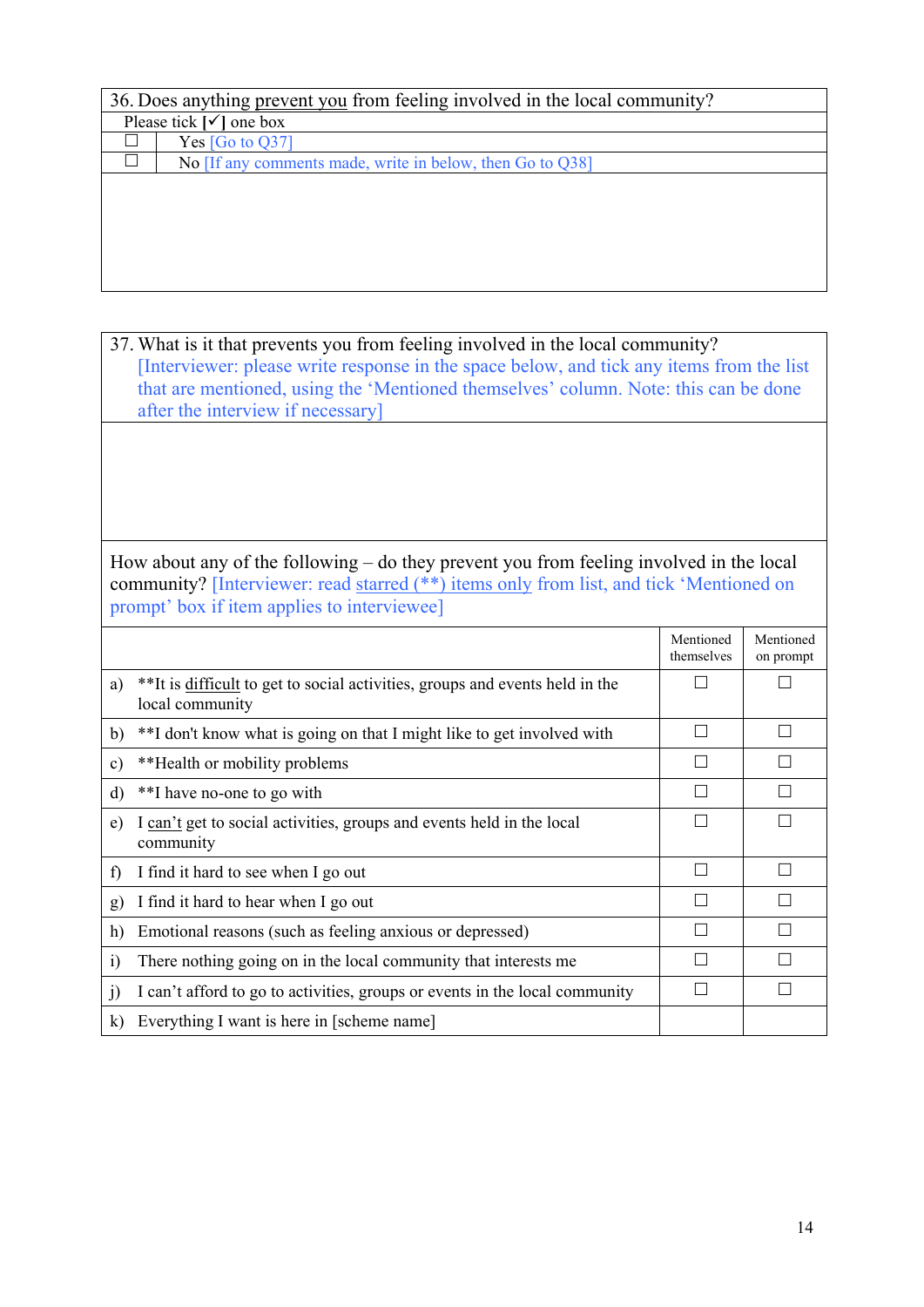# SHOW CARD H and ask:

| 38. How important is it to you to feel involved in your local community? |  |  |
|--------------------------------------------------------------------------|--|--|
| Please tick $\lceil \checkmark \rceil$ one box                           |  |  |
| Very important                                                           |  |  |
| Quite important                                                          |  |  |
| <b>Neither</b>                                                           |  |  |
| Quite unimportant                                                        |  |  |
| Very unimportant                                                         |  |  |

| 39. Do you feel that [scheme name] is part of the local community?                 |
|------------------------------------------------------------------------------------|
| Please tick $\lceil \checkmark \rceil$ one box                                     |
| Yes                                                                                |
| No.                                                                                |
| Don't know                                                                         |
| 40. If possible, could you explain your answer? [Interviewer please fill in below] |
|                                                                                    |
|                                                                                    |
|                                                                                    |
|                                                                                    |
|                                                                                    |
|                                                                                    |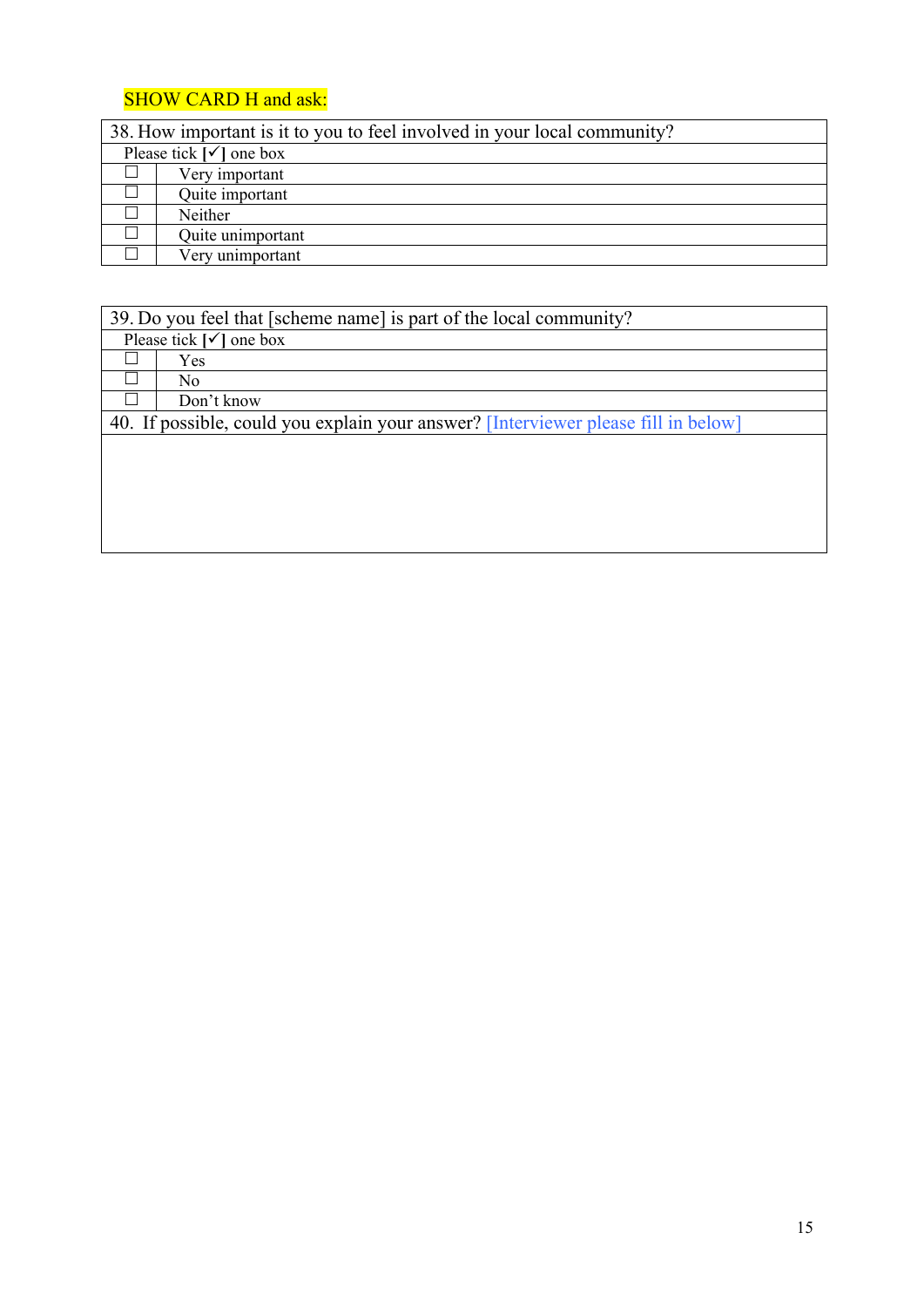# **Section E: You and your relationships**

**The next section is about your well-being, quality of life, and relationships.** 

|              | 41. First, could I just check, in the past year has anything happened which has particularly<br>affected you, apart from moving here? [Interviewer, please do not read out these<br>options, but tick items if they are mentioned] |  |
|--------------|------------------------------------------------------------------------------------------------------------------------------------------------------------------------------------------------------------------------------------|--|
|              | Please tick $\lceil \checkmark \rceil$ all that apply                                                                                                                                                                              |  |
| a)           | He/she has experienced serious accident or illness                                                                                                                                                                                 |  |
| b)           | Someone close to him/her has been seriously ill                                                                                                                                                                                    |  |
| c)           | Someone close to him/her has died                                                                                                                                                                                                  |  |
| d)           | Someone has moved in or out of his/her flat/apartment/bungalow                                                                                                                                                                     |  |
| e)           | He/she has been in hospital                                                                                                                                                                                                        |  |
| f)           | He/she has been away from home (but not for a holiday)                                                                                                                                                                             |  |
| g)           | He/she has experienced particular difficulties with money                                                                                                                                                                          |  |
| h)           | He/she has experienced particular difficulties with their neighbours                                                                                                                                                               |  |
| $\mathbf{i}$ | He/she has experienced particular difficulties with their housing                                                                                                                                                                  |  |
| $_{1}$       | Other [Please list below]                                                                                                                                                                                                          |  |
|              |                                                                                                                                                                                                                                    |  |

**Next, I would like to ask you about your well-being and quality of life.** There will be a list of statements. Some of the statements might seem slightly odd to you, but they are part of a list of statements that different people have used to describe their lives or how they feel. For example, there are some statements about how people feel about their life, about their health, and about the future.

#### SHOW CARD I and say:

|    | 42. I am going to read out each statement, and would like to<br>know how often, if at all, you think this applies to you,<br>in terms of the options on this card. | Often | Some<br>times | <b>Not</b><br>often | Never |
|----|--------------------------------------------------------------------------------------------------------------------------------------------------------------------|-------|---------------|---------------------|-------|
| a) | My age prevents me from doing the things I would like to                                                                                                           |       |               | П                   |       |
| b) | I feel that what happens to me is out of my control                                                                                                                |       |               | $\Box$              |       |
| C) | I feel free to plan for the future                                                                                                                                 |       |               |                     |       |
| d) | I feel left out of things                                                                                                                                          |       |               | П                   |       |
| e) | I can do the things that I want to do                                                                                                                              |       |               | $\Box$              |       |
| f) | Family responsibilities prevent me from doing what I want to<br>do                                                                                                 |       |               | П                   |       |
| g  | I feel that I can please myself with what I do                                                                                                                     |       |               |                     |       |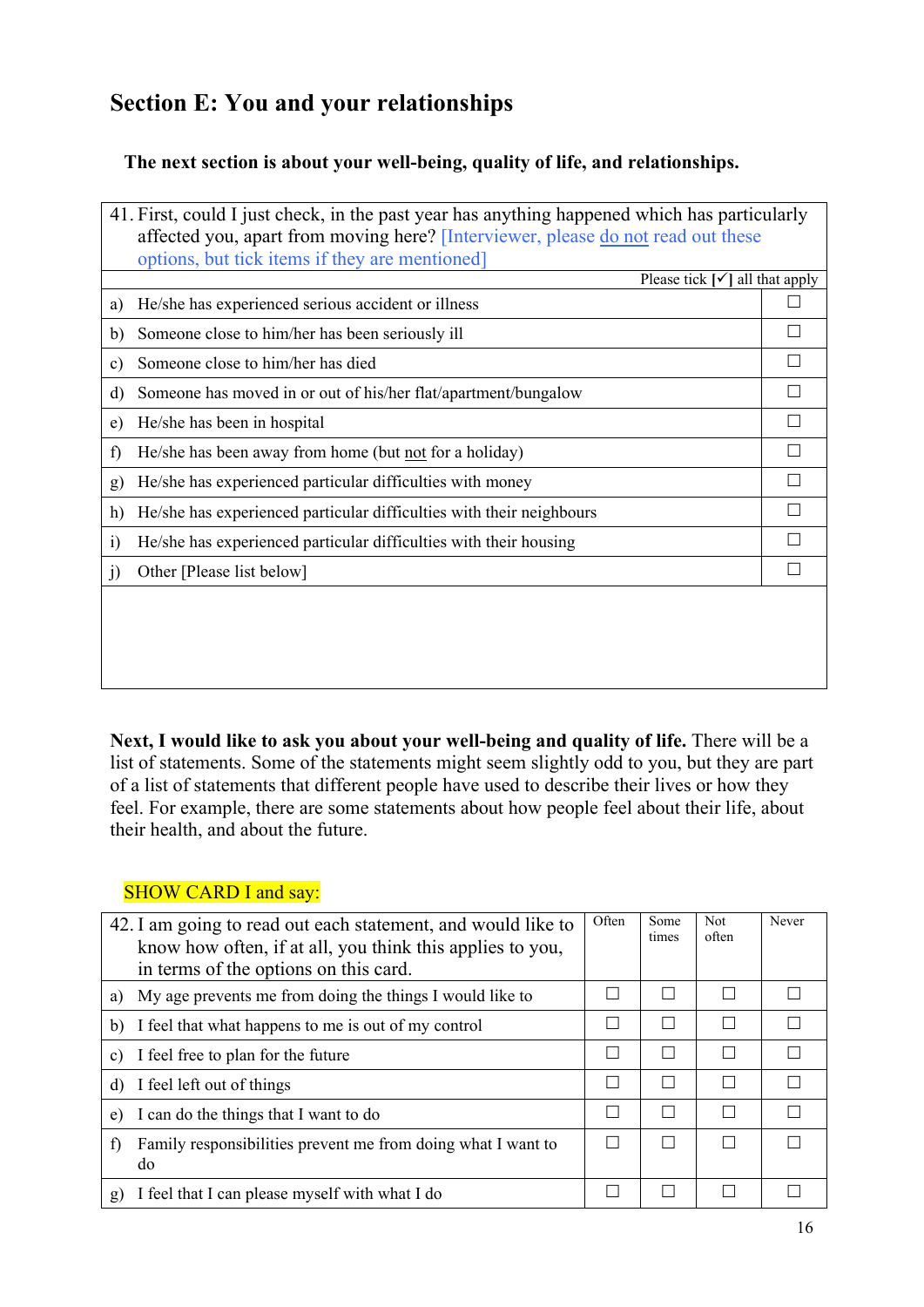| h)                | My health stops me from doing the things that I want to do    |    |        |              |  |
|-------------------|---------------------------------------------------------------|----|--------|--------------|--|
| $\left( i\right)$ | Shortage of money stops me from doing the things I want to do |    |        |              |  |
| $_{1}$            | I look forward to each day                                    |    |        |              |  |
| $\bf k$           | I feel that my life has meaning                               |    |        |              |  |
| $\bf{D}$          | I enjoy the things that I do                                  |    |        |              |  |
|                   | m) I enjoy being in the company of others                     |    |        | $\mathbf{L}$ |  |
| n)                | On balance, I look back on my life with a sense of happiness  |    |        | L            |  |
|                   | o) I feel full of energy these days                           |    |        | г            |  |
| p)                | I choose to do things that I have never done before           |    |        |              |  |
| q)                | I feel satisfied with the way my life has turned out          | L. | П      | г            |  |
| r)                | I feel that life is full of opportunities                     |    | $\Box$ | $\mathbf{L}$ |  |
| S)                | I feel that the future looks good for me                      |    |        |              |  |

### **The next part of the interview is about your family and relationships.**

| 43. Can I just check, do you have any children or other relatives still living? |  |  |
|---------------------------------------------------------------------------------|--|--|
| Please tick $\lceil \checkmark \rceil$ one box                                  |  |  |
| Yes [Go to $Q44$ ]                                                              |  |  |
| No $[G$ <sup>0</sup> to $Q$ <sup>48</sup> $]$                                   |  |  |

[Interviewer note: if the answer is 'no', please tick the 'no relatives', 'no children' etc. options in  $Q44$ ,  $Q45$ ,  $Q46$  and  $Q47$ ]

### SHOW CARD J and ask:

| 44. How far away, in distance, does your nearest child or other relative live? [Interviewer] |  |  |
|----------------------------------------------------------------------------------------------|--|--|
| note: do not include spouse]                                                                 |  |  |
| Please tick $\lceil \checkmark \rceil$ one box                                               |  |  |
| No relatives                                                                                 |  |  |
| Same house/within 1 mile                                                                     |  |  |
| 1-5 miles                                                                                    |  |  |
| 6-15 miles                                                                                   |  |  |
| 16-50 miles                                                                                  |  |  |
| $50+$ miles                                                                                  |  |  |

### SHOW CARD J and ask:

| 45. If you have any children, where does your nearest child live? |  |
|-------------------------------------------------------------------|--|
| Please tick $\lceil \checkmark \rceil$ one box                    |  |
| No children                                                       |  |
| Same house/within 1 mile                                          |  |
| 1-5 miles                                                         |  |
| 6-15 miles                                                        |  |
| $16-50$ miles                                                     |  |
| $50+$ miles                                                       |  |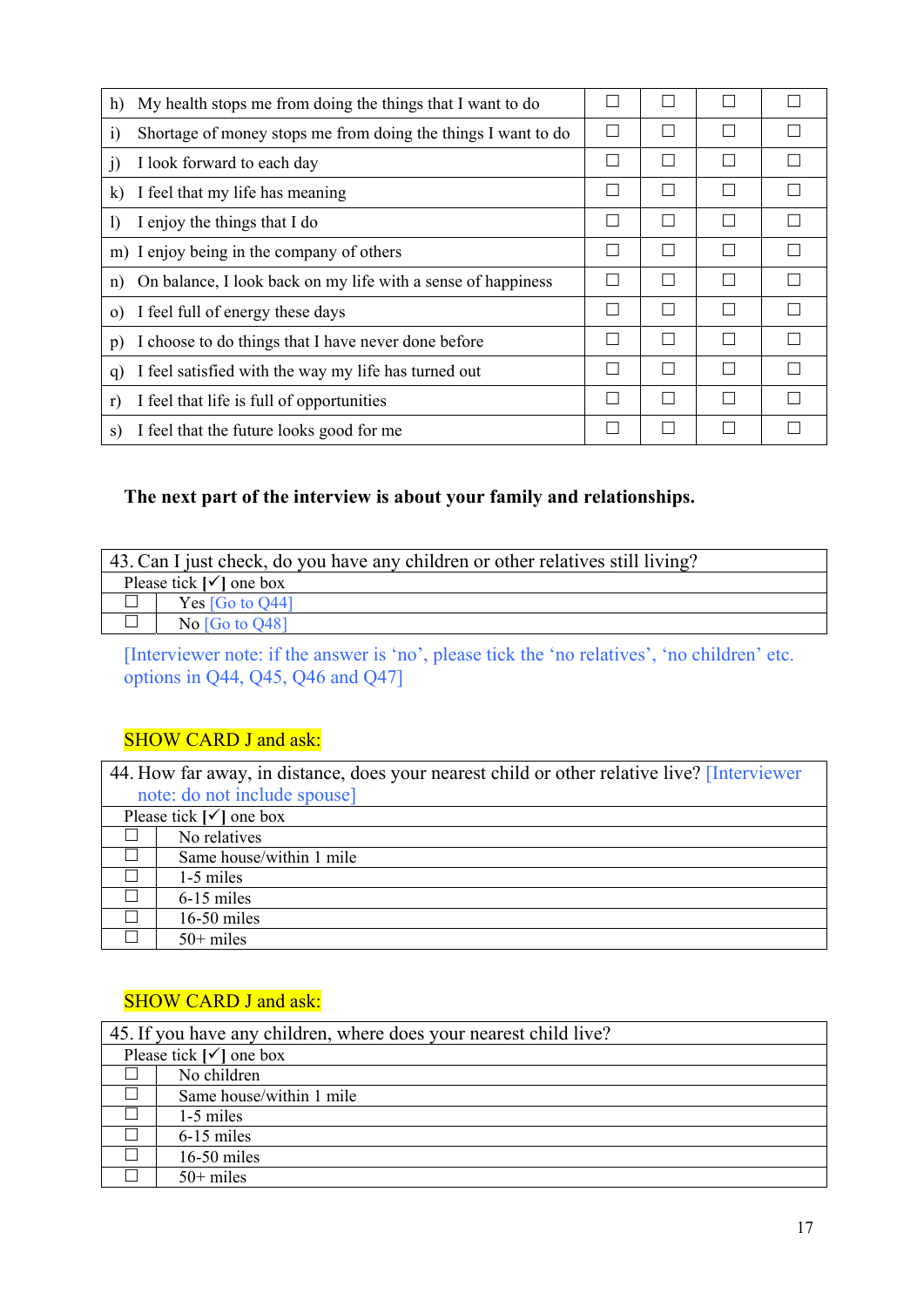# SHOW CARD J and ask:

| 46. If you have any living sisters or brothers, where does your nearest sister or brother |  |  |
|-------------------------------------------------------------------------------------------|--|--|
| live?                                                                                     |  |  |
| Please tick $\lceil \checkmark \rceil$ one box                                            |  |  |
| No sisters or brothers                                                                    |  |  |
| Same house/within 1 mile                                                                  |  |  |
| 1-5 miles                                                                                 |  |  |
| 6-15 miles                                                                                |  |  |
| $16-50$ miles                                                                             |  |  |
| $50+$ miles                                                                               |  |  |

# SHOW CARD K and ask:

| 47. How often do you see any of your children or other relatives to speak to? |  |
|-------------------------------------------------------------------------------|--|
| Please tick $\lceil \checkmark \rceil$ one box                                |  |
| Never/No relatives                                                            |  |
| Daily                                                                         |  |
| 2-3 times a week                                                              |  |
| At least weekly                                                               |  |
| At least monthly                                                              |  |
| Less often                                                                    |  |

| 48. Can I just check, do you have any friends in this community or neighbourhood, |                                                |  |
|-----------------------------------------------------------------------------------|------------------------------------------------|--|
| including at [scheme name]? [Interviewer note: do not include spouse]             |                                                |  |
|                                                                                   | Please tick $\lceil \checkmark \rceil$ one box |  |
|                                                                                   | Yes [Go to $Q49$ ]                             |  |
|                                                                                   | No $[G$ <sup>0</sup> to $Q$ 50]                |  |

[Interviewer note: if the answer is 'no', please tick the 'no friends', option in Q49]

# SHOW CARD K and ask:

| 49. How often do you have a chat or do something with one of those friends? |                  |
|-----------------------------------------------------------------------------|------------------|
| Please tick $\lceil \checkmark \rceil$ one box                              |                  |
|                                                                             | Never/No friends |
|                                                                             | Daily            |
|                                                                             | 2-3 times a week |
|                                                                             | At least weekly  |
|                                                                             | At least monthly |
|                                                                             | Less often       |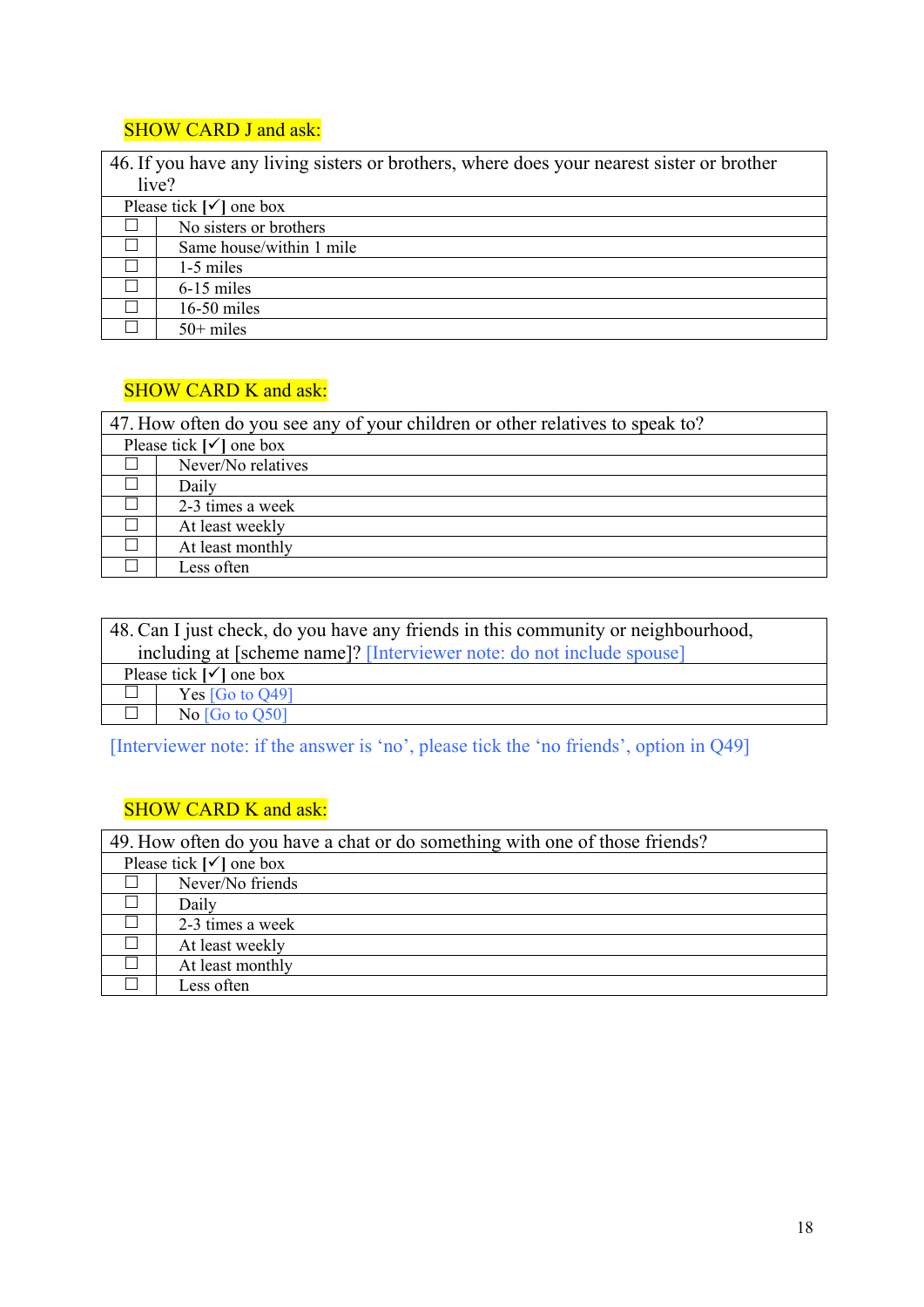# SHOW CARD K and ask:

| 50. How often do you see any of your neighbours to have a chat with or do something |                                                |
|-------------------------------------------------------------------------------------|------------------------------------------------|
|                                                                                     | with?                                          |
|                                                                                     | Please tick $\lceil \checkmark \rceil$ one box |
|                                                                                     | Never/No contact with neighbours               |
|                                                                                     | Daily                                          |
|                                                                                     | 2-3 times a week                               |
|                                                                                     | At least weekly                                |
|                                                                                     | At least monthly                               |
|                                                                                     | Less often                                     |

# SHOW CARD L and ask:

| 51. Do you attend any religious meetings?      |                                        |
|------------------------------------------------|----------------------------------------|
| Please tick $\lceil \checkmark \rceil$ one box |                                        |
|                                                | Yes, regularly (at least once a month) |
|                                                | Yes, occasionally                      |
|                                                | No                                     |

# SHOW CARD L and ask:

| 52. Do you attend meetings of any community/neighbourhood or social groups, such as |                                                |  |
|-------------------------------------------------------------------------------------|------------------------------------------------|--|
| clubs, lectures or anything like that?                                              |                                                |  |
|                                                                                     | Please tick $\lceil \checkmark \rceil$ one box |  |
|                                                                                     | Yes, regularly (at least once a month)         |  |
|                                                                                     | Yes, occasionally                              |  |
|                                                                                     | Nο                                             |  |

## SHOW CARD M and ask:

| 53. When you moved to [scheme name], did you move nearer to your relatives, or further |                                                |  |
|----------------------------------------------------------------------------------------|------------------------------------------------|--|
| away from them?                                                                        |                                                |  |
|                                                                                        | Please tick $\lceil \checkmark \rceil$ one box |  |
|                                                                                        | Nearer [Go to $Q54$ ]                          |  |
|                                                                                        | Further [Go to $Q54$ ]                         |  |
|                                                                                        | No change $[G$ to $Q$ 55]                      |  |

54. Roughly how much (*nearer / further)*, in travel time? (e.g. half an hour further away, an hour nearer)

| 55. Is there anything that prevents you from seeing the people who are important to you |                                                |  |
|-----------------------------------------------------------------------------------------|------------------------------------------------|--|
| more often?                                                                             |                                                |  |
|                                                                                         | Please tick $\lceil \checkmark \rceil$ one box |  |
|                                                                                         | Yes [Go to $Q56$ ]                             |  |
|                                                                                         | No $[G_0$ to $Q_5$ 7]                          |  |
|                                                                                         | Don't know $\lceil$ Go to $\sqrt{0.057}$       |  |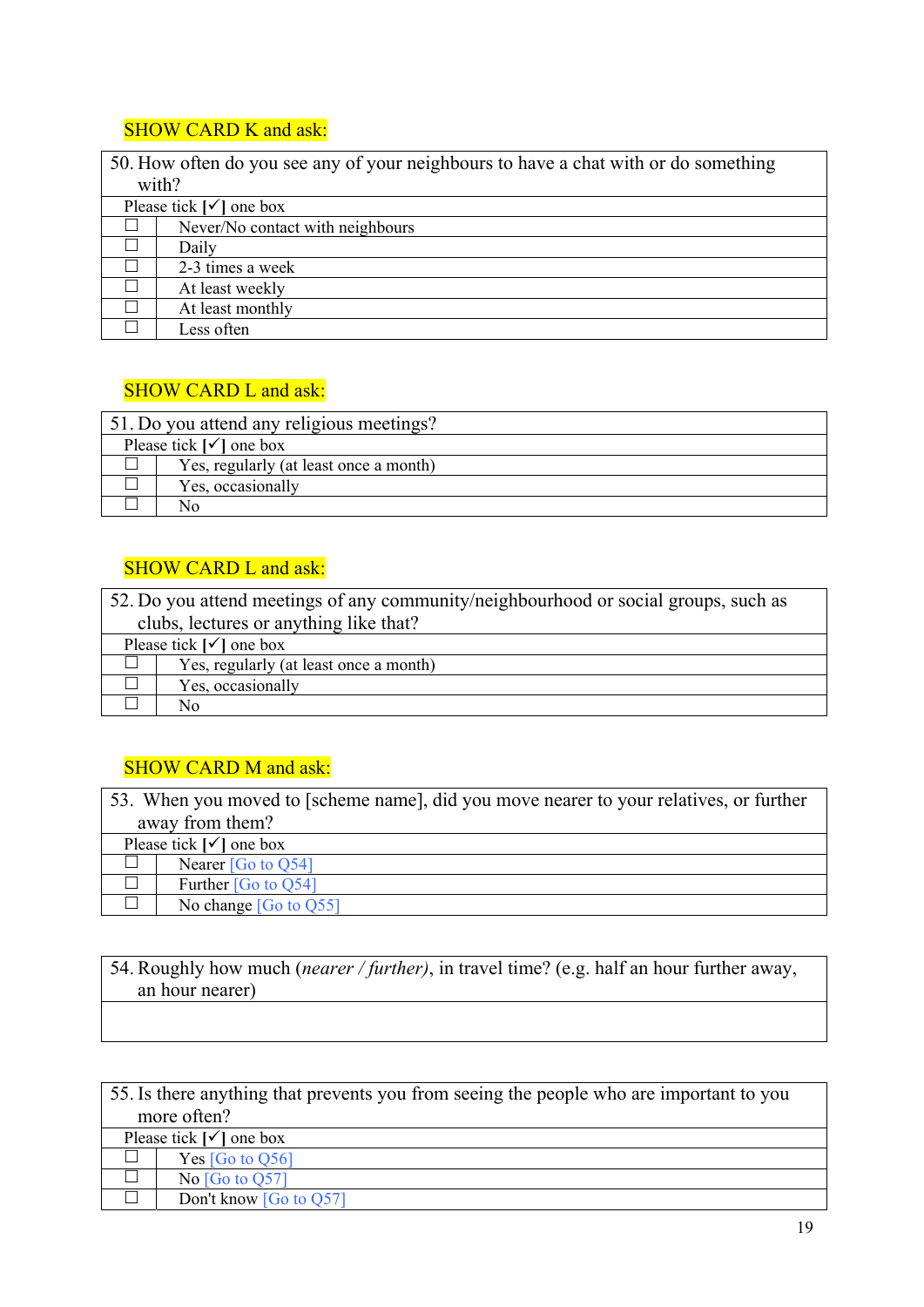56. What prevents you from seeing the people who are important to you more often?

[Interviewer note:  $\underline{Do}$  not ask if the answer to Q48 was 'no', i.e. interviewee has already indicated they have no friends]

| 57. Do you have any friends at [scheme name]?  |                      |
|------------------------------------------------|----------------------|
| Please tick $\lceil \checkmark \rceil$ one box |                      |
|                                                | Yes [Go to $Q58$ ]   |
|                                                | No $[G_0$ to $Q_59]$ |

58. How did you get to know those friends?

#### **We would now like you to think a bit more about your family and friends.** By family we mean those who live might with you as well as those who live elsewhere.

## SHOW CARD N and say:

| 59. Here are some comments people have made about their<br>family and friends. How far is each statement true for you,<br>in terms of the options on this card? | Not true | Partially<br>true | Certainly<br>true |
|-----------------------------------------------------------------------------------------------------------------------------------------------------------------|----------|-------------------|-------------------|
| There are people I know amongst my family or friends who do<br>things to make me happy.                                                                         |          |                   |                   |
| There are people I know amongst my family or friends who make<br>me feel loved.                                                                                 |          |                   |                   |
| There are people I know amongst my family or friends who can be<br>relied on no matter what happens.                                                            |          |                   |                   |
| There are people I know amongst my family or friends who would<br>see that I am taken care of if I needed to be.                                                |          |                   |                   |
| There are people I know amongst my family or friends who accept<br>me just as I am.                                                                             |          |                   |                   |
| There are people I know amongst my family or friends who make<br>me feel an important part of their lives.                                                      |          |                   |                   |
| There are people I know who amongst my family or friends who<br>give me support or encouragement.                                                               |          |                   |                   |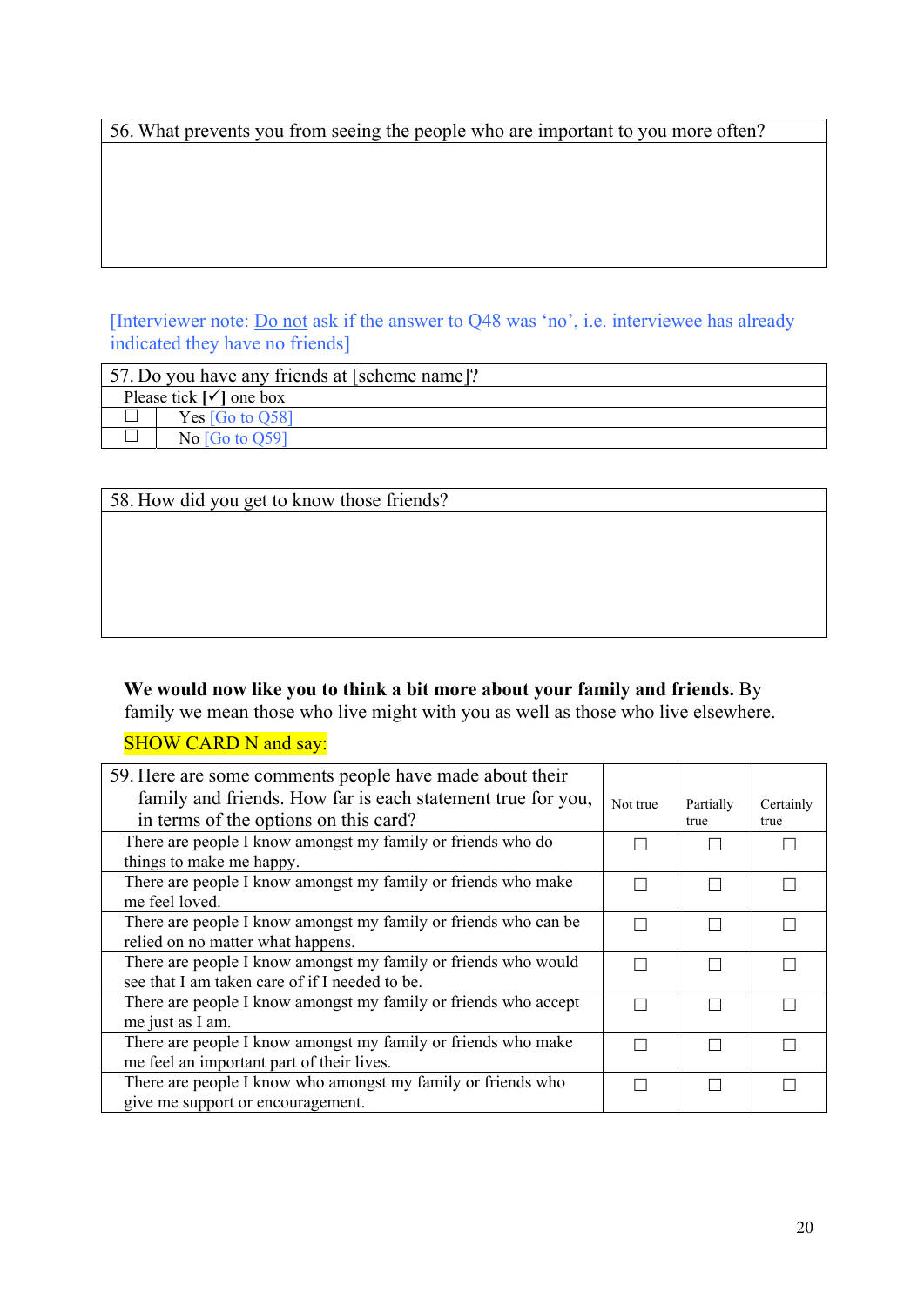## SHOW CARD O and ask:

| 60. Not counting any people who live with you in your flat, which of the following |                                                |  |
|------------------------------------------------------------------------------------|------------------------------------------------|--|
| statements best describes how many people you have a close relationship with?      |                                                |  |
|                                                                                    | Please tick $\lceil \checkmark \rceil$ one box |  |
|                                                                                    | Lots                                           |  |
|                                                                                    | Some                                           |  |
|                                                                                    | One or two                                     |  |
|                                                                                    | None                                           |  |

[Interviewer note: By this point, some interviewees may be feeling fatigued. Therefore, please check whether the interviewee is happy to continue with the interview. There are two sections following this one – Section  $\overrightarrow{F}$  is about design & facilities, and Section G is about care – they can do either, both (Section G only if they receive paid care, help or support) or none.]

| 61. Are you happy to continue with the interview? |                                                |
|---------------------------------------------------|------------------------------------------------|
|                                                   | Please tick $\lceil \checkmark \rceil$ one box |
|                                                   | Yes [Go to $Q62$ ]                             |
|                                                   | No [Terminate interview]                       |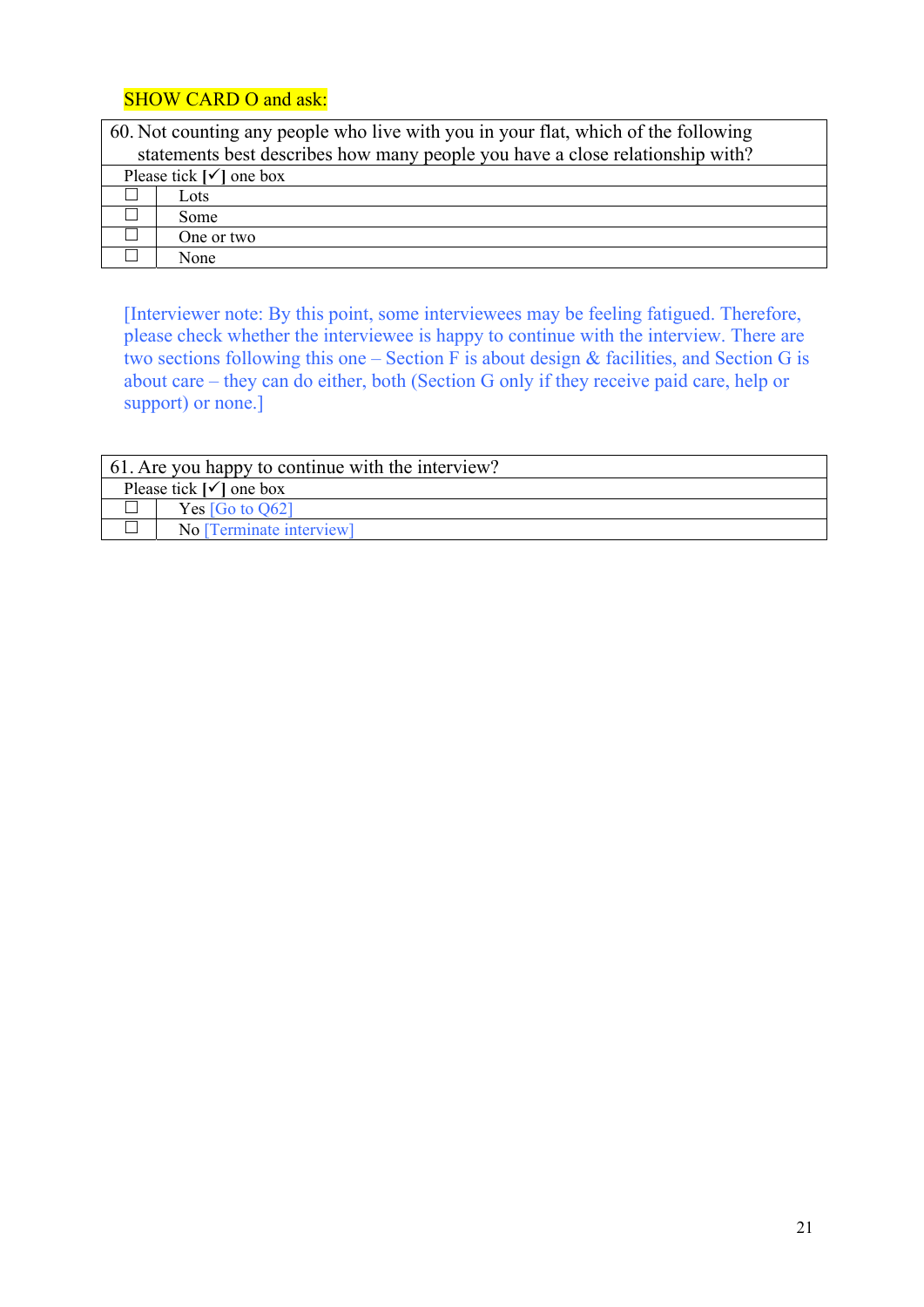# **Section F: Design & Facilities**

**This section is about the way the [scheme name] building is designed, and the facilities that are available here.** 

**First I would like to ask you some questions about the [scheme name] building.** 

| 62. How well do you think [scheme name] is designed to meet your needs? |                                                     |
|-------------------------------------------------------------------------|-----------------------------------------------------|
| Please tick $[\checkmark]$ one box                                      |                                                     |
|                                                                         | [scheme name] meets my needs very well              |
|                                                                         | [scheme name] meets most of my needs                |
|                                                                         | [scheme name] meets some of my needs                |
|                                                                         | [scheme name] is totally inappropriate for my needs |

### SHOW CARD Q and ask:

| 63. Thinking about getting around inside of [scheme name], which of the following |                                                                                    |
|-----------------------------------------------------------------------------------|------------------------------------------------------------------------------------|
| statements best describes your present situation?                                 |                                                                                    |
|                                                                                   | Please tick $\lceil \checkmark \rceil$ one box                                     |
| $\Box$                                                                            | I can get to all the places in [scheme name] that I want                           |
|                                                                                   | With help I can get to all the places in [scheme name] that I want                 |
|                                                                                   | At times I find it difficult to get to all the places in [scheme name] that I want |
|                                                                                   | I am unable to get to all the places in [scheme name] that I want                  |

| 64. Is there anything that you would like to do that you can't because of the way [scheme] |                                                |  |
|--------------------------------------------------------------------------------------------|------------------------------------------------|--|
| name] is designed?                                                                         |                                                |  |
|                                                                                            | Please tick $\lceil \checkmark \rceil$ one box |  |
|                                                                                            | Yes [Go to $Q65$ ]                             |  |
|                                                                                            | No $[G$ <sup>0</sup> to $Q$ <sup>67</sup> $]$  |  |

65. What is that?

66. What exactly is it about that design that is a problem?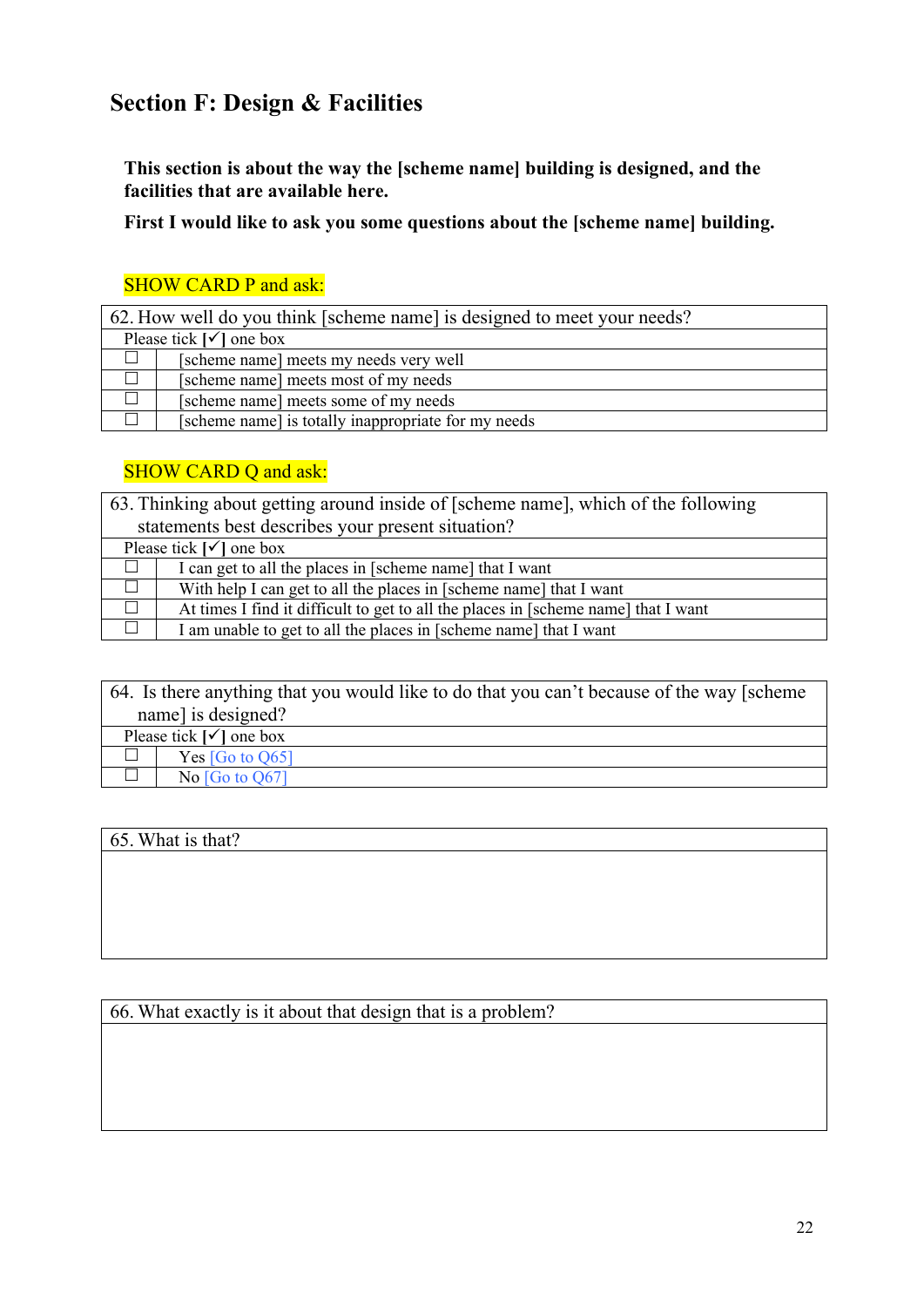### SHOW CARD R and ask:

| 67. Is there enough separation between the public and private areas at [scheme name]? By<br>private areas we mean places such as residents' flats. Public areas include places such |  |  |
|-------------------------------------------------------------------------------------------------------------------------------------------------------------------------------------|--|--|
| as the lounge and dining room.                                                                                                                                                      |  |  |
| Please tick $\lceil \checkmark \rceil$ one box                                                                                                                                      |  |  |
| Yes                                                                                                                                                                                 |  |  |
| Mostly                                                                                                                                                                              |  |  |
| To some extent                                                                                                                                                                      |  |  |
| No.                                                                                                                                                                                 |  |  |
| 68. If possible, could you explain your answer? <i>[Interviewer please fill in below]</i>                                                                                           |  |  |
|                                                                                                                                                                                     |  |  |
|                                                                                                                                                                                     |  |  |
|                                                                                                                                                                                     |  |  |
|                                                                                                                                                                                     |  |  |
|                                                                                                                                                                                     |  |  |
|                                                                                                                                                                                     |  |  |

### **Now, I would like to ask you some questions about the facilities here.**

69. Which facilities at [scheme name] are particularly important to you, and why?

We also want to find out why people don't use some facilities.

| 70. Does anything prevent you from using the facilities here? |                           |
|---------------------------------------------------------------|---------------------------|
| Please tick $\lceil \checkmark \rceil$ one box                |                           |
|                                                               | Yes [Go to $Q71$ ]        |
|                                                               | No $[Go \text{ to } Q73]$ |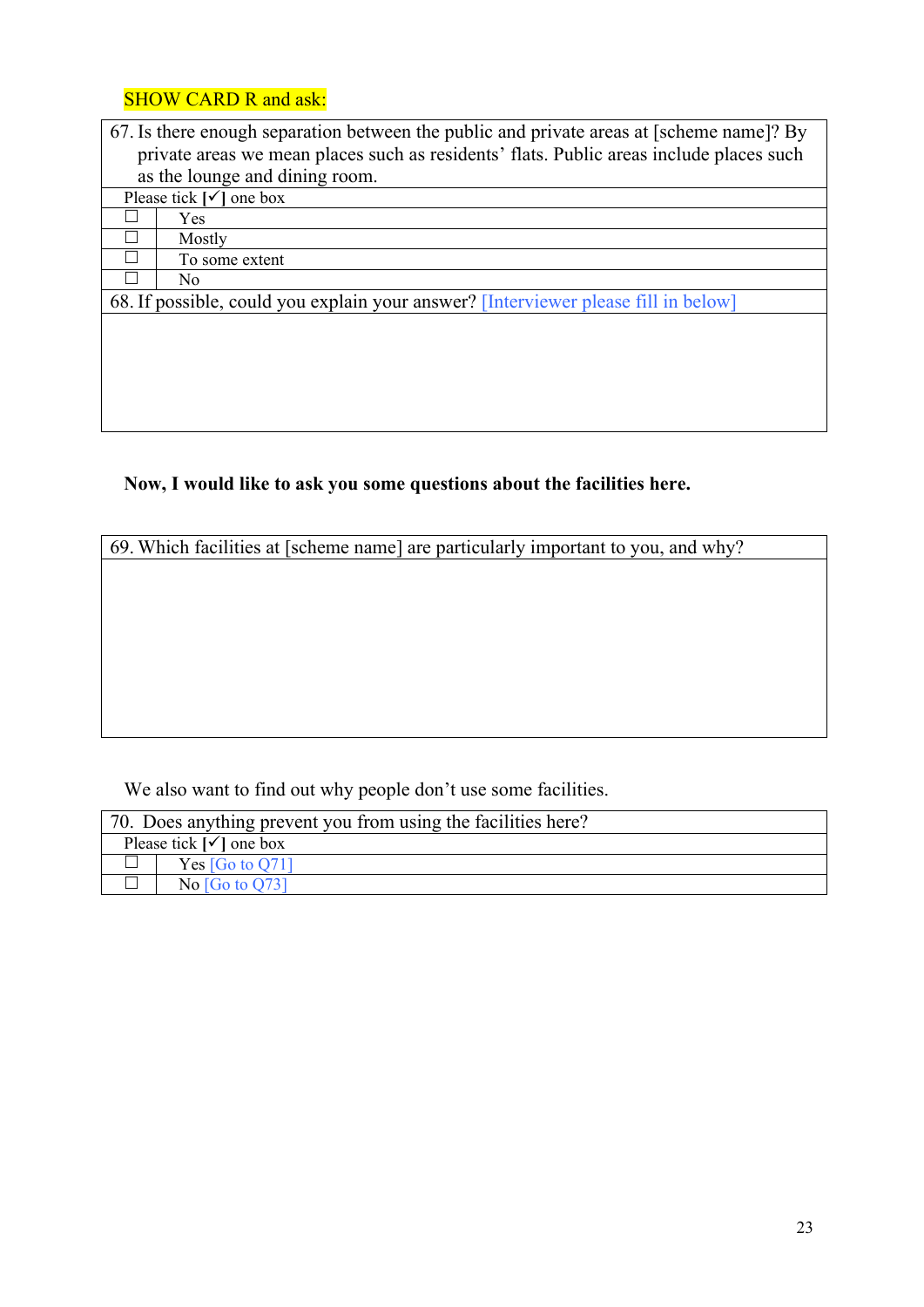[If yes, ask:]

| 71. What is that? [Interviewer: please write response in space below, and tick any of the<br>items from the list that are mentioned, using 'Mentioned themselves' column. Note:<br>this can be done after the interview if necessary] |                         |                        |
|---------------------------------------------------------------------------------------------------------------------------------------------------------------------------------------------------------------------------------------|-------------------------|------------------------|
|                                                                                                                                                                                                                                       |                         |                        |
|                                                                                                                                                                                                                                       |                         |                        |
| How about any of the following – do they prevent you from using the facilities here?<br>[Interviewer: read starred (**) items only from list, and tick 'Mentioned on prompt' box<br>if item applies to interviewee]                   |                         |                        |
|                                                                                                                                                                                                                                       | Mentioned<br>themselves | Mentioned<br>on prompt |
| **They are in places that are hard to get to<br>a)                                                                                                                                                                                    | П                       | П                      |
| **Health or mobility problems<br>b)                                                                                                                                                                                                   | $\Box$                  | П                      |
| **Nobody else uses them, so I don't either<br>$\mathbf{c})$                                                                                                                                                                           | П                       | П                      |
| **There is no-one to go with<br>$\mathbf{d}$                                                                                                                                                                                          | П                       | П                      |
| I find it hard to hear when I am there<br>e)                                                                                                                                                                                          | $\Box$                  | П                      |
| I find it hard to see when I am there<br>$\hat{D}$                                                                                                                                                                                    | П                       | П                      |
|                                                                                                                                                                                                                                       |                         |                        |

# 72. Which facilities don't you use? [Interviewer please fill in below]

# [If no, check:]

| 73. So, you can get to all facilities here that you want to?                |
|-----------------------------------------------------------------------------|
| Please tick $\lceil \checkmark \rceil$ one box, and add any comments below. |
| Yes                                                                         |
| N <sub>0</sub>                                                              |
|                                                                             |
|                                                                             |
|                                                                             |
|                                                                             |
|                                                                             |
|                                                                             |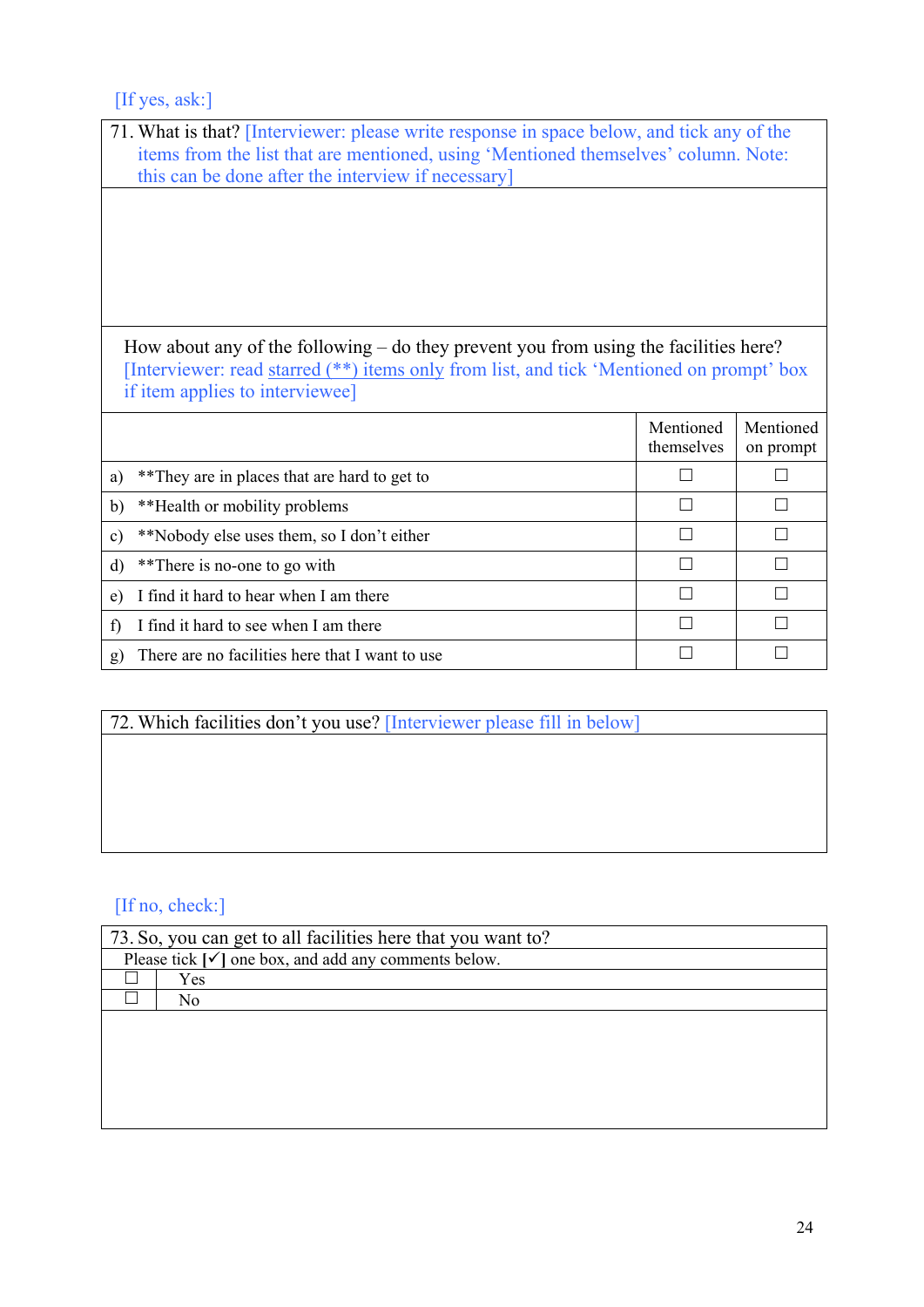# **Section G: Quality of services at [scheme name]**

**Interviewer note: Only ask this section if the interviewee receives help, care or support at the scheme, as indicated in Q4. If they do not receive help, care or support, please go to the last question, Q94.** 

#### **The next section is about your views on the help, care and support that you receive at [scheme name].**

#### We would like you to think about the help, care and support that you receive now.

[Interviewer guidance: we want the interviewee to focus on the help, care and support they receive currently. If they mention that it has changed (e.g. was good at the beginning but is not now), please make a note in the box at Q94.]

| 74. What areas of your life does this help you with? I will read out a list of options, and<br>would like you to answer 'yes' or 'no'. |     |
|----------------------------------------------------------------------------------------------------------------------------------------|-----|
|                                                                                                                                        | Yes |
| With my personal care (such as getting dressed)<br>a)                                                                                  |     |
| Taking medicine<br>b)                                                                                                                  |     |
| Meals (such as preparation or delivery of meals)<br>c)                                                                                 |     |
| Feeling safe and secure<br>d)                                                                                                          |     |
| My social life<br>e)                                                                                                                   |     |
| Keeping active and occupied<br>$\mathbf{f}$                                                                                            |     |
| Keeping my home clean and comfortable<br>g)                                                                                            |     |
| Getting around my local area<br>h)                                                                                                     |     |
| Caring for others<br>$\ddot{1}$                                                                                                        |     |
| To feel in control of my daily life (being able to do what I want when I want)<br>j)                                                   |     |
| None of the above<br>$\bf k)$                                                                                                          |     |
| Other [please fill in below]<br>$\left  \right $                                                                                       |     |
|                                                                                                                                        |     |
|                                                                                                                                        |     |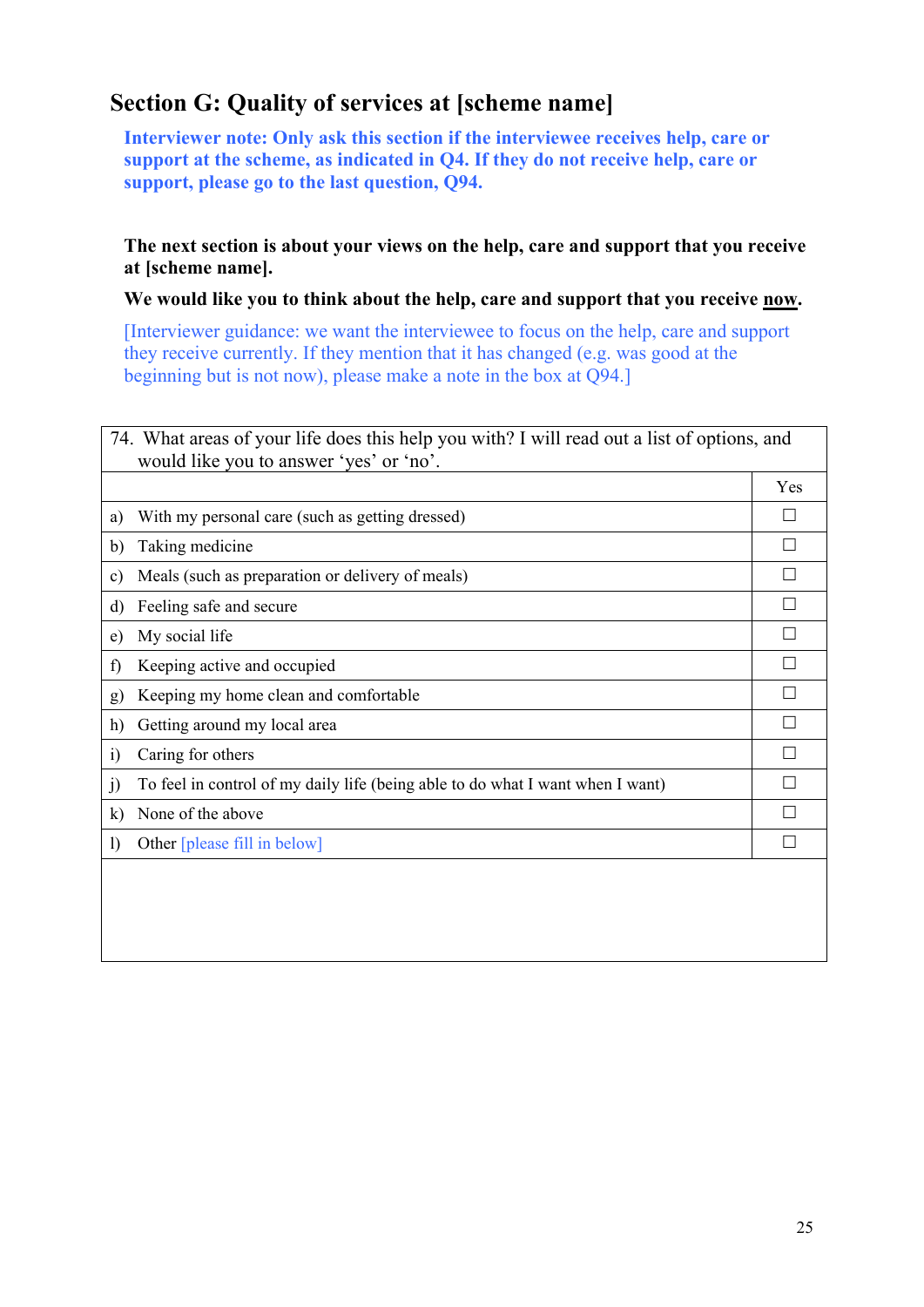# SHOW CARD S and ask:

| 75. Next, could I just ask you, overall how satisfied are you with the help that you receive |                                                |
|----------------------------------------------------------------------------------------------|------------------------------------------------|
| at [scheme name]?                                                                            |                                                |
|                                                                                              | Please tick $\lceil \checkmark \rceil$ one box |
|                                                                                              | Extremely satisfied                            |
|                                                                                              | Very satisfied                                 |
|                                                                                              | Quite satisfied                                |
|                                                                                              | Neither satisfied nor dissatisfied             |
|                                                                                              | Quite dissatisfied                             |
|                                                                                              | Very dissatisfied                              |
|                                                                                              | Extremely dissatisfied                         |

## SHOW CARD T and ask:

| 76. Do you decide whose help to accept here? |                                                                                                         |
|----------------------------------------------|---------------------------------------------------------------------------------------------------------|
|                                              | Please tick $\lceil \checkmark \rceil$ one box                                                          |
|                                              | I always decide whose help to accept here                                                               |
|                                              | I usually decide whose help to accept here                                                              |
|                                              | I sometimes decide whose help to accept here                                                            |
|                                              | I never decide whose help to accept here                                                                |
|                                              | Interviewee reports that this does not apply <i>[Interviewer note: if interviewee reports that this</i> |
|                                              | does not apply, please ask why that is, and fill in below]                                              |
|                                              |                                                                                                         |
|                                              |                                                                                                         |
|                                              |                                                                                                         |

# SHOW CARD U and ask:

| 77. Are you kept informed about day-to-day changes in your care? (such as your visit will               |  |
|---------------------------------------------------------------------------------------------------------|--|
| be late, a different care worker will visit you)                                                        |  |
| Please tick $\lceil \checkmark \rceil$ one box                                                          |  |
| Someone always lets me know about changes                                                               |  |
| Someone usually lets me know about changes                                                              |  |
| They hardly ever let me know about changes                                                              |  |
| They never let me know about changes                                                                    |  |
| Interviewee reports that this does not apply <i>[Interviewer note: if interviewee reports that this</i> |  |
| does not apply, please ask why that is, and fill in below]                                              |  |
|                                                                                                         |  |
|                                                                                                         |  |
|                                                                                                         |  |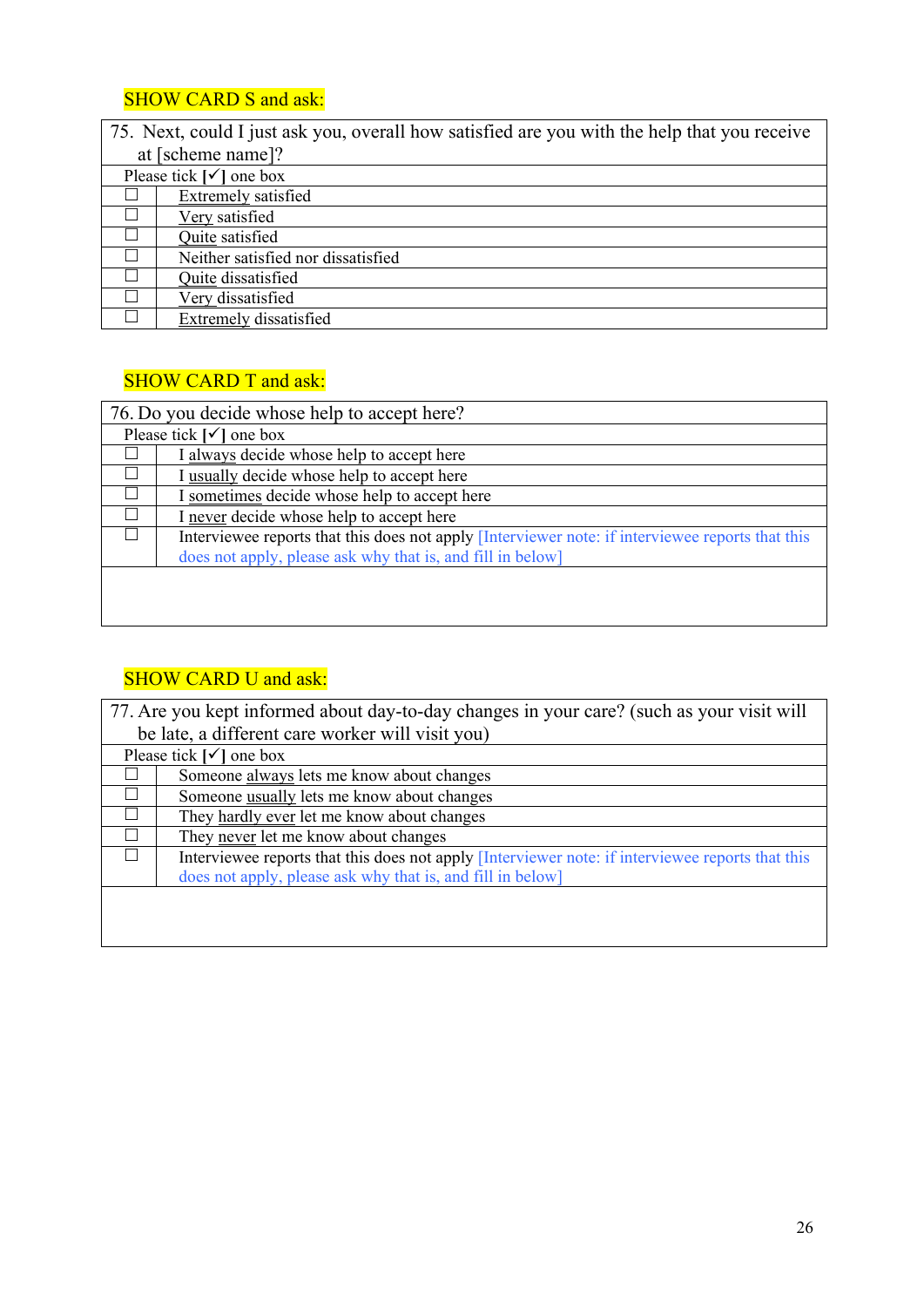### SHOW CARD V and ask:

| 78. Do you always see the same people who are paid to help you? |                                                                                                         |
|-----------------------------------------------------------------|---------------------------------------------------------------------------------------------------------|
| Please tick $\lceil \checkmark \rceil$ one box                  |                                                                                                         |
|                                                                 | Yes, I always see the same people who are paid to help me                                               |
|                                                                 | No, but I nearly always see the same people who are paid to help me                                     |
|                                                                 | No, I hardly ever see the same people who are paid to help me                                           |
|                                                                 | No, I never see the same people who are paid to help me                                                 |
|                                                                 | Interviewee reports that this does not apply <i>[Interviewer note: if interviewee reports that this</i> |
|                                                                 | does not apply, please ask why that is, and fill in below]                                              |
|                                                                 |                                                                                                         |
|                                                                 |                                                                                                         |
|                                                                 |                                                                                                         |

## SHOW CARD W and ask:

| 79. How important is it to you that you see the same people who are paid to help you? |                   |
|---------------------------------------------------------------------------------------|-------------------|
| Please tick $\lceil \checkmark \rceil$ one box                                        |                   |
|                                                                                       | Very important    |
|                                                                                       | Quite important   |
|                                                                                       | Neither           |
|                                                                                       | Quite unimportant |
|                                                                                       | Very unimportant  |

### SHOW CARD X and ask:

| 80. Do the people who are paid to help you do the things that you want them to do? |                                                                                                         |
|------------------------------------------------------------------------------------|---------------------------------------------------------------------------------------------------------|
| Please tick $\lceil \checkmark \rceil$ one box                                     |                                                                                                         |
|                                                                                    | They always do the things I want done                                                                   |
|                                                                                    | They nearly always do the things I want done                                                            |
|                                                                                    | They sometimes do the things I want done                                                                |
|                                                                                    | They never do the things I want done                                                                    |
|                                                                                    | Interviewee reports that this does not apply <i>[Interviewer note: if interviewee reports that this</i> |
|                                                                                    | does not apply, please ask why that is, and fill in below]                                              |
|                                                                                    |                                                                                                         |
|                                                                                    |                                                                                                         |
|                                                                                    |                                                                                                         |

# SHOW CARD Y and ask:

| 81. Do the people who are paid to help you come at times that suit you? |                                                                                                  |  |
|-------------------------------------------------------------------------|--------------------------------------------------------------------------------------------------|--|
|                                                                         | Please tick $\lceil \checkmark \rceil$ one box                                                   |  |
|                                                                         | They always come at times that suit me                                                           |  |
|                                                                         | They usually come at times that suit me                                                          |  |
|                                                                         | They sometimes come at times that suit me                                                        |  |
|                                                                         | They never come at times that suit me                                                            |  |
|                                                                         | Interviewee reports that this does not apply [Interviewer note: if interviewee reports that this |  |
|                                                                         | does not apply, please ask why that is, and fill in below]                                       |  |
|                                                                         |                                                                                                  |  |
|                                                                         |                                                                                                  |  |
|                                                                         |                                                                                                  |  |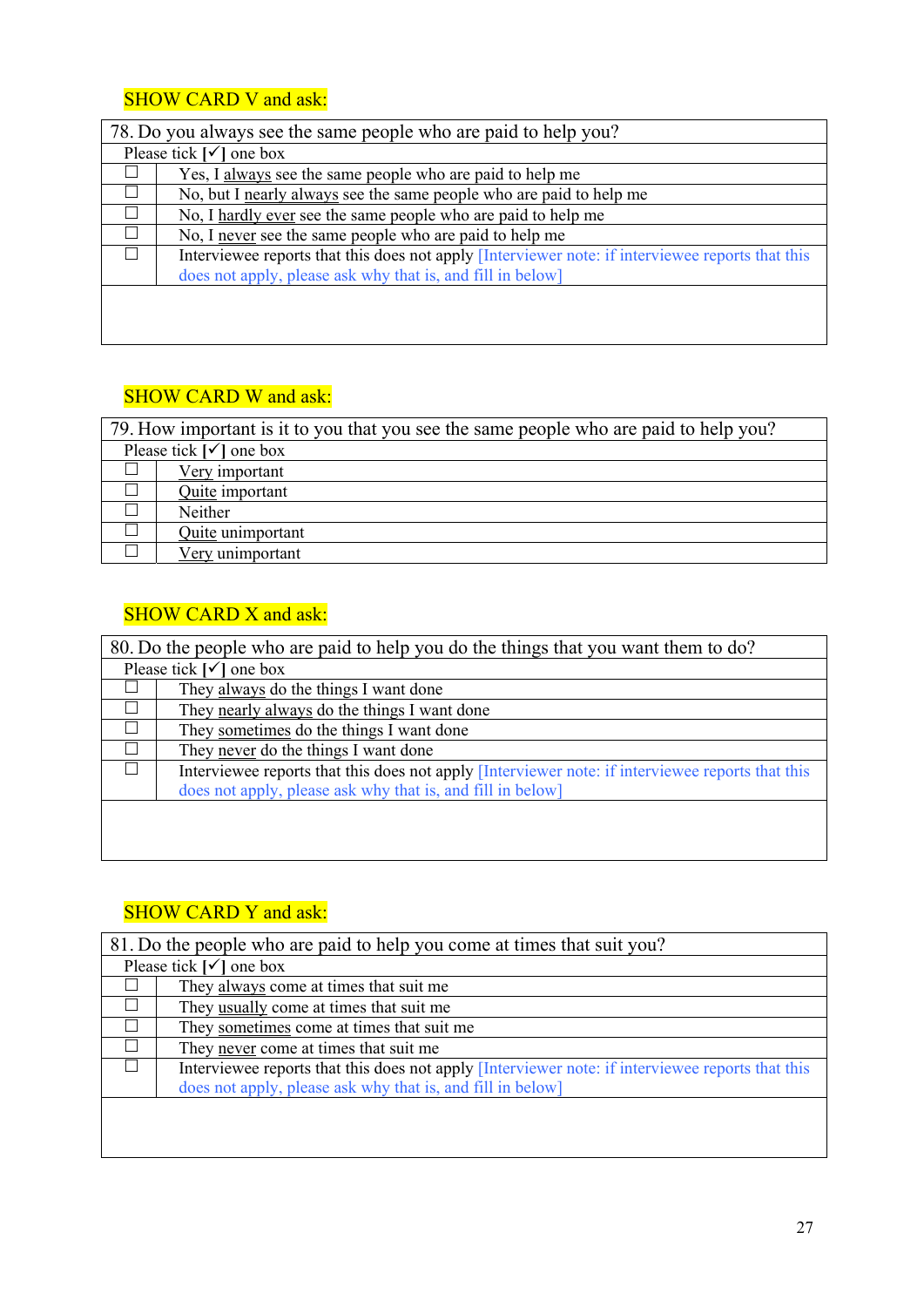### SHOW CARD Z and ask:

| 82. Are the people who are paid to help you in a rush? |                                                                                                         |
|--------------------------------------------------------|---------------------------------------------------------------------------------------------------------|
| Please tick $\lceil \checkmark \rceil$ one box         |                                                                                                         |
|                                                        | They are always in a rush                                                                               |
|                                                        | They are often in a rush                                                                                |
|                                                        | They are sometimes in a rush                                                                            |
|                                                        | They are never in a rush                                                                                |
|                                                        | Interviewee reports that this does not apply <i>[Interviewer note: if interviewee reports that this</i> |
|                                                        | does not apply, please ask why that is, and fill in below]                                              |
|                                                        |                                                                                                         |
|                                                        |                                                                                                         |
|                                                        |                                                                                                         |

# SHOW CARD AA and ask:

| 83. Do the people who are paid to help you arrive on time? |                                                                                                  |  |
|------------------------------------------------------------|--------------------------------------------------------------------------------------------------|--|
|                                                            | Please tick $\lceil \checkmark \rceil$ one box                                                   |  |
|                                                            | They are always on time                                                                          |  |
|                                                            | They are usually on time                                                                         |  |
|                                                            | They are sometimes on time                                                                       |  |
|                                                            | They are never on time.                                                                          |  |
|                                                            | I never know what time they are going to arrive                                                  |  |
|                                                            | Interviewee reports that this does not apply [Interviewer note: if interviewee reports that this |  |
|                                                            | does not apply, please ask why that is, and fill in below]                                       |  |
|                                                            |                                                                                                  |  |
|                                                            |                                                                                                  |  |
|                                                            |                                                                                                  |  |

# SHOW CARD BB and ask:

| 84. Do the people who are paid to help you come into your (flat/apartment/bungalow) |                                                                                                         |  |
|-------------------------------------------------------------------------------------|---------------------------------------------------------------------------------------------------------|--|
|                                                                                     | without being invited?                                                                                  |  |
|                                                                                     | Please tick $\lceil \checkmark \rceil$ one box                                                          |  |
|                                                                                     | They always come in without being invited                                                               |  |
|                                                                                     | They usually come in without being invited                                                              |  |
|                                                                                     | They sometimes come in without being invited                                                            |  |
|                                                                                     | They never come in without being invited                                                                |  |
|                                                                                     | Interviewee reports that this does not apply <i>[Interviewer note: if interviewee reports that this</i> |  |
|                                                                                     | does not apply, please ask why that is, and fill in below]                                              |  |
|                                                                                     |                                                                                                         |  |
|                                                                                     |                                                                                                         |  |
|                                                                                     |                                                                                                         |  |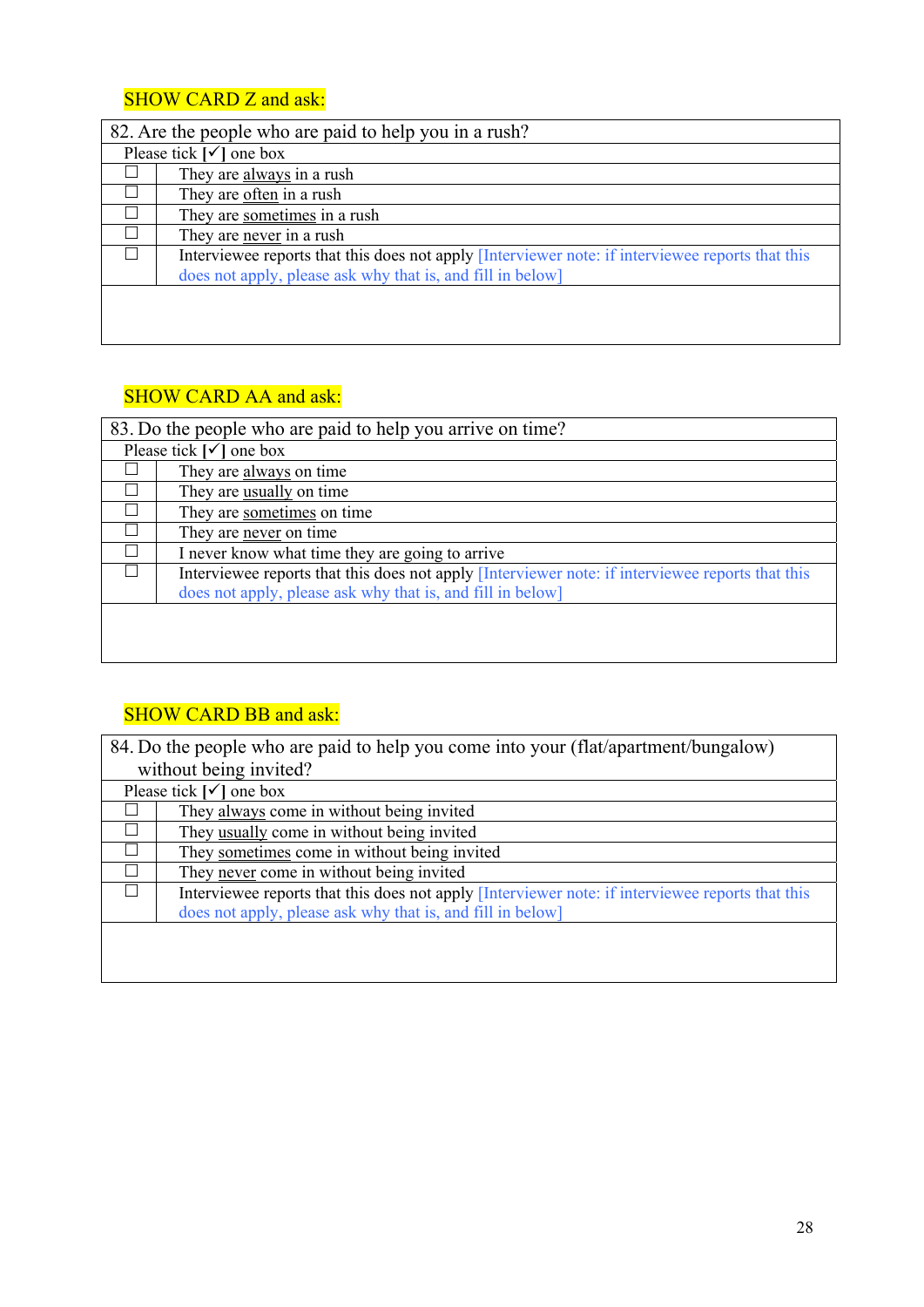## SHOW CARD CC and ask:

| 85. Do the people who are paid to help you ever not come at all? |                                                                                                         |  |
|------------------------------------------------------------------|---------------------------------------------------------------------------------------------------------|--|
|                                                                  | Please tick $\lceil \checkmark \rceil$ one box                                                          |  |
|                                                                  | Someone always comes                                                                                    |  |
|                                                                  | Occasionally no one has come                                                                            |  |
|                                                                  | Often no one comes                                                                                      |  |
|                                                                  | Interviewee reports that this does not apply <i>[Interviewer note: if interviewee reports that this</i> |  |
|                                                                  | does not apply, please ask why that is, and fill in below]                                              |  |
|                                                                  |                                                                                                         |  |
|                                                                  |                                                                                                         |  |
|                                                                  |                                                                                                         |  |

## SHOW CARD DD and ask:

| 86. Do the people who are paid to help you do things in their way rather than yours? |                                                                                                         |  |
|--------------------------------------------------------------------------------------|---------------------------------------------------------------------------------------------------------|--|
|                                                                                      | Please tick $\lceil \checkmark \rceil$ one box                                                          |  |
|                                                                                      | They always do things their way                                                                         |  |
|                                                                                      | They usually do things their way                                                                        |  |
|                                                                                      | They sometimes do things their way                                                                      |  |
|                                                                                      | They never do things their way                                                                          |  |
|                                                                                      | Interviewee reports that this does not apply <i>[Interviewer note: if interviewee reports that this</i> |  |
|                                                                                      | does not apply, please ask why that is, and fill in below]                                              |  |
|                                                                                      |                                                                                                         |  |
|                                                                                      |                                                                                                         |  |
|                                                                                      |                                                                                                         |  |

## SHOW CARD EE and ask:

| 87. Do you feel you are treated with dignity and respect by the people who are paid to help |                                                                                                         |
|---------------------------------------------------------------------------------------------|---------------------------------------------------------------------------------------------------------|
| you?                                                                                        |                                                                                                         |
|                                                                                             | Please tick $\lceil \checkmark \rceil$ one box                                                          |
|                                                                                             | I am always treated with respect                                                                        |
|                                                                                             | I am usually treated with respect                                                                       |
|                                                                                             | I am sometimes treated with respect                                                                     |
|                                                                                             | I am never treated with respect                                                                         |
|                                                                                             | Interviewee reports that this does not apply <i>[Interviewer note: if interviewee reports that this</i> |
|                                                                                             | does not apply, please ask why that is, and fill in below]                                              |
|                                                                                             |                                                                                                         |
|                                                                                             |                                                                                                         |
|                                                                                             |                                                                                                         |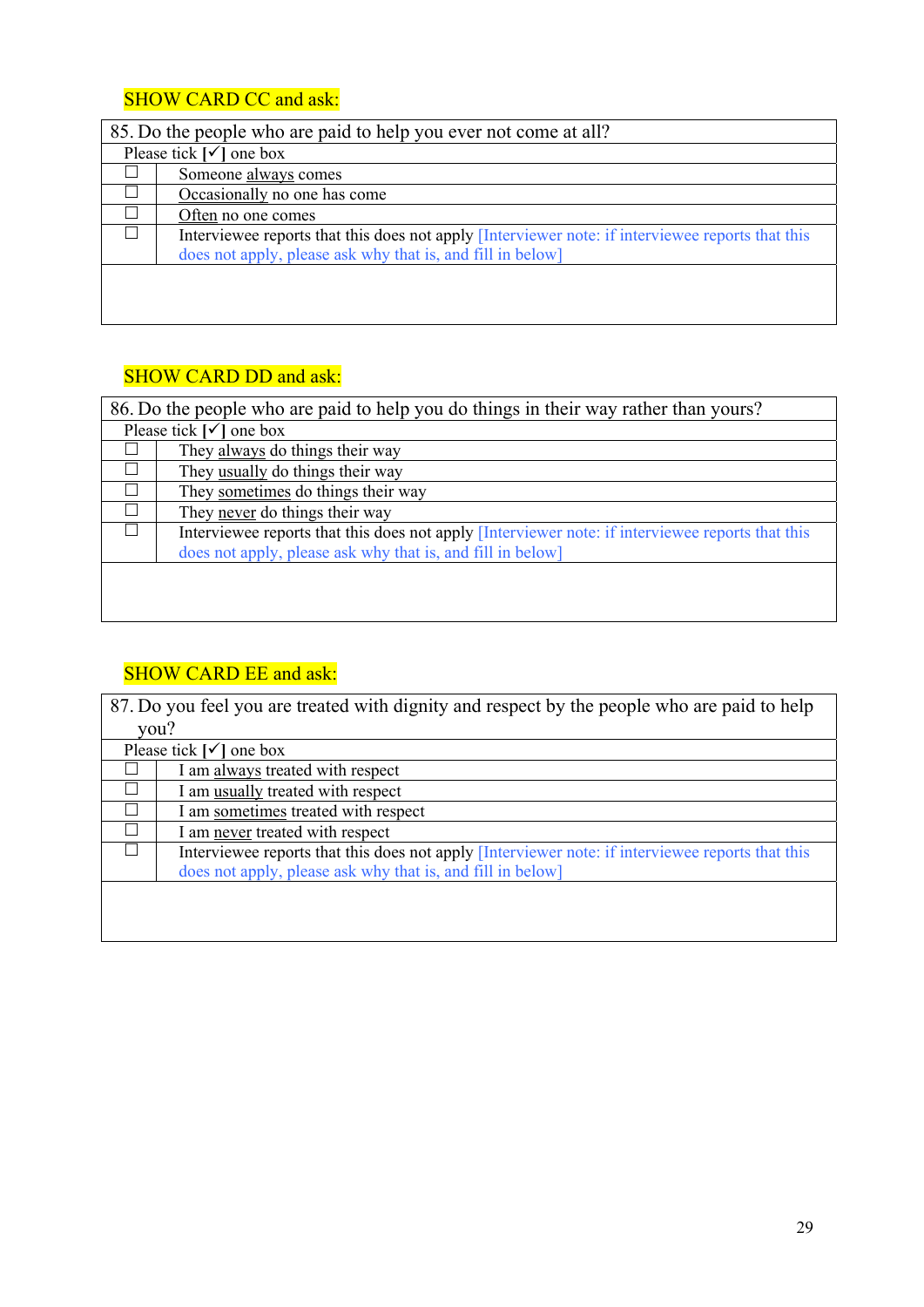### SHOW CARD FF and ask:

| 88. Are the people who are paid to help you careless, such as putting things wrong place, |                                                                                                         |  |
|-------------------------------------------------------------------------------------------|---------------------------------------------------------------------------------------------------------|--|
|                                                                                           | being wasteful and so on?                                                                               |  |
|                                                                                           | Please tick $\lceil \checkmark \rceil$ one box                                                          |  |
|                                                                                           | Always                                                                                                  |  |
|                                                                                           | Usually                                                                                                 |  |
|                                                                                           | <b>Sometimes</b>                                                                                        |  |
|                                                                                           | Never                                                                                                   |  |
|                                                                                           | Interviewee reports that this does not apply <i>[Interviewer note: if interviewee reports that this</i> |  |
|                                                                                           | does not apply, please ask why that is, and fill in below]                                              |  |
|                                                                                           |                                                                                                         |  |
|                                                                                           |                                                                                                         |  |
|                                                                                           |                                                                                                         |  |

## SHOW CARD GG and ask:

| 89. How well do the people who are paid to help you understand how your health problems |                                                                                                         |  |
|-----------------------------------------------------------------------------------------|---------------------------------------------------------------------------------------------------------|--|
|                                                                                         | affect you?                                                                                             |  |
|                                                                                         | Please tick $\lceil \checkmark \rceil$ one box                                                          |  |
|                                                                                         | They completely understand                                                                              |  |
|                                                                                         | They understand well enough                                                                             |  |
|                                                                                         | They have some understanding                                                                            |  |
|                                                                                         | They don't understand at all                                                                            |  |
|                                                                                         | Interviewee reports that this does not apply <i>[Interviewer note: if interviewee reports that this</i> |  |
|                                                                                         | does not apply, please ask why that is, and fill in below]                                              |  |
|                                                                                         |                                                                                                         |  |
|                                                                                         |                                                                                                         |  |
|                                                                                         |                                                                                                         |  |

# SHOW CARD HH and ask:

| 90. Would you describe your relationship with the people who are paid to help you as? |                                                                                                         |  |
|---------------------------------------------------------------------------------------|---------------------------------------------------------------------------------------------------------|--|
|                                                                                       | Please tick $\lceil \checkmark \rceil$ one box                                                          |  |
|                                                                                       | Excellent                                                                                               |  |
|                                                                                       | Good                                                                                                    |  |
|                                                                                       | Mixed                                                                                                   |  |
|                                                                                       | Bad                                                                                                     |  |
|                                                                                       | Interviewee reports that this does not apply <i>[Interviewer note: if interviewee reports that this</i> |  |
|                                                                                       | does not apply, please ask why that is, and fill in below]                                              |  |
|                                                                                       |                                                                                                         |  |
|                                                                                       |                                                                                                         |  |
|                                                                                       |                                                                                                         |  |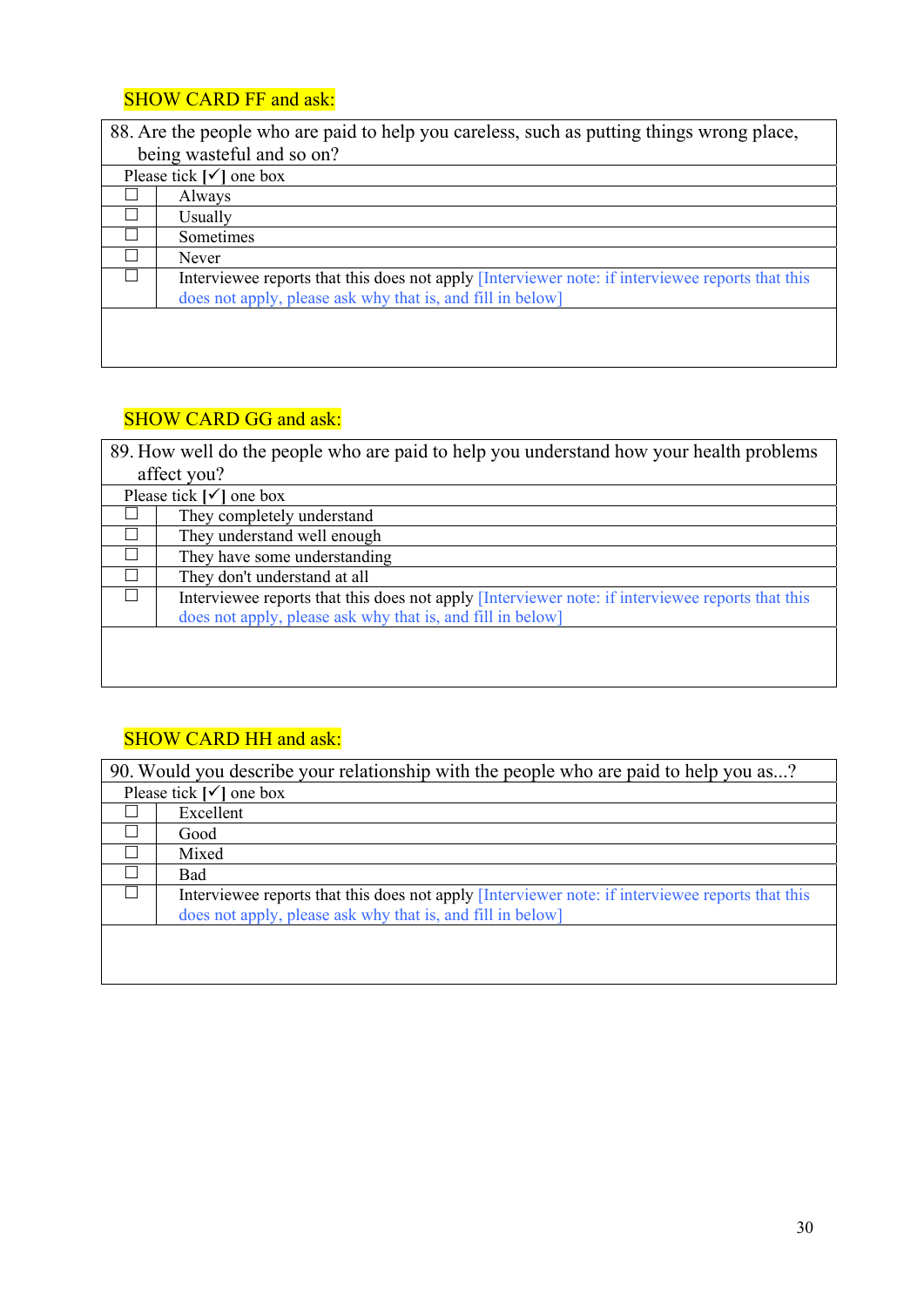## SHOW CARD II and ask:

| 91. Do you think the people who are paid to help you are professional and do a good job? |                                                                                                         |  |  |  |  |
|------------------------------------------------------------------------------------------|---------------------------------------------------------------------------------------------------------|--|--|--|--|
| Please tick $\lceil \checkmark \rceil$ one box                                           |                                                                                                         |  |  |  |  |
|                                                                                          | Always                                                                                                  |  |  |  |  |
|                                                                                          | Usually                                                                                                 |  |  |  |  |
|                                                                                          | Sometimes                                                                                               |  |  |  |  |
|                                                                                          | Never                                                                                                   |  |  |  |  |
|                                                                                          | Interviewee reports that this does not apply <i>[Interviewer note: if interviewee reports that this</i> |  |  |  |  |
|                                                                                          | does not apply, please ask why that is, and fill in below]                                              |  |  |  |  |
|                                                                                          |                                                                                                         |  |  |  |  |
|                                                                                          |                                                                                                         |  |  |  |  |
|                                                                                          |                                                                                                         |  |  |  |  |

# SHOW CARD JJ and ask:

| 92. Do you have as many hours with the people who are paid to help you as you need? |                                                                                                         |  |  |  |  |
|-------------------------------------------------------------------------------------|---------------------------------------------------------------------------------------------------------|--|--|--|--|
| Please tick $\lceil \checkmark \rceil$ one box                                      |                                                                                                         |  |  |  |  |
|                                                                                     | Yes, I have as many hours as I need                                                                     |  |  |  |  |
|                                                                                     | No, I need a few more hours                                                                             |  |  |  |  |
|                                                                                     | No, I need a lot more hours                                                                             |  |  |  |  |
|                                                                                     | No, I have more hours than I need                                                                       |  |  |  |  |
|                                                                                     | Interviewee reports that this does not apply <i>[Interviewer note: if interviewee reports that this</i> |  |  |  |  |
|                                                                                     | does not apply, please ask why that is, and fill in below]                                              |  |  |  |  |
|                                                                                     |                                                                                                         |  |  |  |  |
|                                                                                     |                                                                                                         |  |  |  |  |
|                                                                                     |                                                                                                         |  |  |  |  |

# SHOW CARD KK and ask:

93. Do the people who are paid to help you spend less time with you than they are supposed to?

| Please tick $\lceil \checkmark \rceil$ one box |                                                                                                         |  |  |  |  |  |
|------------------------------------------------|---------------------------------------------------------------------------------------------------------|--|--|--|--|--|
|                                                | They never spend less time with me than they are supposed to                                            |  |  |  |  |  |
|                                                | They sometimes spend less time with me than they are supposed to                                        |  |  |  |  |  |
|                                                | They often spend less time with me than they are supposed to                                            |  |  |  |  |  |
|                                                | They always spend less time with me than they are supposed to                                           |  |  |  |  |  |
|                                                | Interviewee reports that this does not apply <i>[Interviewer note: if interviewee reports that this</i> |  |  |  |  |  |
|                                                | does not apply, please ask why that is, and fill in below]                                              |  |  |  |  |  |
|                                                |                                                                                                         |  |  |  |  |  |
|                                                |                                                                                                         |  |  |  |  |  |
|                                                |                                                                                                         |  |  |  |  |  |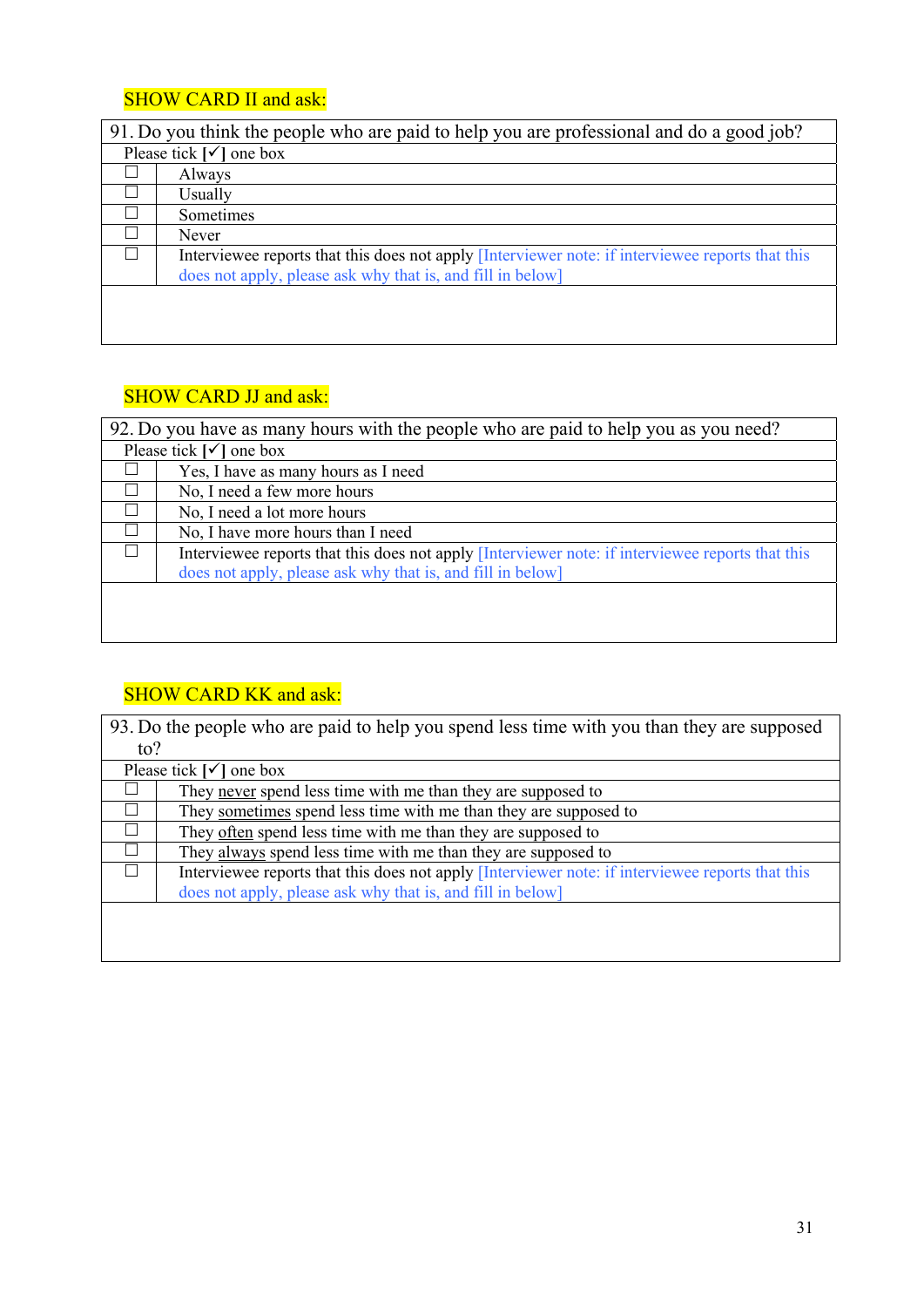94. Before we end the interview, do you have anything else you would like to say about living at [scheme name]? [Interviewer please fill in below]

Thank you for taking part in this interview. Your opinions and experiences are very important to us. All the data we collect and analyse are stored and treated in an anonymous way, and no names are attached to the results.

> Personal Social Services Research Unit Cornwallis Building University of Kent **Canterbury** Kent CT2 7NF Tel: 01227 823963 Email: extracarehousing@kent.ac.uk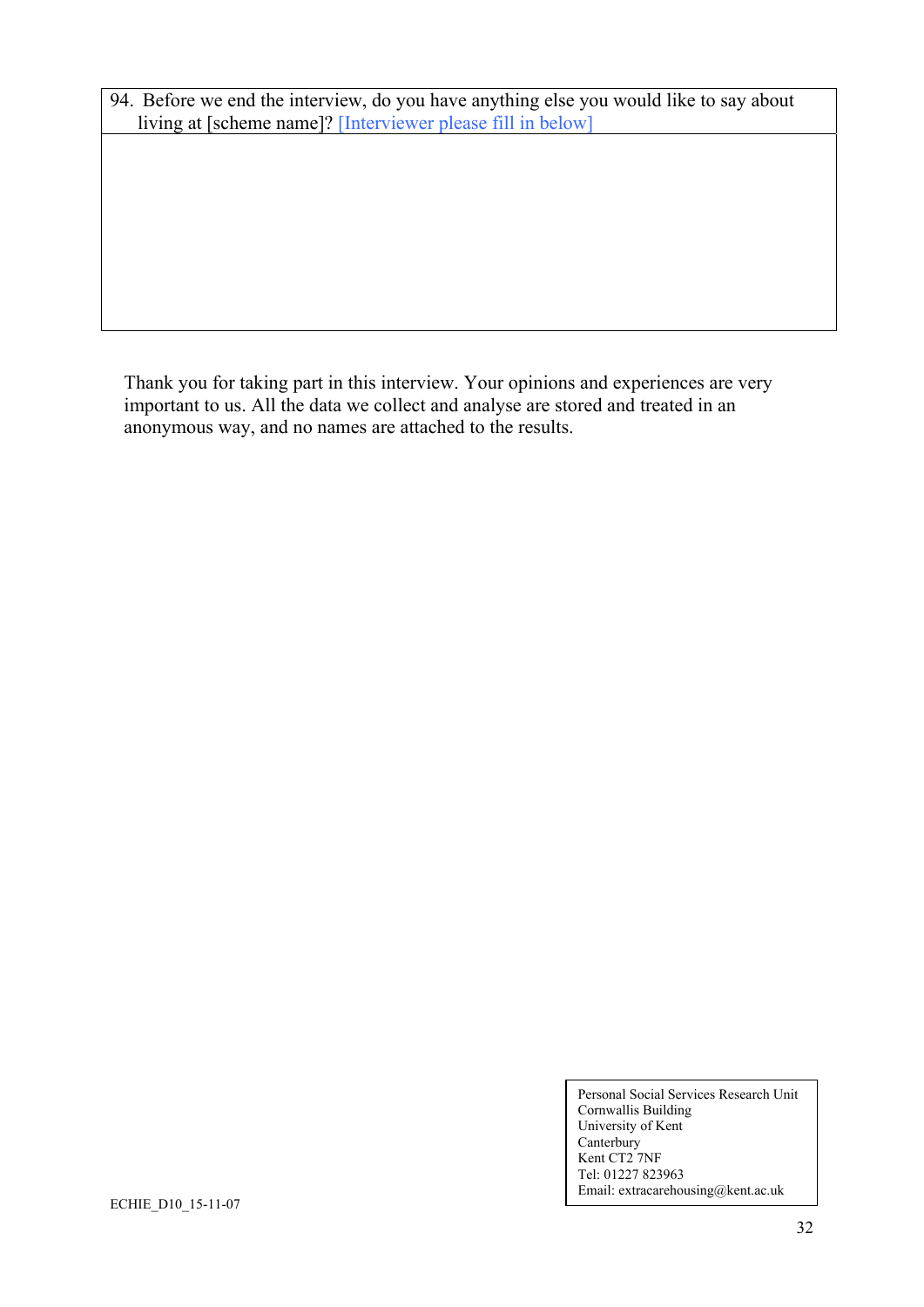#### **Appendix C: Tables**

|                              | <b>Opening</b><br>$date^2$ | Rented<br>units<br>(social or<br>market<br>rent) | Buy or<br>shared<br>owner-<br>ship<br>units | Inter-<br>mediate/<br>respite<br>care<br>units | Total<br>number<br>of units |
|------------------------------|----------------------------|--------------------------------------------------|---------------------------------------------|------------------------------------------------|-----------------------------|
| 2004-05 (Round 1)            |                            |                                                  |                                             |                                                |                             |
| Brighton & Hove              | 07/06                      | 33                                               | $\mathbf{0}$                                | 5                                              | 38                          |
| <b>East Riding</b>           | 04/06                      | 24                                               | 6                                           | 9                                              | 39                          |
| Enfield                      | 11/06                      | 48                                               | $\theta$                                    | $\mathbf{0}$                                   | 48                          |
| Havering                     | 08/06                      | 50                                               | 5                                           | 9                                              | 64                          |
| Liverpool $1$                | 09/08                      | 47                                               | $\Omega$                                    | $\overline{2}$                                 | 49                          |
| Milton Keynes                | 06/07                      | 100                                              | 158                                         | $\mathbf{0}$                                   | 258                         |
| Northamptonshire             | 08/06                      | 125                                              | 145                                         | $\Omega$                                       | 270                         |
| Peterborough                 | 07/06                      | 34                                               | $\Omega$                                    | 6                                              | 40                          |
| Staffordshire <sup>1</sup>   | 12/08                      |                                                  |                                             |                                                | 42                          |
| Stoke-on-Trent               | 04/08                      | 42                                               | 25                                          | 8                                              | 75                          |
| West Sussex (Horsham DC)     | 07/06                      | 29                                               | 10                                          | $\mathbf{1}$                                   | 40                          |
| 2005-06 (Round 2)            |                            |                                                  |                                             |                                                |                             |
| <b>Blackburn with Darwen</b> | 11/07                      | 39                                               | 8                                           | 1                                              | 48                          |
| <b>Bradford</b>              | 04/07                      | 32                                               | 14                                          | $\mathbf{0}$                                   | 46                          |
| Cheshire <sup>1</sup>        | 09/09                      | 41                                               | 83                                          | $\Omega$                                       | 124                         |
| Darlington                   | 10/07                      | 36                                               | $\Omega$                                    | 6                                              | 42                          |
| Derbyshire                   | 06/08                      | 16                                               | 23                                          | $\overline{4}$                                 | 43                          |
| Ealing                       | 10/07                      | 35                                               | $\boldsymbol{0}$                            | $\theta$                                       | 35                          |
| Hartlepool                   | 06/08                      | 97                                               | 145                                         | $\mathbf{0}$                                   | 242                         |
| North Yorkshire              | 12/07                      | 38                                               | $\boldsymbol{0}$                            | $\mathbf{1}$                                   | 39                          |
| Rotherham                    | 04/07                      | 22                                               | 13                                          | $\mathbf{0}$                                   | 35                          |
| Wakefield                    | 09/07                      | 41                                               | $\overline{4}$                              | $\mathbf{0}$                                   | 45                          |
| West Sussex (Crawley BC)     | 11/08                      | 39                                               | $\boldsymbol{0}$                            | $\boldsymbol{0}$                               | 39                          |

#### **Table 1: New build schemes (Funded 2004-06): opening dates, sizes and tenure**

Notes:

1. Liverpool, Staffordshire and Cheshire schemes have been excluded from the main evaluation due to delays in completion.

Information on tenure for Staffordshire scheme is not available since the scheme was modified following the successful bid.

2. For the 19 schemes included in the main evaluation, the opening date is the date when the first residents moved in or are expected to move in. For the three schemes excluded from the main evaluation, the opening date is the planned date of completion, as reported in Summer 2007.

3. This table is taken from Darton et al., (2008).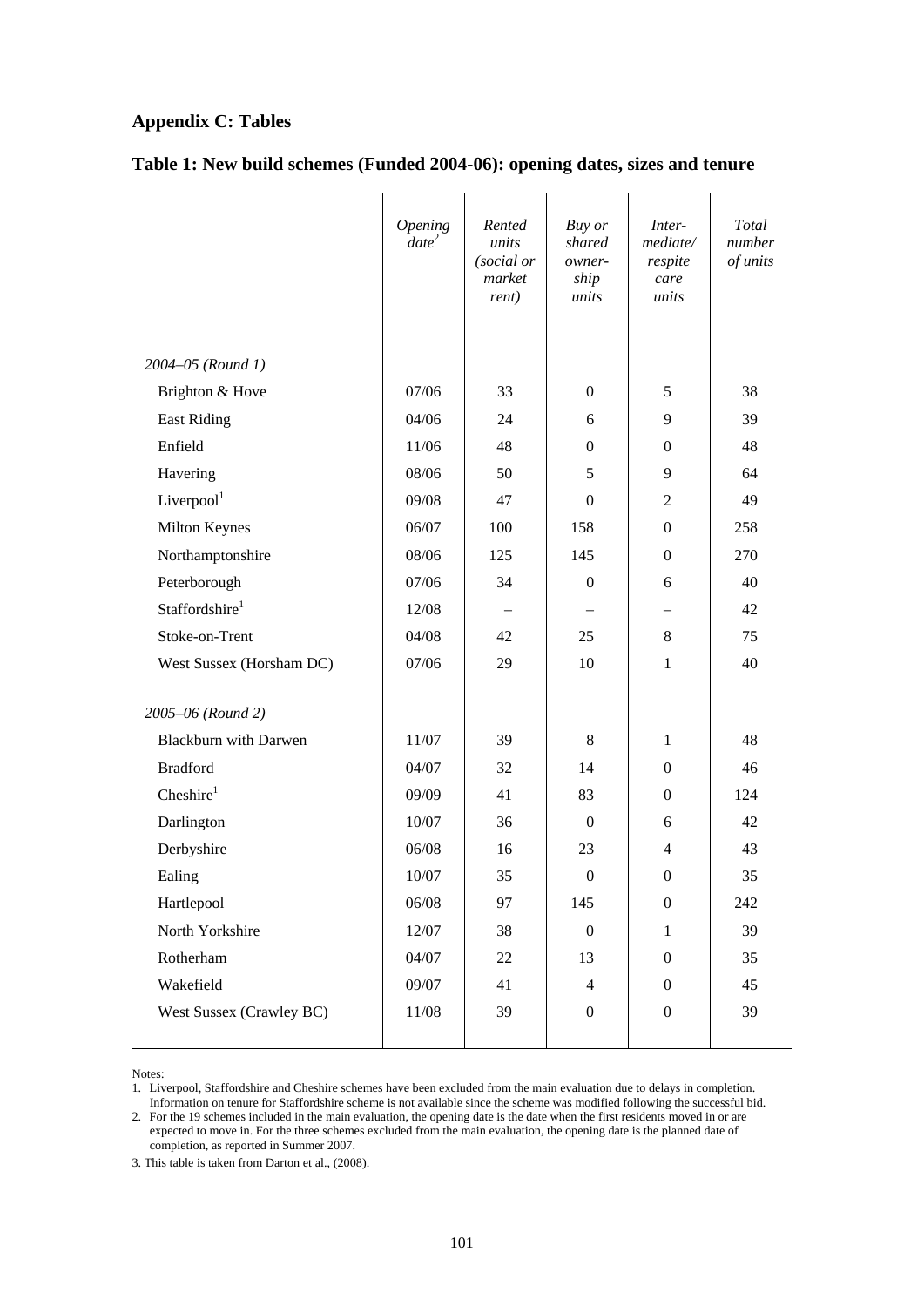|                                                                   | Scheme $11$  | Scheme 2     | Scheme 3                 | Scheme 4                 | Scheme 5                 | Scheme 6     |
|-------------------------------------------------------------------|--------------|--------------|--------------------------|--------------------------|--------------------------|--------------|
| Regular activities                                                |              |              |                          |                          |                          |              |
| Residents'<br>Association/Committee                               | $\checkmark$ | $\checkmark$ | Planned                  | $\checkmark$             | <b>Not</b><br>successful |              |
| Coffee morning                                                    | ✓            | ✓            | $\checkmark$             | <b>Not</b><br>successful | <b>Not</b><br>successful |              |
| Afternoon tea                                                     |              |              |                          | $\checkmark$             |                          |              |
| <b>Bingo</b>                                                      | $\checkmark$ | $\checkmark$ | $\checkmark$             | Planned                  | $\checkmark$             | ✓            |
| Games (e.g. cards,<br>dominos, scrabble)                          | ✓            | Planned      | <b>Not</b><br>successful | Planned                  |                          | ✓            |
| Games (e.g. bowls, table<br>tennis, snooker)                      |              |              |                          |                          |                          | ✓            |
| Exercise classes (e.g. Tai<br>Chi, armchair aerobics)             | Planned      | $\checkmark$ |                          | ✓                        |                          | ✓            |
| Talks/discussions                                                 | Planned      |              |                          | $\checkmark$             |                          | ✓            |
| Film groups                                                       |              |              | ✓                        |                          |                          |              |
| Religious services/groups                                         |              |              | ✓                        | $\checkmark$             | Planned                  | ✓            |
| Gardening                                                         | $\checkmark$ |              | Planned                  |                          | $\checkmark$             | ✓            |
| Karaoke                                                           |              |              |                          |                          | $\checkmark$             |              |
| Quizzes/brain teaser<br>sessions                                  |              |              |                          | Planned                  | $\checkmark$             | $\checkmark$ |
| Knitting circle                                                   |              |              |                          |                          | $\checkmark$             | ✓            |
| Poetry and creative writing                                       |              |              |                          |                          |                          | ✓            |
| Language lessons                                                  |              |              |                          |                          |                          | ✓            |
| Swimming                                                          |              |              |                          |                          |                          | $\checkmark$ |
| Arts and Crafts (e.g.<br>painting, woodwork,<br>flower arranging) | Planned      |              |                          | ✓                        |                          | ✓            |
| Dancing (e.g. line dancing)                                       |              |              |                          |                          |                          | ✓            |
| Sing-alongs                                                       |              |              |                          | $\checkmark$             | $\checkmark$             |              |
| Musical groups (e.g. choir,<br>orchestra)                         |              |              |                          |                          |                          | ✓            |
| IT group/classes                                                  |              | $\checkmark$ |                          | ✓                        |                          | ✓            |
| Occasional activities                                             |              |              |                          |                          |                          |              |
| Socials/entertainment (e.g.<br>singers, magic shows)              | $\checkmark$ | Planned      | $\checkmark$             | $\checkmark$             | Planned                  | ✓            |
| Dances (e.g. tea dance)                                           | $\checkmark$ |              |                          |                          |                          | ✓            |
| Seasonal events (e.g.<br>religious festivals)                     | $\checkmark$ | $\checkmark$ | $\checkmark$             | $\checkmark$             | $\checkmark$             | $\checkmark$ |
| Sales (clothes, books)                                            |              | $\checkmark$ | $\checkmark$             | $\checkmark$             |                          |              |
| Bazaars/fairs                                                     |              | $\checkmark$ |                          | Planned                  |                          |              |
| Trips/outings                                                     | Planned      | Planned      | Planned                  | $\checkmark$             | Planned                  | $\checkmark$ |

## **Table 2: Overview of activities, groups and events in place at six months, as reported by residents and staff**

Notes:

1. Scheme numbers *do not* correspond with staff identification numbers in text.